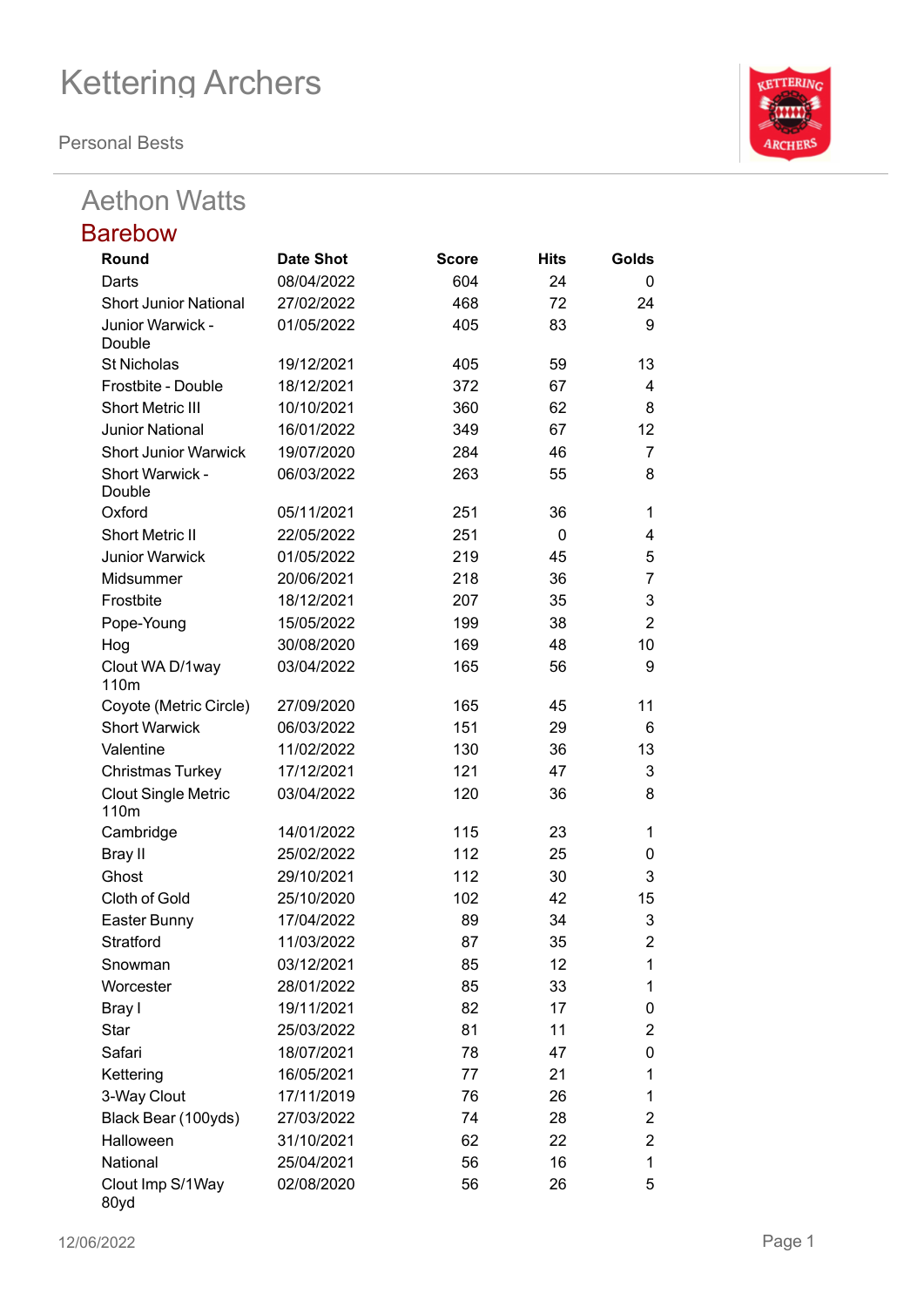#### **Personal Bests**



| Field                   | 21/11/2021 | 49 | 12 |   |
|-------------------------|------------|----|----|---|
| <b>Roving Clout</b>     | 02/01/2022 | 20 | 9  | 0 |
| <b>Agincourt Volley</b> | 24/10/2021 | 11 | 4  |   |

### **Recurve**

| Round            | <b>Date Shot</b> | <b>Score</b> | <b>Hits</b> | Golds |
|------------------|------------------|--------------|-------------|-------|
| Snowman          | 17/01/2020       | 125          | 21          | 2     |
| Star             | 17/04/2021       | 124          | 18          | 5     |
| Oxford           | 08/11/2019       | 103          | 25          | 0     |
| Stratford        | 06/03/2020       | 88           | 31          | 2     |
| Christmas Turkey | 23/12/2019       | 86           | 40          | 1     |
| Valentine        | 14/02/2020       | 85           | 23          | 6     |
| Worcester        | 31/01/2020       | 79           | 27          | 6     |
| Ghost            | 30/10/2020       | 70           | 22          | 3     |
| Cambridge        | 06/12/2019       | 65           | 19          | 0     |
| Bray I           | 22/11/2019       | 26           | 5           | 0     |

### Recurve 35

| Round  | <b>Date Shot</b> | <b>Score</b> | <b>Hits</b> | Golds |
|--------|------------------|--------------|-------------|-------|
| Flight | 14/11/2021       | 142          | 20          |       |

## Alan Haynes

### Barebow

| Round                     | <b>Date Shot</b> | <b>Score</b> | <b>Hits</b> | Golds          |
|---------------------------|------------------|--------------|-------------|----------------|
| Portsmouth - Double       | 10/03/2013       | 810          | 0           | 10             |
| Darts                     | 29/03/2019       | 677          | 34          | 0              |
| <b>St Nicholas</b>        | 21/12/2014       | 576          | 84          | 24             |
| Long National - Double    | 12/08/2012       | 563          | 59          | $\overline{7}$ |
| Windsor                   | 19/10/2014       | 521          | 99          | 14             |
| American                  | 20/05/2012       | 518          | 90          | 15             |
| <b>FITA Gents</b>         | 04/05/2014       | 516          | 99          | 5              |
| Albion                    | 03/07/2011       | 515          | 101         | 6              |
| Warwick - Triple          | 17/09/2017       | 490          | 106         | 5              |
| Short Warwick -<br>Double | 26/09/2021       | 458          | 86          | 9              |
| WA 30m - Double           | 31/07/2016       | 445          | 71          | 3              |
| Portsmouth                | 13/01/2013       | 431          | 60          | 5              |
| Hereford                  | 14/07/2013       | 428          | 97          | 9              |
| Pope-Young                | 15/11/2015       | 425          | 57          | 3              |
| Frostbite - Double        | 19/11/2017       | 413          | 66          | 3              |
| <b>FITA 900</b>           | 30/06/2013       | 413          | 74          | 3              |
| FITA 30m Double           | 18/08/2013       | 404          | 68          | 0              |
| <b>Warwick - Double</b>   | 05/06/2016       | 400          | 80          | 8              |
| <b>Short Metric I</b>     | 02/09/2012       | 374          | 59          | $\overline{2}$ |
| Western                   | 24/05/2015       | 374          | 80          | $\overline{7}$ |
| Bray II - Double          | 21/02/2020       | 362          | 58          | 0              |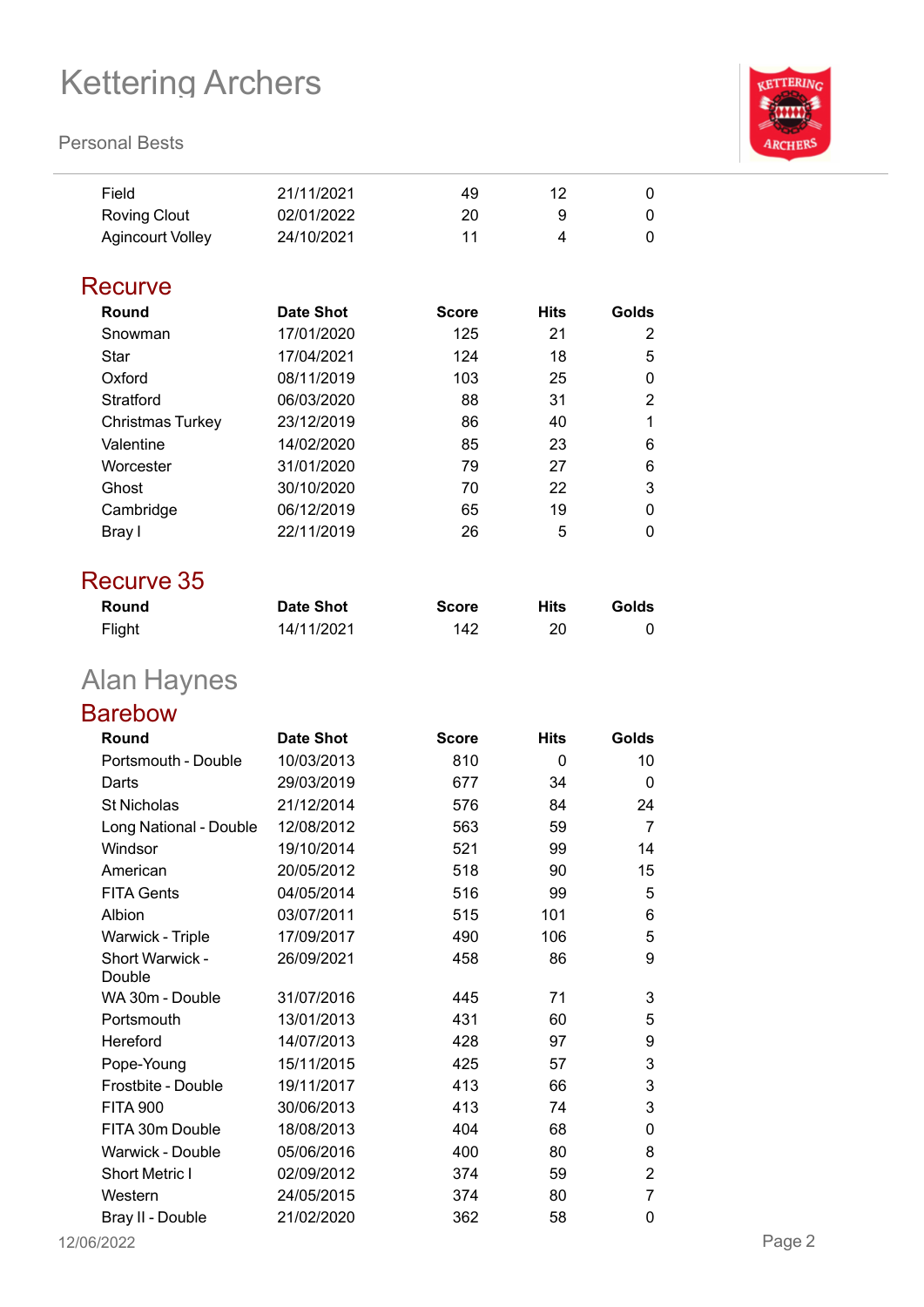

| National                | 10/10/2010 | 349 | 71  | 8              |
|-------------------------|------------|-----|-----|----------------|
| Worcester - Double      | 08/10/2017 | 344 | 111 | 11             |
| <b>Short National</b>   | 21/02/2016 | 327 | 53  | 7              |
| Bray I - Double         | 14/11/2014 | 301 | 54  | 1              |
| FITA 18                 | 10/02/2013 | 290 | 54  | 0              |
| Midsummer               | 22/06/2012 | 284 | 54  | 7              |
| Oxford                  | 11/04/2014 | 270 | 36  | 7              |
| Sunstroke               | 28/06/2015 | 264 | 36  | 18             |
| 2-Way Warwick           | 24/04/2011 | 259 | 45  | 8              |
| <b>Short Warwick</b>    | 11/08/2013 | 250 | 46  | 5              |
| London                  | 09/01/2009 | 245 | 36  | 3              |
| Warwick                 | 30/05/2013 | 236 | 42  | 9              |
| Star                    | 15/03/2013 | 231 | 29  | 5              |
| FITA 30m                | 26/08/2012 | 226 | 35  | 1              |
| Long Warwick - Double   | 19/10/2013 | 225 | 49  | 6              |
| Frostbite               | 12/12/2010 | 223 | 36  | $\overline{2}$ |
| Cambridge               | 06/12/2013 | 215 | 32  | 1              |
| <b>WA 720</b>           | 10/04/2011 | 210 | 43  | 1              |
| Field                   | 24/08/2014 | 208 | 41  | $\overline{2}$ |
| Snowman                 | 17/01/2020 | 206 | 30  | 8              |
| Coventry                | 06/03/2009 | 201 | 28  | 3              |
| <b>WA 30m</b>           | 31/07/2016 | 201 | 35  | 1              |
| Bray II                 | 21/02/2020 | 185 | 30  | 0              |
| Vegas (Triple Face)     | 12/04/2019 | 182 | 27  | 2              |
| 2-Step                  | 14/04/2013 | 181 | 35  | 4              |
| Valentine               | 12/02/2016 | 176 | 47  | 14             |
| Worcester               | 12/10/2014 | 176 | 55  | 9              |
| FITA 70m                | 15/06/2014 | 176 | 41  | 0              |
| Long Warwick            | 28/09/2014 | 173 | 33  | 5              |
| <b>Christmas Turkey</b> | 23/12/2011 | 162 | 46  | 6              |
| Long National           | 11/10/2009 | 162 | 40  | 0              |
| Bray I                  | 14/11/2014 | 155 | 28  | $\mathbf{1}$   |
| Clout WA D/1Way         | 02/11/2014 | 151 | 53  | 2              |
| 165m                    |            |     |     |                |
| Stratford               | 06/03/2020 | 144 | 43  | 11             |
| Coyote (Metric Circle)  | 02/10/2016 | 132 | 40  | 9              |
| Stafford                | 11/03/2011 | 131 | 46  | 5              |
| <b>Sky Shoot</b>        | 30/08/2015 | 126 | 37  | 7              |
| Easter Bunny            | 27/03/2016 | 122 | 37  | 8              |
| Ghost                   | 28/10/2011 | 114 | 34  | 8              |
| Hog                     | 31/05/2015 | 113 | 37  | 0              |
| Black Bear (180yds)     | 24/06/2012 | 111 | 43  | 1              |
| Safari                  | 03/06/2018 | 104 | 48  | 4              |
| Wolf                    | 12/09/2021 | 99  | 32  | 4              |
| <b>Boxing Day Clout</b> | 26/12/2013 | 98  | 34  | $\overline{2}$ |
| 160yds                  |            |     |     |                |
| New Western             | 11/10/2009 | 97  | 27  | 2              |
| <b>Roving Clout</b>     | 03/01/2016 | 96  | 30  | 5              |
|                         |            |     |     |                |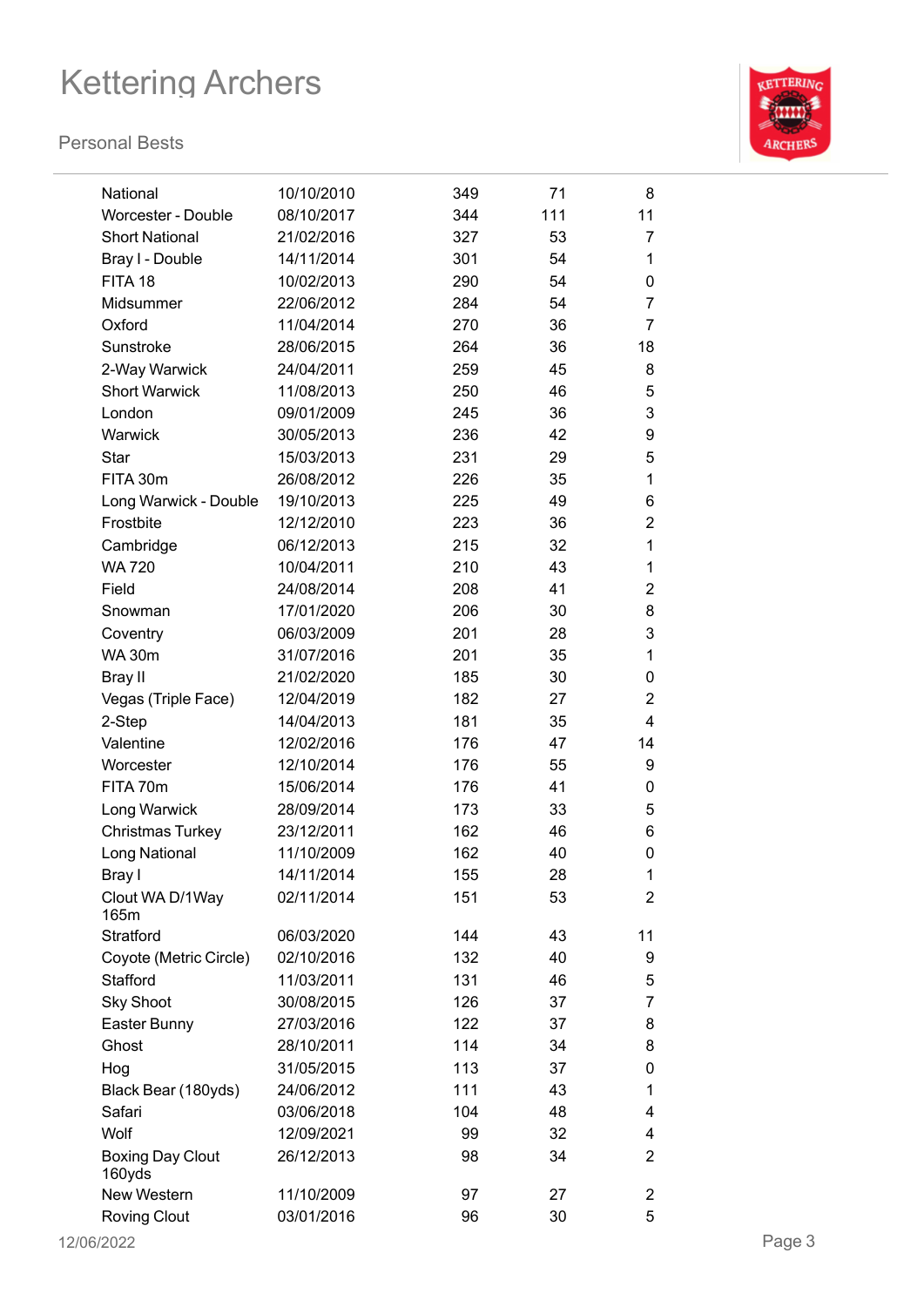

| <b>Clout Single Metric</b><br>165m | 02/05/2021       | 83           | 27          | 2              |
|------------------------------------|------------------|--------------|-------------|----------------|
| Long Metric Gents                  | 08/08/2010       | 79           | 20          | 0              |
| St George                          | 23/04/2017       | 79           | 25          | 0              |
| 3-Way Clout                        | 10/04/2016       | 78           | 29          | 0              |
| Valentine 120                      | 15/02/2015       | 77           | 21          | 0              |
| Halloween                          | 27/10/2016       | 75           | 26          | $\overline{2}$ |
| Kettering                          | 18/05/2014       | 55           | 15          | $\mathbf{1}$   |
| Clout Imp S/1Way<br>180yd          | 28/06/2015       | 34           | 13          | 0              |
| Cloth of Gold                      | 23/10/2016       | 30           | 26          | 1              |
| <b>New Warwick</b>                 | 03/07/2016       | 27           | 7           | 0              |
| New Year Volley                    | 03/01/2016       | 15           | 5           | 1              |
| <b>Shield Wall</b>                 | 01/08/2021       | 12           | 3           | 0              |
| <b>Agincourt Volley</b>            | 26/10/2014       | 12           | 5           | 0              |
| Recurve                            |                  |              |             |                |
| Round                              | <b>Date Shot</b> | <b>Score</b> | <b>Hits</b> | Golds          |
| Easter Bunny                       | 05/04/2015       | 108          | 37          | 2              |
| <b>Sky Shoot</b>                   | 22/07/2012       | 49           | 17          | 0              |
| Recurve 35                         |                  |              |             |                |
| Round                              | <b>Date Shot</b> | <b>Score</b> | <b>Hits</b> | Golds          |
| Flight                             | 13/12/2015       | 228          | 19          | 0              |
| Recurve 50                         |                  |              |             |                |
| Round                              | Date Shot        | <b>Score</b> | <b>Hits</b> | Golds          |
| Flight                             | 16/12/2012       | 250          | 16          | 0              |
| Alan Parr                          |                  |              |             |                |
| <b>Barebow</b>                     |                  |              |             |                |
| Round                              | <b>Date Shot</b> | <b>Score</b> | <b>Hits</b> | Golds          |
| Pope-Young                         | 15/05/2022       | 210          | 41          | 3              |
| Coyote (Metric Circle)             | 29/09/2019       | 124          | 37          | 5              |
| <b>Roving Clout</b>                | 05/01/2020       | 44           | 12          | 1              |
| <b>Boxing Day Clout</b>            | 26/12/2019       | 36           | 16          | 0              |
| 160yds                             |                  |              |             |                |
| Cloth of Gold                      | 27/10/2019       | 14           | 14          | 0              |
| 3-Way Clout                        | 17/11/2019       | 14           | 5           | 1              |
| Recurve                            |                  |              |             |                |
| Round                              | <b>Date Shot</b> | <b>Score</b> | <b>Hits</b> | Golds          |
| <b>St Nicholas</b>                 | 19/12/2021       | 544          | 80          | 29             |
| Short Warwick -<br>Double          | 06/03/2022       | 534          | 86          | 16             |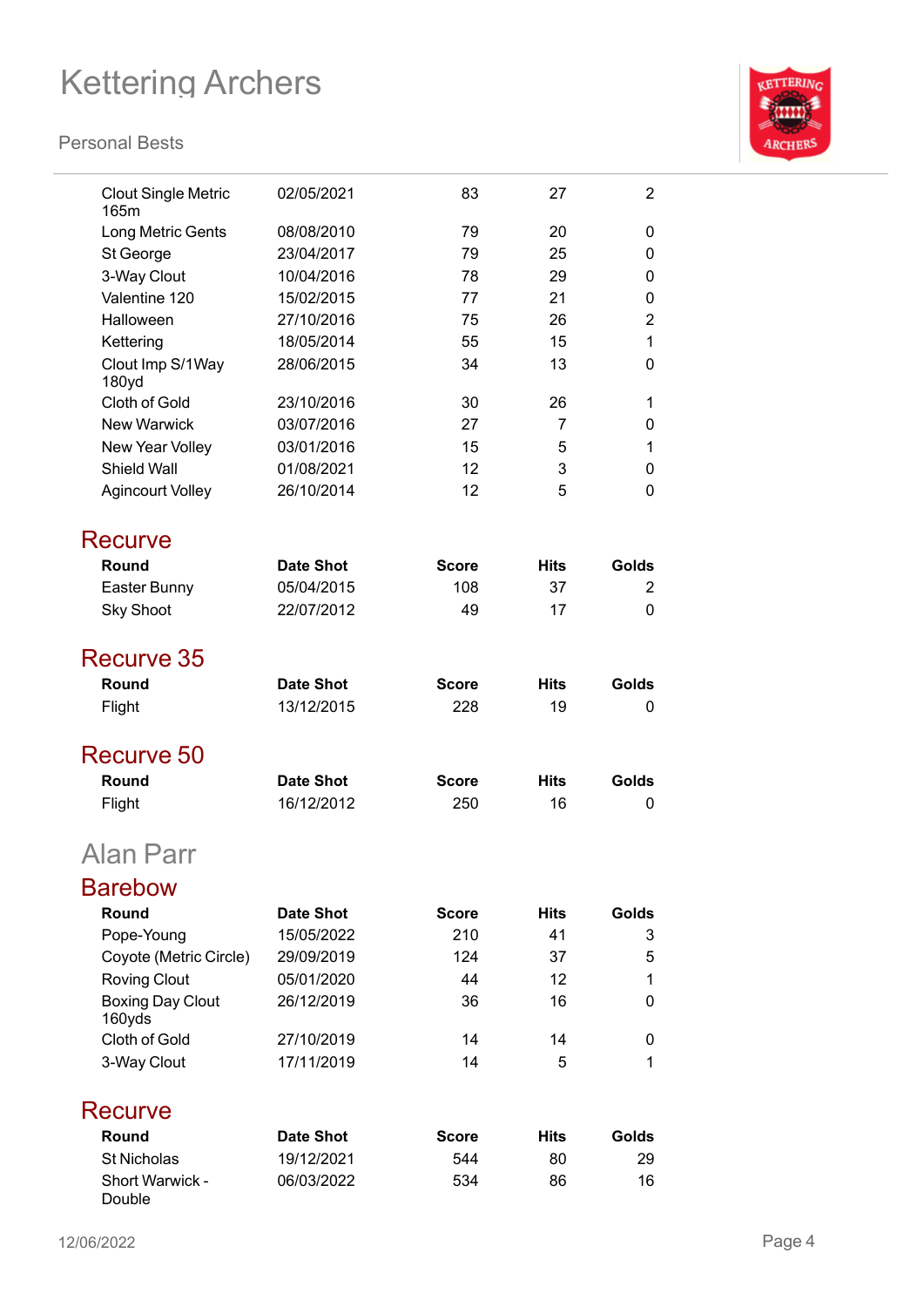#### **Personal Bests**



| Warwick - Double                   | 06/06/2021 | 448 | 86             | 11             |
|------------------------------------|------------|-----|----------------|----------------|
| <b>Short National</b>              | 15/08/2021 | 438 | 70             | 17             |
| Western                            | 29/08/2021 | 419 | 83             | 11             |
| American                           | 05/09/2021 | 414 | 84             | 8              |
| Frostbite - Double                 | 07/11/2021 | 387 | 69             | 3              |
| Short Metric I                     | 20/09/2020 | 376 | 64             | $\overline{4}$ |
| National                           | 04/07/2021 | 367 | 65             | 16             |
| Darts                              | 08/04/2022 | 364 | 36             | 0              |
| Bray II - Double                   | 21/02/2020 | 332 | 57             | 0              |
| <b>Short Warwick</b>               | 26/09/2021 | 306 | 46             | 14             |
| Warwick                            | 06/06/2021 | 238 | 44             | 5              |
| Windsor                            | 20/10/2019 | 233 | 53             | 6              |
| Midsummer                          | 21/06/2020 | 211 | 45             | $\overline{2}$ |
| Snowman                            | 03/12/2021 | 208 | 36             | $\overline{2}$ |
| Frostbite                          | 07/11/2021 | 204 | 35             | $\overline{2}$ |
| Worcester                          | 28/01/2022 | 183 | 56             | 6              |
| Valentine                          | 11/02/2022 | 178 | 42             | 20             |
| Bray II                            | 25/02/2022 | 175 | 25             | $\overline{2}$ |
| Star                               | 25/03/2022 | 159 | 22             | 3              |
| Long Warwick                       | 19/07/2020 | 156 | 34             | 3              |
| Long National                      | 11/07/2021 | 151 | 37             | 3              |
| <b>Christmas Turkey</b>            | 17/12/2021 | 146 | 47             | 4              |
| Oxford                             | 08/11/2019 | 145 | 26             | 1              |
| Stratford                          | 11/03/2022 | 128 | 40             | 5              |
| Ghost                              | 29/10/2021 | 128 | 35             | 7              |
| Bray I                             | 19/11/2021 | 117 | 25             | 0              |
| Coyote (Metric Circle)             | 22/05/2022 | 115 | 32             | 7              |
| Cambridge                          | 06/12/2019 | 113 | 26             | 0              |
| Field                              | 21/11/2021 | 112 | 24             | 1              |
| <b>New National</b>                | 30/01/2022 | 105 | 27             | 2              |
| Easter Bunny                       | 17/04/2022 | 91  | 31             | 5              |
| Stag                               | 12/06/2022 | 79  | 29             | $\overline{c}$ |
| <b>Clout Single Metric</b><br>165m | 28/06/2020 | 72  | 26             | 4              |
| Hog                                | 30/08/2020 | 68  | 22             | 2              |
| Black Bear (180yds)                | 19/09/2021 | 54  | 19             | 1              |
| <b>Roving Clout</b>                | 03/01/2021 | 36  | 16             | 0              |
| Cloth of Gold                      | 24/10/2021 | 31  | 190            | 3              |
| 3-Way Clout                        | 01/11/2020 | 26  | 12             | 0              |
| New Year Volley                    | 03/01/2021 | 8   | 2              | 1              |
| Shield Wall                        | 01/08/2021 | 4   | $\overline{2}$ | 0              |
| <b>Agincourt Volley</b>            | 24/10/2021 | 3   | 1              | 0              |
| Clout Imp S/1Way<br>180yd          | 02/08/2020 | 2   | 1              | 0              |

### Recurve 35

| $\sim$ $\sim$ $\sim$ $\sim$ $\sim$ |                  |              |             |       |
|------------------------------------|------------------|--------------|-------------|-------|
| Round                              | <b>Date Shot</b> | <b>Score</b> | <b>Hits</b> | Golds |
|                                    |                  |              |             |       |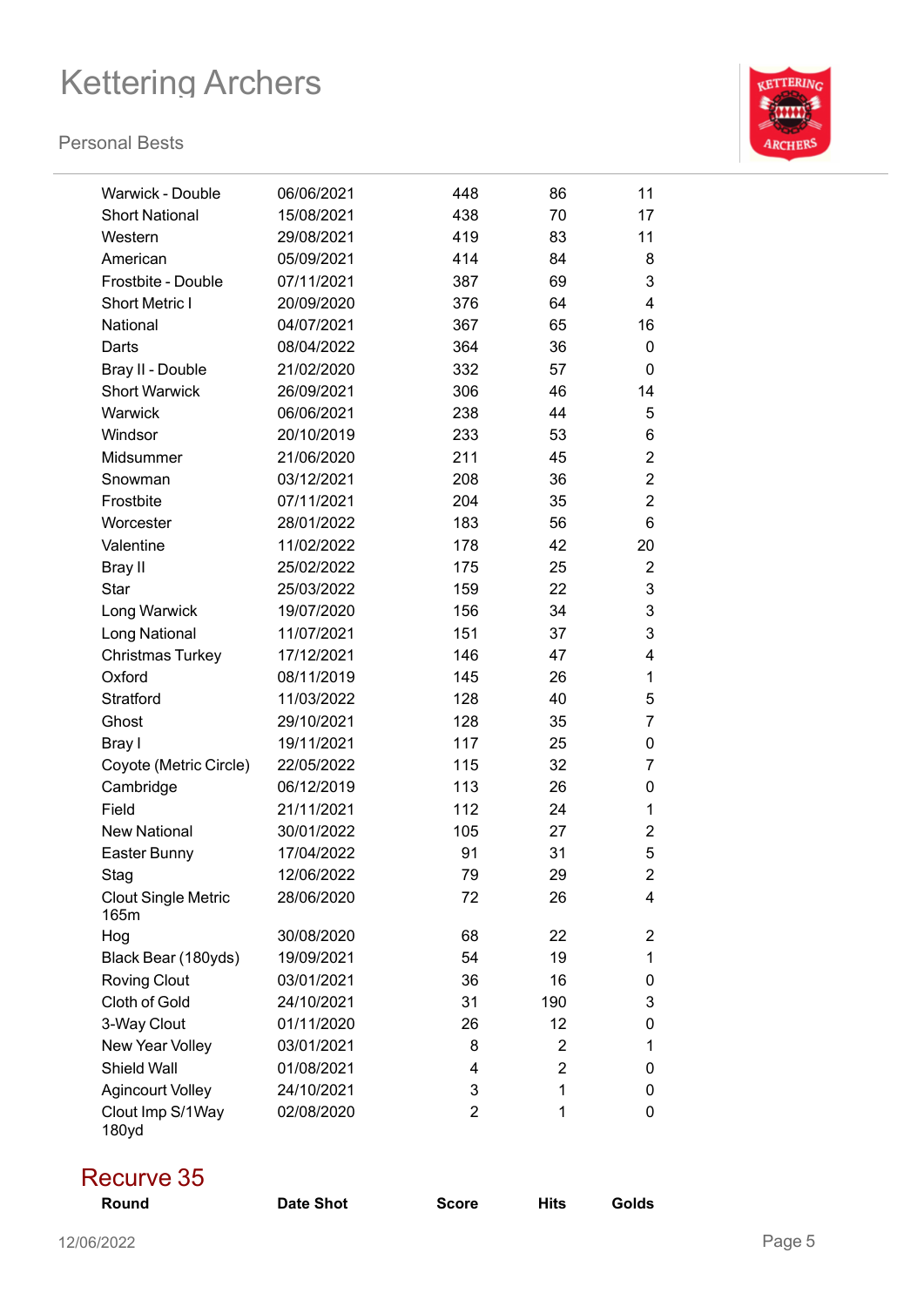

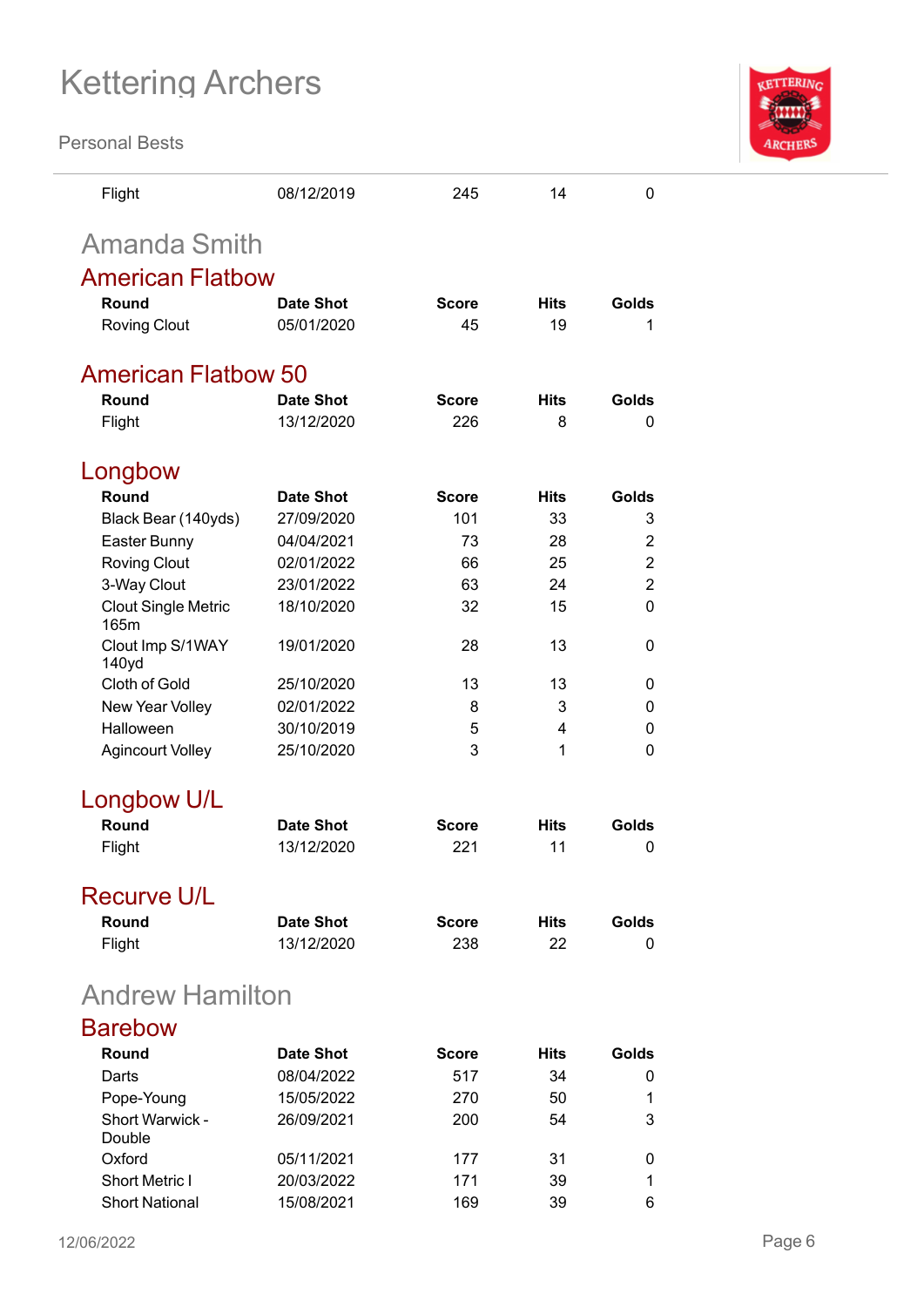#### **Personal Bests**



| Warwick - Double       | 29/05/2022 | 158 | 40 | $\overline{2}$ |
|------------------------|------------|-----|----|----------------|
| Valentine              | 11/02/2022 | 155 | 42 | 16             |
| Frostbite - Double     | 07/11/2021 | 145 | 36 | $\Omega$       |
| Bray II                | 25/02/2022 | 144 | 25 | $\overline{2}$ |
| American               | 05/09/2021 | 131 | 35 | 4              |
| Star                   | 25/03/2022 | 130 | 28 | 0              |
| <b>Short Warwick</b>   | 26/09/2021 | 116 | 26 | $\overline{2}$ |
| Warwick                | 29/05/2022 | 92  | 22 | $\overline{2}$ |
| Stratford              | 11/03/2022 | 91  | 32 | 3              |
| Snowman                | 03/12/2021 | 91  | 15 | 0              |
| Frostbite              | 07/11/2021 | 86  | 21 | 0              |
| Bray I                 | 19/11/2021 | 86  | 16 | 0              |
| Western                | 29/08/2021 | 86  | 28 | 0              |
| Cambridge              | 14/01/2022 | 82  | 19 | 0              |
| Ghost                  | 29/10/2021 | 76  | 22 | 4              |
| Worcester              | 28/01/2022 | 74  | 33 | 1              |
| Stag                   | 12/06/2022 | 57  | 23 | 1              |
| Coyote (Metric Circle) | 22/05/2022 | 54  | 18 | $\overline{2}$ |
| 3-Way Clout            | 23/01/2022 | 48  | 17 | 1              |
| <b>WA 720</b>          | 10/10/2021 | 16  | 4  | 0              |
| Cloth of Gold          | 24/10/2021 | 16  | 12 | 1              |
| Black Bear (180yds)    | 27/03/2022 | 15  | 9  | 0              |
| Valentine 120          | 13/02/2022 | 11  | 7  | 0              |
| Kettering              | 24/04/2022 | 9   | 3  | 0              |
|                        |            |     |    |                |

### **Recurve**

| Round                       | <b>Date Shot</b> | <b>Score</b> | Hits | <b>Golds</b> |
|-----------------------------|------------------|--------------|------|--------------|
| Clout Single Metric<br>165m | 03/04/2022       | 11           |      |              |

## Andrew Robertson

| <b>Barebow</b>       |            |              |             |       |
|----------------------|------------|--------------|-------------|-------|
| Round                | Date Shot  | <b>Score</b> | <b>Hits</b> | Golds |
| Pope-Young           | 15/05/2022 | 168          | 36          | 2     |
| Star                 | 25/03/2022 | 123          | 23          | 2     |
| <b>Short Warwick</b> | 26/09/2021 | 114          | 26          | 2     |
| Valentine            | 11/02/2022 | 102          | 30          | 9     |
| Worcester            | 28/01/2022 | 77           | 35          | 0     |
| Christmas Turkey     | 17/12/2021 | 60           | 33          | 3     |
| Bray II              | 25/02/2022 | 55           | 13          | 1     |
| Safari               | 18/07/2021 | 47           | 25          | 0     |
| Ghost                | 29/10/2021 | 44           | 13          | 0     |
| Cambridge            | 14/01/2022 | 34           | 10          | 0     |
| Bray I               | 19/11/2021 | 25           | 8           | 0     |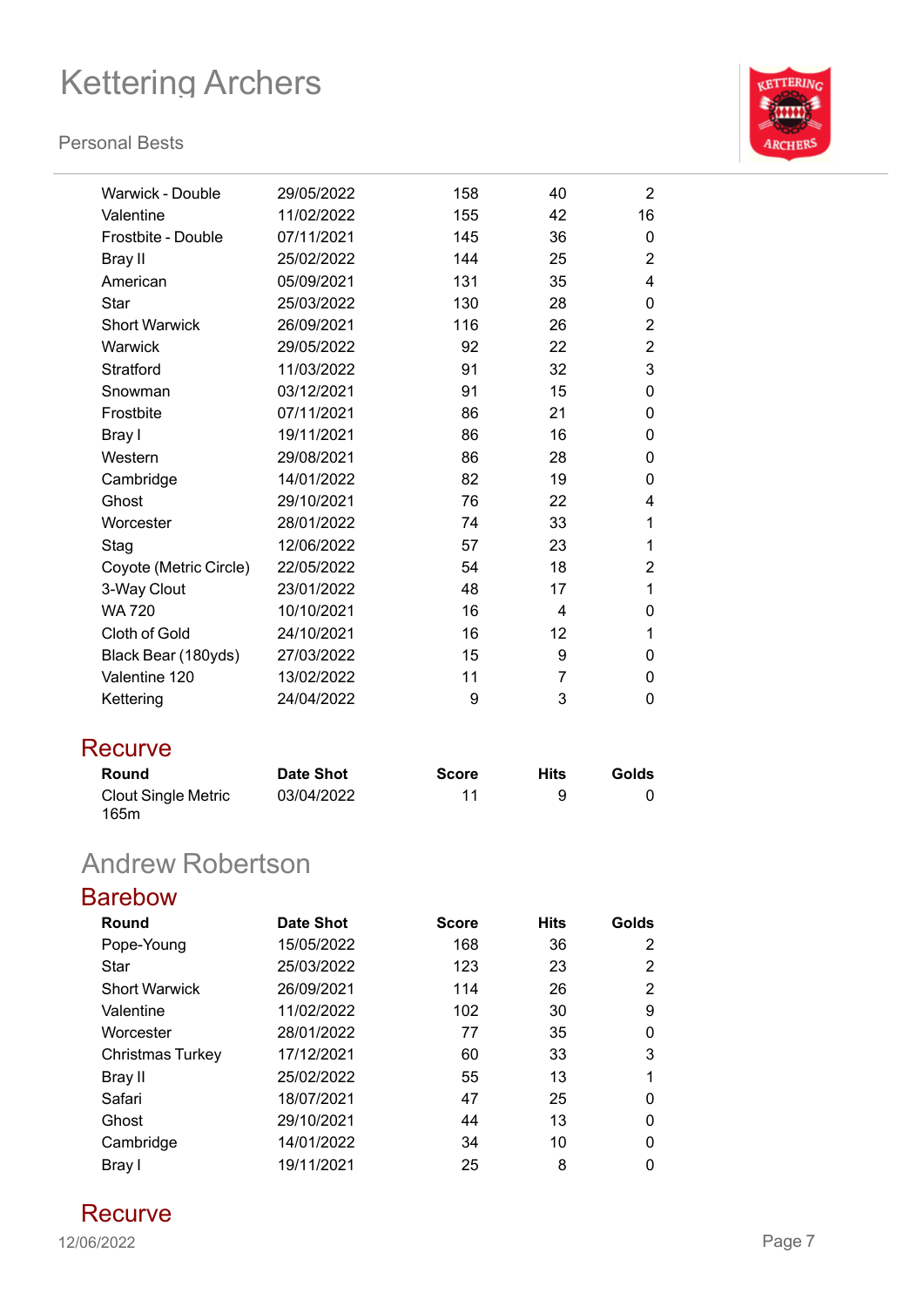**Personal Bests**

| <b>KETTERING</b> |
|------------------|
|                  |
|                  |
|                  |
|                  |
| <b>ARCHERS</b>   |
|                  |

| Round    | Date Shot  | <b>Score</b> | Hits | Golds |
|----------|------------|--------------|------|-------|
| Oxford   | 05/11/2021 | 86           | 25   | O     |
| National | 04/07/2021 | 59           | 19   | 0     |

## Barry Norton

### **Recurve**

| Round            | <b>Date Shot</b> | <b>Score</b> | <b>Hits</b> | Golds |
|------------------|------------------|--------------|-------------|-------|
| Oxford           | 05/11/2021       | 188          | 34          |       |
| Snowman          | 03/12/2021       | 164          | 26          | 3     |
| Star             | 25/03/2022       | 138          | 24          | 0     |
| Christmas Turkey | 17/12/2021       | 106          | 44          | 6     |
| Worcester        | 28/01/2022       | 89           | 340         | 2     |
| Cambridge        | 14/01/2022       | 79           | 21          | 0     |
| Bray I           | 19/11/2021       | 71           | 21          | 0     |
| Bray II          | 25/02/2022       | 66           | 15          |       |

## Charlie Sutton

### Barebow

| Round                  | Date Shot  | <b>Score</b> | <b>Hits</b> | Golds |
|------------------------|------------|--------------|-------------|-------|
| Short Metric V         | 13/03/2022 | 217          | 42          |       |
| Stag                   | 12/06/2022 | 132          | 38          |       |
| Pope-Young             | 15/05/2022 | 114          | 23          |       |
| Easter Bunny           | 17/04/2022 | 112          | 41          | 4     |
| Coyote (Metric Circle) | 22/05/2022 | 84           | 30          |       |

## Cheryl Cook

### Barebow

| Round               | <b>Date Shot</b> | <b>Score</b> | <b>Hits</b> | Golds |
|---------------------|------------------|--------------|-------------|-------|
| Darts               | 08/04/2022       | 513          | 31          | 0     |
| Star                | 25/03/2022       | 155          | 28          |       |
| Stratford           | 11/03/2022       | 96           | 37          | 2     |
| Valentine           | 11/02/2022       | 95           | 35          |       |
| Easter Bunny        | 17/04/2022       | 80           | 30          | 3     |
| Black Bear (140yds) | 27/03/2022       | 62           | 26          | 0     |
| Bray II             | 25/02/2022       | 38           | 13          | 0     |
| Kettering           | 24/04/2022       | 3            | 1           | 0     |

### **Compound**

| <b>Round</b> | <b>Date Shot</b> | <b>Score</b> | <b>Hits</b> | Golds |
|--------------|------------------|--------------|-------------|-------|
| Warwick      | 01/05/2022       | 95           | 25          |       |

## Cheryl Wilks American Flatbow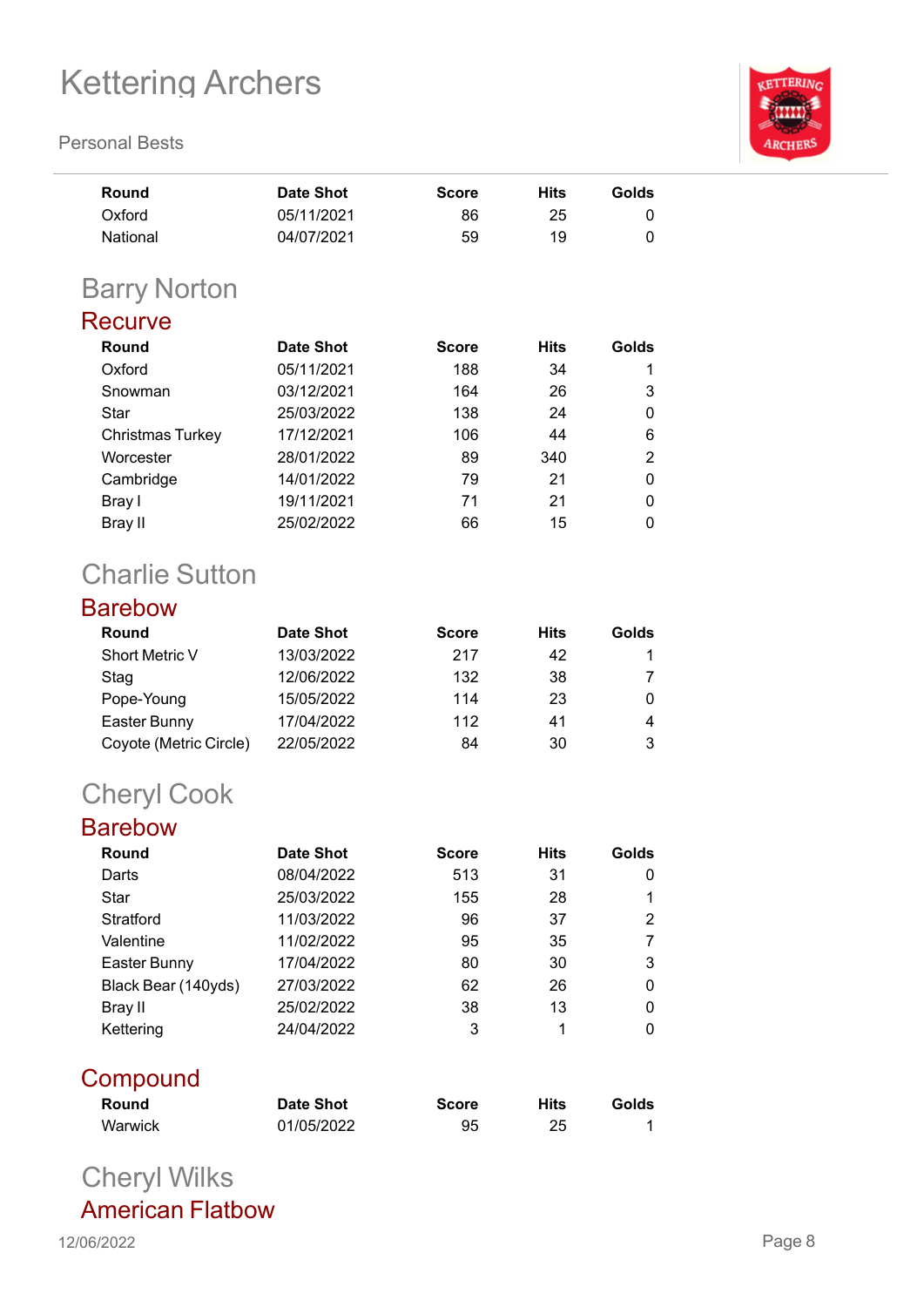#### **Personal Bests**



| Round                             | Date Shot  | <b>Score</b> | <b>Hits</b> | Golds |
|-----------------------------------|------------|--------------|-------------|-------|
| Pope-Young                        | 05/12/2021 | 142          | 28          | 4     |
| <b>Boxing Day Clout</b><br>160yds | 26/12/2021 | 62           | 21          |       |
| Wolf                              | 12/09/2021 | 57           | 25          |       |
| Field                             | 21/11/2021 | 54           | 18          |       |
| <b>Roving Clout</b>               | 02/01/2022 | 37           | 16          |       |
| Halloween                         | 31/10/2021 | 18           | 12          |       |
| New Year Volley                   | 02/01/2022 | 11           | 4           |       |

### Barebow

| Round                   | <b>Date Shot</b> | Score | <b>Hits</b> | Golds          |
|-------------------------|------------------|-------|-------------|----------------|
| <b>St Nicholas</b>      | 19/12/2021       | 563   | 83          | 26             |
| Darts                   | 08/04/2022       | 468   | 30          | 0              |
| Frostbite - Double      | 07/11/2021       | 395   | 68          | 3              |
| National - Triple       | 29/06/2019       | 383   | 99          | 7              |
| <b>WA 50m</b>           | 26/09/2021       | 379   | 0           | $\mathbf{1}$   |
| Worcester - Double      | 13/10/2019       | 345   | 108         | 17             |
| National - Double       | 29/06/2019       | 299   | 77          | $\overline{7}$ |
| Bray II - Double        | 21/02/2020       | 283   | 52          | 0              |
| Warwick - Double        | 06/06/2021       | 265   | 51          | 10             |
| <b>Short National</b>   | 27/02/2022       | 256   | 52          | 6              |
| Oxford                  | 08/11/2019       | 239   | 36          | 3              |
| National                | 23/08/2020       | 216   | 50          | $\overline{2}$ |
| Western                 | 29/08/2021       | 213   | 47          | 5              |
| Frostbite               | 07/11/2021       | 204   | 35          | $\mathbf{1}$   |
| Bray I - Double         | 22/11/2019       | 201   | 45          | $\mathbf{1}$   |
| Snowman                 | 17/01/2020       | 190   | 24          | $\overline{4}$ |
| Worcester               | 13/10/2019       | 182   | 54          | 12             |
| Valentine               | 11/02/2022       | 174   | 42          | 17             |
| Bray II                 | 25/02/2022       | 172   | 30          | 3              |
| Midsummer               | 21/06/2019       | 170   | 42          | $\mathbf{1}$   |
| Cambridge               | 06/12/2019       | 169   | 29          | 0              |
| Short Metric I          | 20/09/2020       | 169   | 38          | $\mathbf 0$    |
| Black Bear (140yds)     | 19/09/2021       | 160   | 45          | 8              |
| Warwick                 | 06/06/2021       | 158   | 26          | $\overline{7}$ |
| <b>Short Warwick</b>    | 08/03/2020       | 157   | 35          | $\overline{2}$ |
| Stratford               | 10/04/2021       | 155   | 45          | 10             |
| Star                    | 17/04/2021       | 145   | 23          | $\overline{2}$ |
| Vegas (Triple Face)     | 12/04/2019       | 142   | 19          | $\mathbf{1}$   |
| <b>Christmas Turkey</b> | 17/12/2021       | 141   | 46          | 5              |
| Easter Bunny            | 17/04/2022       | 116   | 35          | 5              |
| Field                   | 25/08/2019       | 113   | 27          | 0              |
| Long National           | 30/01/2022       | 112   | 36          | $\mathbf{1}$   |
| Ghost                   | 29/10/2021       | 105   | 29          | 3              |
| 3-Way Clout             | 06/06/2021       | 99    | 32          | 5              |
| Coyote (Metric Circle)  | 27/09/2020       | 96    | 390         | $\mathbf 1$    |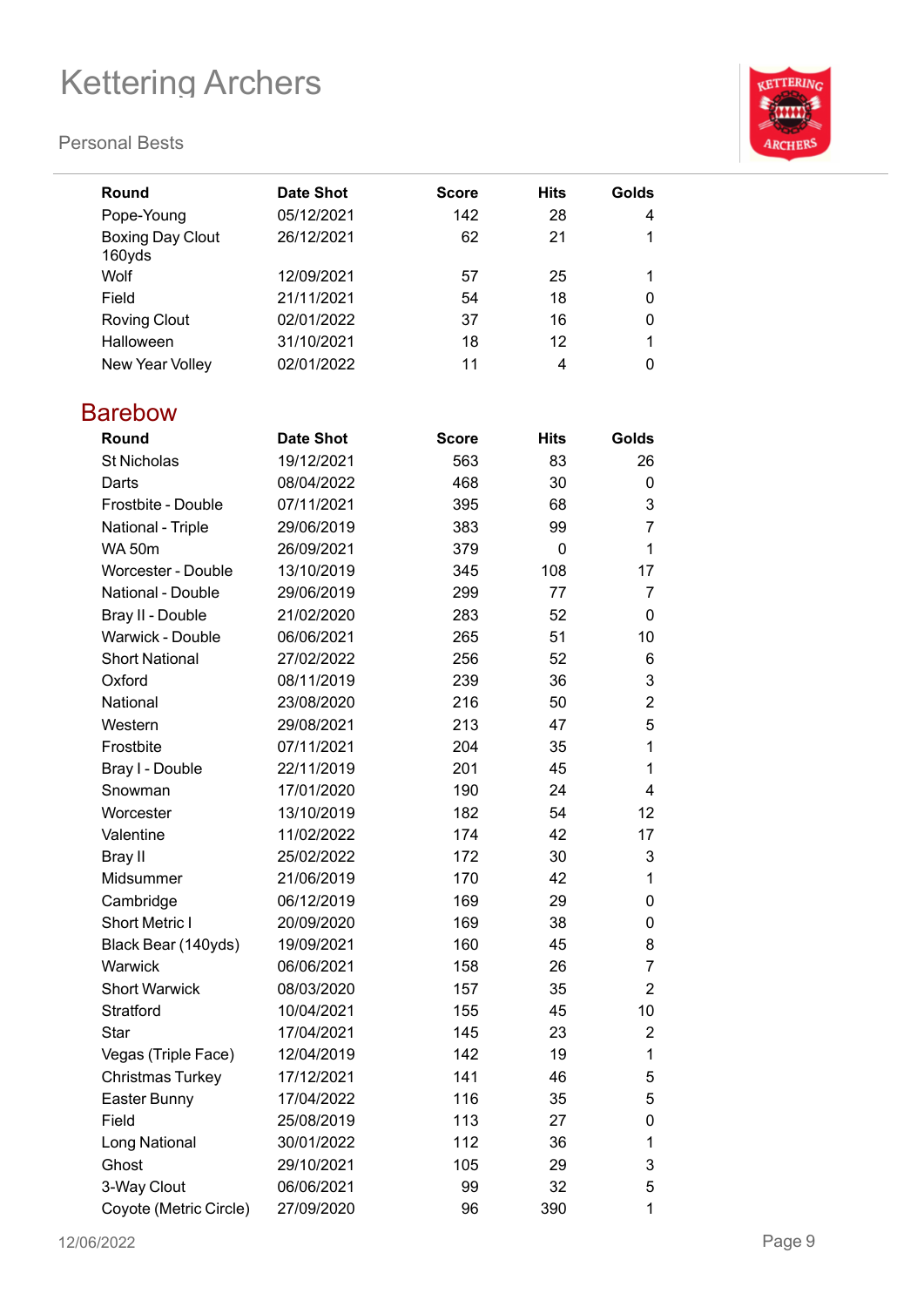

| Safari                       | 09/08/2020       | 91           | 43          | $\overline{2}$ |
|------------------------------|------------------|--------------|-------------|----------------|
| <b>WA 720</b>                | 10/10/2021       | 91           | 27          | 0              |
| Bray I                       | 19/11/2021       | 87           | 23          | 0              |
| Halloween                    | 30/10/2019       | 64           | 23          | 0              |
| Hog                          | 26/05/2019       | 59           | 22          | 1              |
| Cloth of Gold                | 27/10/2019       | 56           | 36          | 4              |
| Clout Imp S/1WAY<br>140yd    | 02/08/2020       | 46           | 20          | 0              |
| <b>Roving Clout</b>          | 06/01/2019       | 44           | 18          | 2              |
| Long Warwick                 | 19/07/2020       | 35           | 9           | 1              |
| Shield Wall                  | 01/08/2021       | 25           | 10          | 0              |
| <b>Agincourt Volley</b>      | 24/10/2021       | 14           | 5           | 1              |
| Valentine 120                | 17/02/2019       | 11           | 11          | 0              |
| Recurve 35                   |                  |              |             |                |
| Round                        | <b>Date Shot</b> | <b>Score</b> | <b>Hits</b> | Golds          |
| Flight                       | 08/12/2019       | 183          | 17          | 0              |
| <b>Traditional</b>           |                  |              |             |                |
| Round                        | <b>Date Shot</b> | <b>Score</b> | Hits        | Golds          |
| Stag                         | 12/06/2022       | 137          | 35          | 11             |
| <b>Chris Dunn</b>            |                  |              |             |                |
| <b>American Flatbow</b>      |                  |              |             |                |
| Round                        | Date Shot        | <b>Score</b> | <b>Hits</b> | Golds          |
| 3-Way Clout                  | 16/12/2018       | 22           | 11          | 0              |
| <b>American Flatbow U/L</b>  |                  |              |             |                |
| Round                        | <b>Date Shot</b> | <b>Score</b> | Hits        | Golds          |
| Flight                       | 09/12/2018       | 239          | 25          | 0              |
| <b>Barebow</b>               |                  |              |             |                |
| Round                        | <b>Date Shot</b> | <b>Score</b> | <b>Hits</b> | Golds          |
| <b>St Nicholas</b>           | 09/12/2012       | 138          | 44          | 1              |
|                              |                  |              |             |                |
| Longbow                      |                  |              |             |                |
| Round                        | <b>Date Shot</b> | <b>Score</b> | <b>Hits</b> | Golds          |
| Darts                        | 23/03/2015       | 561          | 31          | 0              |
| Clout WA D/1Way<br>165m      | 27/10/2019       | 221          | 68          | 13             |
| <b>St Nicholas</b>           | 22/12/2013       | 212          | 50          | 1              |
| <b>Flight Military Arrow</b> | 11/12/2016       | 202          | 12          | 0              |
| <b>Flight Standard Arrow</b> | 10/12/2018       | 198          | 10          | 0              |
| Clout WA D/1Way<br>185m      | 24/03/2019       | 171          | 58          | 6              |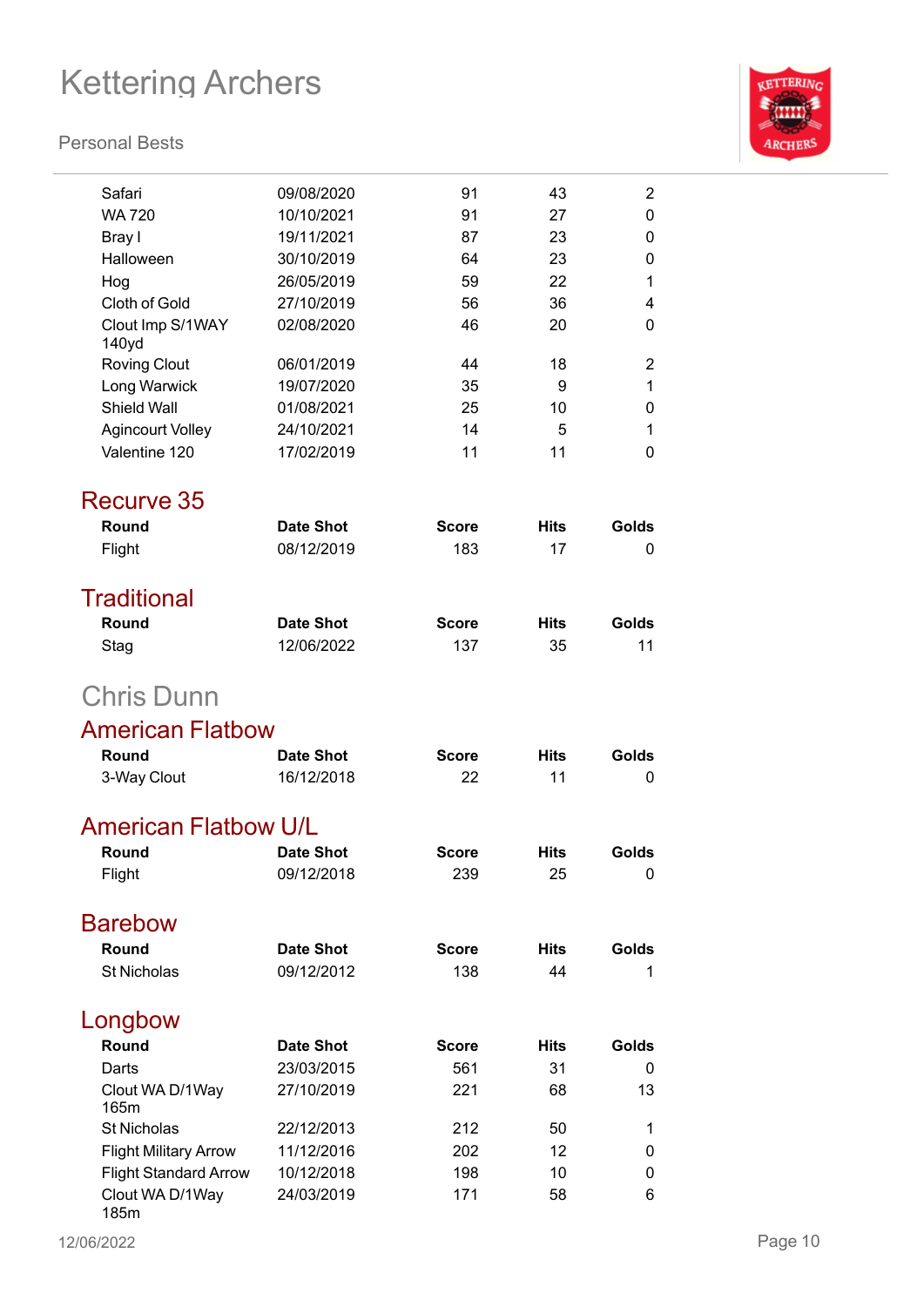#### **Personal Bests**



| $E$ liaht                          | 11/12/2016       | ממכ          | 10          |                |
|------------------------------------|------------------|--------------|-------------|----------------|
| Round                              | <b>Date Shot</b> | <b>Score</b> | <b>Hits</b> | Golds          |
| Longbow U/L                        |                  |              |             |                |
| New Year Volley                    | 07/01/2018       | 6            | 3           | 0              |
| <b>Agincourt Volley</b>            | 28/10/2018       | 9            | 3           | 0              |
| Cloth of Gold                      | 28/10/2018       | 27           | 15          | 3              |
| Clout Imp S/2Way<br>180yd          | 03/06/2018       | 34           | 14          | 0              |
| Bray I                             | 15/11/2013       | 47           | 12          | 0              |
| Clout Imp S/1Way<br>180yd          | 08/09/2019       | 56           | 25          | $\overline{2}$ |
| 3-Way Clout                        | 01/11/2020       | 65           | 21          | 0              |
| Clout Imp D/2Way<br>180yd          |                  |              |             |                |
|                                    | 03/06/2018       | 66           | 30          | $\overline{2}$ |
| <b>Bray II</b><br>Halloween        | 28/10/2014       | 66           | 25          | 0              |
|                                    | 22/02/2013       | 70           | 16          | 0              |
| Warwick                            | 01/08/2013       | 72           | 18          | 0              |
| <b>Roving Clout</b>                | 07/01/2018       | 73           | 27          | $\overline{2}$ |
| Cambridge                          | 04/12/2015       | 77           | 16          | 1              |
| Bray I - Double<br>Stratford       | 08/03/2013       | 77           | 31          | 5              |
|                                    | 15/11/2013       | 77           | 29<br>19    | 0              |
| Ghost                              | 30/10/2015       | 80           |             | 1              |
| Midsummer                          | 19/06/2015       | 82           | 18          | 4              |
| 185m<br>Pope-Young                 | 22/06/2019       | 85           | 0           | 0              |
| <b>Clout Single Metric</b>         | 24/03/2019       | 90           | 30          | $\overline{4}$ |
| Hog                                | 26/05/2019       | 93           | 31          | 3              |
| <b>Christmas Turkey</b>            | 20/12/2013       | 102          | 44          | 3              |
| Clout Imp D/1Way<br>180yd          | 08/09/2019       | 103          | 47          | $\overline{2}$ |
| Stag                               | 12/06/2022       | 107          | 32          | 4              |
| <b>Sky Shoot</b>                   | 21/07/2013       | 111          | 35          | 6              |
| Coyote (Metric Circle)             | 22/05/2022       | 114          | 35          | 6              |
| London                             | 17/01/2014       | 117          | 24          | 3              |
| <b>Clout Single Metric</b><br>165m | 27/10/2019       | 123          | 35          | 8              |
| <b>Boxing Day Clout</b><br>160yds  | 27/12/2018       | 130          | 38          | 6              |
| Black Bear (180yds)                | 05/12/2020       | 132          | 42          | 7              |
| Easter Bunny                       | 21/04/2019       | 136          | 45          | 5              |
| Star                               | 14/03/2014       | 146          | 26          | 1              |
| Oxford                             | 06/11/2015       | 149          | 28          | 1              |
| Sunstroke                          | 21/07/2013       | 159          | 35          | 5              |
|                                    |                  |              |             |                |

Flight 11/12/2016 293 12 0

Chris Sutton Barebow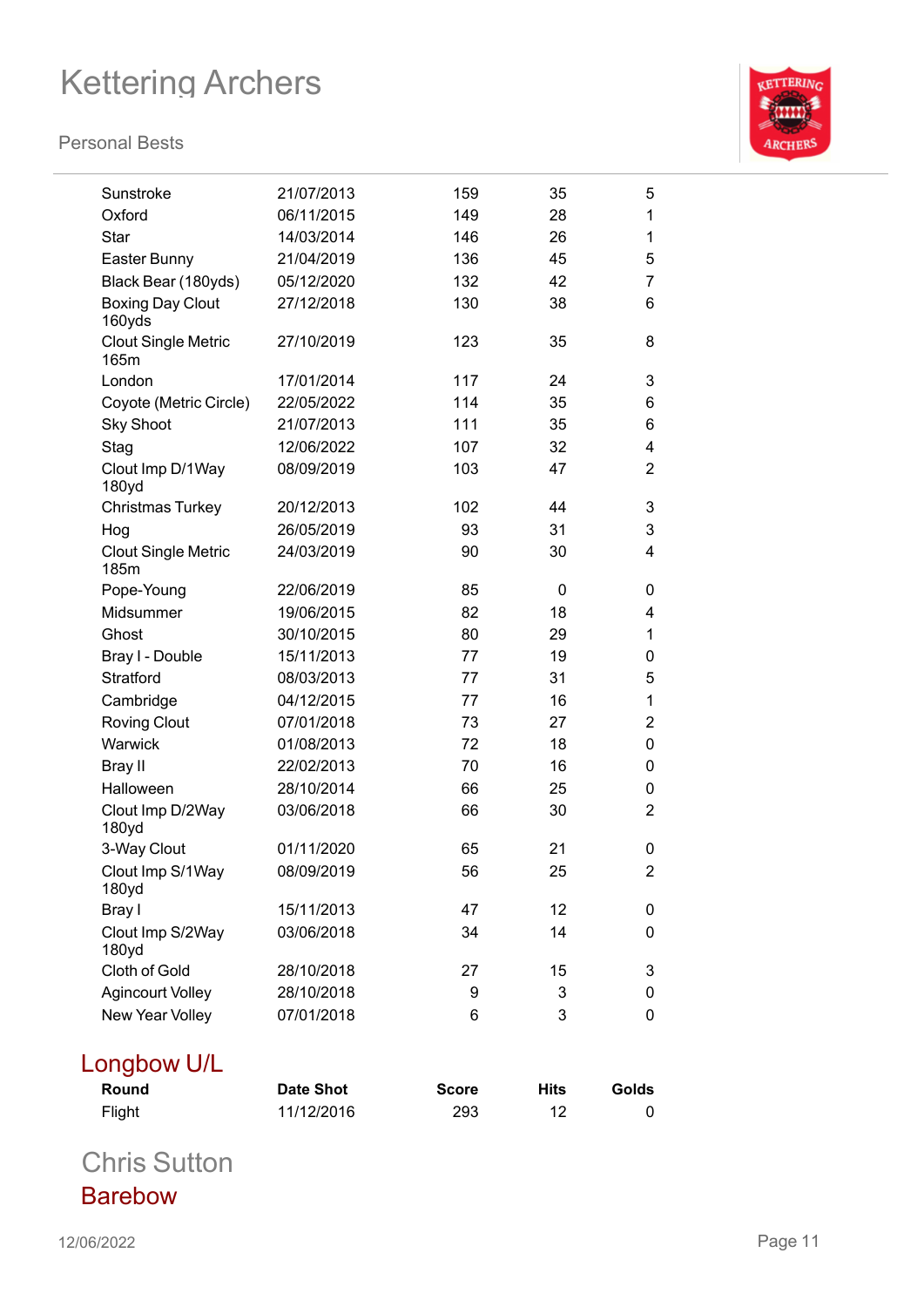

| Round                              | <b>Date Shot</b> | <b>Score</b> | <b>Hits</b> | Golds          |
|------------------------------------|------------------|--------------|-------------|----------------|
| Darts                              | 08/04/2022       | 783          | 35          | 0              |
| Short Warwick -<br>Double          | 06/03/2022       | 672          | 96          | 32             |
| <b>St Nicholas</b>                 | 19/12/2021       | 600          | 84          | 31             |
| American                           | 05/09/2021       | 565          | 89          | 21             |
| Windsor                            | 31/10/2021       | 550          | 102         | 14             |
| <b>Short National</b>              | 27/02/2022       | 465          | 71          | 13             |
| Western                            | 29/08/2021       | 459          | 89          | 9              |
| <b>Warwick - Double</b>            | 06/06/2021       | 406          | 76          | 9              |
| <b>Short Metric I</b>              | 20/03/2022       | 393          | 66          | $\overline{2}$ |
| <b>Short Warwick</b>               | 06/03/2022       | 368          | 48          | 20             |
| Pope-Young                         | 05/12/2021       | 334          | 60          | 1              |
| National                           | 04/07/2021       | 311          | 63          | 4              |
| Oxford                             | 05/11/2021       | 283          | 36          | 6              |
| <b>Star</b>                        | 25/03/2022       | 235          | 32          | 8              |
| Bray II                            | 25/02/2022       | 227          | 30          | $\overline{2}$ |
| Warwick                            | 06/06/2021       | 209          | 35          | 5              |
| <b>WA 720</b>                      | 10/10/2021       | 202          | 45          | 1              |
| Valentine                          | 11/02/2022       | 193          | 47          | 12             |
| Stratford                          | 11/03/2022       | 189          | 48          | 15             |
| Worcester                          | 28/01/2022       | 180          | 58          | 6              |
| Snowman                            | 03/12/2021       | 179          | 27          | 3              |
| Long National                      | 11/07/2021       | 172          | 46          | $\overline{2}$ |
| Cambridge                          | 14/01/2022       | 171          | 29          | $\overline{2}$ |
| Hog                                | 08/08/2021       | 167          | 46          | 7              |
| <b>Christmas Turkey</b>            | 17/12/2021       | 166          | 48          | 9              |
| <b>Boxing Day Clout</b><br>160yds  | 26/12/2021       | 160          | 44          | 13             |
| Clout WA D/1Way<br>165m            | 03/04/2022       | 159          | 58          | 3              |
| Black Bear (180yds)                | 27/03/2022       | 158          | 45          | $\overline{7}$ |
| Midsummer                          | 20/06/2021       | 152          | 38          | 1              |
| Bray I                             | 19/11/2021       | 144          | 26          | 0              |
| Field                              | 21/11/2021       | 120          | 35          | 0              |
| 3-Way Clout                        | 23/01/2022       | 110          | 32          | 10             |
| Easter Bunny                       | 04/04/2021       | 109          | 38          | 3              |
| Coyote (Metric Circle)             | 23/05/2021       | 106          | 31          | 6              |
| Ghost                              | 29/10/2021       | 89           | 31          | 3              |
| <b>Clout Single Metric</b><br>165m | 03/04/2022       | 86           | 30          | $\overline{2}$ |
| Valentine 120                      | 13/02/2022       | 80           | 34          | 1              |
| Shield Wall                        | 01/08/2021       | 75           | 23          | 0              |
| Kettering                          | 16/05/2021       | 72           | 18          | $\overline{2}$ |
| Cloth of Gold                      | 24/10/2021       | 32           | 24          | $\overline{2}$ |
| <b>Agincourt Volley</b>            | 24/10/2021       | 9            | 3           | 0              |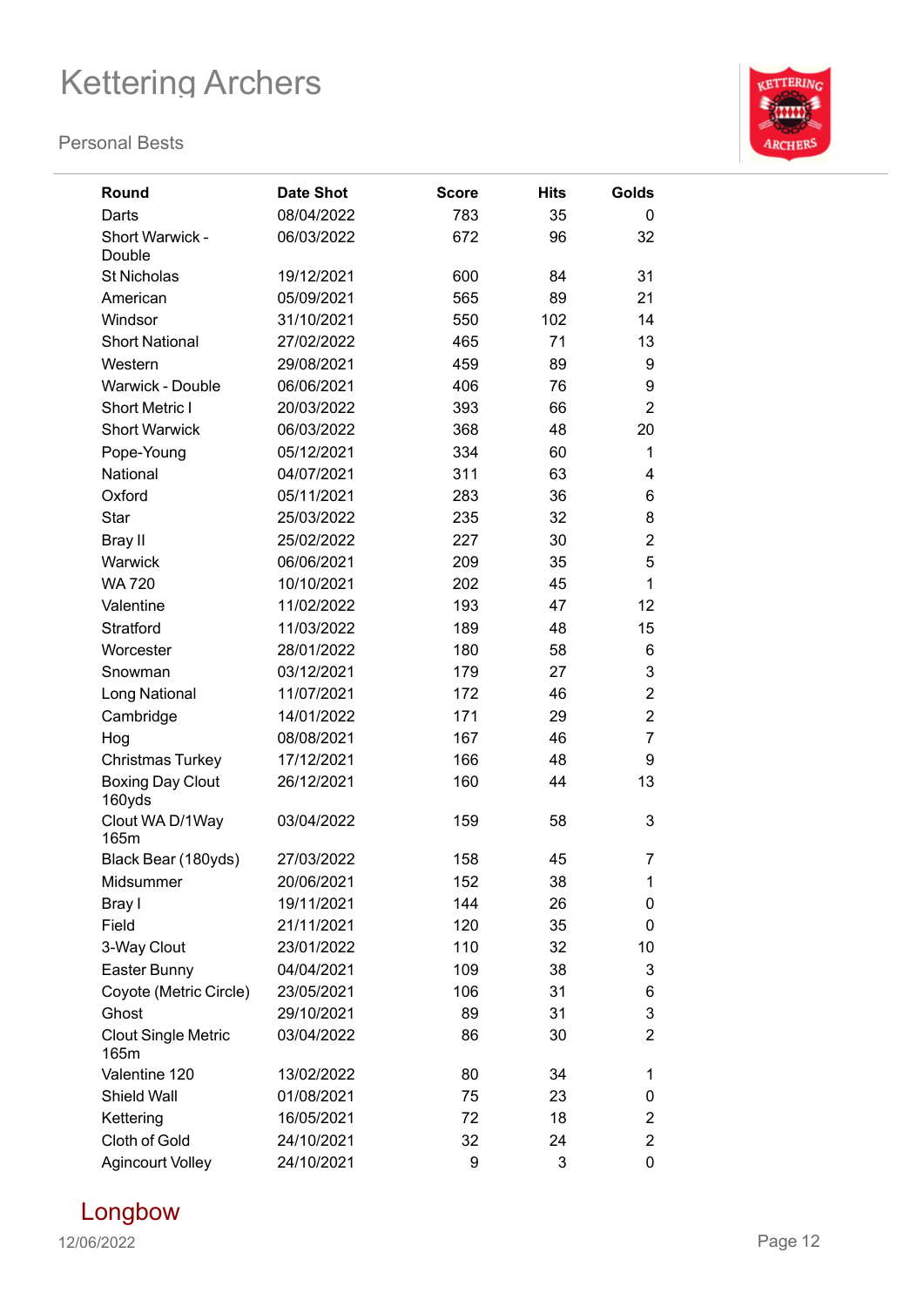| <b>KETTERING</b> |
|------------------|
|                  |
|                  |
|                  |
|                  |
| <b>ARCHERS</b>   |
|                  |
|                  |

| Round                             | <b>Date Shot</b> | <b>Score</b> | <b>Hits</b>    | Golds          |
|-----------------------------------|------------------|--------------|----------------|----------------|
| Pope-Young                        | 15/05/2022       | 399          | 61             | 4              |
| Easter Bunny                      | 17/04/2022       | 133          | 43             | 9              |
| Coyote (Metric Circle)            | 22/05/2022       | 105          | 34             | 4              |
| Stag                              | 12/06/2022       | 99           | 31             | 4              |
| <b>Roving Clout</b>               | 02/01/2022       | 50           | 19             | 0              |
| New Year Volley                   | 02/01/2022       | 1            | 1              | 0              |
| Recurve                           |                  |              |                |                |
| Round                             | <b>Date Shot</b> | <b>Score</b> | <b>Hits</b>    | Golds          |
| <b>St Nicholas</b>                | 20/12/2020       | 286          | 83             | 47             |
| Oxford                            | 03/04/2021       | 200          | 35             | 0              |
| Snowman                           | 12/12/2020       | 170          | 27             | 3              |
| Christmas Turkey                  | 19/12/2020       | 117          | 42             | 6              |
| Star                              | 17/04/2021       | 112          | 24             | 1              |
| <b>Boxing Day Clout</b><br>160yds | 26/12/2020       | 108          | 37             | 10             |
| Stratford                         | 10/04/2021       | 104          | 41             | 3              |
| Ghost                             | 30/10/2020       | 77           | 27             | 1              |
| <b>Roving Clout</b>               | 03/01/2021       | 62           | 23             | 3              |
| 3-Way Clout                       | 01/11/2020       | 42           | 15             | 0              |
| Cloth of Gold                     | 25/10/2020       | 24           | 16             | $\overline{2}$ |
| <b>Agincourt Volley</b>           | 25/10/2020       | 7            | $\overline{2}$ | 0              |
| New Year Volley                   | 03/01/2021       | 3            | $\overline{2}$ | 0              |
| Recurve 35                        |                  |              |                |                |
| Round                             | <b>Date Shot</b> | <b>Score</b> | <b>Hits</b>    | Golds          |
| Flight                            | 13/12/2020       | 226          | 0              | 0              |
| Recurve 50                        |                  |              |                |                |
| Round                             | <b>Date Shot</b> | <b>Score</b> | <b>Hits</b>    | Golds          |
| Flight                            | 14/11/2021       | 271          | 26             | 0              |
| <b>Chris Wearing</b>              |                  |              |                |                |
| <b>American Flatbow</b>           |                  |              |                |                |
| Round                             | <b>Date Shot</b> | <b>Score</b> | Hits           | Golds          |
| Darts                             | 17/03/2017       | 457          | 33             | 0              |
| Pope-Young                        | 13/11/2016       | 234          | 50             | 1              |
| Bray I - Double                   | 25/11/2016       | 231          | 47             | 1              |
| London                            | 13/01/2017       | 173          | 34             | 0              |
| Oxford                            | 11/11/2016       | 164          | 33             | 1              |
| Valentine                         | 10/02/2017       | 158          | 42             | 12             |
| Christmas Turkey                  | 16/12/2016       | 139          | 48             | 4              |
| Halloween                         | 27/10/2016       | 115          | 34             | 7              |
| Bray I                            | 25/11/2016       | 93           | 22             | 1              |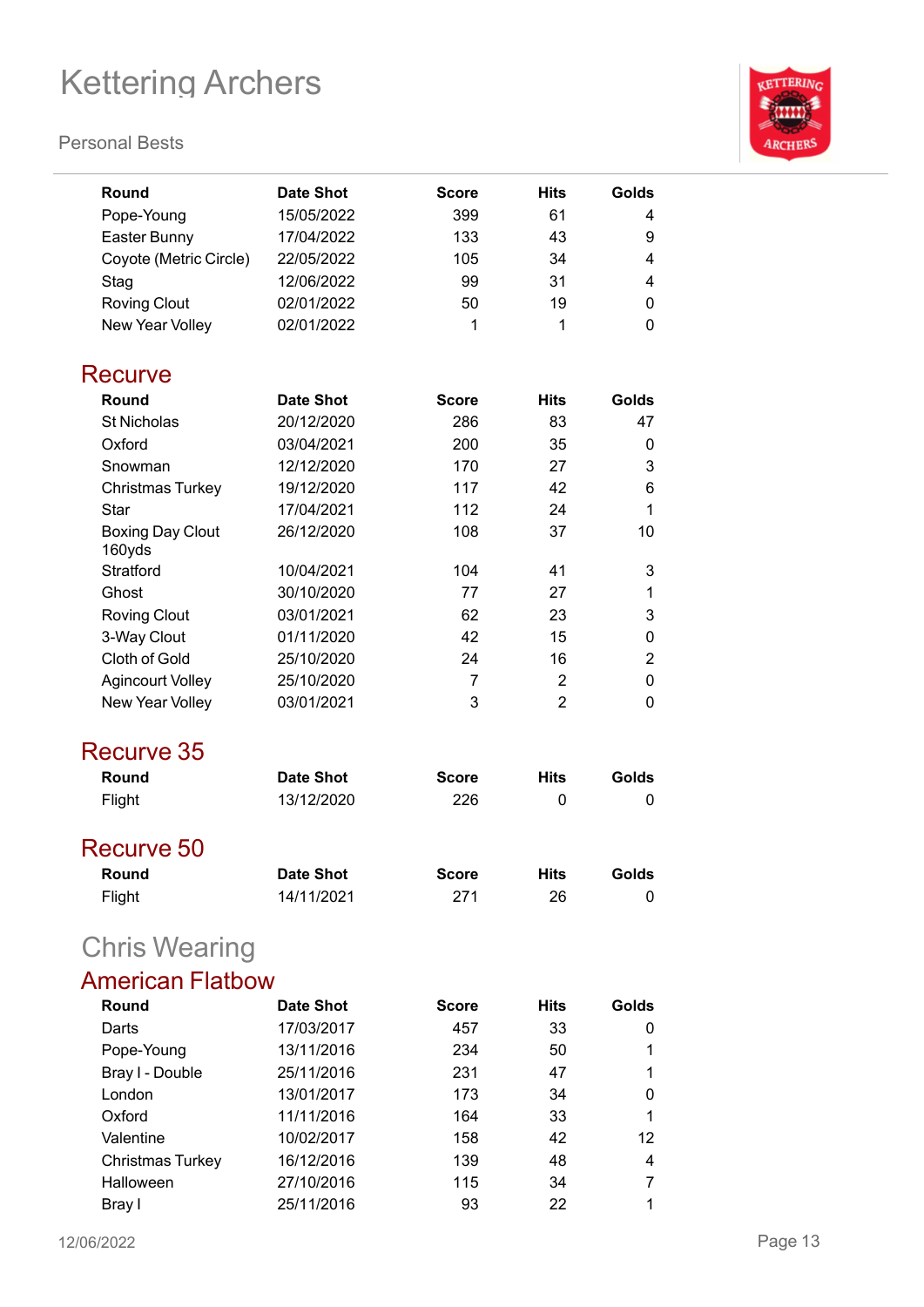#### **Personal Bests**



### American Flatbow U/L

| Round  | Date Shot  | <b>Score</b> | Hits | Golds |
|--------|------------|--------------|------|-------|
| Flight | 24/12/2017 | 245          |      |       |

### Korean Horse Bow

| Round               | Date Shot  | <b>Score</b> | <b>Hits</b> | Golds |
|---------------------|------------|--------------|-------------|-------|
| Hog                 | 27/05/2018 | 117          | 37          | 4     |
| Easter Bunny        | 01/04/2018 | 79           | 27          |       |
| Safari              | 03/06/2018 | 45           | 32          |       |
| <b>Roving Clout</b> | 07/01/2018 | 29           | 13          |       |
| Valentine 120       | 11/02/2018 | 19           | 19          |       |

### Longbow

| Round                              | <b>Date Shot</b> | <b>Score</b> | <b>Hits</b> | Golds |
|------------------------------------|------------------|--------------|-------------|-------|
| Darts                              | 29/03/2019       | 473          | 23          | 0     |
| Pope-Young                         | 07/10/2018       | 287          | 52          | 2     |
| Clout WA D/1Way<br>165m            | 07/04/2019       | 135          | 44          | 5     |
| Easter Bunny                       | 21/04/2019       | 113          | 27          | 3     |
| Black Bear (180yds)                | 30/09/2018       | 99           | 31          | 5     |
| <b>Christmas Turkey</b>            | 23/12/2019       | 98           | 42          | 2     |
| 3-Way Clout                        | 17/11/2019       | 77           | 21          | 1     |
| <b>Clout Single Metric</b><br>165m | 07/04/2019       | 77           | 25          | 2     |
| <b>Roving Clout</b>                | 06/01/2019       | 38           | 2           | 15    |
| Clout Imp S/1Way<br>180yd          | 03/02/2019       | 29           | 17          | 0     |
| Cloth of Gold                      | 28/10/2018       | 23           | 15          | 2     |
| Valentine 120                      | 17/02/2019       | 18           | 16          | 0     |
| <b>Agincourt Volley</b>            | 28/10/2018       | 12           | 5           | 0     |
| New Year Volley                    | 06/01/2019       | 1            | 1           | 0     |

### Longbow U/L

| Round  | <b>Date Shot</b> | <b>Score</b> | <b>Hits</b> | Golds |
|--------|------------------|--------------|-------------|-------|
| Flight | 14/11/2021       | 234          |             |       |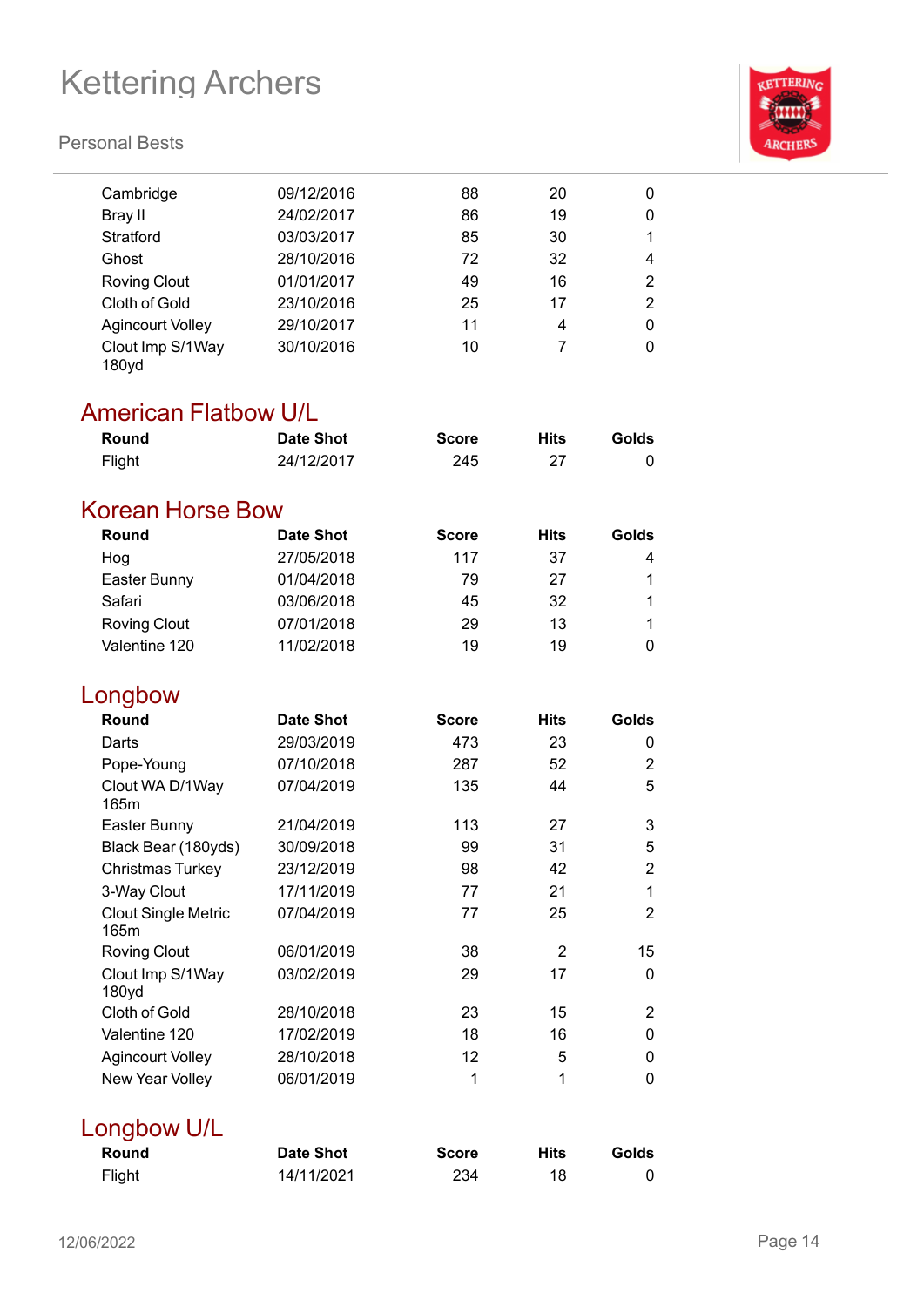| <b>Recurve</b>                     |                  |              |             |                |
|------------------------------------|------------------|--------------|-------------|----------------|
| Round                              | <b>Date Shot</b> | <b>Score</b> | <b>Hits</b> | Golds          |
| WA 1440 Gents                      | 06/05/2018       | 1085         | 0           | 20             |
| York                               | 07/10/2018       | 863          | 137         | 27             |
| Windsor                            | 22/10/2017       | 789          | 107         | 44             |
| Western                            | 01/07/2018       | 770          | 96          | 59             |
| Darts                              | 16/03/2018       | 760          | 36          | 0              |
| <b>St Nicholas</b>                 | 17/12/2017       | 708          | 84          | 60             |
| American                           | 04/06/2017       | 680          | 90          | 44             |
| Long Warwick - Double              | 03/09/2017       | 663          | 95          | 28             |
| St George                          | 23/04/2017       | 657          | 105         | 28             |
| Frostbite - Double                 | 19/11/2017       | 581          | 72          | 6              |
| National                           | 08/04/2018       | 580          | 72          | 44             |
| <b>Short National</b>              | 19/02/2017       | 566          | 72          | 35             |
| Portsmouth                         | 26/01/2018       | 544          | 60          | 17             |
| <b>Short Metric I</b>              | 30/07/2017       | 539          | 72          | 7              |
| Long National                      | 15/04/2018       | 536          | 72          | 29             |
| <b>WA 720</b>                      | 10/06/2018       | 518          | 71          | 5              |
| WA 30m - Double                    | 31/07/2016       | 506          | 71          | 7              |
| Worcester - Double                 | 08/10/2017       | 501          | 117         | 51             |
| Midsummer                          | 20/06/2018       | 450          | 60          | 22             |
| Long Metric Gents                  | 12/08/2018       | 432          | 66          | $\overline{2}$ |
| <b>Short Warwick</b>               | 22/07/2018       | 394          | 48          | 28             |
| Warwick                            | 14/06/2018       | 374          | 48          | 24             |
| Oxford                             | 10/11/2017       | 329          | 36          | 14             |
| Long Warwick                       | 03/09/2017       | 325          | 47          | 9              |
| Kettering                          | 21/05/2017       | 312          | 66          | 8              |
| <b>Star</b>                        | 23/02/2018       | 311          | 33          | 14             |
| Frostbite                          | 19/11/2017       | 289          | 36          | 3              |
| Cambridge                          | 08/12/2017       | 281          | 35          | $\overline{2}$ |
| Bray II                            | 12/01/2018       | 262          | 30          | 6              |
| Clout WA D/1Way<br>165m            | 04/03/2018       | 260          | 69          | 16             |
| Worcester                          | 08/10/2017       | 251          | 58          | 26             |
| Warwick - Double                   | 05/06/2016       | 249          | 53          | 8              |
| Bray I                             | 24/11/2017       | 246          | 30          | 5              |
| <b>WA 30m</b>                      | 31/07/2016       | 239          | 35          | 5              |
| Valentine                          | 09/02/2018       | 214          | 46          | 30             |
| Stratford                          | 09/03/2018       | 210          | 48          | 26             |
| Christmas Turkey                   | 22/12/2017       | 201          | 48          | 18             |
| Black Bear (180yds)                | 13/08/2017       | 177          | 47          | 14             |
| Field                              | 21/08/2016       | 165          | 30          | 0              |
| Hog                                | 28/05/2017       | 164          | 46          | 14             |
| <b>Clout Single Metric</b><br>165m | 26/03/2017       | 136          | 36          | 9              |
| Easter Bunny                       | 16/04/2017       | 132          | 43          | 8              |
| 3-Way Clout                        | 02/07/2017       | 128          | 40          | 5              |

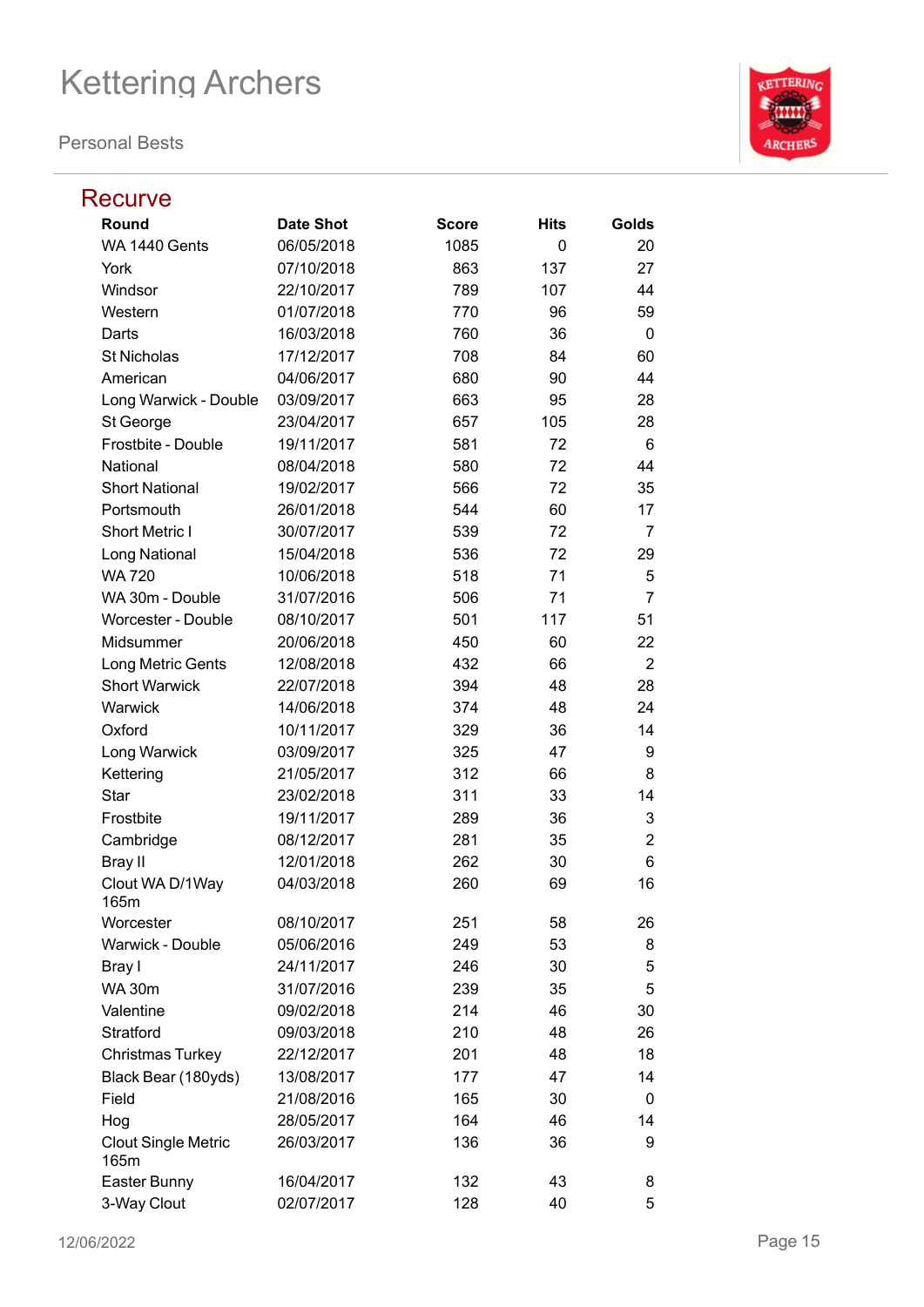

| Ghost                              | 27/10/2017       | 126            | 36             | 7              |  |
|------------------------------------|------------------|----------------|----------------|----------------|--|
| Coyote (Imperial<br>Circle)        | 15/10/2017       | 107            | 37             | 5              |  |
| <b>Clout Single Metric</b><br>185m | 23/07/2017       | 104            | 33             | 3              |  |
| <b>Sky Shoot</b>                   | 03/07/2016       | 99             | 33             | 5              |  |
| Clout Imp S/1Way<br>180yd          | 09/04/2017       | 74             | 32             | 0              |  |
| <b>New Warwick</b>                 | 03/07/2016       | 72             | 20             | 1              |  |
| Recurve 50                         |                  |                |                |                |  |
| Round                              | <b>Date Shot</b> | <b>Score</b>   | <b>Hits</b>    | Golds          |  |
| Flight                             | 11/12/2016       | 286            | 10             | 0              |  |
| <b>Crispin Sherrey</b>             |                  |                |                |                |  |
| <b>American Flatbow</b>            |                  |                |                |                |  |
| Round                              | <b>Date Shot</b> | <b>Score</b>   | <b>Hits</b>    | Golds          |  |
| Halloween                          | 30/10/2019       | 62             | 21             | 0              |  |
| Coyote (Metric Circle)             | 27/09/2020       | 58             | 24             | 1              |  |
| <b>Roving Clout</b>                | 05/01/2020       | 55             | 28             | 1              |  |
|                                    |                  |                |                |                |  |
| Crossbow                           |                  |                |                |                |  |
| Round                              | <b>Date Shot</b> | <b>Score</b>   | <b>Hits</b>    | Golds          |  |
| Clout Imp D/1way<br>120yd          | 03/02/2019       | 6              | 6              | 0              |  |
| Longbow                            |                  |                |                |                |  |
| Round                              | <b>Date Shot</b> | <b>Score</b>   | <b>Hits</b>    | Golds          |  |
| Easter Bunny                       | 16/04/2017       | 147            | 43             | 0              |  |
| <b>Clout Single Metric</b><br>75m  | 02/05/2021       | 77             | 23             | 3              |  |
| 3-Way Clout                        | 23/01/2022       | 71             | 26             | $\overline{2}$ |  |
| Black Bear (100yds)                | 19/09/2021       | 70             | 23             | $\overline{2}$ |  |
| <b>Boxing Day Clout</b><br>160yds  | 26/12/2020       | 39             | 21             | 0              |  |
| Halloween                          | 31/10/2020       | 27             | 8              | $\overline{2}$ |  |
| Clout Imp S/1Way<br>100yds         | 28/11/2021       | 18             | 8              | 0              |  |
| Clout Imp S/1Way<br>80yd           | 19/01/2020       | 14             | $\overline{7}$ | 0              |  |
| Cloth of Gold                      | 25/10/2020       | $\overline{2}$ | $\overline{2}$ | 0              |  |
| Longbow 35                         |                  |                |                |                |  |
| Round                              | <b>Date Shot</b> | <b>Score</b>   | <b>Hits</b>    | Golds          |  |
| Flight                             | 13/12/2020       | 108            | 5              | 0              |  |
|                                    |                  |                |                |                |  |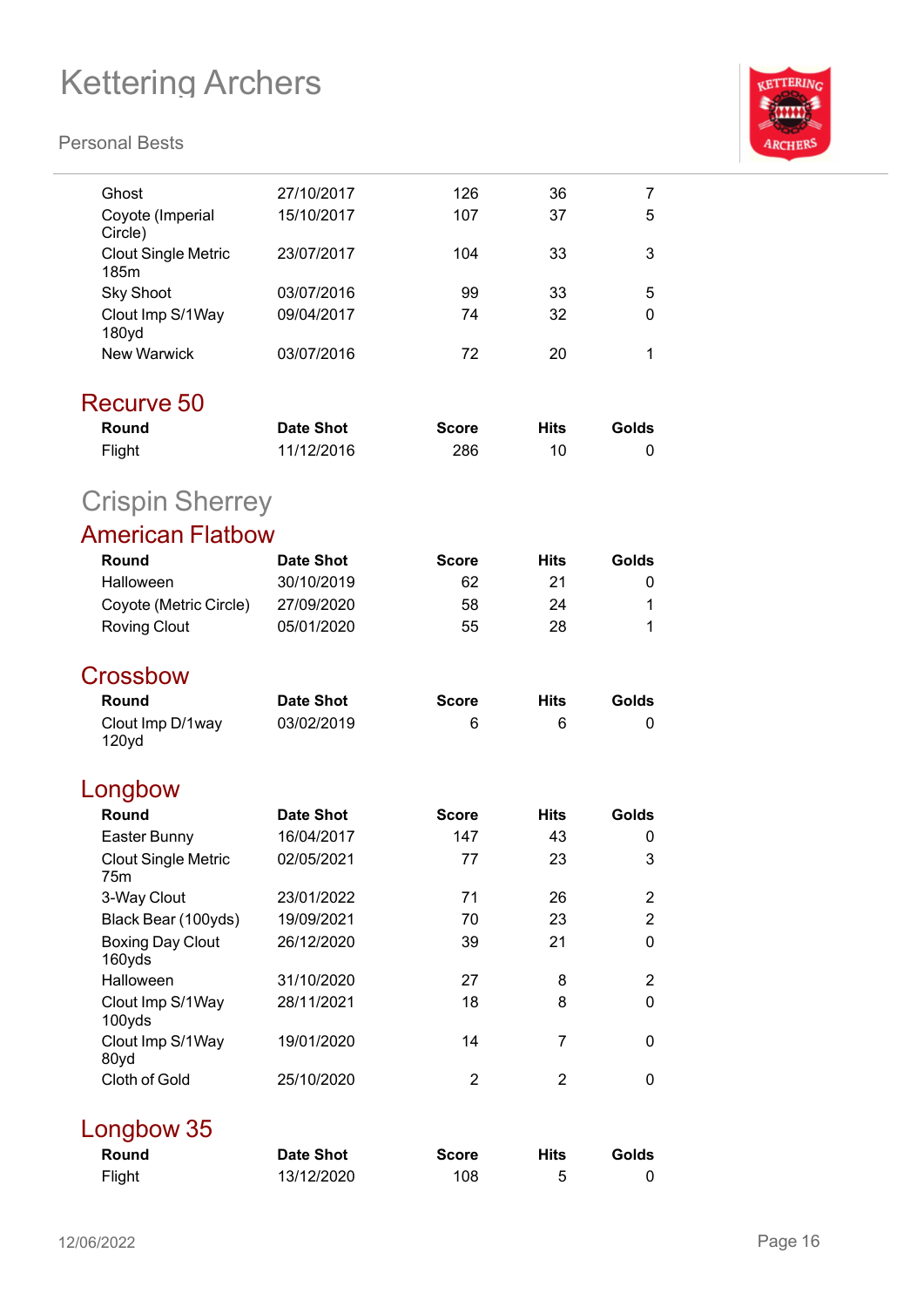**Personal Bests**

## Daisy-Ann Davis

| <b>Barebow</b> |            |              |             |          |
|----------------|------------|--------------|-------------|----------|
| Round          | Date Shot  | <b>Score</b> | <b>Hits</b> | Golds    |
| Darts          | 08/04/2022 | 420          | 24          | 0        |
| Star           | 25/03/2022 | 120          | 13          | 0        |
| Oxford         | 05/11/2021 | 72           | 12          | 0        |
| Snowman        | 03/12/2021 | 59           | 7           | 3        |
| Stratford      | 11/03/2022 | 58           | 21          | 1        |
| Bray II        | 25/02/2022 | 50           | 11          | $\Omega$ |
| Worcester      | 28/01/2022 | 45           | 20          | 1        |
| Cambridge      | 14/01/2022 | 37           | 9           | $\Omega$ |
| Ghost          | 29/10/2021 | 30           | 12          | $\Omega$ |
| Bray I         | 19/11/2021 | 30           | 9           | 0        |

## Daniel Simpson

### Barebow

| Round                            | Date Shot  | <b>Score</b> | <b>Hits</b> | Golds |
|----------------------------------|------------|--------------|-------------|-------|
| Darts                            | 08/04/2022 | 340          | 19          | 0     |
| Short Junior Warwick -<br>Double | 26/09/2021 | 326          | 74          | 4     |
| <b>Short Metric III</b>          | 10/10/2021 | 258          | 42          | 4     |
| <b>Short Junior Warwick</b>      | 26/09/2021 | 191          | 39          | 4     |
| Valentine                        | 11/02/2022 | 103          | 32          | 3     |
| Bray II                          | 25/02/2022 | 81           | 18          |       |
| Cambridge                        | 14/01/2022 | 79           | 14          | 0     |
| Worcester                        | 28/01/2022 | 56           | 27          |       |
| Stratford                        | 11/03/2022 | 52           | 18          | 2     |

## David Burnett

### American Flatbow

| Round            | Date Shot  | <b>Score</b> | Hits | Golds |
|------------------|------------|--------------|------|-------|
| Christmas Turkey | 22/12/2017 | 88           | 40   |       |
| Roving Clout     | 05/01/2020 | 73           | 21   | 3     |
| 3-Way Clout      | 16/12/2018 | 68           | 19   | 4     |

### Korean Horse Bow

| Round                      | Date Shot  | <b>Score</b> | <b>Hits</b> | Golds |
|----------------------------|------------|--------------|-------------|-------|
| Easter Bunny               | 27/03/2016 | 101          | 35          | 5     |
| Halloween                  | 30/10/2018 | 83           | 27          | 5     |
| Boxing Day Clout<br>160yds | 26/12/2013 | 71           | 25          | 2     |
| Bray I - Double            | 23/11/2018 | 50           | 12          | 0     |
| Bray I                     | 23/11/2018 | 25           | 6           | 0     |
| Valentine 120              | 14/02/2016 | 22           | 18          | 0     |

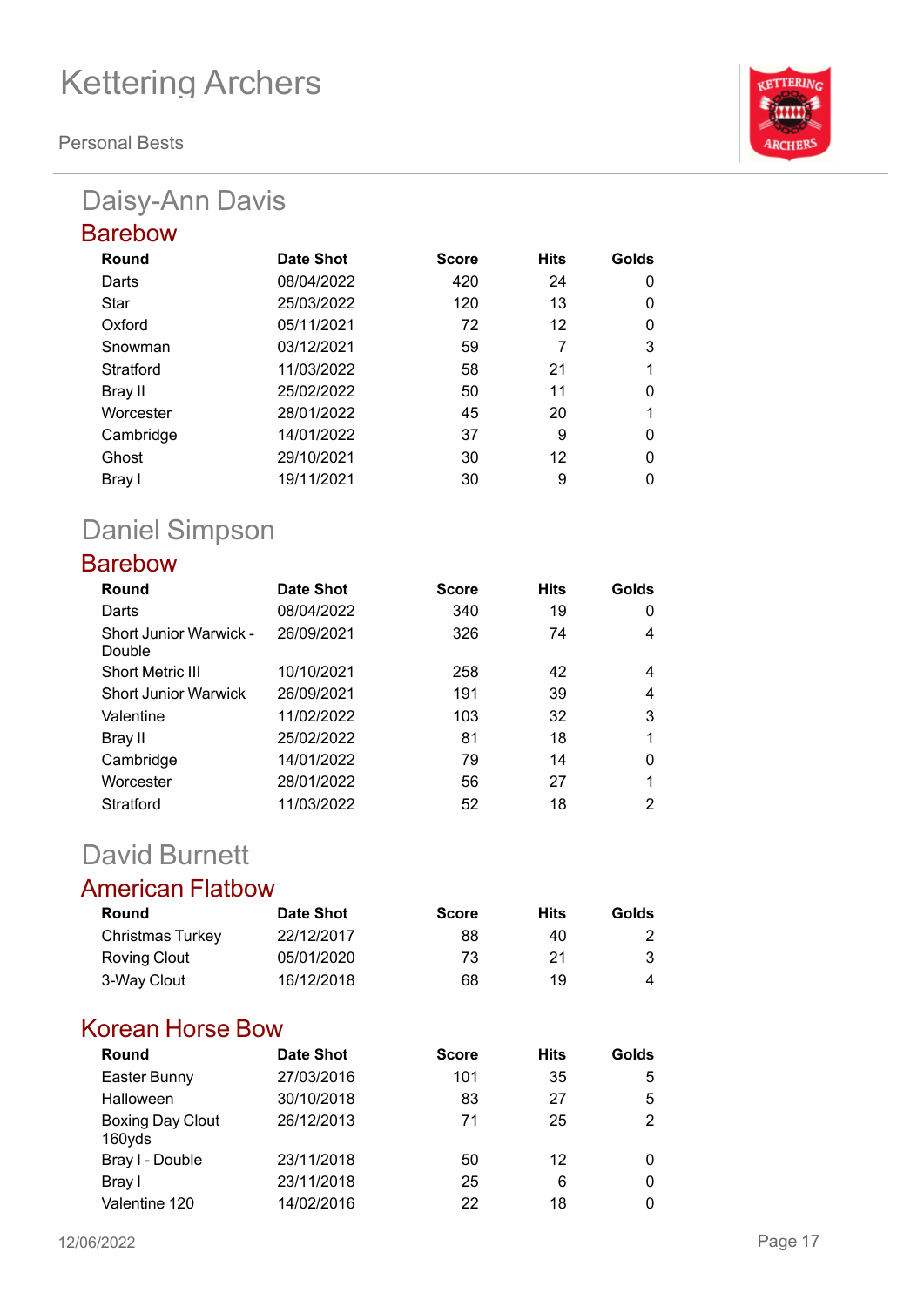**Personal Bests**



## Longbow

| Round                              | <b>Date Shot</b> | <b>Score</b> | <b>Hits</b> | Golds |
|------------------------------------|------------------|--------------|-------------|-------|
| Pope-Young                         | 15/11/2015       | 328          | 62          | 3     |
| Clout WA D/1Way<br>165m            | 22/07/2018       | 248          | 72          | 16    |
| Clout WA D/1Way<br>185m            | 07/10/2018       | 189          | 65          | 6     |
| Easter Bunny                       | 08/04/2012       | 173          | 48          | 12    |
| <b>Flight Military Arrow</b>       | 14/12/2014       | 162          | 16          | 0     |
| Hog                                | 30/08/2020       | 157          | 46          | 8     |
| Black Bear (180yds)                | 24/06/2012       | 139          | 44          | 5     |
| <b>Clout Single Metric</b><br>165m | 22/07/2018       | 129          | 36          | 9     |
| <b>Boxing Day Clout</b><br>160yds  | 26/12/2017       | 118          | 39          | 3     |
| Coyote (Metric Circle)             | 02/02/2014       | 118          | 36          | 7     |
| <b>Roving Clout</b>                | 07/01/2018       | 105          | 33          | 6     |
| <b>Star</b>                        | 14/03/2014       | 103          | 17          | 0     |
| <b>Clout Single Metric</b><br>185m | 07/10/2018       | 101          | 33          | 5     |
| Stag                               | 12/06/2022       | 100          | 37          | 4     |
| <b>Sky Shoot</b>                   | 30/08/2015       | 96           | 29          | 7     |
| Christmas Turkey                   | 20/12/2013       | 86           | 41          | 0     |
| Clout Imp D/1Way<br>180yd          | 27/05/2018       | 83           | 43          | 0     |
| Midsummer                          | 23/06/2017       | 82           | 22          | 0     |
| Clout Imp D/2Way<br>180yd          | 03/06/2018       | 81           | 39          | 0     |
| Halloween                          | 30/10/2017       | 77           | 29          | 3     |
| <b>WA 720</b>                      | 17/05/2009       | 76           | 15          | 0     |
| 3-Way Clout                        | 23/01/2022       | 75           | 30          | 5     |
| St George                          | 21/04/2013       | 70           | 21          | 0     |
| <b>Short Warwick</b>               | 11/08/2013       | 62           | 22          | 0     |
| Cambridge                          | 06/12/2013       | 61           | 15          | 0     |
| Warwick                            | 05/07/2009       | 54           | 16          | 0     |
| Clout Imp S/1Way<br>180yd          | 27/05/2018       | 49           | 26          | 0     |
| Kettering                          | 16/06/2013       | 42           | 10          | 0     |
| Clout Imp S/2Way<br>180yd          | 03/06/2018       | 41           | 19          | 0     |
| Valentine 120                      | 17/02/2013       | 38           | 34          | 0     |
| Cloth of Gold                      | 29/10/2017       | 31           | 23          | 2     |
| Shield Wall                        | 01/08/2021       | 27           | 9           | 0     |
| <b>Agincourt Volley</b>            | 29/10/2017       | 11           | 3           | 1     |
| New Year Volley                    | 02/01/2022       | 10           | 4           | 0     |

### Longbow U/L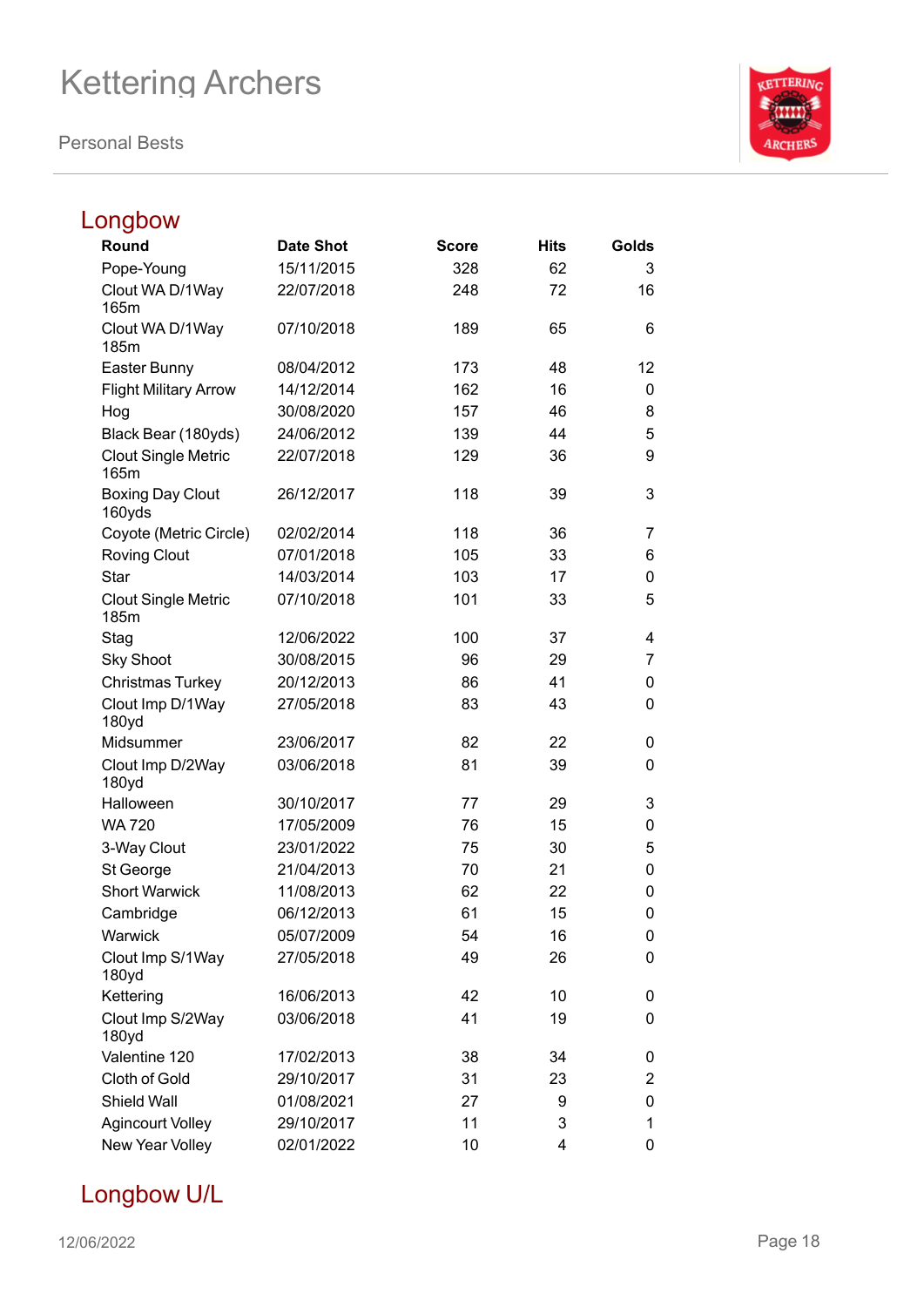**Personal Bests**



### Derek Bett

### American Flatbow

| Round                   | <b>Date Shot</b> | <b>Score</b> | <b>Hits</b> | Golds |
|-------------------------|------------------|--------------|-------------|-------|
| Pope-Young              | 28/10/2012       | 401          | 69          |       |
| Easter Bunny            | 25/04/2011       | 101          | 30          | 9     |
| Safari                  | 18/07/2021       | 93           | 57          |       |
| Coyote (Metric Circle)  | 18/01/2015       | 89           | 27          | 4     |
| 3-Way Clout             | 17/04/2011       | 75           | 20          | 6     |
| Cloth of Gold           | 24/10/2021       | 44           | 24          | 2     |
| <b>Agincourt Volley</b> | 24/10/2021       | 11           | 3           |       |

### American Flatbow U/L

| Round  | Date Shot  | <b>Score</b> | Hits | Golds |
|--------|------------|--------------|------|-------|
| Flight | 16/12/2007 | 298          |      |       |

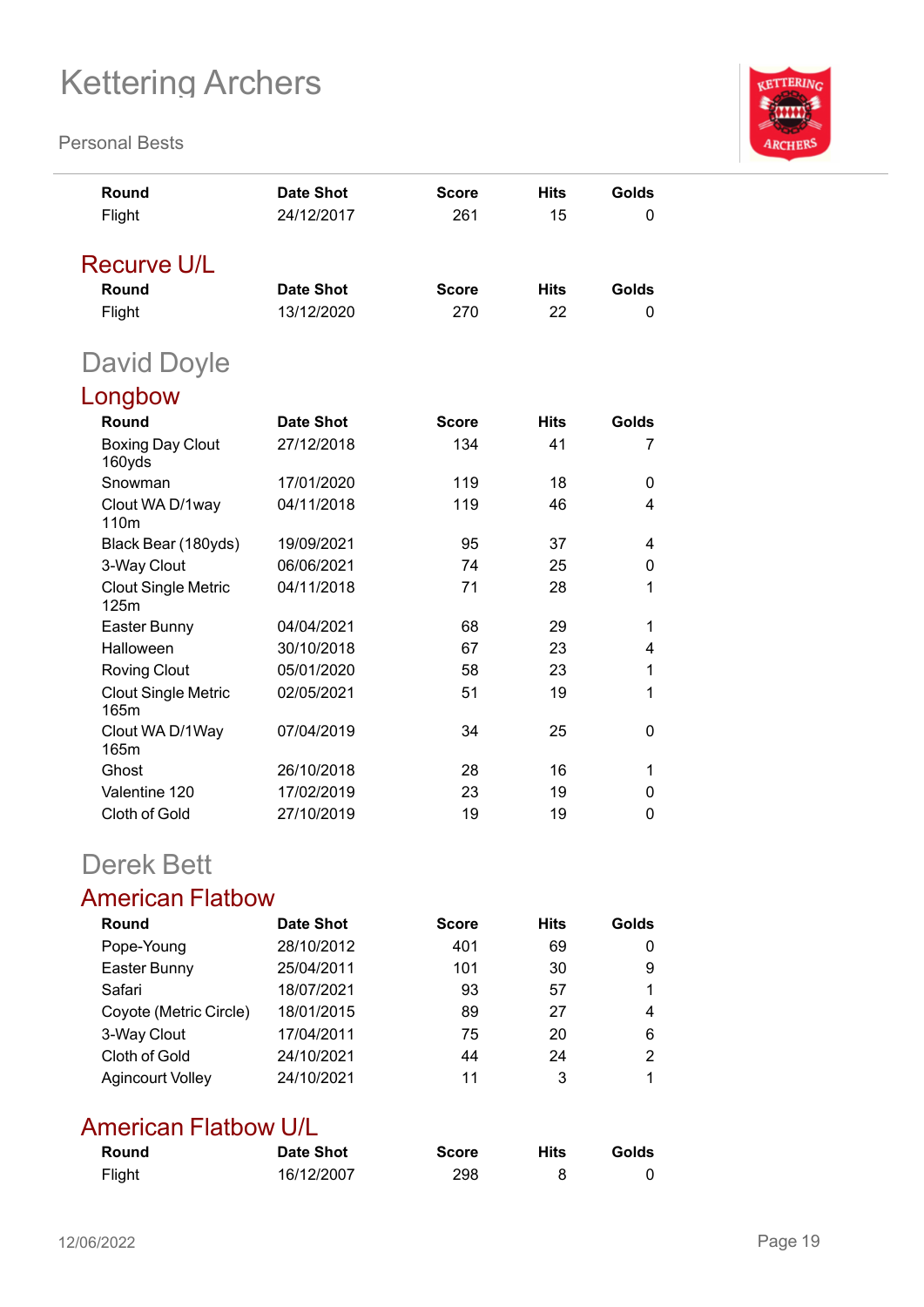

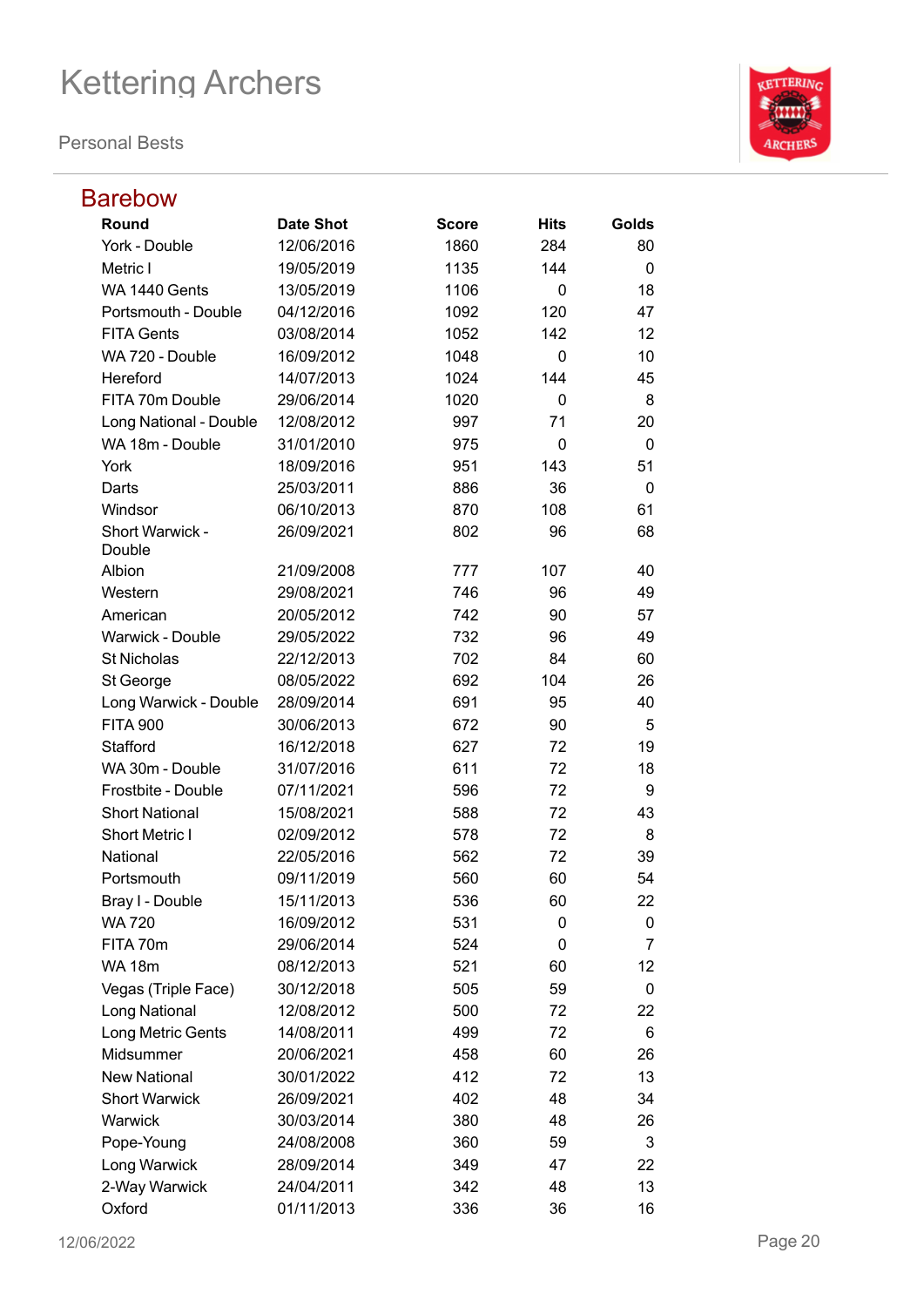#### **Personal Bests**



| Kettering                          | 24/04/2022       | 336          | 64          | 7     |
|------------------------------------|------------------|--------------|-------------|-------|
| London                             | 09/01/2009       | 325          | 36          | 12    |
| Coventry                           | 06/03/2009       | 322          | 36          | 15    |
| Frostbite                          | 25/11/2018       | 312          | 36          | 6     |
| Sunstroke                          | 22/07/2012       | 308          | 36          | 28    |
| <b>WA 30m</b>                      | 31/07/2016       | 296          | 36          | 8     |
| Cambridge                          | 09/12/2011       | 279          | 31          | 8     |
| <b>New Warwick</b>                 | 03/07/2016       | 268          | 48          | 7     |
| Bray II                            | 27/02/2015       | 267          | 30          | 10    |
| Bray I                             | 15/11/2013       | 264          | 30          | 11    |
| Worcester                          | 21/01/2011       | 227          | 60          | 12    |
| <b>Christmas Turkey</b>            | 21/12/2012       | 204          | 48          | 22    |
| <b>Stratford</b>                   | 13/03/2015       | 204          | 48          | 20    |
| Star                               | 15/03/2013       | 199          | 26          | 8     |
| Coyote (Metric Circle)             | 23/05/2021       | 195          | 48          | 11    |
| Field                              | 27/05/2012       | 177          | 28          | 3     |
| Hog                                | 29/05/2016       | 164          | 48          | 10    |
| Black Bear (180yds)                | 29/09/2013       | 160          | 47          | 9     |
| Ghost                              | 25/10/2013       | 151          | 36          | 17    |
| <b>Clout Single Metric</b><br>165m | 02/05/2021       | 109          | 34          | 4     |
| Safari                             | 03/06/2018       | 101          | 48          | 0     |
| <b>Sky Shoot</b>                   | 08/06/2014       | 67           | 27          | 0     |
| Valentine 120                      | 15/02/2009       | 66           | 18          | 1     |
| Longbow                            |                  |              |             |       |
| Round                              | <b>Date Shot</b> | <b>Score</b> | <b>Hits</b> | Golds |
| Long National                      | 23/05/2010       | 226          | 48          | 3     |
| Field                              | 25/08/2019       | 164          | 32          | 1     |
| 3-Way Clout                        | 06/06/2021       | 88           | 31          | 3     |
| <b>WA 720</b>                      | 20/07/2008       | 87           | 23          | 0     |
| Recurve                            |                  |              |             |       |
| Round                              | <b>Date Shot</b> | <b>Score</b> | Hits        | Golds |
| London                             | 16/01/2015       | 306          | 34          | 8     |
| Easter Bunny                       | 13/04/2009       | 142          | 47          | 9     |
| <b>Sky Shoot</b>                   | 15/06/2008       | 124          | 37          | 7     |
| Ghost                              | 29/10/2010       | 121          | 35          | 10    |
| <b>Traditional</b>                 |                  |              |             |       |
| Round                              | <b>Date Shot</b> | <b>Score</b> | Hits        | Golds |
| Wolf                               | 12/09/2021       | 135          | 40          | 8     |
| Derek Dunkley                      |                  |              |             |       |

**Compound**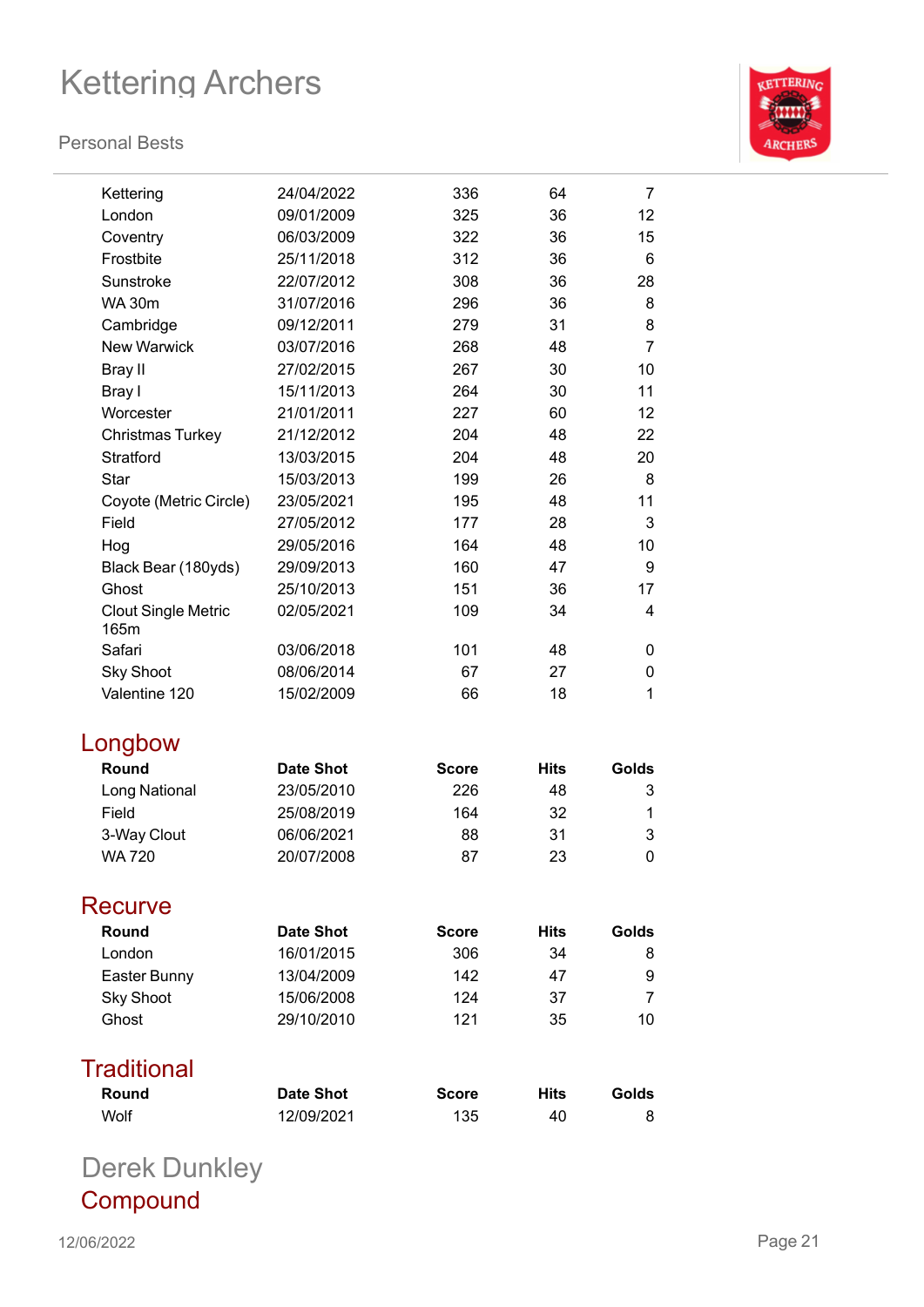#### **Personal Bests**



| Round                   | <b>Date Shot</b> | <b>Score</b> | <b>Hits</b> | Golds |
|-------------------------|------------------|--------------|-------------|-------|
| London                  | 15/01/2016       | 319          | 36          | 6     |
| Oxford                  | 07/11/2014       | 303          | 36          | 2     |
| Worcester               | 28/01/2022       | 271          | 58          | 42    |
| Snowman                 | 03/12/2021       | 270          | 29          | 12    |
| Star                    | 25/03/2022       | 266          | 28          | 16    |
| <b>Bray II</b>          | 28/02/2016       | 257          | 30          | 5     |
| Stratford               | 11/03/2022       | 214          | 48          | 26    |
| Valentine               | 11/02/2022       | 199          | 41          | 35    |
| <b>Christmas Turkey</b> | 17/12/2021       | 197          | 45          | 25    |
| Ghost                   | 29/10/2021       | 155          | 36          | 16    |
| Recurve                 |                  |              |             |       |
| Round                   | <b>Date Shot</b> | <b>Score</b> | <b>Hits</b> | Golds |
| Oxford                  | 19/11/2010       | 264          | 36          | 2     |
| <b>Short Warwick</b>    | 11/08/2013       | 262          | 46          | 8     |
| London                  | 14/01/2011       | 261          | 36          | 4     |
| Cambridge               | 26/11/2010       | 237          | 35          | 0     |
| Star                    | 08/04/2011       | 198          | 25          | 4     |
| Bray I                  | 25/11/2011       | 195          | 30          | 1     |
| Valentine               | 11/02/2011       | 190          | 43          | 25    |
| Bray II                 | 25/02/2011       | 189          | 30          | 1     |
| Stafford                | 11/03/2011       | 164          | 47          | 10    |
| Christmas Turkey        | 23/12/2011       | 161          | 47          | 6     |

## Dominic Wilks

### Barebow

| Round                 | <b>Date Shot</b> | <b>Score</b> | <b>Hits</b> | Golds |
|-----------------------|------------------|--------------|-------------|-------|
| National - Double     | 18/08/2019       | 765          | 139         | 16    |
| <b>St Nicholas</b>    | 19/12/2021       | 654          | 84          | 48    |
| American              | 05/09/2021       | 606          | 90          | 26    |
| National - Triple     | 29/06/2019       | 592          | 128         | 18    |
| Western               | 29/08/2021       | 574          | 96          | 17    |
| <b>WA 50m</b>         | 26/09/2021       | 529          | 4           | 0     |
| Frostbite - Double    | 07/11/2021       | 526          | 72          | 4     |
| <b>Short National</b> | 16/08/2020       | 496          | 64          | 23    |
| Bray II - Double      | 21/02/2020       | 477          | 60          | 7     |
| National              | 23/08/2020       | 476          | 72          | 21    |
| Darts                 | 08/04/2022       | 454          | 33          | 0     |
| WA 720                | 10/10/2021       | 425          | 66          | 2     |
| Worcester - Double    | 13/10/2019       | 413          | 116         | 18    |
| Short Metric I        | 20/03/2022       | 406          | 71          | 1     |
| Bray I - Double       | 22/11/2019       | 371          | 60          | 2     |
| Portsmouth            | 18/01/2019       | 369          | 58          | 7     |
| Pope-Young            | 15/05/2022       | 314          | 56          | 2     |
| Oxford                | 05/11/2021       | 312          | 36          | 7     |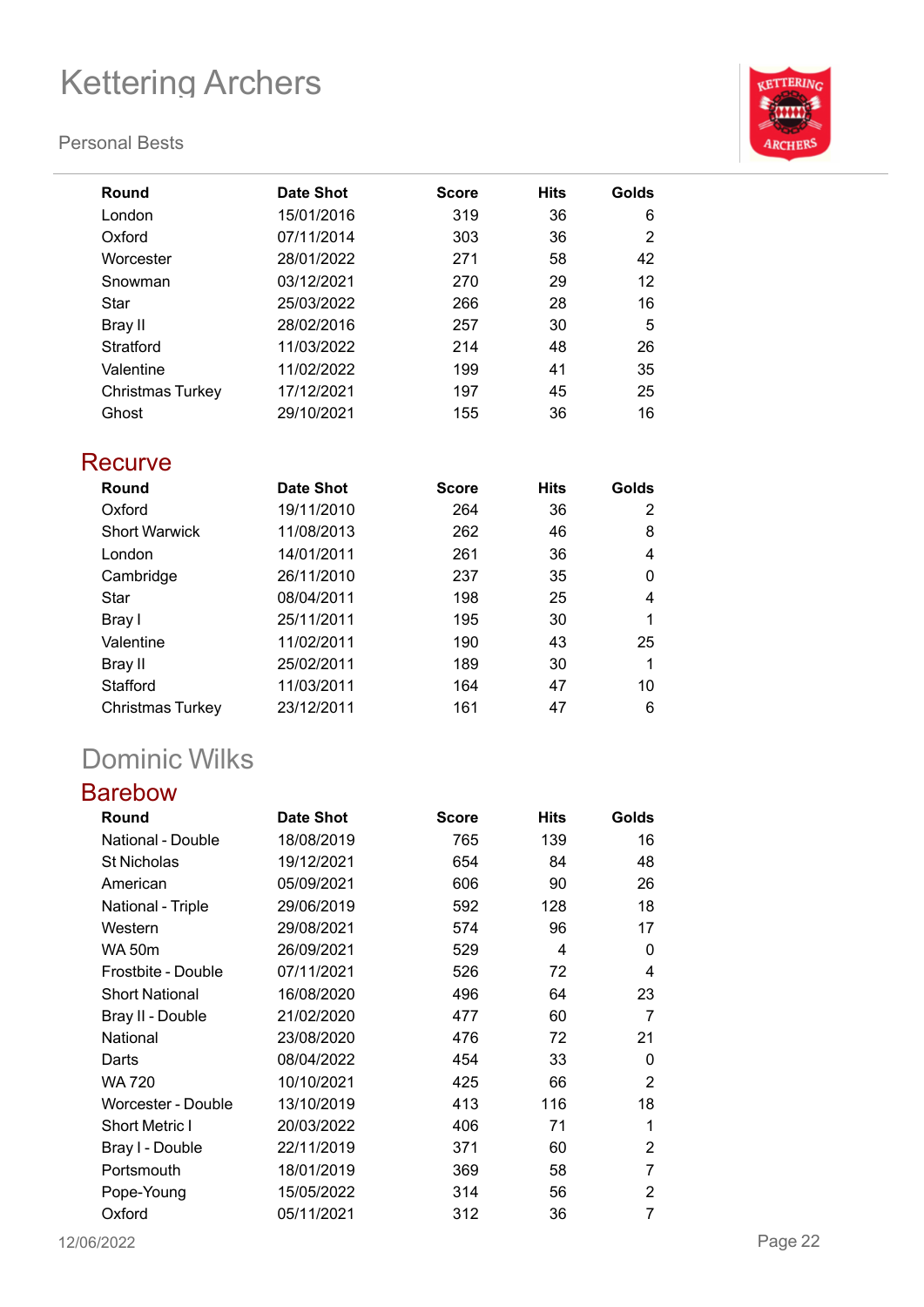#### **Personal Bests**



| Warwick                            | 06/06/2021       | 302          | 48          | 9              |
|------------------------------------|------------------|--------------|-------------|----------------|
| Star                               | 25/03/2022       | 280          | 31          | 13             |
| Frostbite                          | 07/11/2021       | 272          | 36          | $\overline{2}$ |
| Worcester                          | 28/01/2022       | 266          | 60          | 29             |
| Snowman                            | 17/01/2020       | 259          | 32          | 7              |
| Cambridge                          | 06/12/2019       | 253          | 33          | 2              |
| Midsummer                          | 21/06/2019       | 243          | 51          | 8              |
| Bray II                            | 21/02/2020       | 241          | 30          | 5              |
| Vegas (Triple Face)                | 12/04/2019       | 240          | 36          | 1              |
| Long Warwick                       | 01/05/2022       | 237          | 45          | 4              |
| Bray I                             | 19/11/2021       | 223          | 30          | 0              |
| Valentine                          | 14/02/2020       | 204          | 47          | 23             |
| Stratford                          | 06/03/2020       | 188          | 48          | 13             |
| Field                              | 21/11/2021       | 180          | 43          | 1              |
| Christmas Turkey                   | 17/12/2021       | 180          | 48          | 6              |
| Safari                             | 18/07/2021       | 154          | 56          | $\overline{4}$ |
| Ghost                              | 29/10/2021       | 146          | 34          | 12             |
| Easter Bunny                       | 17/04/2022       | 140          | 41          | 6              |
| <b>New National</b>                | 30/01/2022       | 137          | 41          | 1              |
| Hog                                | 26/05/2019       | 136          | 37          | 12             |
| Kettering                          | 16/05/2021       | 134          | 40          | 2              |
| Stag                               | 12/06/2022       | 85           | 31          | 1              |
| <b>Clout Single Metric</b><br>165m | 21/07/2019       | 73           | 27          | 3              |
| <b>Roving Clout</b>                | 02/01/2022       | 66           | 24          | 0              |
| Valentine 120                      | 17/02/2019       | 58           | 30          | 0              |
| Cloth of Gold                      | 24/10/2021       | 32           | 4           | 16             |
| Clout Imp S/1Way<br>180yd          | 02/08/2020       | 26           | 13          | 1              |
| Halloween                          | 31/10/2021       | 8            | 4           | 0              |
| <b>Agincourt Volley</b>            | 24/10/2021       | 1            | 1           | 0              |
| <b>Recurve</b>                     |                  |              |             |                |
| Round                              | <b>Date Shot</b> | <b>Score</b> | <b>Hits</b> | Golds          |
| Oxford                             | 09/11/2018       | 226          | 35          | 2              |
| Recurve 50                         |                  |              |             |                |
| Round                              | <b>Date Shot</b> | <b>Score</b> | <b>Hits</b> | Golds          |
| Flight                             | 08/12/2019       | 288          | 34          | 0              |
| <b>Recurve U/L</b>                 |                  |              |             |                |
| Round                              | <b>Date Shot</b> | <b>Score</b> | <b>Hits</b> | Golds          |
| Flight                             | 14/11/2021       | 345          | 33          | 0              |
|                                    |                  |              |             |                |

Eddie Clarke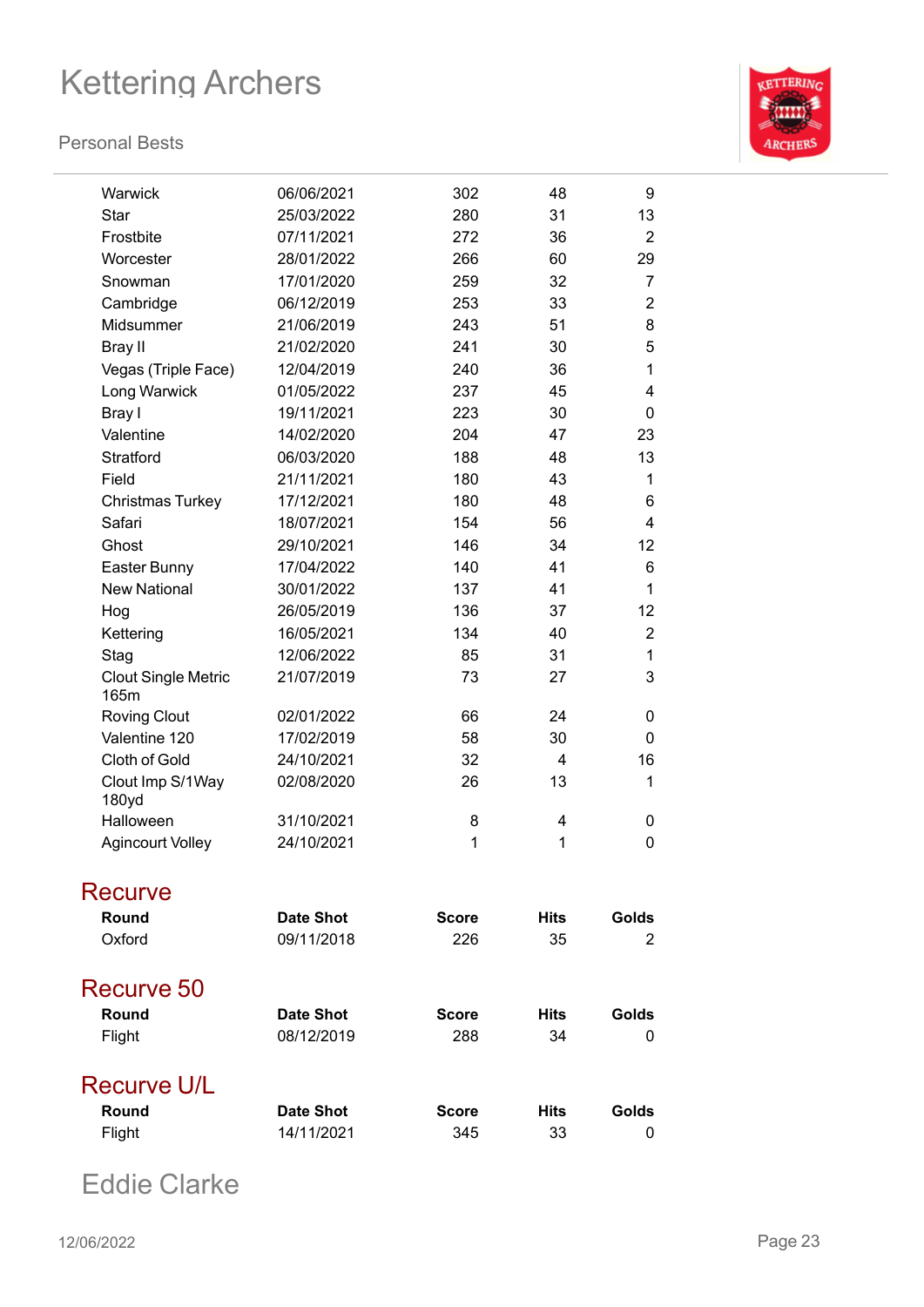**Personal Bests**



| Longbow                               |            |              |             |       |
|---------------------------------------|------------|--------------|-------------|-------|
| Round                                 | Date Shot  | <b>Score</b> | <b>Hits</b> | Golds |
| Easter Bunny                          | 04/04/2021 | 145          | 46          |       |
| 3-Way Clout                           | 23/01/2022 | 94           | 36          | 6     |
| Clout WA D/1Way<br>165m               | 28/06/2020 | 82           | 27          | 4     |
| <b>Clout Single Metric</b><br>165m    | 02/05/2021 | 73           | 29          | 2     |
| Coyote (Metric Circle)                | 23/05/2021 | 69           | 26          | 3     |
| <b>Roving Clout</b>                   | 02/01/2022 | 27           | 12          | 0     |
| Cloth of Gold                         | 25/10/2020 | 26           | 26          | 0     |
| Black Bear (180yds)                   | 05/12/2020 | 15           | 10          | 0     |
| Clout Imp S/1Way<br>180 <sub>yd</sub> | 28/11/2021 | 13           | 8           | O     |
| Agincourt Volley                      | 24/10/2021 | 7            | 3           | 1     |

## Longbow U/L

| Round  | <b>Date Shot</b> | <b>Score</b> | <b>Hits</b> | Golds |
|--------|------------------|--------------|-------------|-------|
| Flight | 13/12/2020       | 185          | 30          |       |

## Edward Simpson

### Barebow

| Round         | Date Shot  | <b>Score</b> | <b>Hits</b> | Golds    |
|---------------|------------|--------------|-------------|----------|
| <b>WA 720</b> | 10/10/2021 | 107          | 23          | 0        |
| Recurve       |            |              |             |          |
| Round         | Date Shot  | <b>Score</b> | <b>Hits</b> | Golds    |
| Darts         | 08/04/2022 | 501          | 30          | 0        |
| Oxford        | 05/11/2021 | 180          | 33          | $\Omega$ |
| Star          | 25/03/2022 | 162          | 20          | 4        |
| Valentine     | 11/02/2022 | 145          | 41          | 10       |
| Bray II       | 25/02/2022 | 136          | 26          | 2        |
| Cambridge     | 14/01/2022 | 135          | 23          | 1        |
| Worcester     | 28/01/2022 | 119          | 380         | 8        |
| Ghost         | 29/10/2021 | 88           | 30          | 4        |
| Stratford     | 11/03/2022 | 72           | 30          | 2        |
|               |            |              |             |          |

## El Lashmar

### Barebow

| Round      | <b>Date Shot</b> | <b>Score</b> | <b>Hits</b> | Golds |
|------------|------------------|--------------|-------------|-------|
| Pope-Young | 15/05/2022       | 163          |             |       |

Gemma Watts

Barebow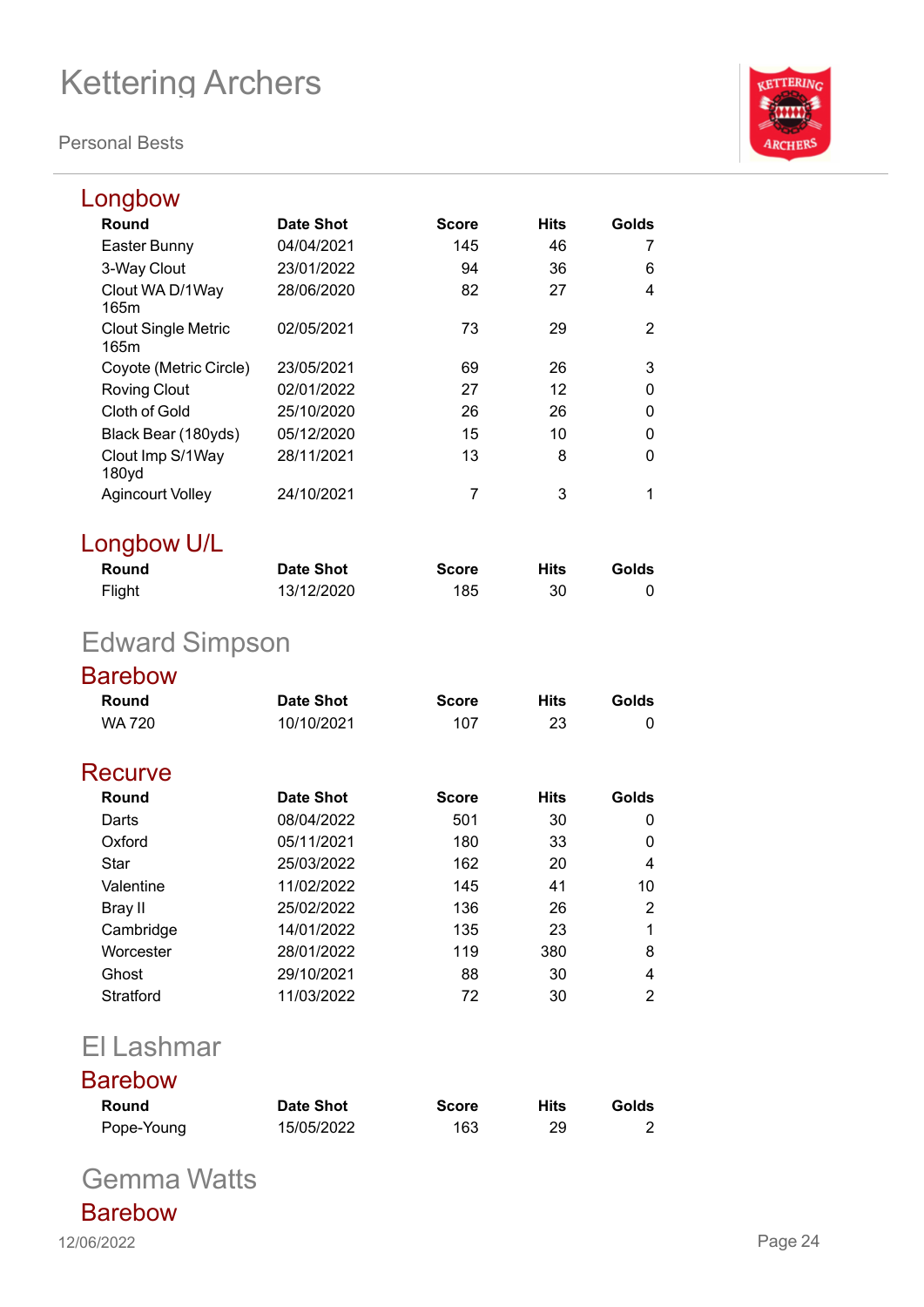#### **Personal Bests**



| Round                              | <b>Date Shot</b> | <b>Score</b> | <b>Hits</b>    | Golds          |
|------------------------------------|------------------|--------------|----------------|----------------|
| Darts                              | 08/04/2022       | 497          | 30             | 0              |
| <b>Warwick - Double</b>            | 01/05/2022       | 297          | 75             | $\overline{2}$ |
| Short Warwick -<br>Double          | 06/03/2022       | 280          | 66             | 5              |
| Frostbite - Double                 | 07/11/2021       | 260          | 47             | 1              |
| Short Metric III                   | 11/10/2020       | 220          | 49             | 0              |
| <b>Short National</b>              | 27/02/2022       | 194          | 42             | 4              |
| <b>St Nicholas</b>                 | 19/12/2021       | 177          | 41             | 1              |
| Pope-Young                         | 15/05/2022       | 167          | 37             | 1              |
| Oxford                             | 05/11/2021       | 167          | 31             | 1              |
| <b>Star</b>                        | 25/03/2022       | 159          | 22             | 6              |
| Warwick                            | 01/05/2022       | 156          | 40             | $\mathbf{1}$   |
| Frostbite                          | 07/11/2021       | 154          | 27             | 1              |
| <b>Short Warwick</b>               | 06/03/2022       | 148          | 34             | 3              |
| Valentine                          | 11/02/2022       | 144          | 36             | 12             |
| Cambridge                          | 14/01/2022       | 130          | 29             | 0              |
| Worcester                          | 28/01/2022       | 121          | 45             | $\overline{2}$ |
| Stratford                          | 11/03/2022       | 121          | 43             | 7              |
| <b>Christmas Turkey</b>            | 17/12/2021       | 118          | 47             | 1              |
| Snowman                            | 03/12/2021       | 107          | 19             | 0              |
| Bray I                             | 19/11/2021       | 103          | 20             | 0              |
| <b>Short Metric I</b>              | 25/07/2021       | 101          | 30             | 0              |
| American                           | 05/09/2021       | 82           | 28             | 1              |
| Safari                             | 18/07/2021       | 79           | 45             | 1              |
| Coyote (Metric Circle)             | 23/05/2021       | 77           | 28             | $\overline{2}$ |
| Ghost                              | 29/10/2021       | 74           | 21             | $\overline{2}$ |
| Bray II                            | 25/02/2022       | 66           | 14             | 0              |
| Field                              | 21/11/2021       | 57           | 19             | 0              |
| <b>Roving Clout</b>                | 02/01/2022       | 42           | 15             | 3              |
| Easter Bunny                       | 17/04/2022       | 40           | 16             | 0              |
| Black Bear (140yds)                | 27/03/2022       | 37           | 15             | 0              |
| 3-Way Clout                        | 01/11/2020       | 35           | 17             | 0              |
| National                           | 16/01/2022       | 20           | 4              | 0              |
| Cloth of Gold                      | 25/10/2020       | 18           | 14             | 1              |
| <b>Clout Single Metric</b><br>125m | 18/10/2020       | 17           | 6              | 1              |
| Kettering                          | 16/05/2021       | 6            | $\overline{2}$ | 0              |
| <b>WA 720</b>                      | 10/10/2021       | 4            | $\overline{2}$ | 0              |

### Recurve 35

| Round  | <b>Date Shot</b> | <b>Score</b> | Hits | Golds |
|--------|------------------|--------------|------|-------|
| Flight | 14/11/2021       | 122          | 4    |       |

Hannah Hammond Barebow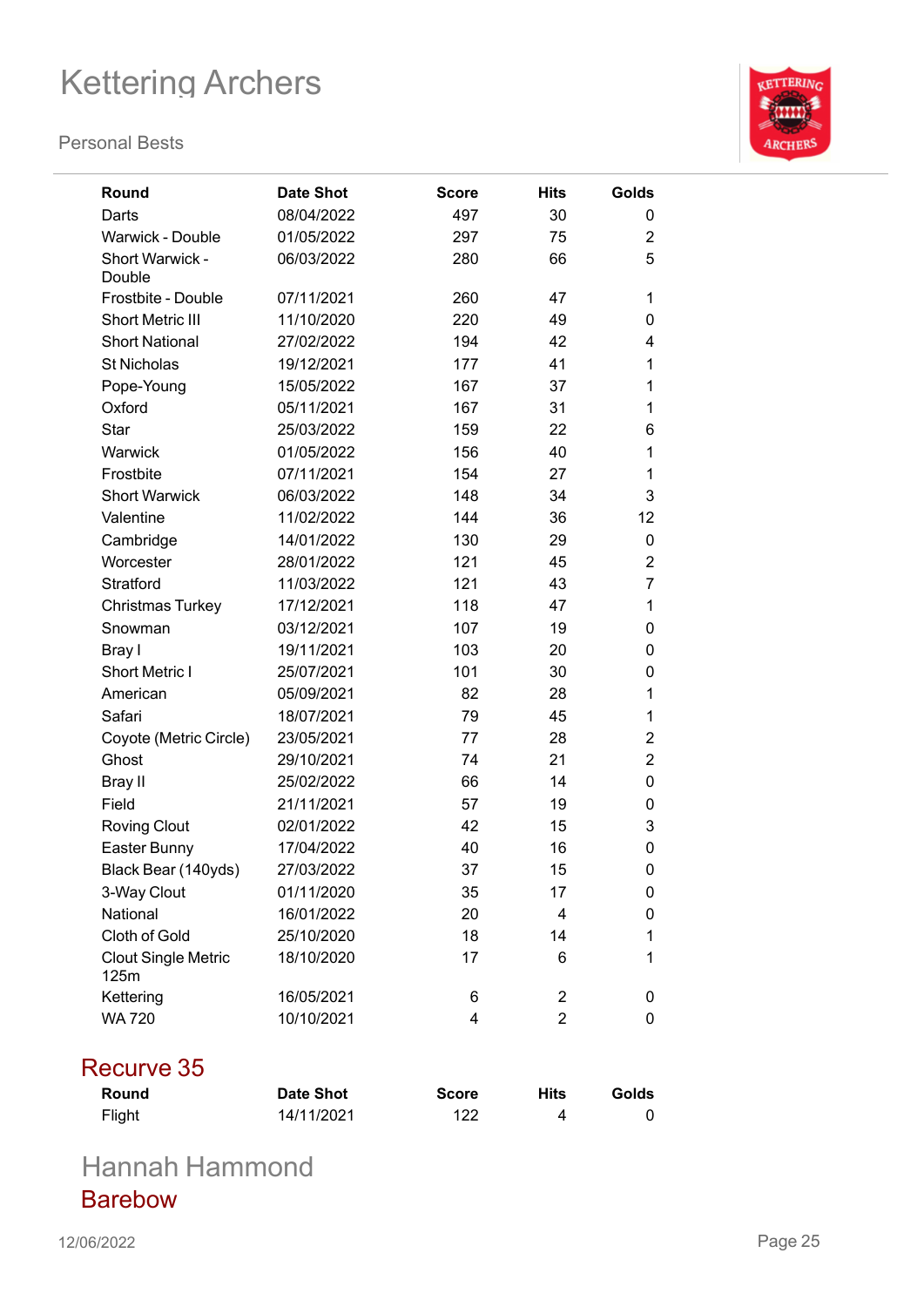#### **Personal Bests**



| Round                                 | <b>Date Shot</b> | <b>Score</b> | <b>Hits</b> | Golds          |
|---------------------------------------|------------------|--------------|-------------|----------------|
| <b>St Nicholas</b>                    | 20/12/2020       | 295          | 59          | 3              |
| Frostbite - Double                    | 06/12/2020       | 266          | 57          | $\overline{c}$ |
| Oxford                                | 03/04/2021       | 170          | 31          | 3              |
| <b>Short Metric I</b>                 | 20/03/2022       | 144          | 29          | 0              |
| Star                                  | 17/04/2021       | 141          | 28          | 0              |
| Valentine                             | 14/02/2020       | 120          | 34          | 8              |
| Frostbite                             | 06/12/2020       | 114          | 25          | 0              |
| <b>Clout Single Metric</b><br>125m    | 18/10/2020       | 111          | 29          | $\overline{7}$ |
| Coyote (Metric Circle)                | 27/09/2020       | 100          | 30          | 5              |
| <b>Boxing Day Clout</b><br>160yds     | 26/12/2020       | 89           | 35          | $\overline{2}$ |
| Ghost                                 | 30/10/2020       | 86           | 27          | 4              |
| <b>Short National</b>                 | 16/08/2020       | 82           | 22          | 0              |
| Stratford                             | 10/04/2021       | 79           | 29          | $\overline{2}$ |
| Hog                                   | 30/08/2020       | 63           | 25          | 3              |
| 3-Way Clout                           | 01/11/2020       | 63           | 23          | 3              |
| National                              | 25/04/2021       | 56           | 14          | 1              |
| Halloween                             | 31/10/2020       | 50           | 16          | 0              |
| Safari                                | 09/08/2020       | 45           | 27          | 0              |
| <b>Agincourt Volley</b>               | 25/10/2020       | 17           | 4           | 3              |
| Cloth of Gold                         | 25/10/2020       | 17           | 13          | 1              |
| Clout Imp S/1WAY<br>140y <sub>d</sub> | 02/08/2020       | 13           | 5           | 0              |
| Longbow                               |                  |              |             |                |
| Round                                 | <b>Date Shot</b> | <b>Score</b> | <b>Hits</b> | Golds          |
| Coyote (Metric Circle)                | 22/05/2022       | 135          | 42          | 6              |
| Clout WA D/1way<br>125m               | 03/04/2022       | 107          | 43          | 2              |
| 3-Way Clout                           | 06/06/2021       | 88           | 33          | 4              |
| <b>Boxing Day Clout</b><br>160yds     | 26/12/2021       | 82           | 31          | 4              |
| Easter Bunny                          | 17/04/2022       | 79           | 30          | 1              |
| <b>Roving Clout</b>                   | 02/01/2022       | 56           | 23          | 3              |
| <b>Clout Single Metric</b><br>125m    | 03/04/2022       | 56           | 23          | 1              |
| Field                                 | 21/11/2021       | 49           | 14          | 0              |
| Halloween                             | 31/10/2021       | 36           | 16          | 0              |
| Valentine 120                         | 13/02/2022       | 26           | 24          | 0              |
| Clout Imp S/1WAY<br>140yd             | 28/11/2021       | 15           | 6           | 0              |
| New Year Volley                       | 02/01/2022       | 3            | 3           | 0              |

### Recurve 35

| <b>Round</b> | <b>Date Shot</b> | <b>Score</b> | Hits | <b>Golds</b> |
|--------------|------------------|--------------|------|--------------|
| Flight       | 13/12/2020       | 178          |      |              |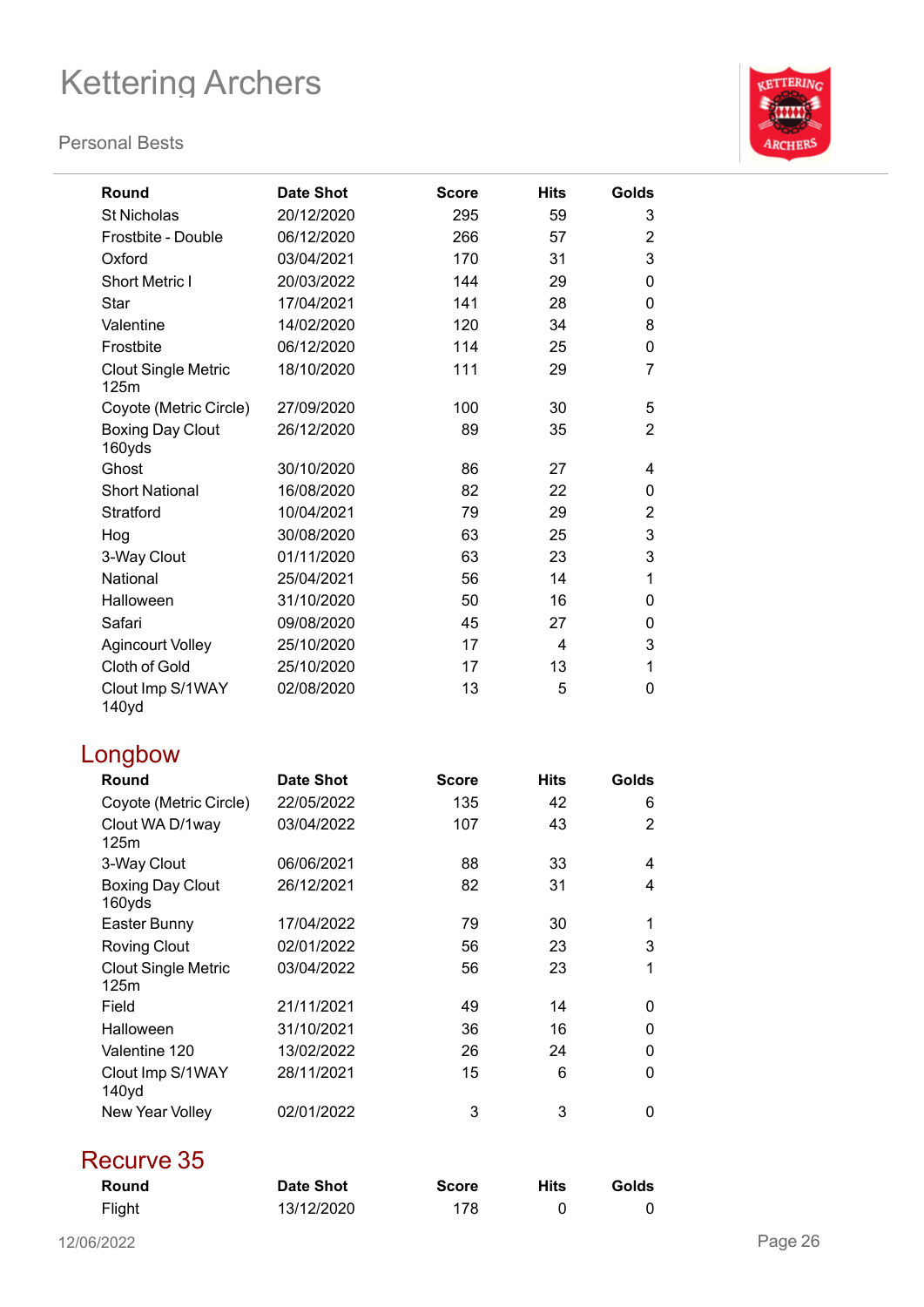**Personal Bests**



#### **Traditional Round Date Shot Score Hits Golds** Easter Bunny 04/04/2021 39 15 0 Henry Sherrey Longbow **Round Date Shot Score Hits Golds** Darts 29/03/2019 489 33 0 St Nicholas 09/12/2012 464 78 15 Pope-Young 06/10/2019 355 62 3 Portsmouth 11/11/2012 256 55 3 Flight Standard Arrow 16/12/2012 236 5 0 Oxford 02/11/2012 216 33 5 Flight Military Arrow 20/12/2009 209 24 0 Clout WA D/1Way 165m 03/11/2013 208 67 6 Clout WA D/1Way 185m 07/10/2018 191 66 6 Short Warwick 30/12/2012 185 41 4 London 14/01/2011 184 30 2 St George 21/04/2013 173 39 3 Valentine 13/02/2015 165 43 17 Frostbite 21/12/2008 159 31 3 Cambridge 07/03/2008 153 21 1 Warwick 09/06/2013 152 36 4 Worcester 18/01/2008 147 53 6 Easter Bunny 28/03/2013 140 41 3 Midsummer 19/06/2015 138 26 6 Black Bear (180yds) 29/09/2013 137 41 9 Christmas Turkey 23/12/2011 127 48 2 Sky Shoot 30/08/2015 124 37 7 National 25/11/2012 124 28 1 Boxing Day Clout 160yds 26/12/2015 124 43 6 Star 15/03/2013 114 23 0 Clout Single Metric 185m 07/10/2018 111 36 4 Hog 26/05/2019 110 40 5 Bray II 22/02/2008 108 23 0 Clout Single Metric 165m 22/03/2015 107 35 3 York 07/10/2018 102 32 2 Bray I 24/11/2017 98 19 0 3-Way Clout 23/01/2022 85 26 6 Roving Clout 06/01/2019 81 27 4 Bray I - Double 23/11/2018 79 19 0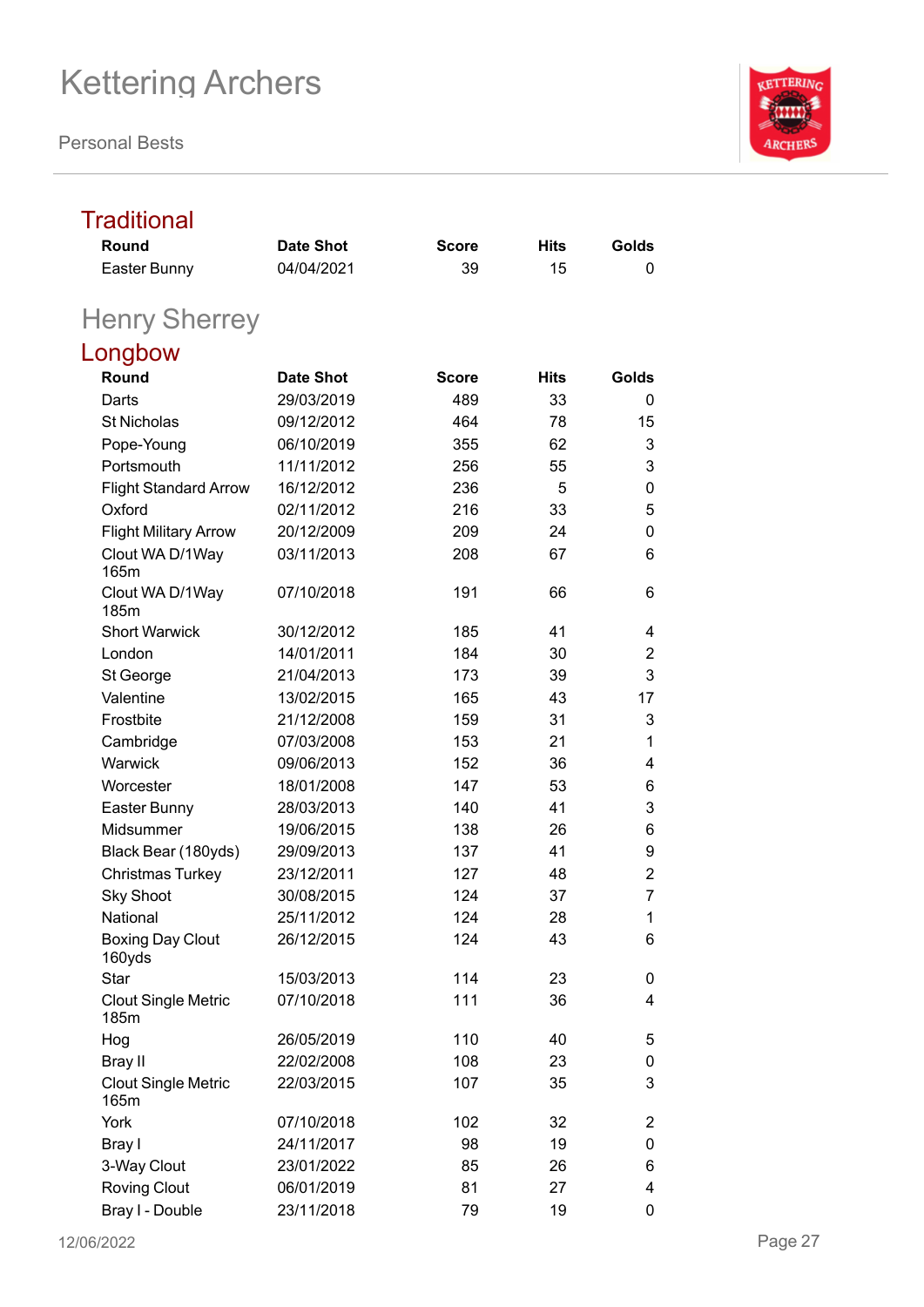#### **Personal Bests**



| Coyote (Metric Circle)           | 02/02/2014       | 74           | 28          | 3              |
|----------------------------------|------------------|--------------|-------------|----------------|
| Long National                    | 06/07/2008       | 74           | 20          | 2              |
| Halloween                        | 30/10/2018       | 72           | 23          | 4              |
| FITA 70m                         | 12/05/2013       | 67           | 17          | 0              |
| Clout Imp D/1Way<br>180yd        | 24/05/2015       | 67           | 30          | 1              |
| New Western                      | 08/06/2008       | 58           | 16          | 2              |
| Shield Wall                      | 01/08/2021       | 49           | 12          | 0              |
| Long Metric Gents                | 30/11/2008       | 47           | 13          | 1              |
| Coyote (Imperial<br>Circle)      | 15/10/2017       | 39           | 17          | 1              |
| Clout Imp S/1Way<br>180yd        | 30/08/2015       | 38           | 18          | 0              |
| Cloth of Gold                    | 27/10/2019       | 36           | 28          | 2              |
| Ghost                            | 30/10/2020       | 32           | 17          | 0              |
| Valentine 120                    | 17/02/2013       | 30           | 20          | 0              |
| Kettering                        | 16/06/2013       | 29           | 9           | 0              |
| <b>Agincourt Volley</b>          | 29/10/2017       | 15           | 6           | 1              |
| New Year Volley                  | 07/01/2018       | 8            | 3           | 0              |
| Longbow U/L                      |                  |              |             |                |
| Round                            | <b>Date Shot</b> | <b>Score</b> | <b>Hits</b> | Golds          |
| Flight                           | 08/12/2013       | 284          | 8           | 0              |
| <b>Holly Parr</b>                |                  |              |             |                |
| <b>Barebow</b>                   |                  |              |             |                |
| Round                            | <b>Date Shot</b> | <b>Score</b> | <b>Hits</b> | Golds          |
| Darts                            | 08/04/2022       | 150          | 8           | 0              |
| Short Junior Warwick -<br>Double | 26/09/2021       | 95           | 19          | 2              |
| <b>Short Junior Warwick</b>      | 26/09/2021       | 77           | 13          | 2              |
| Stratford                        | 11/03/2022       | 71           | 25          | $\overline{7}$ |
| Snowman                          | 03/12/2021       | 67           | 12          | 2              |
| Pope-Young                       | 15/05/2022       | 60           | 18          | 0              |
| Ghost                            | 29/10/2021       | 60           | 20          | 0              |
| Bray I                           | 19/11/2021       | 47           | 18          | 0              |
| Worcester                        | 28/01/2022       | 41           | 10          | 0              |
| Christmas Turkey                 | 17/12/2021       | 39           | 24          | 0              |
| <b>Short National</b>            | 03/10/2021       | 31           | 0           | 0              |
| Cloth of Gold                    | 24/10/2021       | 15           | 11          | 1              |
|                                  |                  |              |             |                |

## Illaria Knibb

#### Barebow

| Round                 | Date Shot  | <b>Score</b> | <b>Hits</b> | Golds |
|-----------------------|------------|--------------|-------------|-------|
| <b>Short Metric I</b> | 25/07/2021 | 364          | 68          |       |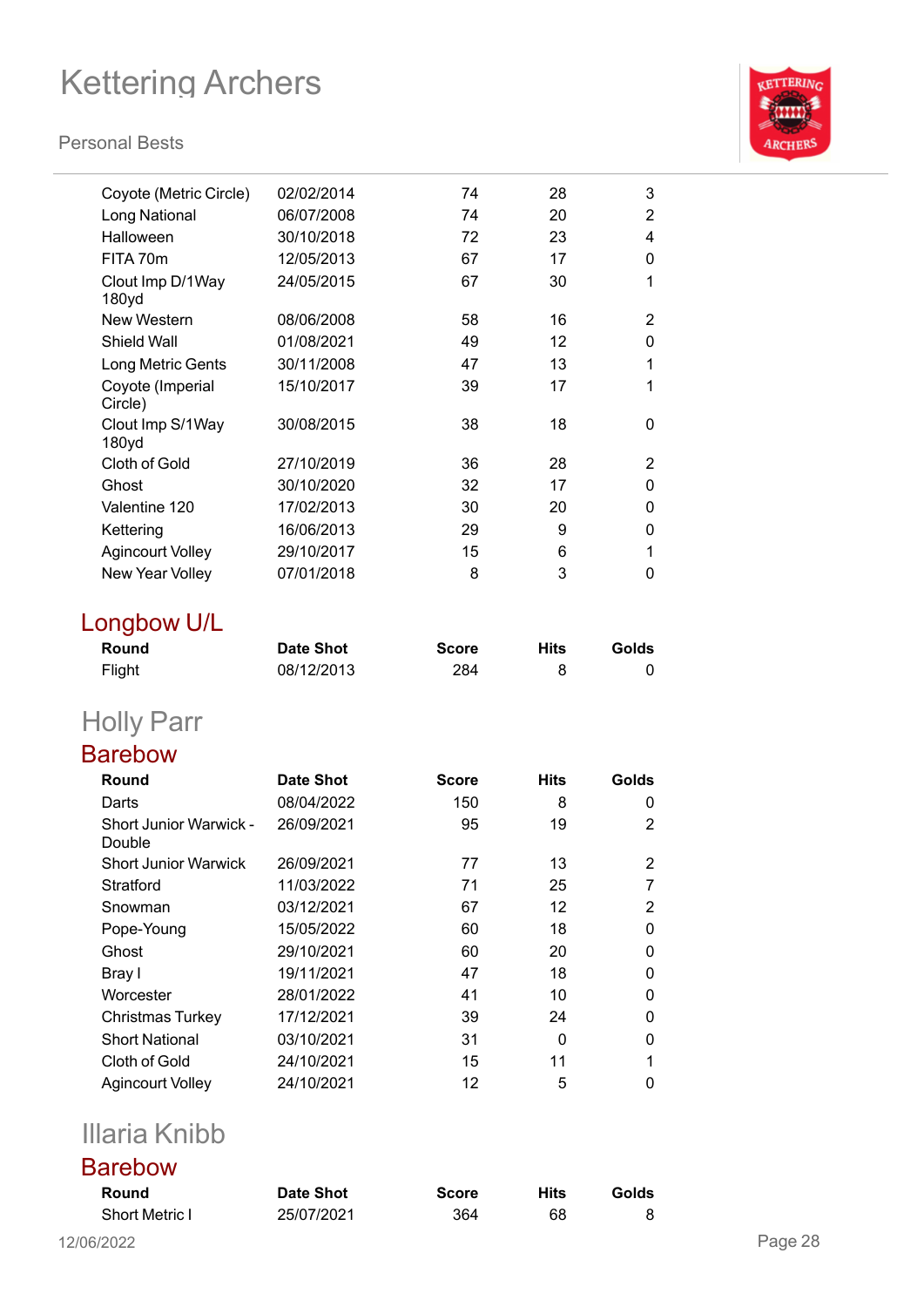#### **Personal Bests**



| National                           | 04/07/2021 | 324 | 70 | 5 |
|------------------------------------|------------|-----|----|---|
| <b>Short National</b>              | 15/08/2021 | 286 | 58 | 8 |
| Oxford                             | 05/11/2021 | 277 | 36 | 5 |
| Cambridge                          | 21/01/2022 | 161 | 27 | 3 |
| Clout WA D/1way<br>125m            | 03/04/2022 | 153 | 51 | 8 |
| Easter Bunny                       | 17/04/2022 | 111 | 39 | 5 |
| <b>Boxing Day Clout</b><br>160yds  | 26/12/2021 | 99  | 33 | 3 |
| <b>Clout Single Metric</b><br>125m | 03/04/2022 | 87  | 29 | 4 |
| Hog                                | 08/08/2021 | 62  | 22 | 5 |
|                                    |            |     |    |   |

## Jake Parr

### Barebow

| Round                                   | <b>Date Shot</b> | <b>Score</b> | <b>Hits</b> | Golds          |
|-----------------------------------------|------------------|--------------|-------------|----------------|
| Darts                                   | 08/04/2022       | 407          | 22          | 0              |
| <b>Short Metric IV</b>                  | 11/10/2020       | 292          | 55          | 7              |
| <b>Short Junior Warwick -</b><br>Double | 06/06/2021       | 235          | 51          | 7              |
| Junior Western                          | 29/08/2021       | 194          | 46          | 8              |
| <b>Short Junior National</b>            | 27/02/2022       | 163          | 39          | 4              |
| <b>Short Junior Warwick</b>             | 06/06/2021       | 163          | 33          | 3              |
| <b>Short National</b>                   | 03/10/2021       | 162          | $\mathbf 0$ | 0              |
| Star                                    | 25/03/2022       | 140          | 21          | 6              |
| Stag                                    | 12/06/2022       | 136          | 41          | 10             |
| <b>Boxing Day Clout</b><br>160yds       | 26/12/2019       | 124          | 41          | 5              |
| 3-Way Clout                             | 17/11/2019       | 124          | 36          | 7              |
| Black Bear (100yds)                     | 19/09/2021       | 113          | 39          | 4              |
| <b>Short Metric III</b>                 | 20/09/2020       | 109          | 26          | 2              |
| Black Bear (80yds)                      | 27/03/2022       | 107          | 35          | 3              |
| Hog                                     | 30/08/2020       | 101          | 35          | 5              |
| <b>St Nicholas</b>                      | 20/12/2020       | 97           | 31          | 1              |
| Pope-Young                              | 15/05/2022       | 91           | 20          | 1              |
| Ghost                                   | 30/10/2020       | 82           | 27          | 4              |
| Midsummer                               | 20/06/2021       | 81           | 25          | 1              |
| <b>Roving Clout</b>                     | 03/01/2021       | 81           | 27          | 5              |
| Coyote (Metric Circle)                  | 29/09/2019       | 78           | 23          | 6              |
| <b>Junior National</b>                  | 30/01/2022       | 77           | 19          | 1              |
| Frostbite - Double                      | 24/11/2019       | 76           | 18          | 0              |
| Field                                   | 21/11/2021       | 67           | 15          | 0              |
| Valentine                               | 11/02/2022       | 66           | 18          | 5              |
| Worcester                               | 28/01/2022       | 64           | 28          | $\overline{2}$ |
| Bray I                                  | 19/11/2021       | 63           | 12          | 0              |
| <b>Bray II</b>                          | 25/02/2022       | 60           | 14          | 0              |
| Easter Bunny                            | 17/04/2022       | 57           | 24          | 3              |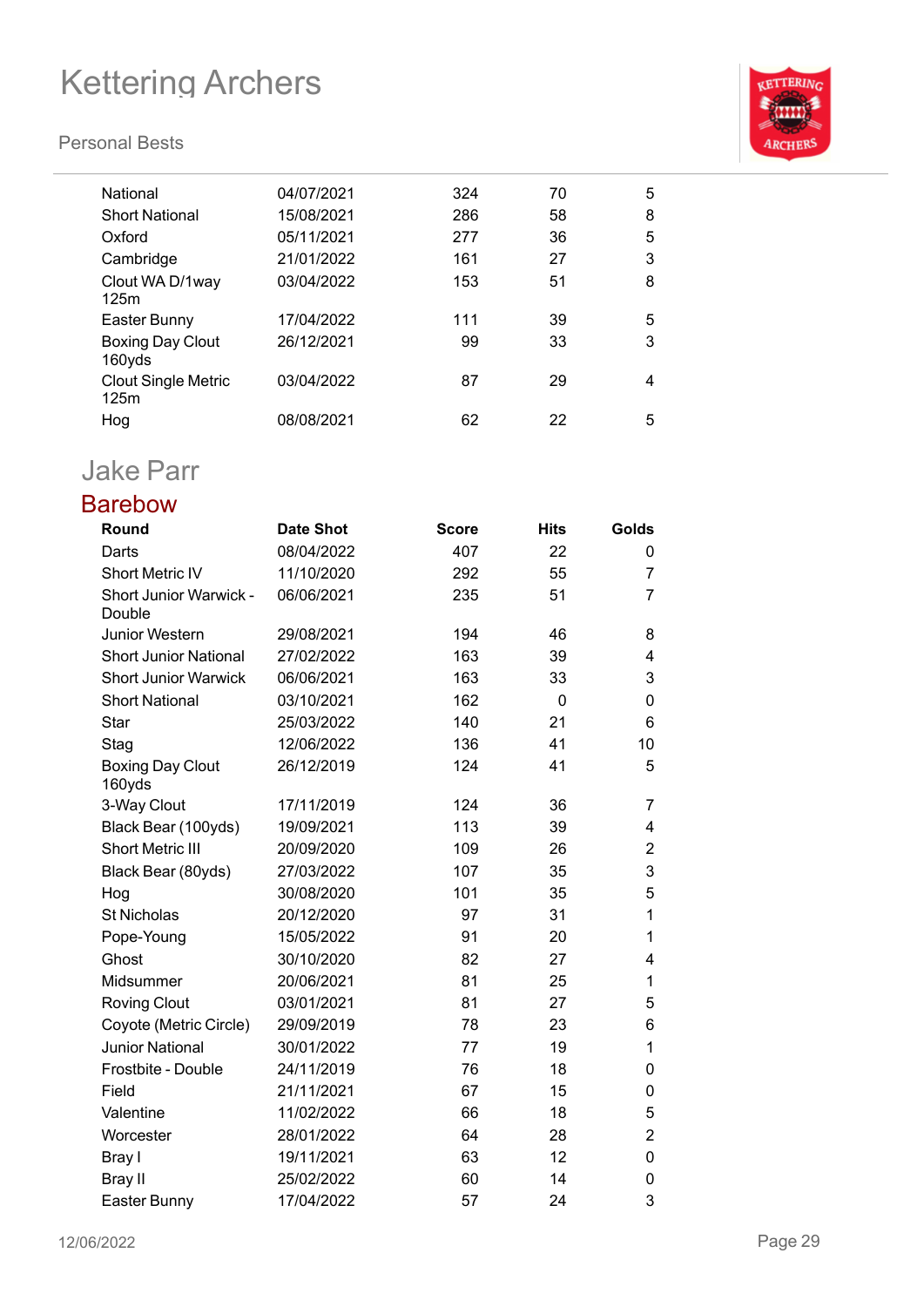

| Cloth of Gold                     | 27/10/2019       | 52           | 32             | 5              |
|-----------------------------------|------------------|--------------|----------------|----------------|
| Stratford                         | 11/03/2022       | 45           | 21             | 1              |
| <b>Clout Single Metric</b><br>75m | 28/06/2020       | 43           | 18             | 1              |
| Frostbite                         | 24/11/2019       | 39           | 10             | 0              |
| Cambridge                         | 06/12/2019       | 38           | 8              | 0              |
| <b>Christmas Turkey</b>           | 23/12/2019       | 27           | 14             | 0              |
| Shield Wall                       | 01/08/2021       | 18           | 12             | 0              |
| <b>Agincourt Volley</b>           | 27/10/2019       | 11           | 3              | $\overline{2}$ |
| New Year Volley                   | 03/01/2021       | 1            | 1              | 0              |
| <b>Recurve 35</b>                 |                  |              |                |                |
| Round                             | <b>Date Shot</b> | <b>Score</b> | <b>Hits</b>    | Golds          |
| Flight                            | 08/12/2019       | 78           | 24             | 0              |
| <b>Jamie Vidler</b>               |                  |              |                |                |
| Longbow                           |                  |              |                |                |
| Round                             | <b>Date Shot</b> | <b>Score</b> | <b>Hits</b>    | Golds          |
| <b>Boxing Day Clout</b><br>160yds | 26/12/2021       | 80           | 30             | 2              |
| <b>Roving Clout</b>               | 02/01/2022       | 48           | 24             | $\overline{2}$ |
| Recurve 35                        |                  |              |                |                |
| Round                             | <b>Date Shot</b> | <b>Score</b> | <b>Hits</b>    | Golds          |
| Flight                            | 14/11/2021       | 49           | $\overline{2}$ | 0              |
| <b>Traditional</b>                |                  |              |                |                |
| Round                             | <b>Date Shot</b> | <b>Score</b> | <b>Hits</b>    | Golds          |
| Black Bear (100yds)               | 19/09/2021       | 119          | 38             | 4              |
| Shield Wall                       | 01/08/2021       | 16           | 11             | 0              |
| <b>Jan Dohnalek</b>               |                  |              |                |                |
| <b>Barebow</b>                    |                  |              |                |                |
| Round                             | <b>Date Shot</b> | <b>Score</b> | <b>Hits</b>    | Golds          |
| 3-Way Clout                       | 10/04/2016       | 52           | 19             | 2              |
|                                   |                  |              |                |                |
| Recurve                           |                  |              |                |                |
| Round                             | <b>Date Shot</b> | <b>Score</b> | <b>Hits</b>    | Golds          |
| Darts                             | 17/03/2017       | 787          | 35             | 0              |
| Windsor                           | 22/06/2014       | 455          | 95             | 9              |
| <b>Short Metric I</b>             | 17/04/2016       | 443          | 71             | 5              |
| Oxford                            | 05/02/2016       | 305          | 36             | 4              |
| Snowman                           | 14/12/2018       | 288          | 36             | 6              |
| London                            | 15/01/2016       | 286          | 30             | 6              |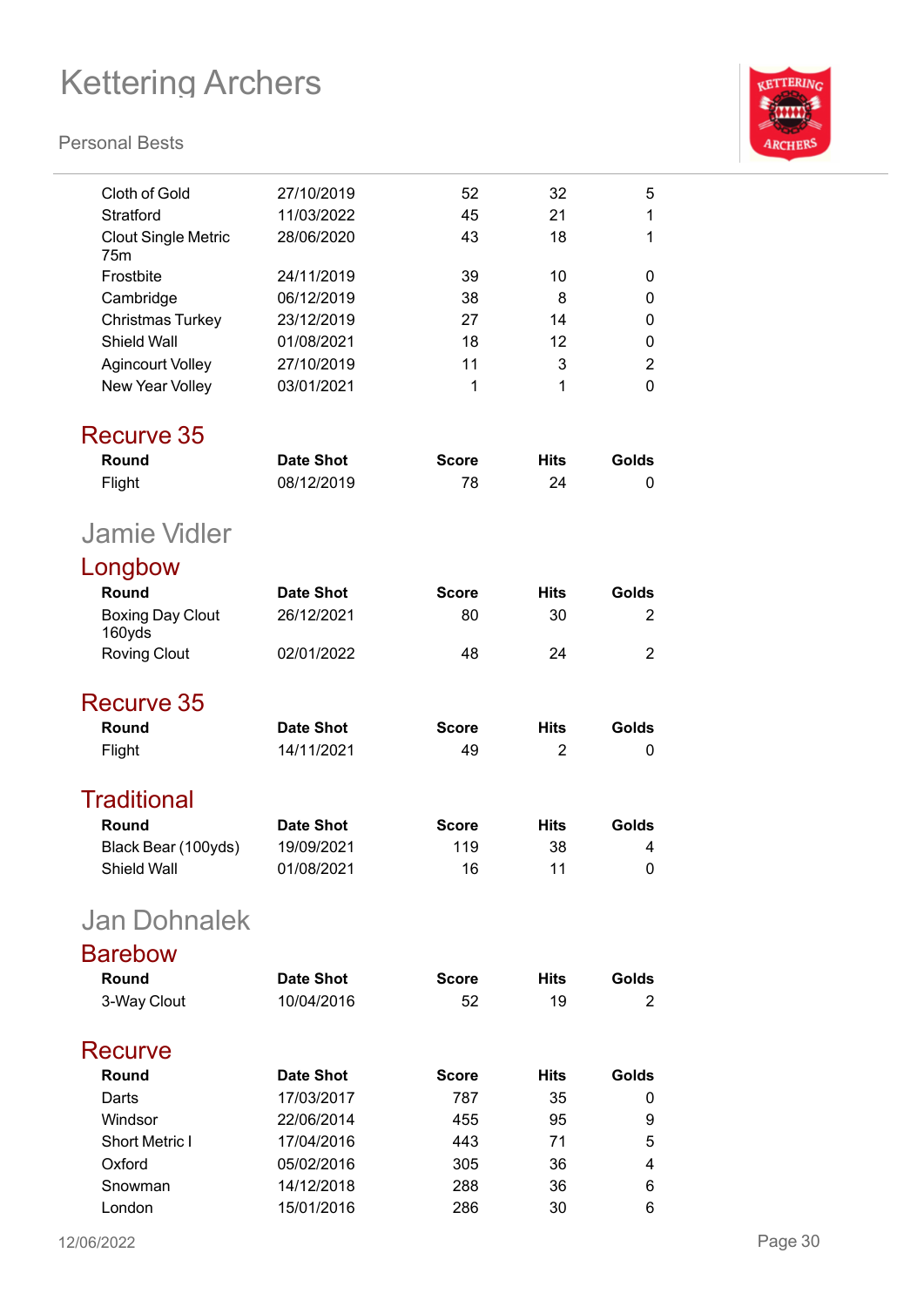#### **Personal Bests**



| Vegas (Triple Face) | 12/04/2019 | 258 | 32 | 3        |
|---------------------|------------|-----|----|----------|
| Bray I              | 25/11/2016 | 254 | 30 | 6        |
| WA 720              | 19/06/2016 | 250 | 52 | 0        |
| Cambridge           | 04/12/2015 | 232 | 31 | 1        |
| Bray II             | 28/02/2016 | 228 | 30 | 3        |
| Valentine           | 09/02/2018 | 192 | 46 | 28       |
| Stratford           | 03/03/2017 | 190 | 48 | 18       |
| Star                | 23/02/2018 | 185 | 23 | 8        |
| Ghost               | 27/10/2017 | 138 | 36 | 7        |
| Long National       | 25/05/2014 | 131 | 33 | 2        |
| Christmas Turkey    | 19/12/2014 | 91  | 30 | 4        |
| Long Warwick        | 11/05/2014 | 88  | 22 | $\Omega$ |
| Field               | 16/08/2015 | 83  | 24 | 1        |
| Kettering           | 18/05/2014 | 37  | 23 | 0        |
|                     |            |     |    |          |

## Jasmine Forsyth

### Barebow

| Round                   | <b>Date Shot</b> | <b>Score</b> | <b>Hits</b> | Golds |
|-------------------------|------------------|--------------|-------------|-------|
| Valentine               | 11/02/2022       | 138          | 37          | 13    |
| <b>Junior Warwick</b>   | 01/05/2022       | 89           | 17          | 0     |
| Star                    | 25/03/2022       | 86           | 12          | 3     |
| Easter Bunny            | 17/04/2022       | 62           | 18          | 3     |
| Stratford               | 11/03/2022       | 50           | 17          | 0     |
| Bray I                  | 19/11/2021       | 45           | 9           | 0     |
| <b>Christmas Turkey</b> | 17/12/2021       | 38           | 19          |       |
| Cambridge               | 14/01/2022       | 30           | 9           | 0     |

### **Compound**

| Round               | <b>Date Shot</b> | <b>Score</b> | Hits | Golds |
|---------------------|------------------|--------------|------|-------|
| Black Bear (100yds) | 19/09/2021       | 125          | 42   |       |
| Oxford              | 05/11/2021       | 122          | 24   |       |
| Field               | 21/11/2021       | 44           | 11   |       |
| Ghost               | 29/10/2021       | 15           | 5    |       |

### Jasmine Hunt

### Barebow

| Round     | Date Shot  | <b>Score</b> | Hits | Golds |
|-----------|------------|--------------|------|-------|
| Darts     | 08/04/2022 | 541          | 32   |       |
| Star      | 25/03/2022 | 154          | 30   | 0     |
| Stratford | 11/03/2022 | 45           | 20   |       |

## Jason Stephenson

### American Flatbow

| <b>Round</b> | Date Shot | <b>Score</b> | Hits | Golds |         |
|--------------|-----------|--------------|------|-------|---------|
| 12/06/2022   |           |              |      |       | Page 31 |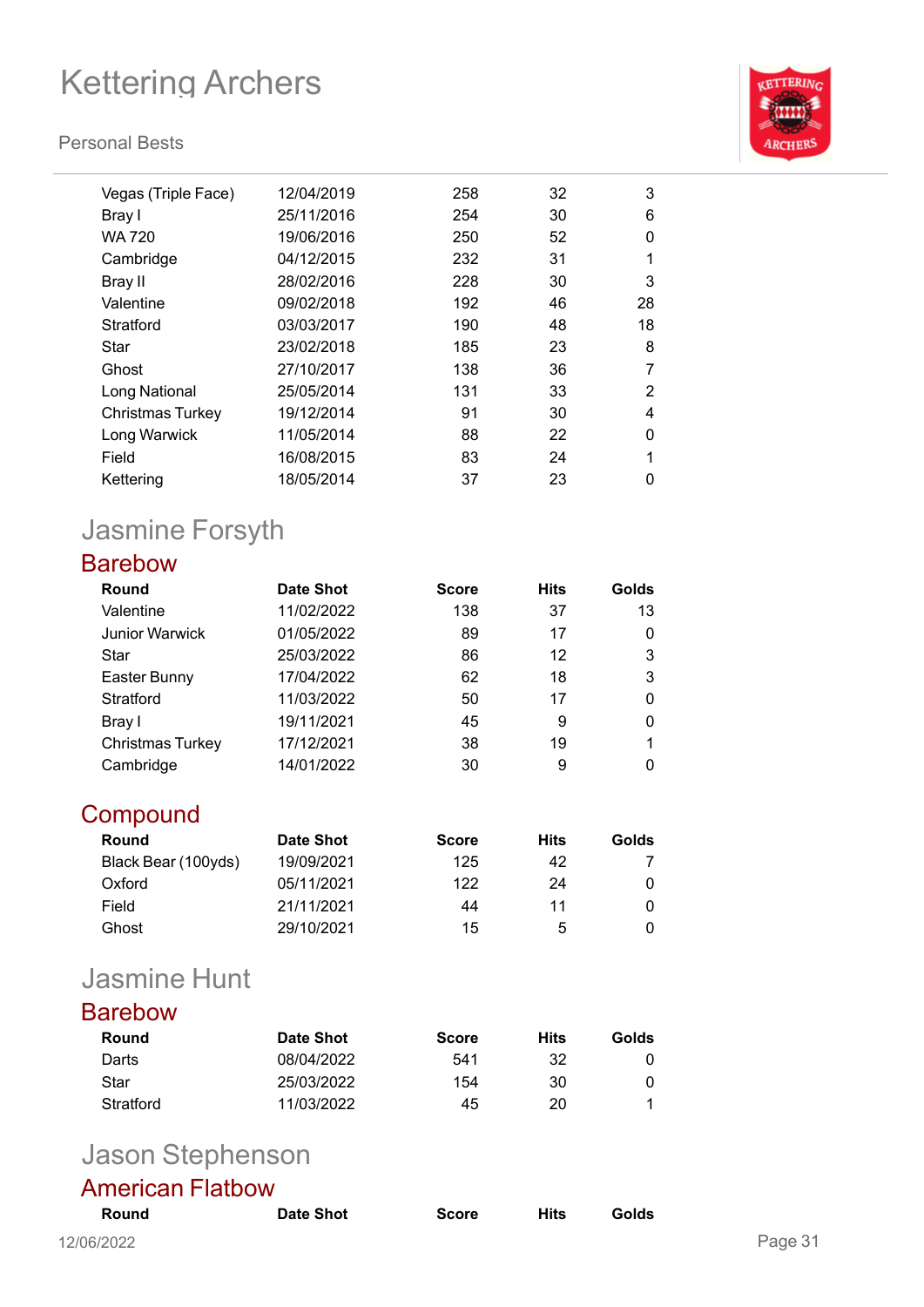Clout WA D/1Way

Clout Single Metric

#### **Personal Bests**

165m

165m



| Midsummer                         | 21/06/2019 | 70 | 16 | 0            |
|-----------------------------------|------------|----|----|--------------|
| <b>Roving Clout</b>               | 03/01/2021 | 67 | 24 | 2            |
| 3-Way Clout                       | 01/11/2020 | 64 | 25 | 2            |
| <b>Shield Wall</b>                | 01/08/2021 | 47 | 11 | $\mathbf{0}$ |
| Cloth of Gold                     | 27/10/2019 | 28 | 16 | 3            |
| <b>Boxing Day Clout</b><br>160yds | 26/12/2020 | 25 | 13 | $\mathbf{0}$ |
| Clout Imp S/1Way<br>180yd         | 02/08/2020 | 23 | 11 | 1            |
| <b>Agincourt Volley</b>           | 27/10/2019 | 18 | 6  | 0            |
| New Year Volley                   | 05/01/2020 | 5  | 2  | 0            |

### American Flatbow U/L

| Round                              | <b>Date Shot</b> | <b>Score</b>    | <b>Hits</b> | Golds          |
|------------------------------------|------------------|-----------------|-------------|----------------|
| Flight                             | 08/12/2019       | 259             | 10          | 0              |
| <b>Barebow</b>                     |                  |                 |             |                |
| Round                              | Date Shot        | <b>Score</b>    | <b>Hits</b> | Golds          |
| Oxford                             | 10/11/2017       | 269             | 36          | 1              |
| Clout WA D/1Way<br>165m            | 04/03/2018       | 167             | 48          | 12             |
| <b>Clout Single Metric</b><br>165m | 04/03/2018       | 118             | 32          | 11             |
| Easter Bunny                       | 01/04/2018       | 112             | 37          | 3              |
| Clout Imp D/1Way<br>180yd          | 27/05/2018       | 89              | 38          | $\overline{2}$ |
| Valentine 120                      | 11/02/2018       | 88              | 38          | 0              |
| Safari                             | 03/06/2018       | 78              | 35          | 0              |
| <b>Roving Clout</b>                | 07/01/2018       | 57              | 18          | 1              |
| Clout Imp S/1Way<br>180yd          | 27/05/2018       | 49              | 21          | 1              |
| Coyote (Imperial<br>Circle)        | 15/10/2017       | 12 <sup>2</sup> | 8           | 0              |
| New Year Volley                    | 07/01/2018       | 10              | 3           | 0              |

**Round Date Shot Score Hits Golds**

| Longbow |  |
|---------|--|
| Round   |  |

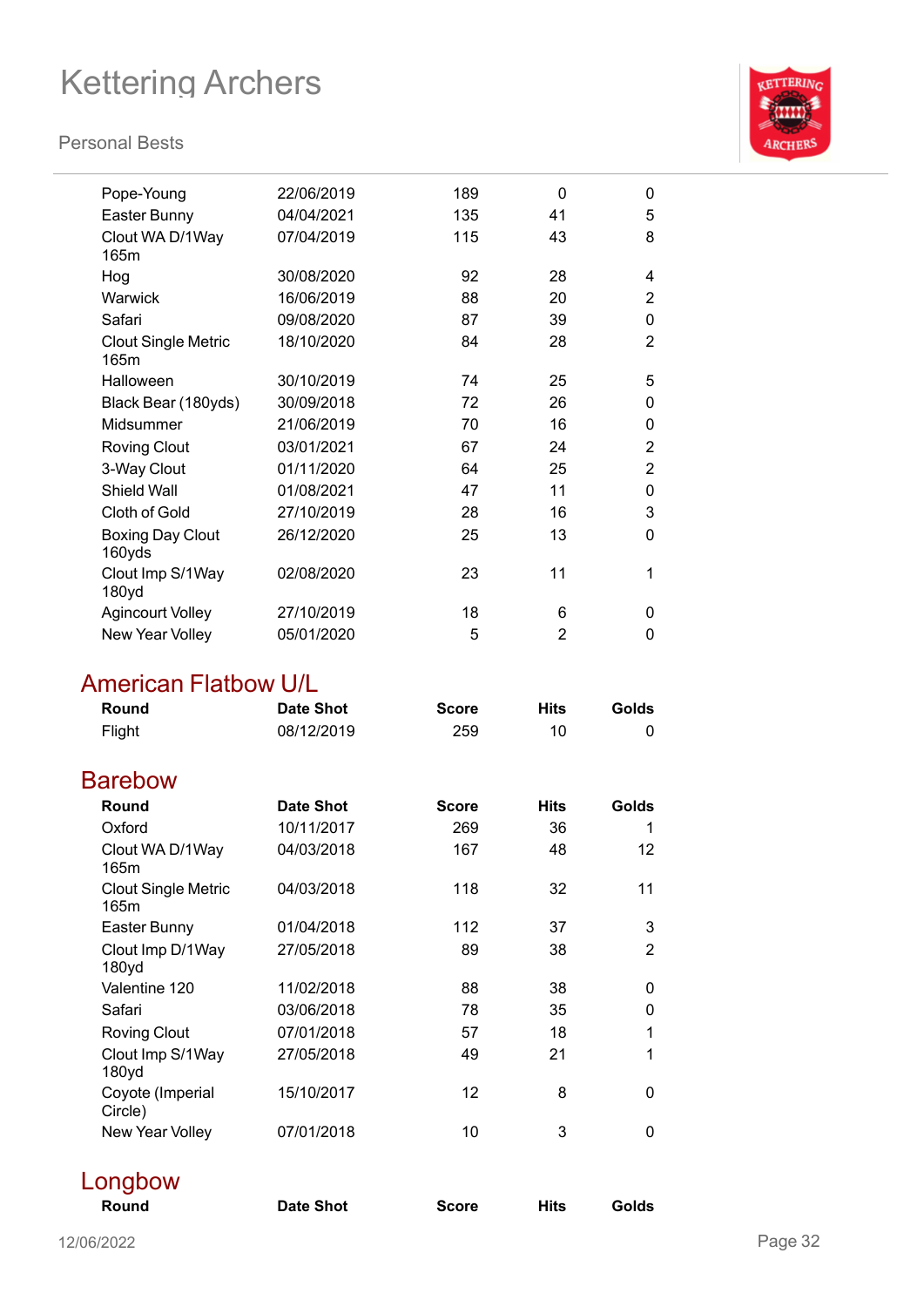

| Clout WA D/1Way<br>165m            | 03/04/2022       | 105          | 42             | 3              |
|------------------------------------|------------------|--------------|----------------|----------------|
| 3-Way Clout                        | 06/06/2021       | 72           | 26             | $\overline{2}$ |
| <b>Clout Single Metric</b><br>165m | 03/04/2022       | 59           | 23             | $\overline{2}$ |
| Safari                             | 18/07/2021       | 58           | 38             | 0              |
| Wolf                               | 12/09/2021       | 54           | 23             | 1              |
| Field                              | 21/11/2021       | 46           | 7              | 0              |
| Stag                               | 12/06/2022       | 43           | 18             | 0              |
| <b>Roving Clout</b>                | 02/01/2022       | 21           | 10             | 0              |
| Cloth of Gold                      | 24/10/2021       | 13           | 9              | 1              |
| Clout Imp S/1Way<br>180yd          | 28/11/2021       | 6            | $\overline{2}$ | 0              |
| <b>Agincourt Volley</b>            | 24/10/2021       | 3            | 1              | 0              |
| Longbow U/L                        |                  |              |                |                |
| Round                              | <b>Date Shot</b> | <b>Score</b> | <b>Hits</b>    | Golds          |
| Flight                             | 14/11/2021       | 211          | 23             | 0              |
| Recurve                            |                  |              |                |                |
| Round                              | <b>Date Shot</b> | <b>Score</b> | <b>Hits</b>    | Golds          |
| WA 1440 Gents                      | 13/05/2019       | 931          | 0              | 10             |
| Windsor                            | 21/10/2018       | 832          | 108            | 64             |
| York                               | 15/09/2019       | 784          | $\overline{0}$ | 20             |
| Western                            | 01/07/2018       | 711          | 95             | 42             |
| <b>St Nicholas</b>                 | 23/12/2018       | 672          | 84             | 45             |
| Darts                              | 16/03/2018       | 661          | 36             | $\mathbf 0$    |
| Frostbite - Double                 | 26/11/2018       | 625          | 72             | 14             |
| <b>Short National</b>              | 12/01/2020       | 545          | 71             | 31             |
| National                           | 25/05/2019       | 508          | 72             | 28             |
| Portsmouth                         | 26/01/2018       | 493          | 60             | 6              |
| Bray II - Double                   | 21/02/2020       | 470          | 60             | 8              |
| Bray I - Double                    | 23/11/2018       | 464          | 59             | 8              |
| Long National                      | 24/02/2019       | 423          | 69             | 17             |
| Short Metric I                     | 28/07/2019       | 410          | 66             | 5              |
| Warwick                            | 16/07/2018       | 344          | 48             | 18             |
| Frostbite                          | 25/11/2018       | 321          | 36             | 7              |
| <b>Short Warwick</b>               | 08/03/2020       | 314          | 48             | 11             |
| Oxford                             | 08/11/2019       | 308          | 36             | 7              |
| Snowman                            | 14/12/2018       | 302          | 35             | 12             |
| Kettering                          | 02/06/2019       | 293          | 59             | 9              |
| <b>Star</b>                        | 22/02/2019       | 266          | 30             | 6              |
| Worcester                          | 31/01/2020       | 248          | 60             | 23             |
| <b>Bray II</b>                     | 21/02/2020       | 240          | 30             | 5              |
| Bray I                             | 23/11/2018       | 238          | 30             | 3              |
| Cambridge                          | 07/12/2018       | 228          | 27             | 4              |
| Stratford                          | 06/03/2020       | 203          | 48             | 24             |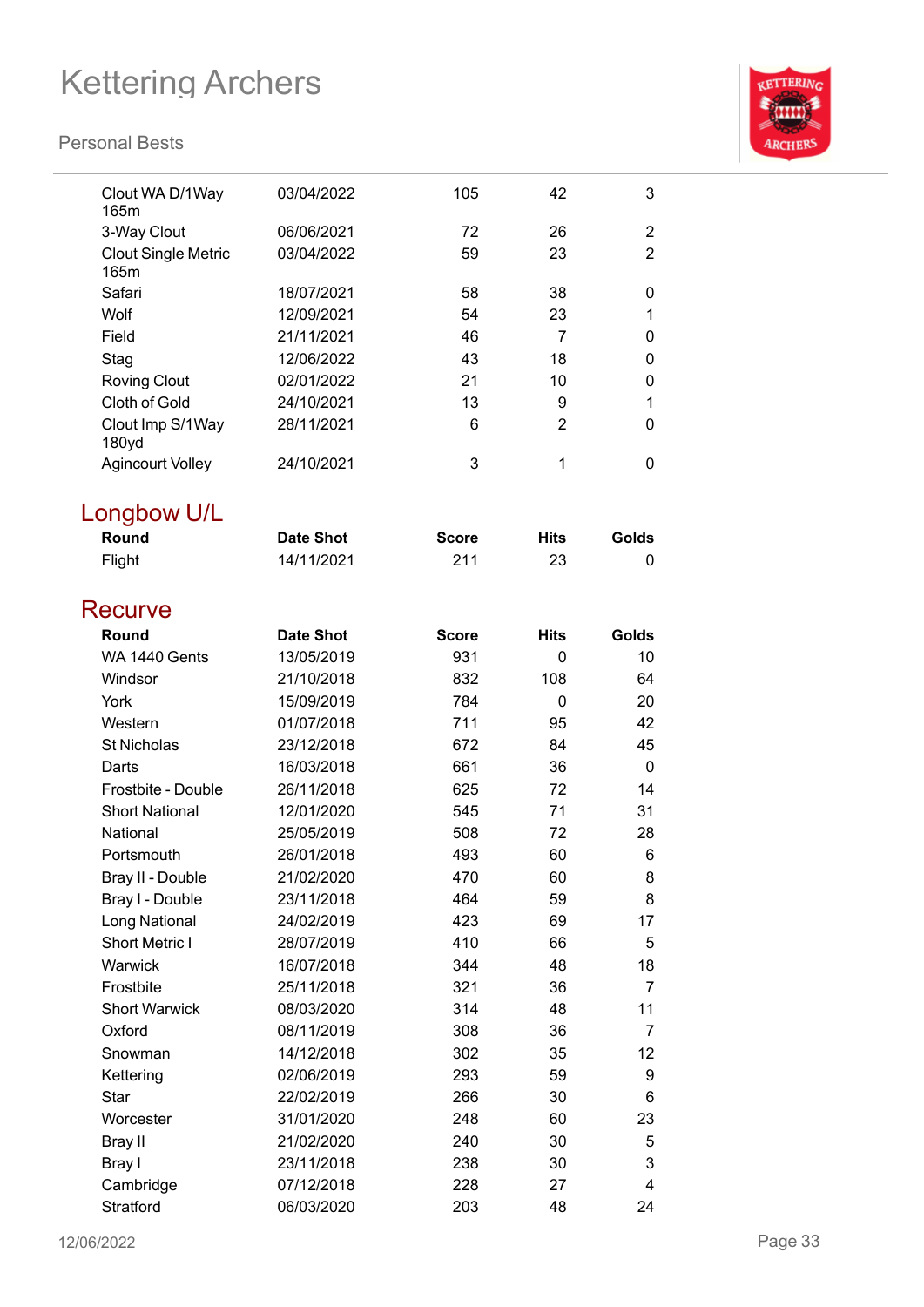#### **Personal Bests**



| Valentine                          | 14/02/2020 | 201 | 44 | 29             |
|------------------------------------|------------|-----|----|----------------|
| Clout WA D/1Way<br>165m            | 24/03/2019 | 174 | 56 | 10             |
| Christmas Turkey                   | 23/12/2019 | 172 | 48 | 17             |
| Ghost                              | 25/10/2019 | 135 | 36 | 10             |
| Hog                                | 26/05/2019 | 98  | 35 | 2              |
| <b>Clout Single Metric</b><br>165m | 24/03/2019 | 87  | 26 | 5              |
| Cloth of Gold                      | 29/10/2017 | 31  | 24 | $\overline{2}$ |
|                                    |            |     |    |                |

### Jason Vidler

### Korean Horse Bow

| Round                             | <b>Date Shot</b> | <b>Score</b> | Hits | Golds |
|-----------------------------------|------------------|--------------|------|-------|
| <b>Boxing Day Clout</b><br>160yds | 27/12/2018       | 95           | 31   |       |
| <b>Halloween</b>                  | 30/10/2019       | 48           | 20   |       |

### Longbow

| Round                                 | <b>Date Shot</b> | <b>Score</b> | <b>Hits</b> | Golds |
|---------------------------------------|------------------|--------------|-------------|-------|
| Coyote (Metric Circle)                | 23/05/2021       | 67           | 25          |       |
| 3-Way Clout                           | 23/01/2022       | 48           | 19          |       |
| <b>Clout Single Metric</b><br>165m    | 02/05/2021       | 28           | 11          |       |
| Clout Imp S/1Way<br>180 <sub>yd</sub> | 03/02/2019       |              |             |       |

## Jessica Hill

| <b>Barebow</b>                     |            |              |             |                |
|------------------------------------|------------|--------------|-------------|----------------|
| Round                              | Date Shot  | <b>Score</b> | <b>Hits</b> | Golds          |
| Clout WA D/1Way<br>165m            | 05/11/2017 | 157          | 52          | 5              |
| Clout WA D/1way<br>110m            | 05/11/2017 | 157          | 52          | 5              |
| <b>Clout Single Metric</b><br>125m | 05/11/2017 | 79           | 24          | 4              |
| <b>Clout Single Metric</b><br>165m | 05/11/2017 | 79           | 24          | $\overline{4}$ |
| 3-Way Clout                        | 02/07/2017 | 74           | 27          | 3              |
| <b>Boxing Day Clout</b><br>160yds  | 26/12/2017 | 69           | 31          | $\overline{2}$ |
| Kettering                          | 23/06/2017 | 34           | 10          | 0              |
| Longbow                            |            |              |             |                |

#### **Round Date Shot Score Hits Golds** Easter Bunny 21/04/2019 102 38 1 Clout Single Metric 125m 02/05/2021 97 31 3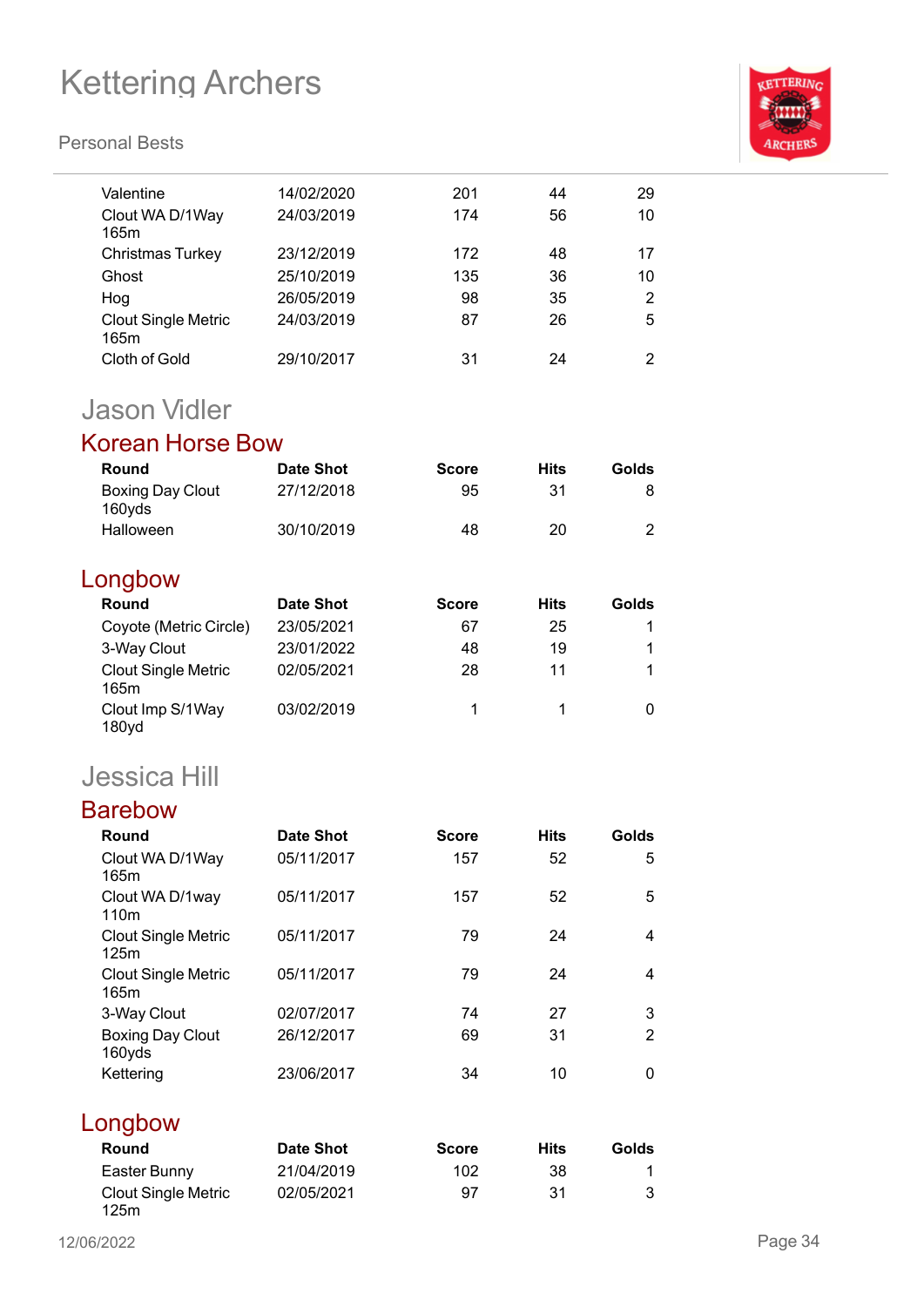**Personal Bests**



| <b>Roving Clout</b>                | 05/01/2020       | 41           | 16          | 1              |
|------------------------------------|------------------|--------------|-------------|----------------|
| <b>Jo Sanders</b>                  |                  |              |             |                |
| Longbow                            |                  |              |             |                |
| Round                              | <b>Date Shot</b> | <b>Score</b> | <b>Hits</b> | Golds          |
| Portsmouth                         | 26/01/2018       | 156          | 36          | 0              |
| Pope-Young                         | 12/11/2017       | 155          | 30          | $\overline{2}$ |
| Clout WA D/1Way<br>165m            | 04/11/2018       | 79           | 33          | 1              |
| <b>Clout Single Metric</b><br>165m | 04/11/2018       | 54           | 22          | 0              |
| <b>Boxing Day Clout</b><br>160yds  | 26/12/2017       | 38           | 16          | 0              |
| 3-Way Clout                        | 16/12/2018       | 24           | 10          | 0              |
| Clout Imp S/1Way<br>180yd          | 03/02/2019       | 17           | 9           | 0              |
| Halloween                          | 30/10/2017       | 14           | 5           | 0              |
| Clout Imp D/1Way<br>180yd          | 27/05/2018       | 10           | 6           | 0              |
| Valentine 120                      | 17/02/2019       | 9            | 7           | 0              |
| Cloth of Gold                      | 28/10/2018       | 6            | 6           | 0              |
| Longbow 50<br>Round                | <b>Date Shot</b> | <b>Score</b> | <b>Hits</b> | Golds          |
| Flight                             | 24/12/2017       | 191          | 19          | 0              |
|                                    |                  |              |             |                |
| Recurve                            |                  |              |             |                |
| Round                              | <b>Date Shot</b> | <b>Score</b> | <b>Hits</b> | Golds          |
| Coyote (Imperial<br>Circle)        | 15/10/2017       | 17           | 9           | 1              |
| Joe Burlington                     |                  |              |             |                |
| Longbow                            |                  |              |             |                |
| Round                              | <b>Date Shot</b> | <b>Score</b> | <b>Hits</b> | Golds          |
| Darts                              | 22/03/2013       | 539          | 34          | 0              |
| <b>St Nicholas</b>                 | 22/12/2013       | 449          | 83          | 14             |
| Windsor                            | 19/10/2014       | 398          | 86          | 2              |
| American                           | 13/04/2014       | 295          | 67          | 6              |
| Albion                             | 03/07/2011       | 279          | 65          | 4              |
| <b>FITA Gents</b>                  | 05/05/2013       | 263          | 53          | 1              |
| FITA 30m Double                    | 18/08/2013       | 252          | 49          | 0              |
| <b>Short Metric I</b>              | 25/08/2013       | 247          | 46          | 1              |
| Midsummer                          | 21/06/2013       | 221          | 45          | 7              |
| Oxford                             | 19/11/2010       | 213          | 35          | 0              |
| Warwick - Double                   | 18/11/2012       | 213          | 59          | $\overline{2}$ |

Long Warwick - Double 28/09/2014 212 52 2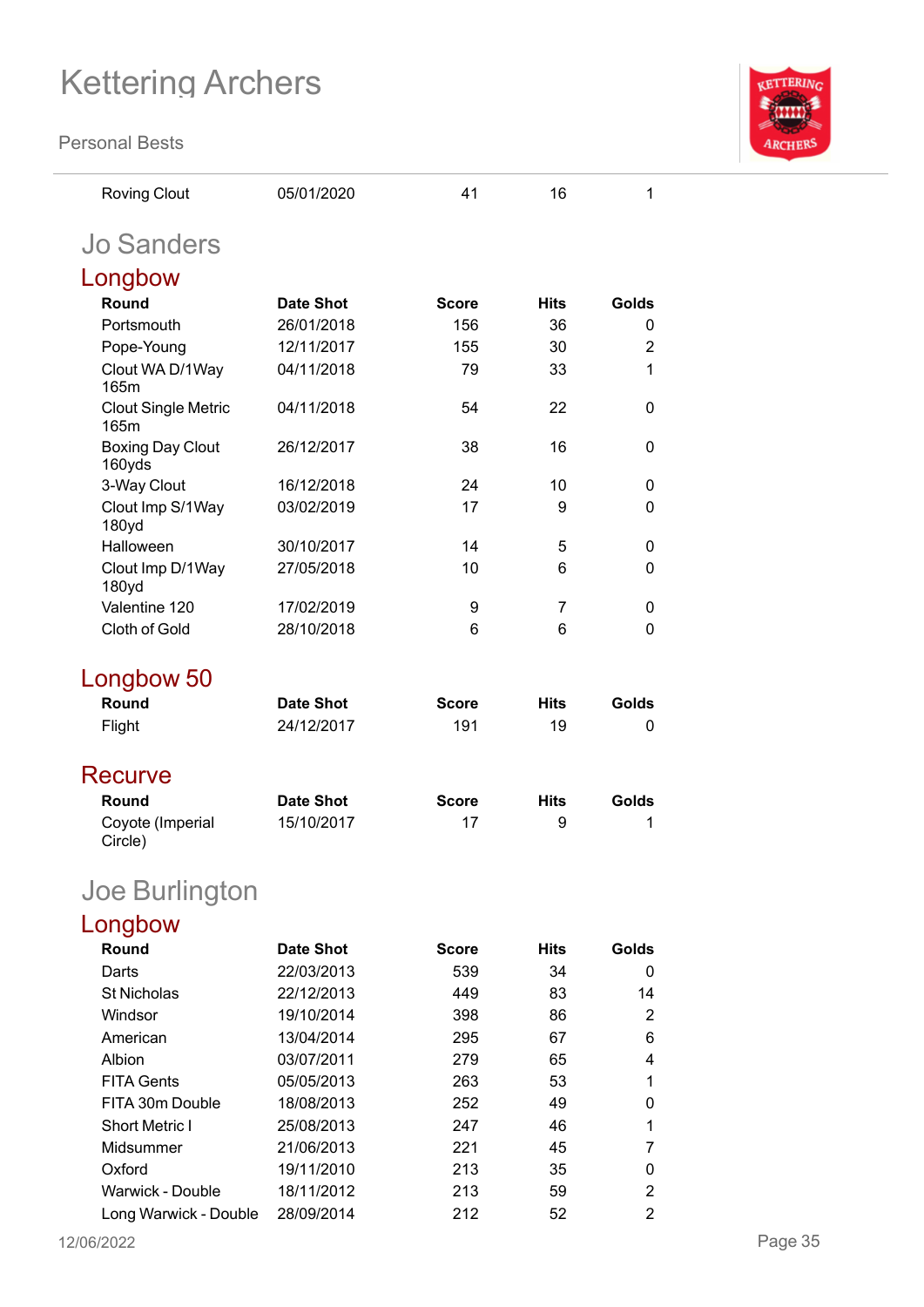#### **Personal Bests**



| London                             | 14/01/2011       | 179          | 31           | 3              |
|------------------------------------|------------------|--------------|--------------|----------------|
| FITA 70m                           | 29/06/2014       | 177          | $\mathbf{0}$ | 0              |
| Clout WA D/1Way<br>165m            | 04/11/2018       | 177          | 60           | 5              |
| Valentine                          | 15/02/2013       | 167          | 42           | 17             |
| Field                              | 26/05/2013       | 166          | 37           | 0              |
| <b>Bray II</b>                     | 22/02/2013       | 144          | 26           | 0              |
| Warwick                            | 12/06/2014       | 143          | 31           | 1              |
| <b>Star</b>                        | 08/04/2011       | 137          | 24           | $\overline{2}$ |
| Coventry                           | 05/03/2010       | 137          | 19           | 1              |
| Frostbite                          | 12/12/2010       | 132          | 33           | 1              |
| Bray I                             | 16/11/2012       | 129          | 23           | $\overline{2}$ |
| Cambridge                          | 07/03/2008       | 125          | 16           | 2              |
| Christmas Turkey                   | 23/12/2011       | 123          | 48           | 1              |
| FITA 30m                           | 26/08/2012       | 123          | 27           | 0              |
| Easter Bunny                       | 20/04/2014       | 117          | 40           | 4              |
| Worcester                          | 21/01/2011       | 114          | 41           | 2              |
| 3-Way Clout                        | 23/01/2022       | 113          | 39           | 5              |
| Hog                                | 07/07/2013       | 99           | 33           | 3              |
| <b>Clout Single Metric</b><br>165m | 04/11/2018       | 95           | 33           | 3              |
| Long Warwick                       | 28/09/2014       | 94           | 24           | 1              |
| <b>Boxing Day Clout</b><br>160yds  | 26/12/2021       | 89           | 33           | $\overline{2}$ |
| Long National                      | 11/10/2009       | 84           | 22           | 3              |
| <b>Stratford</b>                   | 08/03/2013       | 84           | 33           | $\overline{2}$ |
| <b>Roving Clout</b>                | 05/01/2014       | 67           | 25           | 2              |
| Kettering                          | 16/06/2013       | 48           | 14           | 1              |
| <b>Shield Wall</b>                 | 01/08/2021       | 47           | 9            | 0              |
| New Western                        | 11/10/2009       | 42           | 10           | 0              |
| <b>WA 720</b>                      | 17/05/2009       | 36           | 8            | 0              |
| Stafford                           | 11/03/2011       | 32           | 16           | 0              |
| Ghost                              | 29/10/2010       | 30           | 13           | 1              |
| Clout Imp S/1Way<br>180yd          | 03/02/2019       | 12           | 7            | 0              |
| New Year Volley                    | 05/01/2014       | 7            | 3            | 0              |
| Longbow 50                         |                  |              |              |                |
| Round                              | <b>Date Shot</b> | <b>Score</b> | <b>Hits</b>  | Golds          |
| Flight                             | 20/12/2009       | 191          | 34           | 0              |
| Longbow U/L                        |                  |              |              |                |
| Round                              | <b>Date Shot</b> | <b>Score</b> | <b>Hits</b>  | Golds          |
| Flight                             | 16/12/2012       | 223          | 13           | 0              |

John Bosworth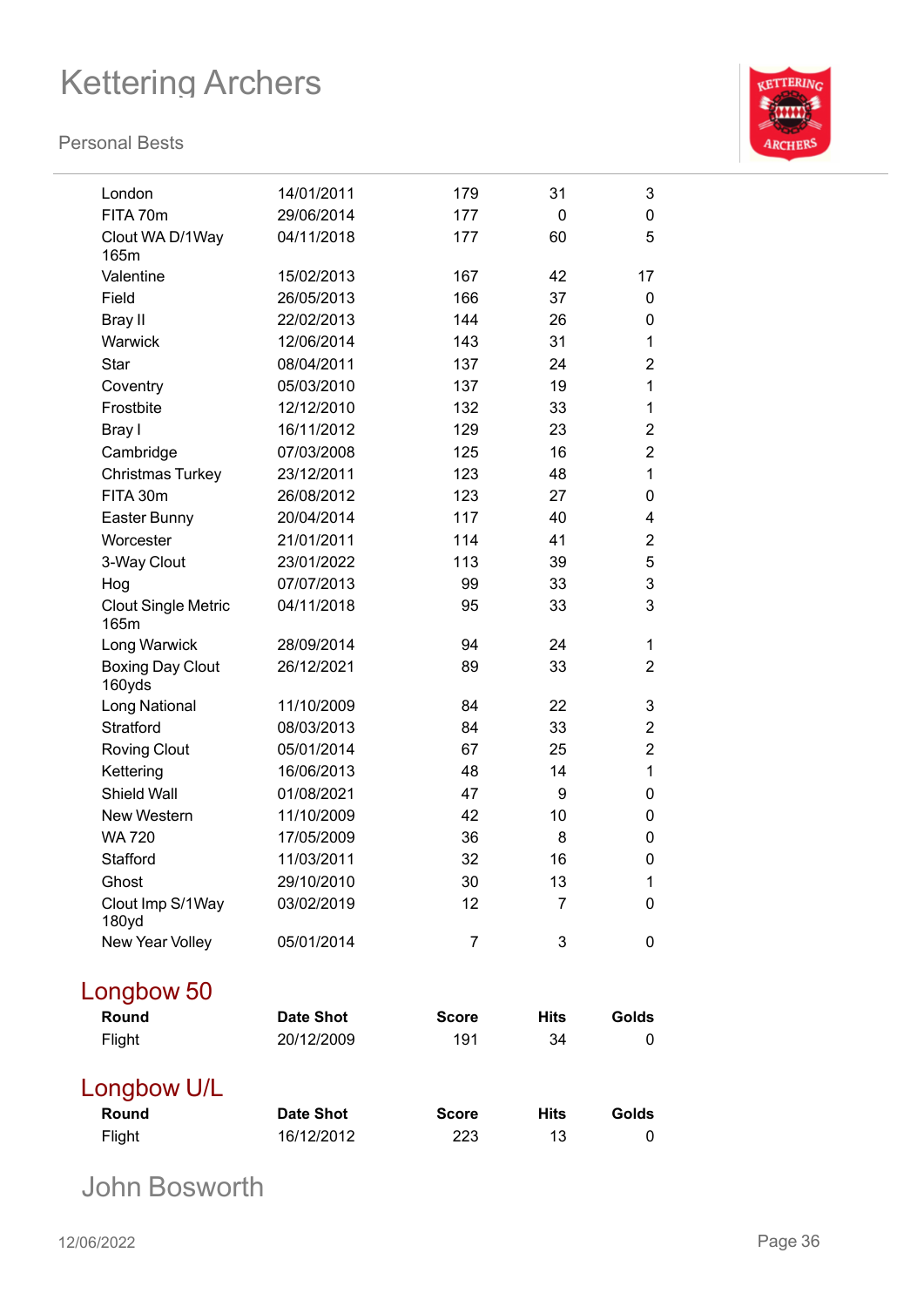**Personal Bests**



### American Flatbow

| Round                   | <b>Date Shot</b> | <b>Score</b> | <b>Hits</b> | Golds          |
|-------------------------|------------------|--------------|-------------|----------------|
| Portsmouth - Double     | 10/03/2013       | 647          | 0           | 6              |
| Darts                   | 22/03/2013       | 584          | 35          | 0              |
| Warwick - Triple        | 17/09/2017       | 480          | 106         | 6              |
| <b>St Nicholas</b>      | 22/12/2013       | 456          | 78          | 15             |
| American                | 20/05/2012       | 424          | 76          | 14             |
| Short Warwick -         | 10/05/2015       | 379          | 83          | 6              |
| Double                  |                  |              |             |                |
| Warwick - Double        | 17/11/2013       | 356          | 74          | 8              |
| Windsor                 | 18/10/2015       | 355          | 85          | 3              |
| Pope-Young              | 15/11/2015       | 344          | 57          | 6              |
| Long National - Double  | 12/08/2012       | 333          | 40          | 3              |
| WA 30m - Double         | 31/07/2016       | 326          | 62          | 0              |
| Portsmouth              | 10/03/2013       | 324          | 0           | 0              |
| FITA 30m Double         | 26/07/2015       | 311          | 60          | 0              |
| Long Warwick - Double   | 04/09/2016       | 283          | 63          | 8              |
| Western                 | 24/05/2015       | 277          | 65          | 9              |
| Worcester - Double      | 14/10/2012       | 263          | 93          | 9              |
| St George               | 23/04/2017       | 262          | 60          | 6              |
| <b>Short Metric I</b>   | 21/08/2011       | 260          | 53          | 0              |
| <b>FITA Gents</b>       | 04/08/2013       | 258          | 54          | 1              |
| Bray II - Double        | 24/02/2017       | 250          | 49          | $\overline{2}$ |
| WA 720 - Double         | 08/07/2018       | 246          | 57          | 0              |
| <b>Short National</b>   | 14/06/2015       | 234          | 52          | 5              |
| York                    | 02/06/2013       | 229          | 53          | $\overline{2}$ |
| Clout WA D/1Way<br>165m | 04/03/2018       | 218          | 65          | 12             |
| Vegas (Triple Face)     | 29/01/2017       | 213          | 28          | 3              |
| London                  | 09/01/2009       | 212          | 36          | 0              |
| Bray I - Double         | 20/11/2015       | 207          | 40          | 1              |
| Midsummer               | 17/06/2011       | 205          | 47          | 4              |
| Albion                  | 31/05/2009       | 205          | 55          | $\overline{2}$ |
| FITA 18                 | 24/02/2013       | 196          | 0           | 1              |
| <b>Short Warwick</b>    | 30/12/2012       | 194          | 38          | 5              |
| National                | 22/11/2009       | 194          | 48          | $\overline{2}$ |
| Sunstroke               | 28/06/2015       | 192          | 36          | 3              |
| Oxford                  | 13/11/2009       | 189          | 31          | 2              |
| Warwick                 | 26/07/2016       | 188          | 36          | 6              |
| <b>WA 720</b>           | 21/06/2015       | 183          | 42          | 0              |
| Coyote (Metric Circle)  | 13/01/2013       | 172          | 47          | 8              |
| Coventry                | 05/03/2010       | 168          | 22          | 1              |
| Long Warwick            | 04/09/2016       | 165          | 33          | 6              |
| Long National           | 12/08/2012       | 164          | 40          | 3              |
| Star                    | 08/04/2016       | 163          | 28          | 3              |
| Frostbite               | 23/11/2014       | 162          | 31          | 0              |
| Easter Bunny            | 08/04/2012       | 161          | 44          | 12             |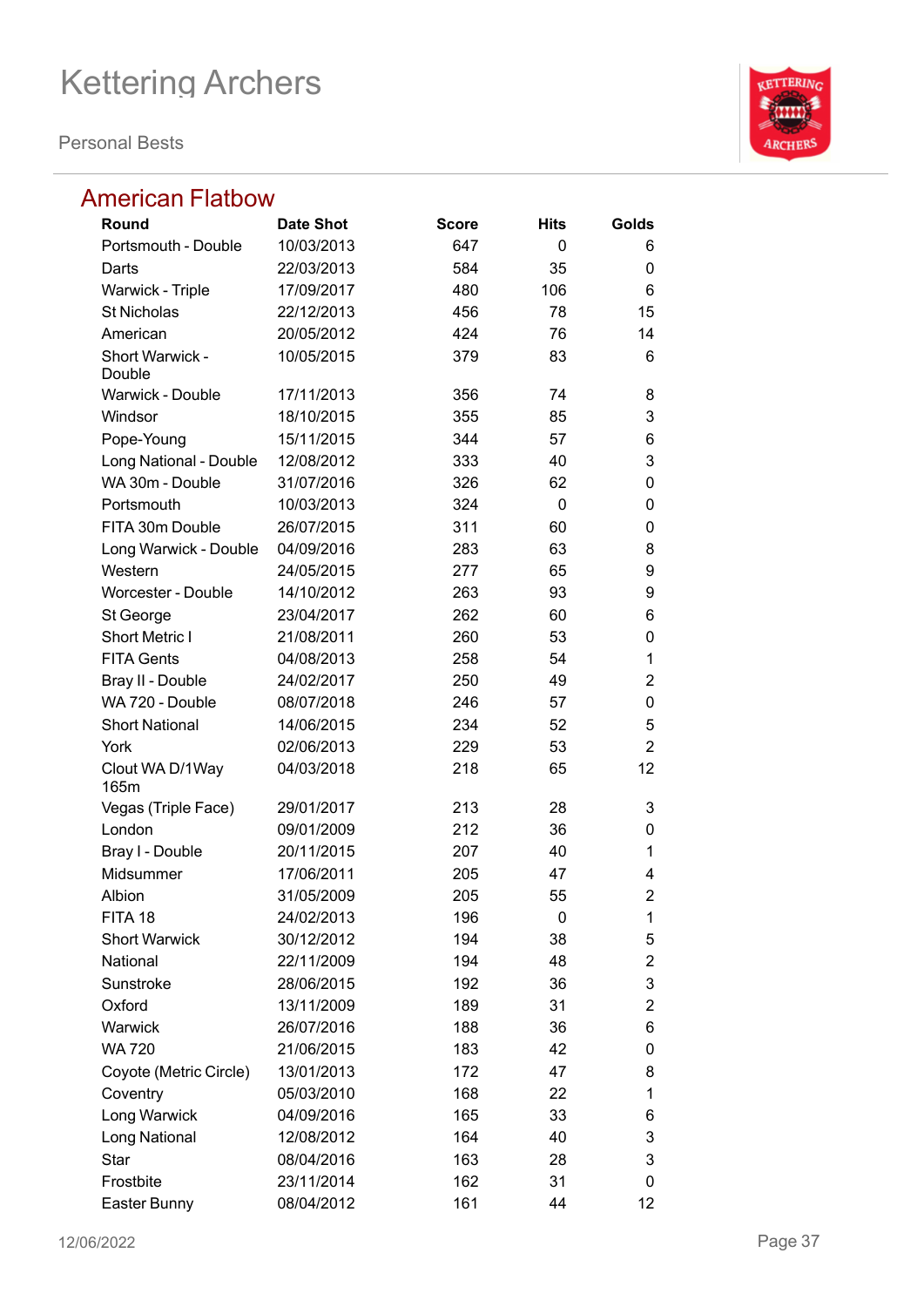#### **Personal Bests**



| Hog                                | 31/05/2015 | 160 | 46 | 6              |
|------------------------------------|------------|-----|----|----------------|
| Stag                               | 17/10/2021 | 158 | 45 | 8              |
| <b>WA 30m</b>                      | 31/07/2016 | 155 | 31 | 0              |
| FITA 30m                           | 26/07/2015 | 155 | 30 | 0              |
| Valentine                          | 15/02/2013 | 152 | 43 | 11             |
| <b>Boxing Day Clout</b><br>160yds  | 26/12/2015 | 151 | 44 | 6              |
| 2-Way Warwick                      | 07/04/2013 | 150 | 32 | 6              |
| Cambridge                          | 07/12/2012 | 149 | 28 | 1              |
| FITA 70m                           | 12/05/2013 | 147 | 34 | 0              |
| Worcester                          | 05/02/2017 | 147 | 45 | 3              |
| 2-Step                             | 14/04/2013 | 145 | 27 | 4              |
| Black Bear (180yds)                | 04/10/2015 | 144 | 46 | 8              |
| Long Metric Gents                  | 03/08/2014 | 143 | 30 | $\mathbf 0$    |
| <b>Bray II</b>                     | 24/02/2017 | 141 | 28 | 1              |
| Christmas Turkey                   | 23/12/2011 | 139 | 48 | 5              |
| <b>Sky Shoot</b>                   | 30/08/2015 | 138 | 44 | $\overline{7}$ |
| Field                              | 21/08/2016 | 138 | 32 | $\mathbf 0$    |
| <b>Clout Single Metric</b><br>165m | 23/07/2017 | 132 | 35 | 10             |
| 3-Way Clout                        | 02/07/2017 | 123 | 38 | 5              |
| Stratford                          | 08/03/2013 | 116 | 42 | 3              |
| <b>Roving Clout</b>                | 05/01/2014 | 113 | 36 | 7              |
| Bray I                             | 16/11/2012 | 112 | 26 | 0              |
| Stafford                           | 11/03/2011 | 104 | 37 | 4              |
| Snowman                            | 12/12/2020 | 96  | 17 | 0              |
| Valentine 120                      | 15/02/2015 | 81  | 29 | 0              |
| Kettering                          | 15/05/2016 | 79  | 39 | 0              |
| Clout Imp S/1Way<br>180yd          | 30/10/2016 | 74  | 34 | $\mathbf 1$    |
| Ghost                              | 26/10/2012 | 74  | 27 | $\overline{2}$ |
| Halloween                          | 30/10/2017 | 60  | 22 | 3              |
| Long Metric I                      | 05/08/2018 | 59  | 15 | $\mathbf 0$    |
| Cloth of Gold                      | 23/10/2016 | 40  | 32 | $\overline{2}$ |
| <b>Agincourt Volley</b>            | 28/10/2018 | 21  | 6  | $\mathbf{1}$   |
| New Year Volley                    | 05/01/2014 | 19  | 5  | $\overline{2}$ |
| <b>New Warwick</b>                 | 03/07/2016 | 16  | 6  | $\overline{0}$ |
|                                    |            |     |    |                |

### American Flatbow 35

| Round               | <b>Date Shot</b> | <b>Score</b> | <b>Hits</b> | Golds |
|---------------------|------------------|--------------|-------------|-------|
| Flight              | 24/12/2017       | 204          | 9           | O     |
|                     |                  |              |             |       |
| American Flatbow 50 |                  |              |             |       |
| Round               | <b>Date Shot</b> | <b>Score</b> | <b>Hits</b> | Golds |

Barebow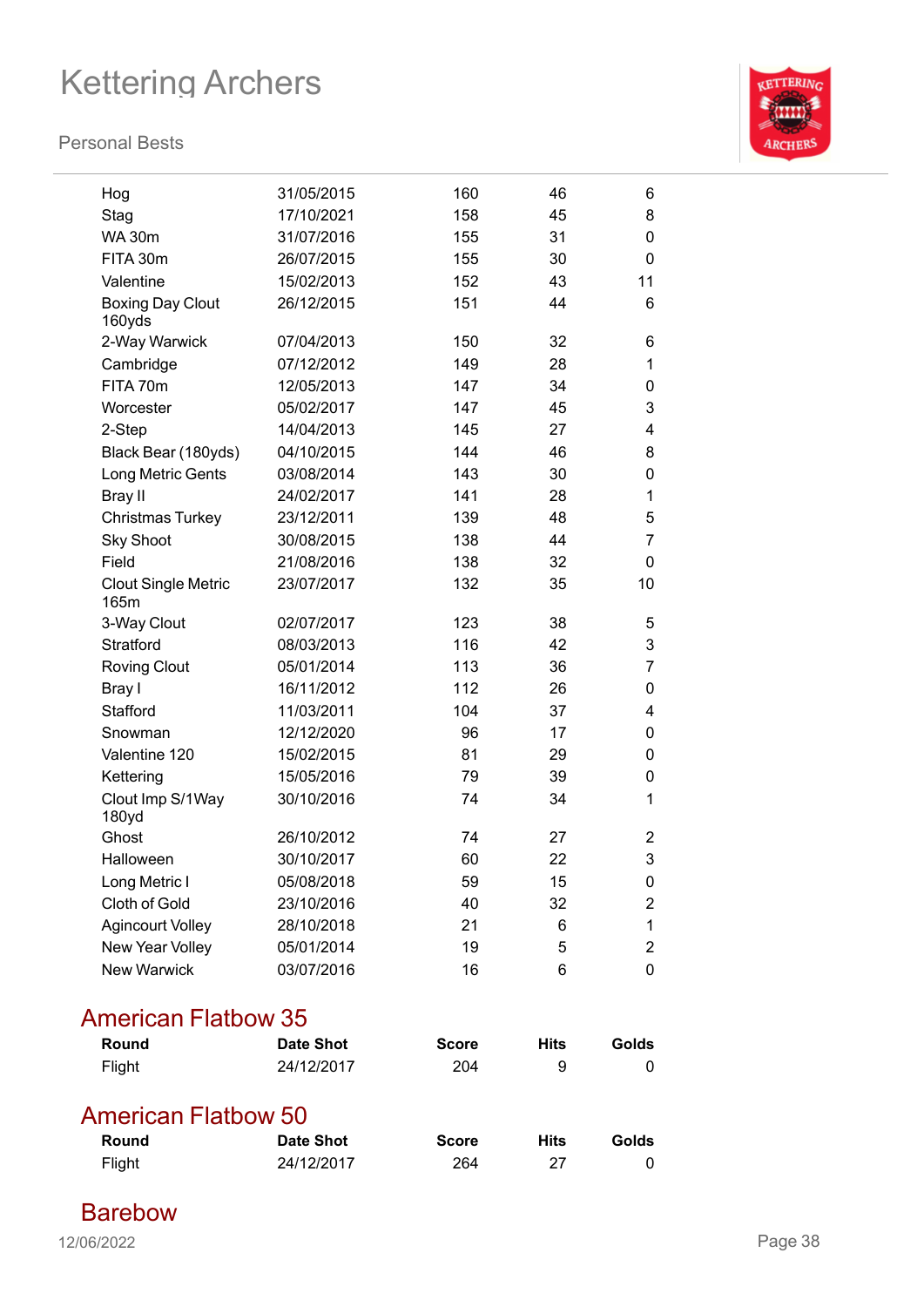#### **Personal Bests**



| Round                              | <b>Date Shot</b> | <b>Score</b> | <b>Hits</b> | Golds          |
|------------------------------------|------------------|--------------|-------------|----------------|
| Darts                              | 14/03/2008       | 514          | 33          | 0              |
| Pope-Young                         | 24/08/2008       | 365          | 63          | 7              |
| Albion                             | 21/09/2008       | 349          | 77          | 8              |
| New Western                        | 08/06/2008       | 258          | 54          | 3              |
| Clout WA D/1Way<br>165m            | 26/03/2017       | 246          | 72          | 17             |
| London                             | 11/01/2008       | 215          | 36          | 2              |
| Oxford                             | 01/02/2008       | 191          | 33          | 0              |
| Frostbite                          | 21/12/2008       | 179          | 34          | 0              |
| 3-Way Clout                        | 17/04/2011       | 145          | 42          | 10             |
| <b>Clout Single Metric</b><br>165m | 26/03/2017       | 125          | 36          | 10             |
| <b>WA 720</b>                      | 20/07/2008       | 125          | 32          | 1              |
| Cambridge                          | 07/03/2008       | 122          | 18          | 0              |
| Halloween                          | 31/10/2012       | 117          | 33          | 6              |
| Bray II                            | 22/02/2008       | 115          | 22          | $\overline{2}$ |
| Worcester                          | 18/01/2008       | 107          | 40          | 3              |
| Christmas Turkey                   | 21/12/2007       | 80           | 41          | 3              |
| Valentine 120                      | 10/02/2008       | 75           | 33          | 0              |
| Valentine                          | 08/02/2008       | 70           | 28          | 5              |
| <b>New Warwick</b>                 | 25/05/2008       | 56           | 16          | 0              |
| Egyptian                           |                  |              |             |                |
| Round                              | <b>Date Shot</b> | <b>Score</b> | <b>Hits</b> | Golds          |
| Darts                              | 08/04/2022       | 433          | 25          | 0              |
| Short Warwick -<br>Double          | 26/09/2021       | 294          | 72          | $\overline{2}$ |
| Windsor                            | 31/10/2021       | 281          | 65          | 3              |
| <b>Short National</b>              | 15/08/2021       | 277          | 61          | 5              |
| American                           | 05/09/2021       | 256          | 64          | 3              |
| Warwick - Double                   | 29/05/2022       | 204          | 50          | 4              |
| <b>Short Warwick</b>               | 06/03/2022       | 167          | 35          | 8              |
| <b>Star</b>                        | 25/03/2022       | 156          | 26          | 3              |
| National                           | 16/01/2022       | 151          | 41          | 2              |
| Warwick                            | 29/05/2022       | 119          | 27          | 3              |
| Short Metric I                     | 20/03/2022       | 115          | 28          | 0              |
| Oxford                             | 05/11/2021       | 114          | 28          | 0              |
| Cambridge                          | 14/01/2022       | 114          | 21          | 0              |
| Bray I                             | 14/01/2022       | 114          | 21          | 0              |
| <b>Bray II</b>                     | 25/02/2022       | 105          | 19          | 1              |
| Valentine                          | 11/02/2022       | 102          | 27          | 7              |
| <b>Christmas Turkey</b>            | 17/12/2021       | 95           | 46          | 1              |
| Ghost                              | 29/10/2021       | 81           | 31          | $\overline{c}$ |
| Snowman                            | 03/12/2021       | 66           | 11          | 0              |

Worcester 28/01/2022 64 27 1 Stratford 11/03/2022 54 270 1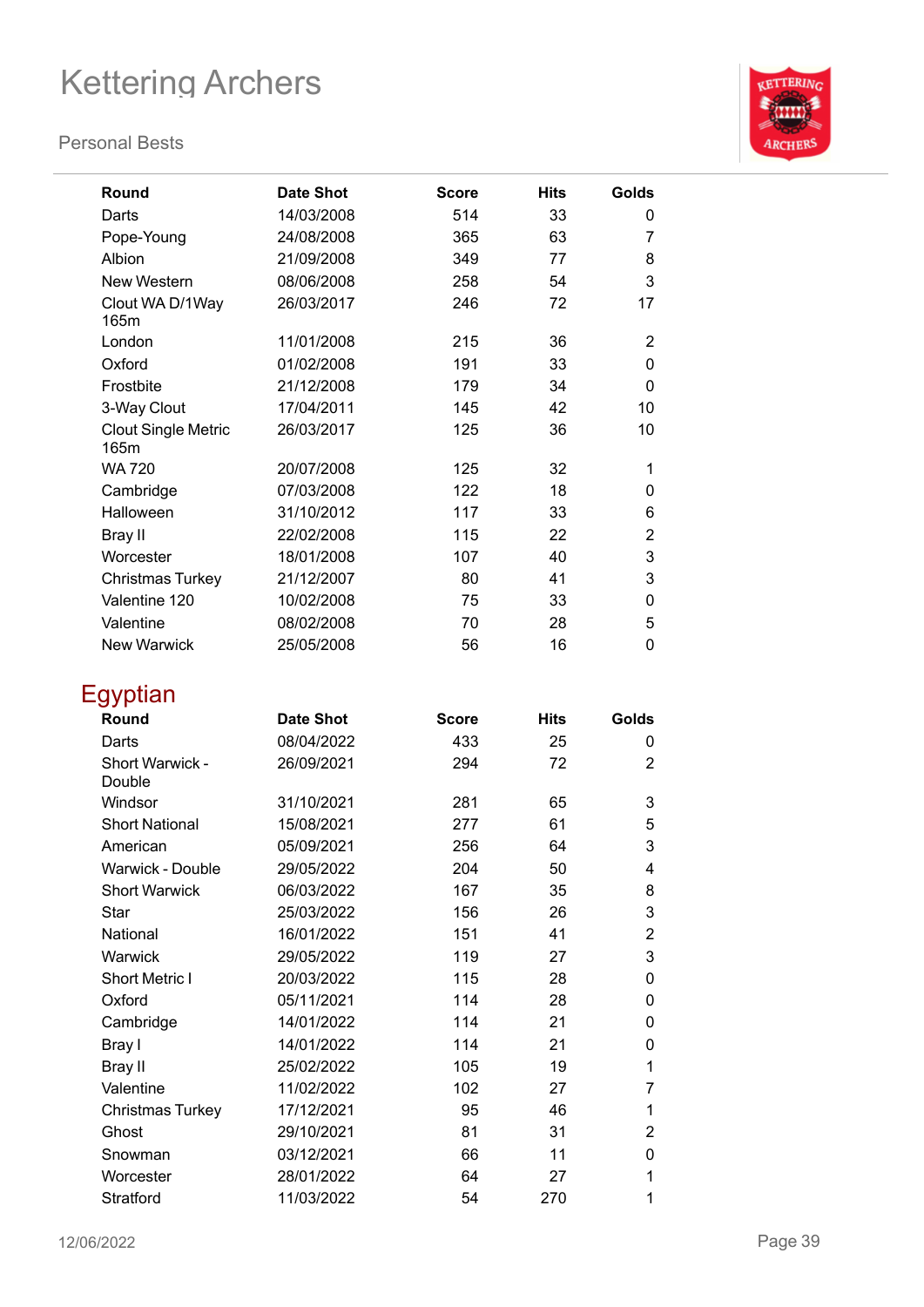**Personal Bests**



### Korean Horse Bow

| Round                              | <b>Date Shot</b> | <b>Score</b> | <b>Hits</b> | Golds          |
|------------------------------------|------------------|--------------|-------------|----------------|
| Short Warwick -                    | 02/04/2017       | 442          | 88          | 9              |
| Double                             |                  |              |             |                |
| <b>St Nicholas</b>                 | 17/12/2017       | 438          | 78          | 10             |
| Windsor                            | 22/10/2017       | 410          | 90          | 9              |
| <b>Warwick - Double</b>            | 16/11/2014       | 373          | 83          | 5              |
| <b>Short National</b>              | 19/02/2017       | 317          | 63          | 6              |
| Pope-Young                         | 07/09/2014       | 312          | 52          | $\overline{2}$ |
| American                           | 04/06/2017       | 307          | 65          | 9              |
| Frostbite - Double                 | 19/11/2017       | 275          | 56          | 0              |
| Western                            | 16/07/2017       | 267          | 67          | 5              |
| Portsmouth                         | 08/03/2015       | 237          | 51          | $\overline{2}$ |
| National                           | 11/01/2015       | 225          | 51          | 6              |
| WA 18m - Double                    | 22/02/2015       | 222          | 0           | 0              |
| Long Warwick - Double              | 03/09/2017       | 199          | 51          | 1              |
| Warwick                            | 16/11/2014       | 198          | 0           | 0              |
| <b>Short Warwick</b>               | 02/04/2017       | 195          | 41          | 2              |
| <b>Short Metric I</b>              | 30/07/2017       | 178          | 38          | 0              |
| Worcester - Double                 | 13/10/2013       | 172          | 68          | 5              |
| Coyote (Metric Circle)             | 22/05/2022       | 172          | 46          | 16             |
| <b>Boxing Day Clout</b><br>160yds  | 26/12/2013       | 171          | 47          | 11             |
| Hog                                | 28/05/2017       | 171          | 48          | 11             |
| Midsummer                          | 19/06/2015       | 163          | 41          | 3              |
| 2-Way Warwick                      | 07/12/2014       | 161          | 35          | 5              |
| Star                               | 07/04/2017       | 159          | 28          | 1              |
| Long National                      | 28/08/2016       | 154          | 44          | 1              |
| Black Bear (180yds)                | 29/09/2013       | 142          | 45          | 3              |
| <b>WA 720</b>                      | 11/06/2017       | 136          | 29          | $\overline{2}$ |
| Frostbite                          | 19/11/2017       | 134          | 30          | 0              |
| <b>Sky Shoot</b>                   | 08/06/2014       | 117          | 38          | 4              |
| Field                              | 27/08/2017       | 117          | 40          | 0              |
| Easter Bunny                       | 17/04/2022       | 115          | 37          | 7              |
| Long Warwick                       | 03/09/2017       | 109          | 25          | 1              |
| <b>WA 18m</b>                      | 22/02/2015       | 106          | 0           | 0              |
| Shield Wall                        | 01/08/2021       | 106          | 27          | 0              |
| Safari                             | 18/07/2021       | 87           | 43          | $\overline{2}$ |
| <b>Clout Single Metric</b><br>165m | 28/06/2020       | 86           | 32          | $\overline{2}$ |
| Worcester                          | 05/02/2017       | 85           | 34          | 2              |
| 3-Way Clout                        | 06/06/2021       | 47           | 23          | 0              |
| Valentine 120                      | 13/02/2022       | 36           | 32          | 0              |
| Kettering                          | 21/05/2017       | 29           | 11          | 0              |
| <b>New National</b>                | 30/01/2022       | 23           | 7           | 0              |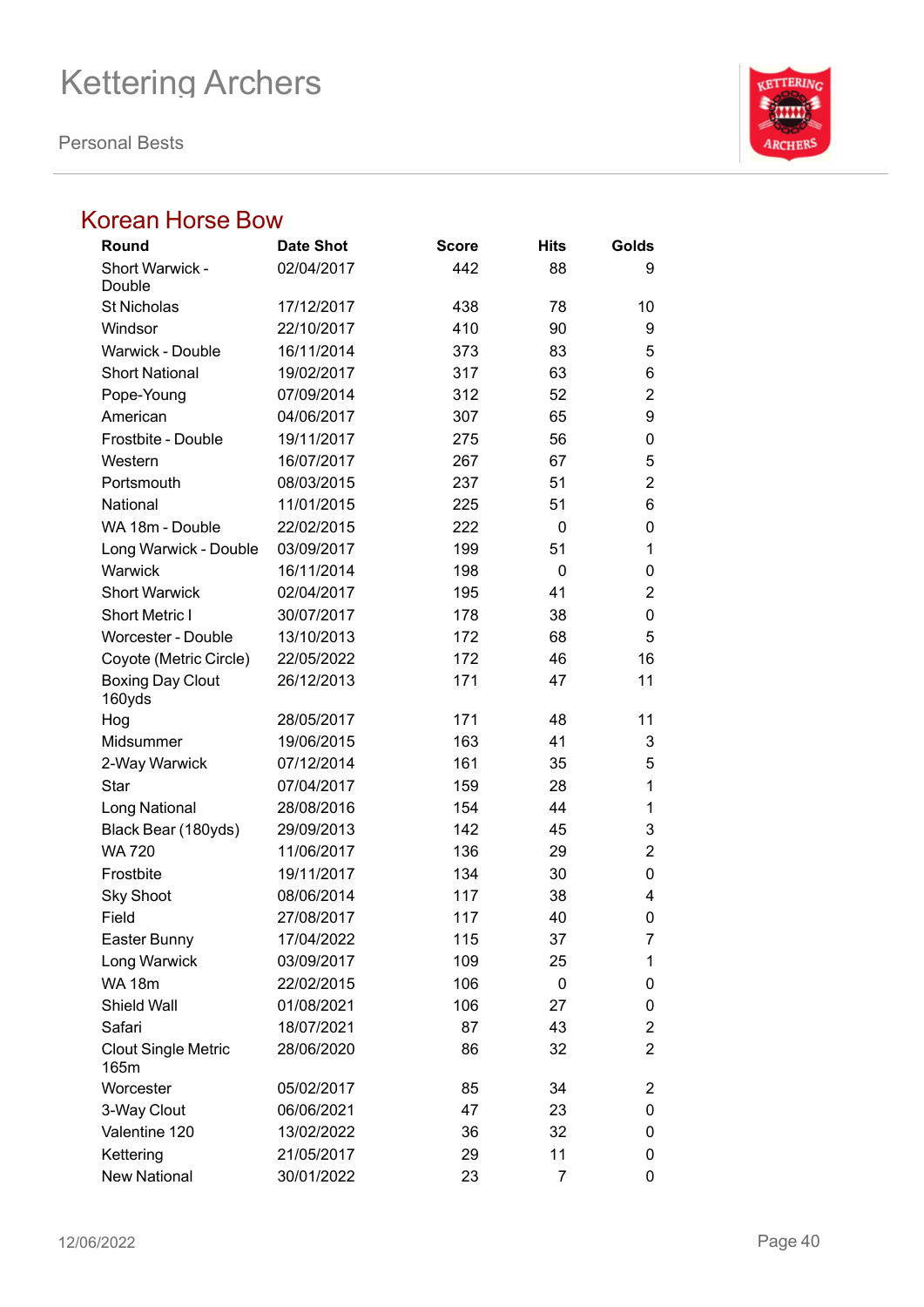

| Longbow                           |                  |              |                |                |
|-----------------------------------|------------------|--------------|----------------|----------------|
| Round                             | <b>Date Shot</b> | <b>Score</b> | <b>Hits</b>    | Golds          |
| <b>Flight Military Arrow</b>      | 14/12/2014       | 131          | $\overline{2}$ | 0              |
| Worcester                         | 18/10/2009       | 102          | 41             | $\overline{2}$ |
| Longbow 50                        |                  |              |                |                |
| Round                             | <b>Date Shot</b> | <b>Score</b> | <b>Hits</b>    | Golds          |
| Flight                            | 16/12/2007       | 230          | 0              | 0              |
| Recurve                           |                  |              |                |                |
| Round                             | <b>Date Shot</b> | <b>Score</b> | <b>Hits</b>    | Golds          |
| <b>Boxing Day Clout</b><br>160yds | 26/12/2009       | 198          | 48             | 18             |
| Easter Bunny                      | 13/04/2009       | 140          | 44             | 5              |
| 3-Way Clout                       | 27/01/2008       | 118          | 33             | 8              |
| <b>Sky Shoot</b>                  | 15/06/2008       | 105          | 34             | 3              |
| Recurve 35                        |                  |              |                |                |
| Round                             | <b>Date Shot</b> | <b>Score</b> | <b>Hits</b>    | Golds          |
| Flight                            | 12/08/2001       | 345          | 4              | 0              |
| Recurve 50                        |                  |              |                |                |
| Round                             | <b>Date Shot</b> | <b>Score</b> | <b>Hits</b>    | Golds          |
| Flight                            | 02/08/1998       | 440          | 24             | 0              |
| <b>Traditional</b>                |                  |              |                |                |
| Round                             | <b>Date Shot</b> | <b>Score</b> | <b>Hits</b>    | Golds          |
| American - Double                 | 15/09/2013       | 471          | 0              | 0              |
| Darts                             | 29/03/2019       | 437          | 34             | 0              |
| Portsmouth - Double               | 12/01/2014       | 419          | 87             | 3              |
| Windsor                           | 20/10/2019       | 419          | 89             | 6              |
| American                          | 30/06/2019       | 358          | 74             | 10             |
| <b>Short National</b>             | 21/02/2016       | 353          | 65             | 9              |
| Pope-Young                        | 22/06/2019       | 351          | 0              | 0              |
| <b>St Nicholas</b>                | 15/12/2019       | 351          | 73             | 9              |
| Western                           | 07/07/2019       | 335          | 69             | 7              |
| Portsmouth                        | 18/01/2019       | 304          | 55             | 3              |
| Long National - Double            | 18/08/2019       | 276          | 66             | 3              |
| Frostbite - Double                | 26/11/2018       | 270          | 55             | 1              |
| <b>Worcester - Double</b>         | 13/10/2019       | 248          | 83             | 10             |
| <b>Warwick - Double</b>           | 05/06/2016       | 242          | 58             | $\overline{2}$ |
| <b>Short Warwick</b>              | 13/03/2016       | 214          | 42             | 4              |
| Short Metric I                    | 17/04/2016       | 211          | 43             | 4              |
| National                          | 08/04/2018       | 209          | 49             | 3              |
| Bray II - Double                  | 11/01/2019       | 200          | 42             | 0              |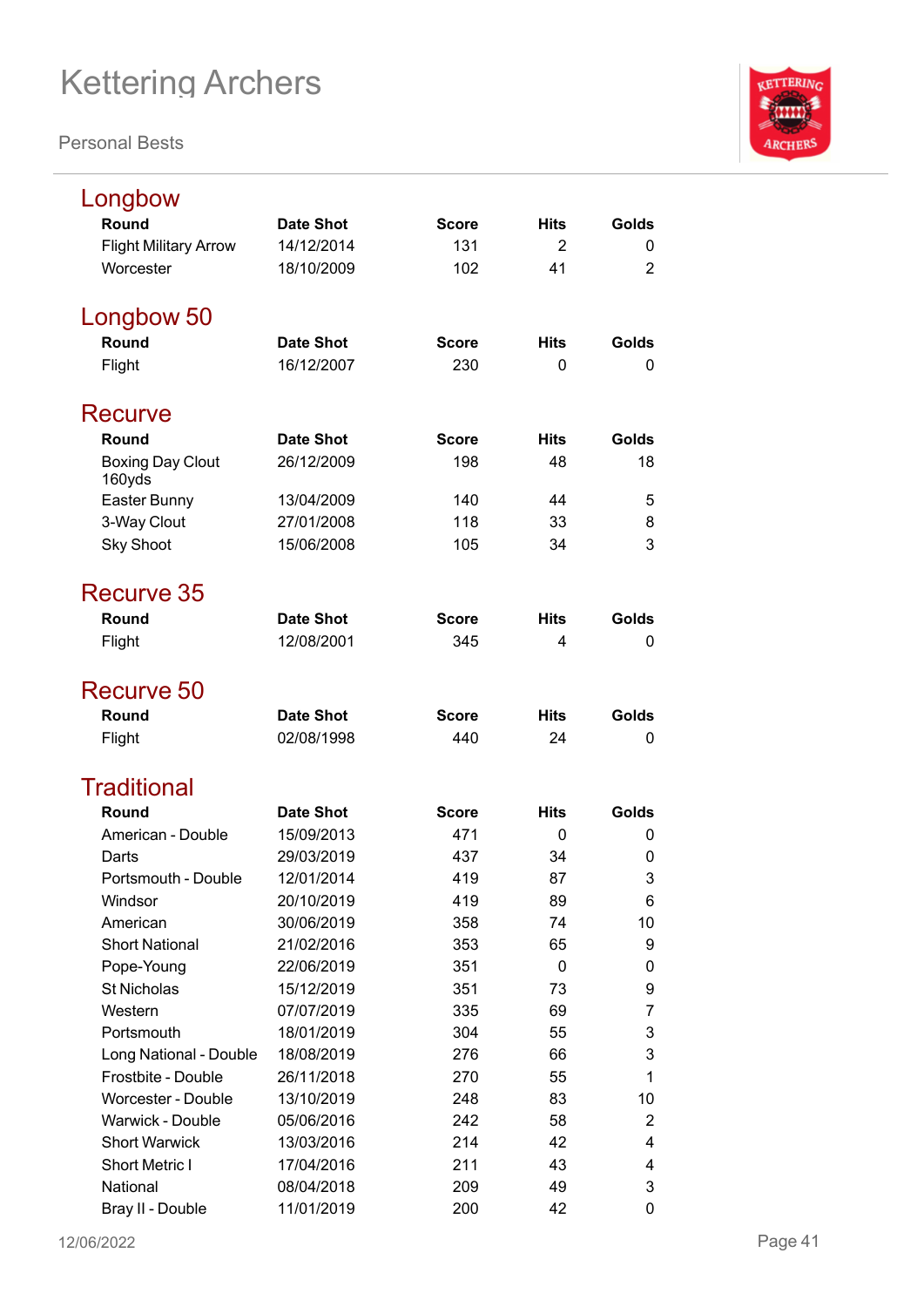

| Vegas (Triple Face)                | 12/04/2019 | 198 | 27              | $\overline{2}$            |         |
|------------------------------------|------------|-----|-----------------|---------------------------|---------|
| Bray I - Double                    | 22/11/2019 | 198 | 42              | 1                         |         |
| Hog                                | 27/05/2018 | 194 | 48              | 18                        |         |
| Long Warwick - Double              | 05/09/2018 | 182 | 48              | $\overline{2}$            |         |
| York                               | 15/09/2019 | 179 | $\mathbf 0$     | 1                         |         |
| Coyote (Metric Circle)             | 29/09/2019 | 174 | 48              | 11                        |         |
| Midsummer                          | 21/06/2019 | 172 | 38              | 5                         |         |
| Field                              | 26/08/2018 | 171 | 37              | $\pmb{0}$                 |         |
| Oxford                             | 05/02/2016 | 170 | 32              | $\overline{2}$            |         |
| <b>Boxing Day Clout</b><br>160yds  | 26/12/2020 | 166 | 48              | 8                         |         |
| <b>WA 720</b>                      | 10/06/2018 | 163 | 39              | 1                         |         |
| Warwick                            | 12/07/2020 | 157 | 35              | $\ensuremath{\mathsf{3}}$ |         |
| Long National                      | 18/08/2019 | 157 | 39              | $\overline{2}$            |         |
| Black Bear (180yds)                | 05/12/2020 | 152 | 44              | $\boldsymbol{9}$          |         |
| Stag                               | 12/06/2022 | 152 | 45              | 10                        |         |
| Wolf                               | 12/09/2021 | 151 | 45              | 5                         |         |
| Star                               | 22/02/2019 | 151 | 24              | 3                         |         |
| Worcester                          | 13/10/2019 | 145 | 46              | $\overline{7}$            |         |
| Valentine                          | 14/02/2020 | 144 | 43              | $\overline{7}$            |         |
| Easter Bunny                       | 04/04/2021 | 143 | 42              | 6                         |         |
| Clout WA D/1Way<br>165m            | 03/04/2022 | 143 | 55              | 4                         |         |
| Frostbite                          | 25/11/2018 | 141 | 27              | 1                         |         |
| Snowman                            | 14/12/2018 | 133 | 23              | 1                         |         |
| Halloween                          | 30/10/2019 | 131 | 35              | 13                        |         |
| <b>Christmas Turkey</b>            | 23/12/2019 | 130 | 46              | 3                         |         |
| 3-Way Clout                        | 23/01/2022 | 125 | 40              | 8                         |         |
| Long Metric Gents                  | 14/07/2019 | 123 | 25              | $\overline{c}$            |         |
| Cambridge                          | 07/12/2018 | 119 | 25              | 1                         |         |
| Bray II                            | 11/01/2019 | 105 | 20              | $\pmb{0}$                 |         |
| <b>Clout Single Metric</b><br>165m | 02/05/2021 | 104 | 31              | 5                         |         |
| Long Warwick                       | 01/09/2019 | 104 | 24              | 1                         |         |
| Coyote (Imperial<br>Circle)        | 15/10/2017 | 100 | 41              | 1                         |         |
| Safari                             | 23/06/2019 | 98  | 46              | 1                         |         |
| Stratford                          | 06/03/2020 | 88  | 34              | 4                         |         |
| Bray I                             | 24/11/2017 | 84  | 20              | 1                         |         |
| <b>Roving Clout</b>                | 02/01/2022 | 74  | 30              | 1                         |         |
| Ghost                              | 27/10/2017 | 74  | 30              | 3                         |         |
| Kettering                          | 20/05/2018 | 58  | 14              | 1                         |         |
| Valentine 120                      | 17/02/2019 | 57  | 37              | 0                         |         |
| Cloth of Gold                      | 27/10/2019 | 51  | 35              | 4                         |         |
| Clout Imp S/1Way<br>180yd          | 02/08/2020 | 37  | 18              | 0                         |         |
| Clout Imp D/1Way<br>180yd          | 24/10/2021 | 29  | 14              | 1                         |         |
| <b>Agincourt Volley</b>            | 25/10/2020 | 19  | $6\phantom{1}6$ | 1                         |         |
| 12/06/2022                         |            |     |                 |                           | Page 42 |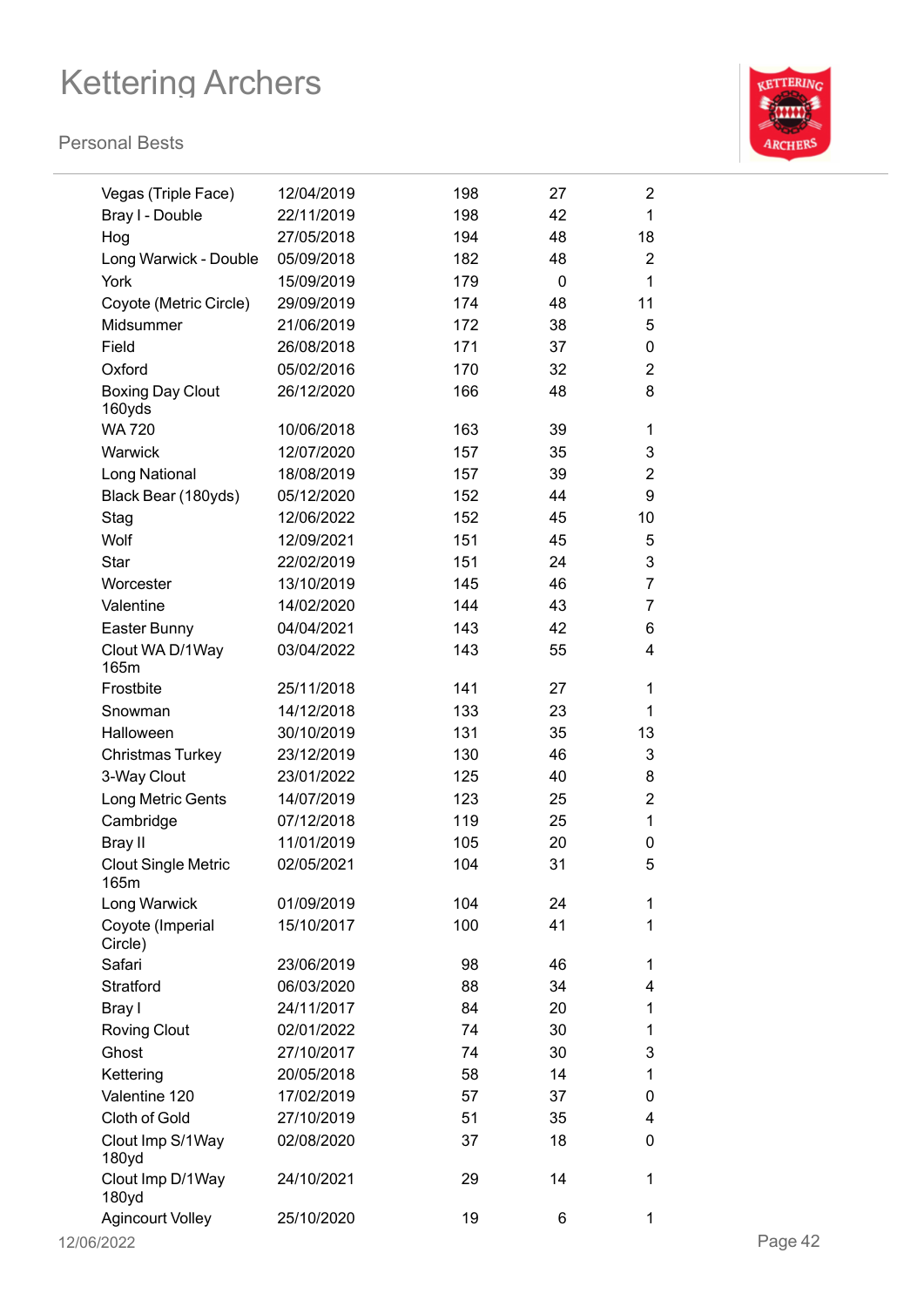**Personal Bests**



| New Year Volley                    | 02/01/2022       | 18           | 6           | $\Omega$       |
|------------------------------------|------------------|--------------|-------------|----------------|
| <b>John Crane</b>                  |                  |              |             |                |
| <b>Barebow</b>                     |                  |              |             |                |
|                                    |                  |              |             |                |
| Round                              | <b>Date Shot</b> | <b>Score</b> | <b>Hits</b> | Golds          |
| Coyote (Metric Circle)             | 22/05/2022       | 42           | 14          | 2              |
| Recurve                            |                  |              |             |                |
| Round                              | <b>Date Shot</b> | <b>Score</b> | <b>Hits</b> | Golds          |
| Stag                               | 12/06/2022       | 104          | 36          | 3              |
|                                    |                  |              |             |                |
| John Lewin                         |                  |              |             |                |
| Longbow                            |                  |              |             |                |
| Round                              | <b>Date Shot</b> | <b>Score</b> | <b>Hits</b> | Golds          |
| Clout WA D/1Way                    | 05/11/2017       | 165          | 58          | 5              |
| 165m                               |                  |              |             |                |
| Easter Bunny                       | 16/04/2017       | 131          | 44          | 5              |
| <b>Boxing Day Clout</b><br>160yds  | 26/12/2015       | 111          | 35          | 8              |
| Hog                                | 30/08/2020       | 107          | 36          | 6              |
| Pope-Young                         | 12/11/2017       | 106          | 30          | 1              |
| Black Bear (180yds)                | 30/09/2018       | 104          | 35          | 3              |
| Stag                               | 12/06/2022       | 103          | 40          | 2              |
| <b>Clout Single Metric</b><br>165m | 07/04/2019       | 91           | 31          | 3              |
| <b>Roving Clout</b>                | 06/01/2013       | 89           | 25          | 10             |
| Wolf                               | 12/09/2021       | 84           | 32          | $\overline{2}$ |
| 3-Way Clout                        | 06/06/2021       | 76           | 27          | 1              |
| Coyote (Metric Circle)             | 02/10/2016       | 71           | 30          | 1              |
| Midsummer                          | 20/06/2014       | 58           | 16          | 1              |
| Ghost                              | 30/10/2020       | 55           | 18          | 2              |
| Clout Imp D/1Way<br>180yd          | 20/08/2017       | 51           | 25          | 1              |
| <b>WA 720</b>                      | 17/05/2009       | 46           | 9           | 0              |
| Clout Imp S/1Way<br>180yd          | 20/08/2017       | 20           | 10          | 0              |
| Long Metric Gents                  | 09/08/2009       | 18           | 6           | 0              |
| Valentine 120                      | 17/02/2013       | 11           | 11          | 0              |
| New Year Volley                    | 05/01/2020       | 7            | 4           | 0              |
|                                    |                  |              |             |                |
| Longbow U/L<br>Round               |                  |              |             |                |
|                                    | <b>Date Shot</b> | <b>Score</b> | <b>Hits</b> | Golds          |

Flight 13/12/2015 204 12 0

## **Recurve**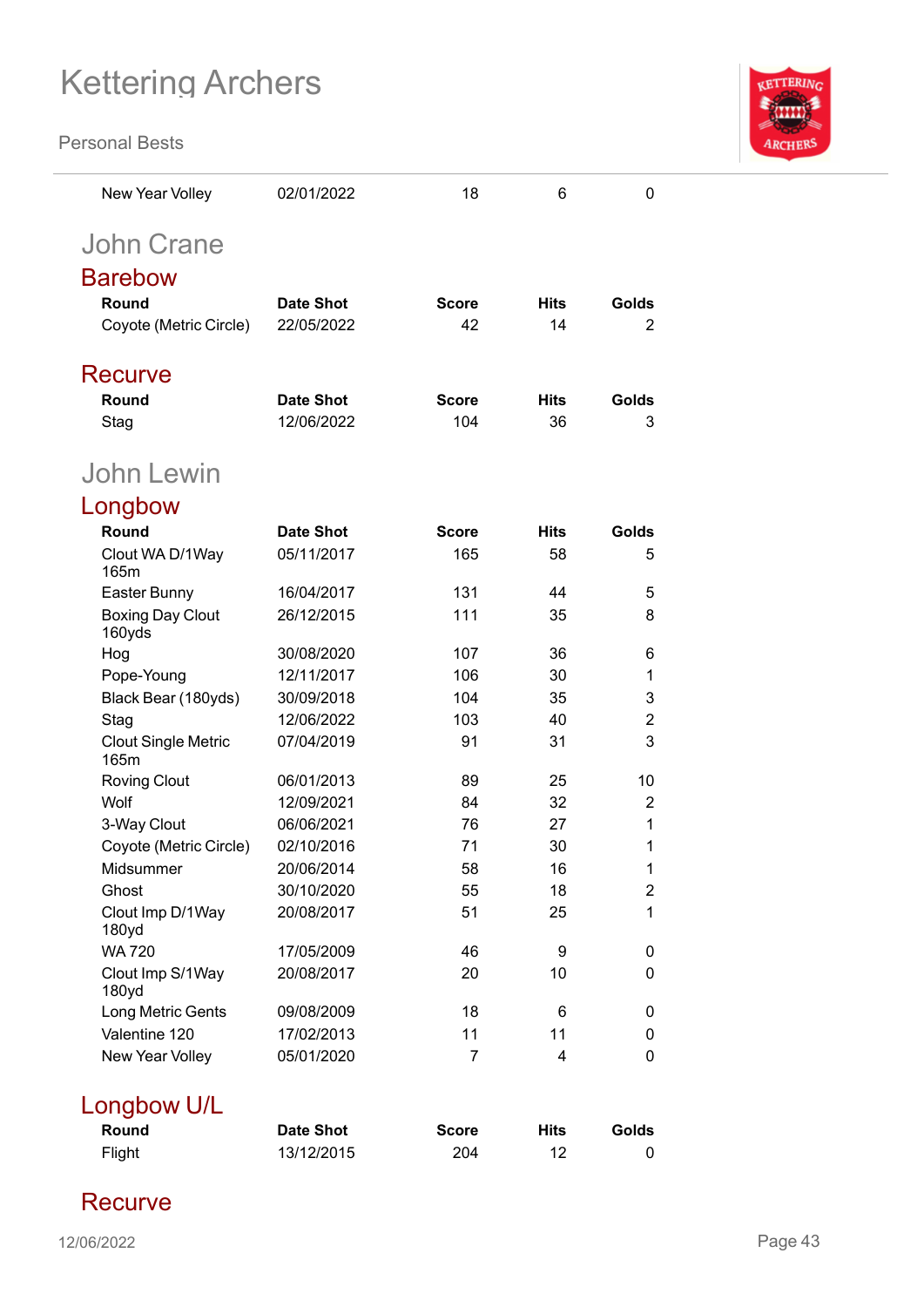#### **Personal Bests**



| <b>Round</b>            | <b>Date Shot</b> | <b>Score</b> | <b>Hits</b> | Golds          |
|-------------------------|------------------|--------------|-------------|----------------|
| Darts                   | 20/03/2009       | 771          | 36          | 0              |
| Albion                  | 04/07/2010       | 562          | 96          | 18             |
| <b>Short Metric I</b>   | 22/08/2010       | 425          | 67          | 7              |
| Coventry                | 05/03/2010       | 309          | 36          | 6              |
| Oxford                  | 13/11/2009       | 305          | 30          | 6              |
| London                  | 08/01/2010       | 304          | 36          | 6              |
| Cambridge               | 07/03/2008       | 286          | 35          | $\overline{2}$ |
| Frostbite               | 21/12/2008       | 259          | 36          | 4              |
| Midsummer               | 19/06/2015       | 257          | 55          | $\overline{2}$ |
| Worcester               | 30/01/2009       | 237          | 60          | 20             |
| Bray II                 | 25/02/2011       | 230          | 30          | 7              |
| Bray I                  | 04/12/2009       | 228          | 30          | 2              |
| Long Metric Gents       | 08/08/2010       | 183          | 39          | 1              |
| Valentine               | 11/02/2011       | 182          | 46          | 18             |
| <b>Christmas Turkey</b> | 19/12/2008       | 154          | 45          | 12             |
| Black Bear (180yds)     | 13/08/2017       | 87           | 33          | 4              |
| WA 720                  | 15/04/2012       | 49           | 10          | $\Omega$       |
| Long Warwick            | 14/06/2009       | 45           | 11          | 0              |

## Joshua Dohnalek

### Barebow

| Round       | <b>Date Shot</b> | <b>Score</b> | Hits | Golds |
|-------------|------------------|--------------|------|-------|
| Oxford      | 05/11/2021       | 185          | 30   |       |
| 3-Way Clout | 10/04/2016       | 129          | 38   |       |
|             |                  |              |      |       |

### **Recurve**

| Round                       | <b>Date Shot</b> | <b>Score</b> | <b>Hits</b> | Golds |
|-----------------------------|------------------|--------------|-------------|-------|
| Darts                       | 17/03/2017       | 532          | 34          | 0     |
| <b>Short Metric III</b>     | 27/07/2014       | 318          | 62          | 1     |
| Long Metric IV              | 19/06/2016       | 268          | 55          | 1     |
| Oxford                      | 10/11/2017       | 237          | 35          | 3     |
| Bray II                     | 12/01/2018       | 235          | 30          | 3     |
| Star                        | 23/02/2018       | 185          | 29          | 3     |
| London                      | 13/01/2017       | 182          | 32          | 1     |
| Field                       | 16/08/2015       | 159          | 35          | 0     |
| Valentine                   | 12/02/2016       | 132          | 34          | 6     |
| Snowman                     | 14/12/2018       | 125          | 23          | 0     |
| <b>Short Junior Warwick</b> | 11/05/2014       | 123          | 29          | 1     |
| Bray I                      | 20/11/2015       | 118          | 24          | 0     |
| Cambridge                   | 04/12/2015       | 111          | 22          | 4     |
| Stratford                   | 09/03/2018       | 100          | 41          | 3     |
| Ghost                       | 30/10/2020       | 99           | 27          | 3     |
| <b>Junior National</b>      | 25/05/2014       | 84           | 24          | 2     |
| Kettering                   | 18/05/2014       | 77           | 21          | 3     |
| <b>Christmas Turkey</b>     | 18/12/2015       | 60           | 26          | 1     |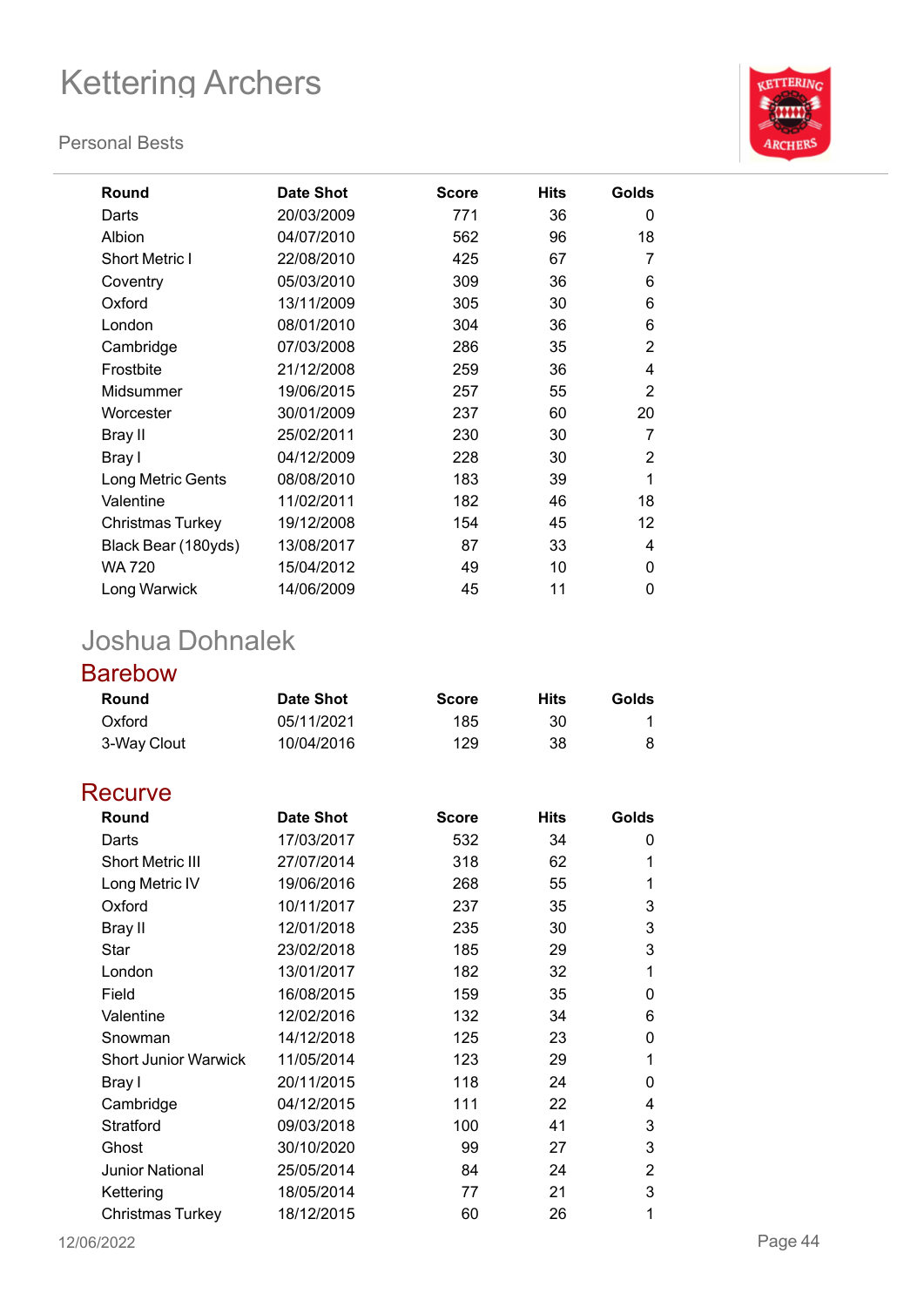**Personal Bests**



## Kayleigh Dunkley

| <b>Barebow</b>                     |                  |              |             |                |
|------------------------------------|------------------|--------------|-------------|----------------|
| Round                              | <b>Date Shot</b> | <b>Score</b> | <b>Hits</b> | Golds          |
| Metric II                          | 05/05/2013       | 465          | 90          | 4              |
| Portsmouth                         | 10/03/2013       | 447          | $\Omega$    | 5              |
| <b>Junior National</b>             | 10/10/2010       | 351          | 67          | 8              |
| FITA 18                            | 24/02/2013       | 327          | 0           | $\overline{2}$ |
| <b>Short Metric II</b>             | 22/08/2010       | 303          | 54          | 2              |
| London                             | 25/01/2013       | 278          | 36          | 5              |
| <b>Short Warwick</b>               | 11/08/2013       | 250          | 46          | 7              |
| <b>Short Metric I</b>              | 21/08/2011       | 247          | 48          | $\overline{2}$ |
| Oxford                             | 13/11/2009       | 203          | 36          | 0              |
| Cambridge                          | 07/12/2012       | 195          | 32          | 3              |
| Worcester                          | 14/10/2012       | 195          | 60          | 4              |
| <b>Bray II</b>                     | 25/02/2022       | 188          | 30          | 3              |
| <b>Christmas Turkey</b>            | 21/12/2012       | 163          | 48          | 7              |
| Frostbite                          | 12/12/2010       | 158          | 31          | 0              |
| Stratford                          | 08/03/2013       | 149          | 42          | 8              |
| Snowman                            | 03/12/2021       | 136          | 26          | 1              |
| Bray I                             | 19/11/2021       | 135          | 23          | 1              |
| Clout WA D/1way<br>125m            | 03/04/2022       | 130          | 47          | 2              |
| Ghost                              | 29/10/2021       | 86           | 25          | 3              |
| <b>Clout Single Metric</b><br>125m | 03/04/2022       | 81           | 28          | 0              |

### **Compound**

| Round              | <b>Date Shot</b> | <b>Score</b> | <b>Hits</b> | Golds |
|--------------------|------------------|--------------|-------------|-------|
| Metric II          | 04/05/2014       | 1098         | 144         | 18    |
| <b>Bristol II</b>  | 14/09/2014       | 1017         | 143         | 51    |
| Portsmouth         | 09/03/2014       | 517          | 60          | 6     |
| Worcester - Double | 12/10/2014       | 479          | 119         | 42    |
| Long Metric Ladies | 03/05/2015       | 387          | 66          | 0     |
| London             | 17/01/2014       | 265          | 34          | 8     |
| Bray II            | 21/02/2014       | 246          | 30          | 4     |
| Worcester          | 12/10/2014       | 244          | 59          | 23    |
| Valentine          | 14/02/2014       | 114          | 27          | 12    |

### Korean Horse Bow

| Round     | Date Shot  | <b>Score</b> | Hits | Golds |
|-----------|------------|--------------|------|-------|
| Valentine | 11/02/2022 | 145          | 40   | 11    |
| Worcester | 28/01/2022 | 81           | 29   |       |

Kieran Dunkley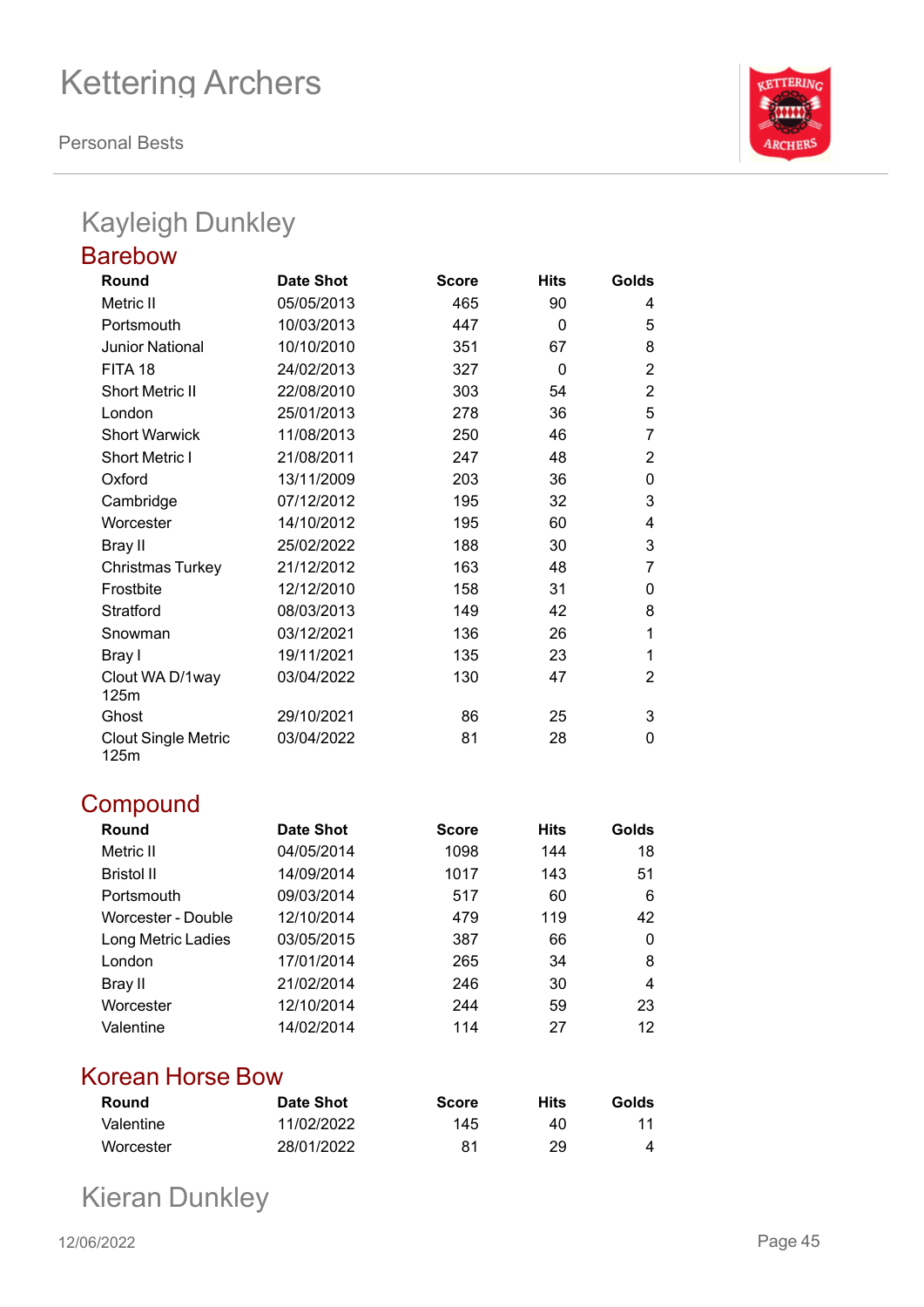#### **Personal Bests**



| <b>Barebow</b>          |                  |              |             |                |
|-------------------------|------------------|--------------|-------------|----------------|
| Round                   | <b>Date Shot</b> | <b>Score</b> | <b>Hits</b> | Golds          |
| <b>Star</b>             | 25/03/2022       | 122          | 17          | 1              |
| Stratford               | 11/03/2022       | 79           | 34          | 7              |
| Worcester               | 21/01/2011       | 77           | 30          | 2              |
| London                  | 08/01/2010       | 57           | 11          | 0              |
| Bray II                 | 25/02/2011       | 52           | 13          | 0              |
| <b>Christmas Turkey</b> | 17/12/2009       | 41           | 28          | 1              |
| Valentine               | 12/02/2010       | 40           | 19          | 4              |
| Cambridge               | 26/11/2010       | 37           | 13          | 0              |
| Bray I                  | 04/12/2009       | 18           | 4           | 1              |
| Longbow                 |                  |              |             |                |
| Round                   | <b>Date Shot</b> | <b>Score</b> | <b>Hits</b> | Golds          |
| Darts                   | 22/03/2013       | 500          | 22          | 0              |
| Oxford                  | 05/12/2014       | 218          | 33          | 3              |
| Valentine               | 14/02/2014       | 108          | 19          | 12             |
| <b>Star</b>             | 14/03/2014       | 102          | 17          | 0              |
| London                  | 17/01/2014       | 89           | 20          | 1              |
| <b>Short Warwick</b>    | 11/08/2013       | 84           | 22          | 0              |
| <b>Christmas Turkey</b> | 21/12/2012       | 47           | 28          | $\overline{2}$ |
| Cambridge               | 07/12/2012       | 36           | 9           | 0              |
| Stratford               | 08/03/2013       | 31           | 14          | 0              |
| <b>Bray II</b>          | 21/02/2014       | 24           | 9           | 0              |
| Recurve                 |                  |              |             |                |
| Round                   | <b>Date Shot</b> | <b>Score</b> | <b>Hits</b> | Golds          |
| Darts                   | 25/03/2011       | 438          | 25          | 0              |
| <b>Star</b>             | 08/04/2011       | 233          | 27          | 4              |
| London                  | 15/01/2016       | 229          | 35          | $\overline{2}$ |
| Worcester               | 13/10/2019       | 178          | 52          | 9              |
| Cambridge               | 04/12/2015       | 170          | 26          | 1              |
| Valentine               | 11/02/2022       | 162          | 40          | 16             |
| Oxford                  | 07/11/2014       | 159          | 23          | 1              |
| Christmas Turkey        | 18/12/2015       | 154          | 48          | 5              |
| Stratford               | 13/03/2015       | 153          | 48          | 7              |
| <b>Bray II</b>          | 28/02/2016       | 147          | 28          | 0              |
| Snowman                 | 03/12/2021       | 138          | 24          | 1              |
| Ghost                   | 30/10/2015       | 83           | 34          | 2              |
| Bray I                  | 19/11/2021       | 81           | 24          | 0              |
|                         |                  |              |             |                |

## Lee Barratt

| Compound |            |              |             |       |
|----------|------------|--------------|-------------|-------|
| Round    | Date Shot  | <b>Score</b> | <b>Hits</b> | Golds |
| Darts    | 16/03/2018 | 1472         | 36          |       |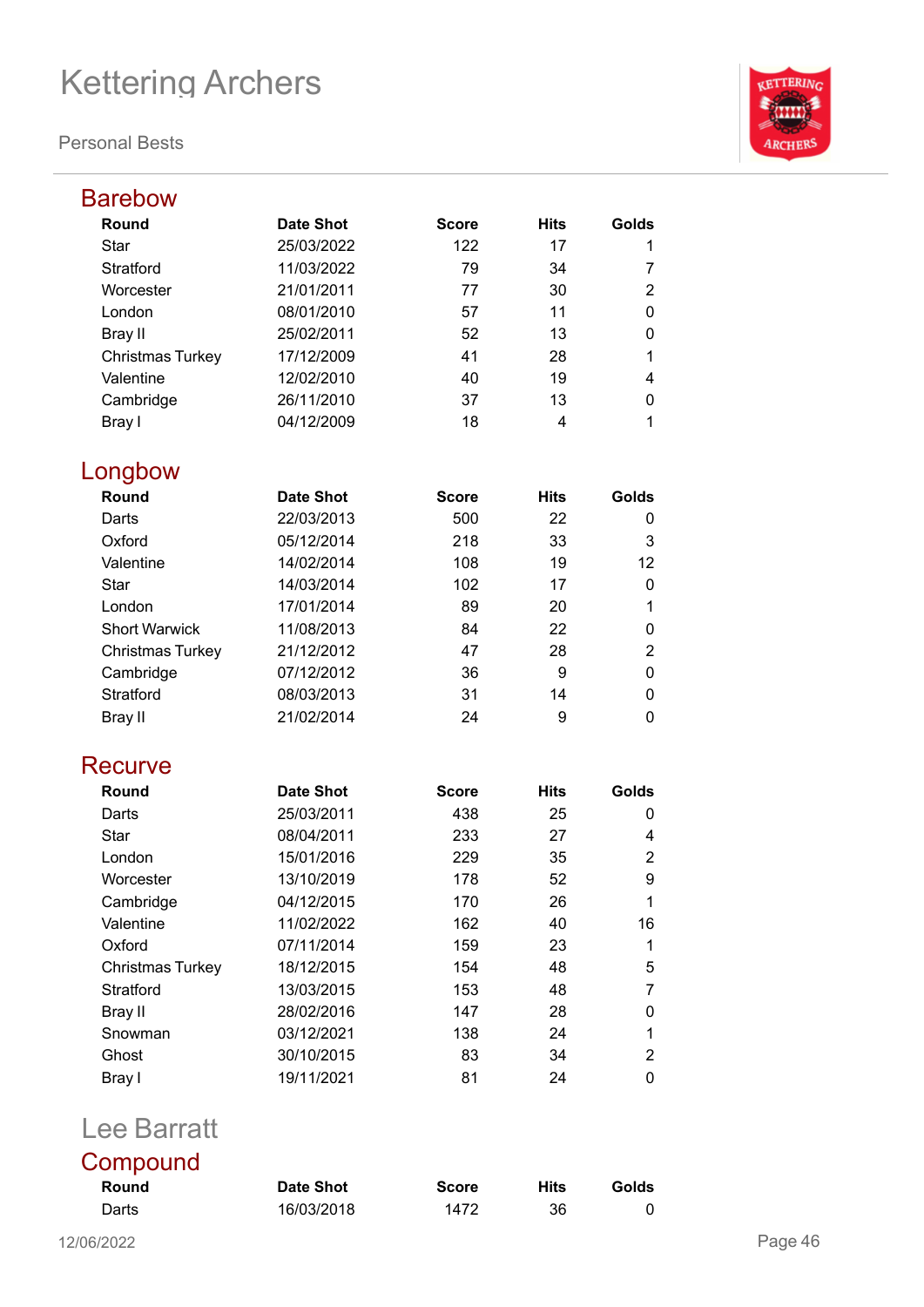#### **Personal Bests**



| Portsmouth          | 26/01/2018 | 546 | 60 | 10 |
|---------------------|------------|-----|----|----|
| Bray I - Double     | 24/11/2017 | 535 | 60 | 10 |
| Bray II - Double    | 12/01/2018 | 529 | 60 | 8  |
| Vegas (Triple Face) | 12/04/2019 | 502 | 60 | 3  |
| Oxford              | 10/11/2017 | 360 | 36 | 11 |
| Long Warwick        | 02/09/2018 | 344 | 48 | 15 |
| Star                | 25/03/2022 | 337 | 34 | 31 |
| Snowman             | 14/12/2018 | 332 | 10 | 36 |
| London              | 15/01/2016 | 325 | 36 | 6  |
| Cambridge           | 14/01/2022 | 302 | 34 | 4  |
| Worcester           | 31/01/2020 | 289 | 60 | 50 |
| Bray I              | 24/11/2017 | 269 | 30 | 7  |
| Bray II             | 25/02/2022 | 268 | 30 | 6  |
| Stratford           | 09/03/2018 | 233 | 48 | 42 |
| Valentine           | 11/02/2022 | 227 | 46 | 43 |
| Christmas Turkey    | 16/12/2018 | 217 | 48 | 31 |
| Ghost               | 25/10/2019 | 163 | 36 | 21 |
|                     |            |     |    |    |

### Korean Horse Bow

| Round | <b>Date Shot</b> | <b>Score</b> | <b>Hits</b> | Golds |
|-------|------------------|--------------|-------------|-------|
| Hog   | 30/08/2020       |              |             |       |

## Longbow

| Round                              | <b>Date Shot</b> | <b>Score</b> | <b>Hits</b> | Golds |
|------------------------------------|------------------|--------------|-------------|-------|
| Field                              | 21/11/2021       | 84           | 29          |       |
| Stag                               | 12/06/2022       | 82           | 32          | 3     |
| Easter Bunny                       | 04/04/2021       | 71           | 29          | 0     |
| Wolf                               | 12/09/2021       | 51           | 20          | 2     |
| Black Bear (180yds)                | 19/09/2021       | 50           | 19          | 2     |
| 3-Way Clout                        | 01/11/2020       | 44           | 16          |       |
| <b>Roving Clout</b>                | 02/01/2022       | 37           | 14          | 0     |
| Shield Wall                        | 01/08/2021       | 35           | 8           | 0     |
| Cloth of Gold                      | 24/10/2021       | 23           | 15          | 2     |
| <b>Clout Single Metric</b><br>165m | 18/10/2020       | 14           | 9           | 0     |
| New Year Volley                    | 02/01/2022       | 6            | 3           | 0     |
| <b>Agincourt Volley</b>            | 24/10/2021       | 5            | 1           |       |

### **Recurve**

| Round     | Date Shot  | <b>Score</b> | <b>Hits</b> | Golds |
|-----------|------------|--------------|-------------|-------|
| Darts     | 20/03/2009 | 617          | 36          |       |
| National  | 31/08/2008 | 353          | 69          | 13    |
| Oxford    | 19/11/2010 | 289          | 36          | 4     |
| Midsummer | 22/06/2012 | 287          | 57          | 5     |
| London    | 14/01/2011 | 283          | 35          |       |
| WA 720    | 20/07/2008 | 279          | 57          |       |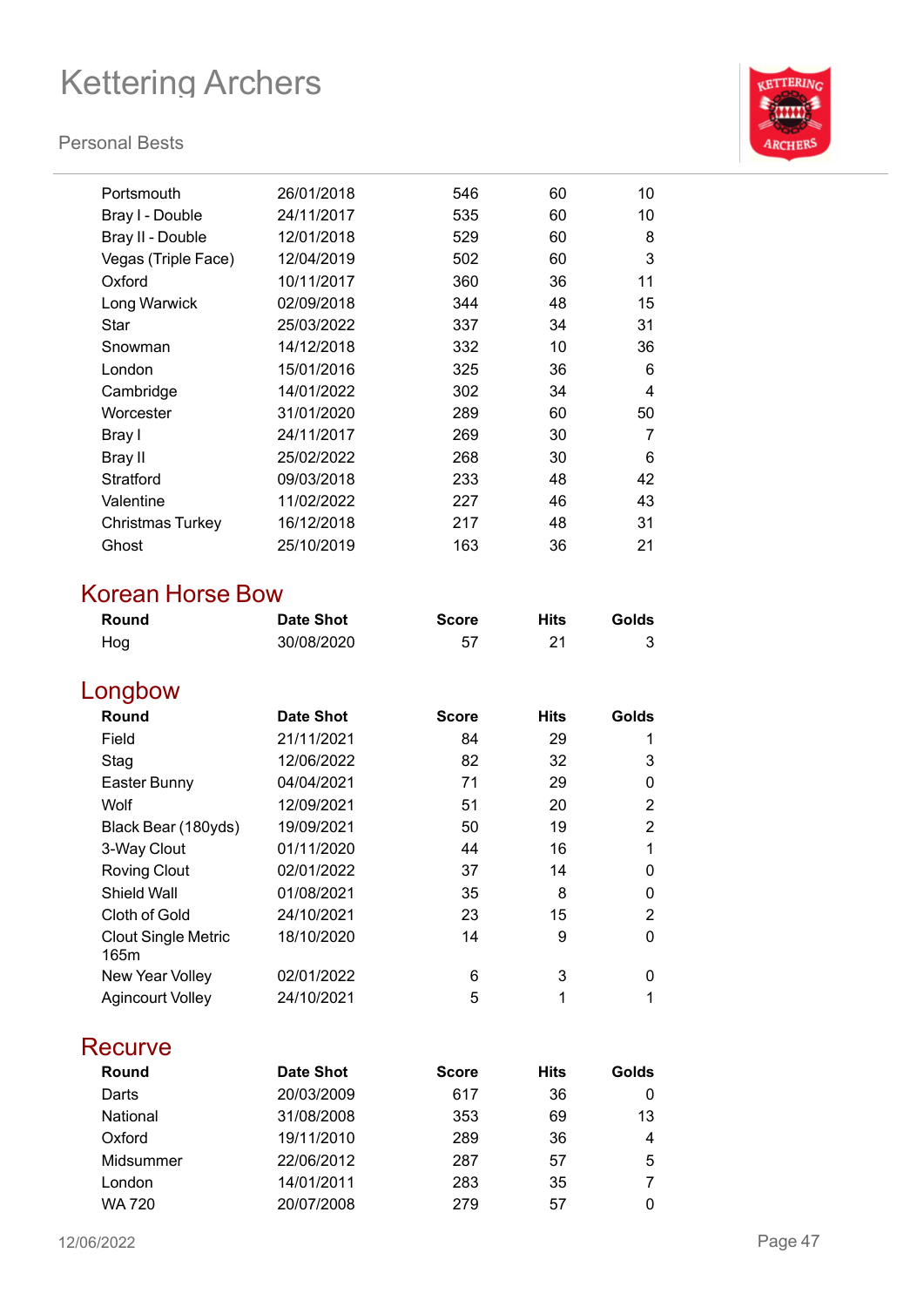#### **Personal Bests**



| Coventry         | 05/03/2010 | 268 | 34 | 6              |
|------------------|------------|-----|----|----------------|
| Cambridge        | 07/03/2008 | 244 | 31 | 5              |
| Star             | 08/04/2011 | 234 | 29 | 3              |
| Worcester        | 18/10/2009 | 233 | 60 | 21             |
| Bray II          | 24/02/2012 | 224 | 30 | 2              |
| Bray I           | 10/12/2010 | 217 | 30 | $\overline{2}$ |
| Christmas Turkey | 19/12/2014 | 203 | 48 | 14             |
| Valentine        | 11/02/2011 | 196 | 45 | 26             |
| Stafford         | 11/03/2011 | 174 | 47 | 10             |
| Stratford        | 08/03/2013 | 152 | 47 | 4              |
| Ghost            | 26/10/2012 | 119 | 36 | 6              |
|                  |            |     |    |                |

## Lee Brackenbury

### American Flatbow

| Round                       | <b>Date Shot</b> | <b>Score</b> | <b>Hits</b> | Golds |
|-----------------------------|------------------|--------------|-------------|-------|
| Darts                       | 16/03/2018       | 644          | 33          | 0     |
| <b>Short National</b>       | 12/01/2020       | 343          | 65          | 4     |
| Oxford                      | 10/11/2017       | 259          | 36          | 4     |
| <b>Star</b>                 | 23/02/2018       | 216          | 25          | 7     |
| National                    | 02/02/2020       | 208          | 52          | 1     |
| Cambridge                   | 08/12/2017       | 194          | 34          | 0     |
| Bray II                     | 12/01/2018       | 178          | 29          | 1     |
| <b>Christmas Turkey</b>     | 22/12/2017       | 168          | 48          | 6     |
| <b>Short Warwick</b>        | 08/03/2020       | 166          | 34          | 2     |
| Valentine                   | 09/02/2018       | 163          | 39          | 20    |
| Hog                         | 27/05/2018       | 142          | 43          | 10    |
| Stratford                   | 09/03/2018       | 136          | 46          | 2     |
| Bray I                      | 24/11/2017       | 135          | 26          | 1     |
| Safari                      | 09/08/2020       | 132          | 57          | 1     |
| Ghost                       | 27/10/2017       | 131          | 35          | 13    |
| Coyote (Metric Circle)      | 02/10/2016       | 113          | 39          | 4     |
| Coyote (Imperial<br>Circle) | 15/10/2017       | 85           | 30          | 2     |
| Valentine 120               | 16/02/2020       | 53           | 23          | 1     |
| Halloween                   | 30/10/2018       | 32           | 10          | 0     |
| Cloth of Gold               | 29/10/2017       | 27           | 19          | 2     |
| <b>Agincourt Volley</b>     | 23/10/2016       | 3            | 1           | 0     |

### American Flatbow 50

| Round  | <b>Date Shot</b> | <b>Score</b> | <b>Hits</b> | Golds |
|--------|------------------|--------------|-------------|-------|
| Flight | 09/12/2018       | 196          | 15          |       |
|        |                  |              |             |       |

### Barebow

| Round           | Date Shot  | <b>Score</b> | Hits | <b>Golds</b> |
|-----------------|------------|--------------|------|--------------|
| WA 1440 Gents   | 05/08/2018 | 946.         | 143  |              |
| WA 720 - Double | 08/07/2018 | 941          | 143  |              |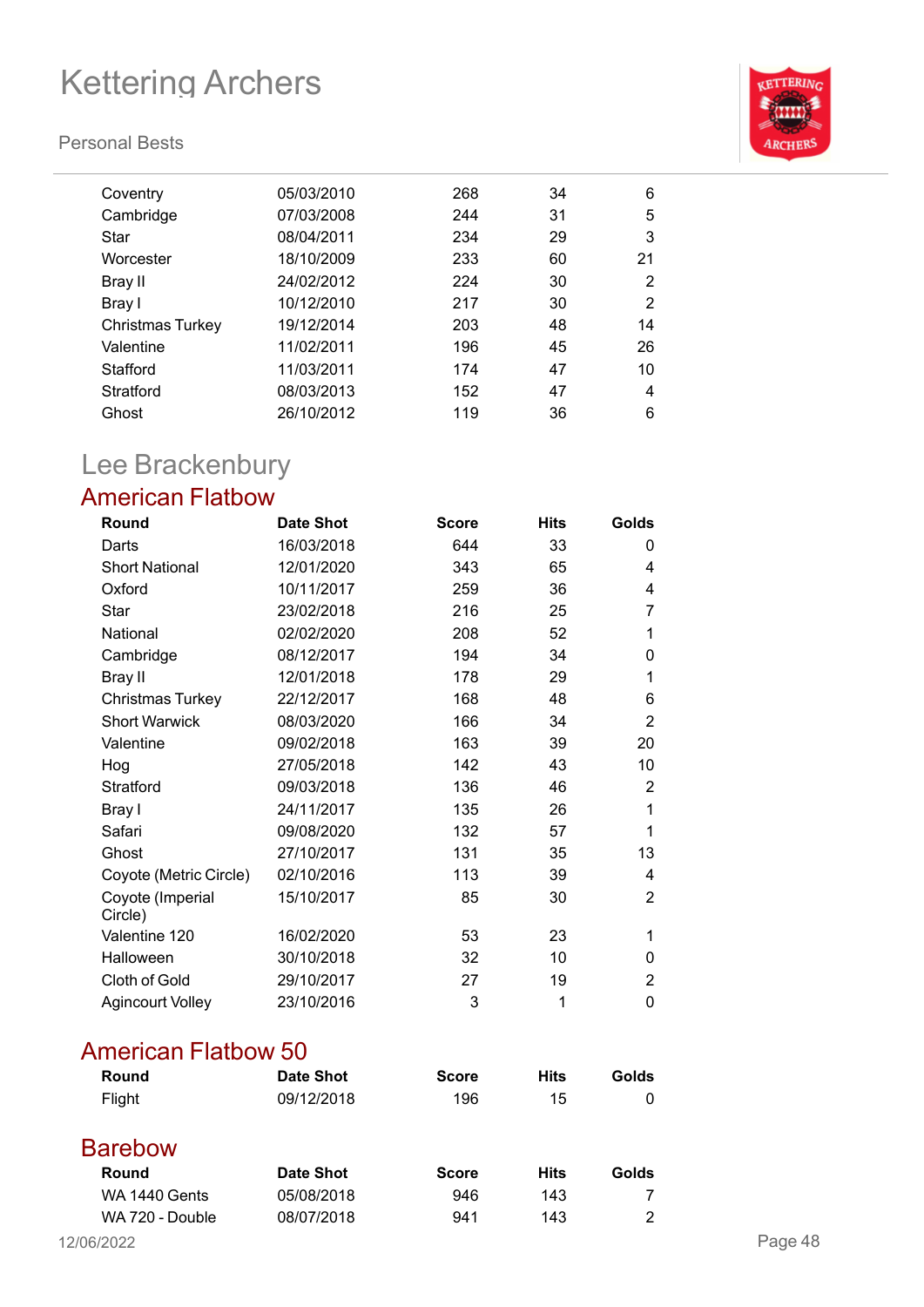

| York                               | 10/09/2017               | 744        | 129      | 20             |
|------------------------------------|--------------------------|------------|----------|----------------|
| Western                            | 01/07/2018               | 724        | 96       | 41             |
| <b>St Nicholas</b>                 | 17/12/2017               | 682        | 84       | 48             |
| Long Warwick - Double              | 03/09/2017               | 651        | 95       | 30             |
| Short Warwick -                    | 06/03/2022               | 570        | 94       | 21             |
| Double                             |                          |            |          |                |
| American                           | 04/06/2017               | 569        | 89       | 25             |
| Frostbite - Double                 | 26/11/2018               | 564        | 72       | 10             |
| National                           | 08/04/2018               | 546        | 72       | 22             |
| <b>WA 50m</b>                      | 26/09/2021               | 546        | 0        | 5              |
| <b>Short National</b>              | 27/02/2022               | 532        | 72       | 24             |
| <b>Worcester - Double</b>          | 08/10/2017               | 526        | 120      | 55             |
| <b>Short Metric I</b>              | 30/07/2017               | 514        | 70       | 6              |
| <b>WA 720</b>                      | 08/07/2018               | 485        | 72       | $\mathbf 1$    |
| St George                          | 23/04/2017               | 467        | 91       | 11             |
| Midsummer                          | 20/06/2018               | 426        | 60       | 21             |
| Long National                      | 15/04/2018               | 386        | 72       | 8              |
| Warwick                            | 16/07/2018               | 354        | 48       | 15             |
| Pope-Young                         | 15/05/2022               | 335        | 57       | $\mathbf 0$    |
| Long Warwick                       | 03/09/2017               | 332        | 48       | 16             |
| <b>Short Warwick</b>               | 06/03/2022               | 304        | 48       | 13             |
| Frostbite                          | 19/11/2017               | 302        | 36       | 5              |
| Field                              | 27/08/2017               | 273        | 41       | 3              |
| Worcester                          | 08/10/2017               | 259        | 60       | 24             |
| <b>New National</b>                | 30/01/2022               | 248        | 56       | $\overline{2}$ |
| Cambridge                          | 14/01/2022               | 242        | 33       | 5              |
| Bray I                             | 19/11/2021               | 237        | 30       | 4              |
| <b>Bray II</b>                     | 25/02/2022               | 219        | 30       | $\overline{2}$ |
| Snowman                            | 03/12/2021               | 206        | 31       | 4              |
| Kettering                          | 20/05/2018               | 196        | 50       | 4              |
| <b>Stratford</b>                   | 11/03/2022               | 196        | 48       | 19             |
| <b>Christmas Turkey</b>            | 17/12/2021               | 193        | 48       | 15             |
| Clout WA D/1Way                    | 05/11/2017               | 180        | 57       | 11             |
| 165m                               |                          |            |          |                |
| Easter Bunny                       | 17/04/2022               | 166        | 45       | 12             |
| Black Bear (180yds)                | 13/08/2017<br>28/05/2017 | 153        | 42       | 11             |
| Hog                                |                          | 152        | 42       | 11             |
| 3-Way Clout<br>Wolf                | 02/07/2017               | 118<br>107 | 35<br>34 | 9              |
|                                    | 12/09/2021<br>26/12/2016 |            |          | 4              |
| <b>Boxing Day Clout</b><br>160yds  |                          | 89         | 26       | 6              |
| Stag                               | 12/06/2022               | 75         | 28       | 1              |
| <b>Clout Single Metric</b><br>165m | 05/11/2017               | 60         | 22       | $\overline{2}$ |
| Egyptian                           |                          |            |          |                |

| <u>UJI</u><br>Round | Date Shot  | <b>Score</b> | Hits | Golds |         |
|---------------------|------------|--------------|------|-------|---------|
| Snowman             | 12/12/2020 | 159          | 30   |       |         |
| 12/06/2022          |            |              |      |       | Page 49 |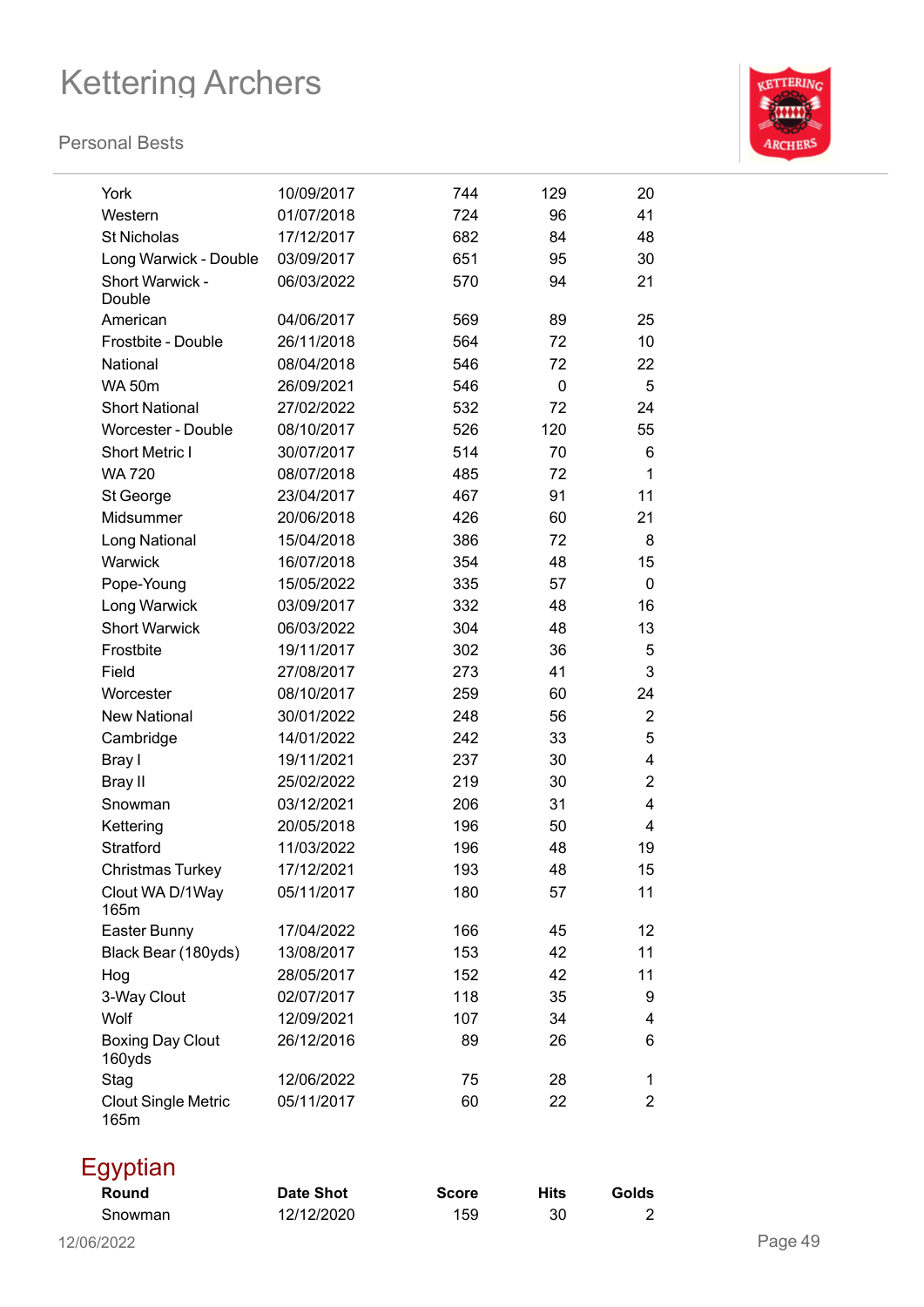

| <b>Christmas Turkey</b>           | 19/12/2020       | 140          | 48          | 3              |
|-----------------------------------|------------------|--------------|-------------|----------------|
| Stratford                         | 10/04/2021       | 117          | 42          | 5              |
| Safari                            | 18/07/2021       | 106          | 60          | $\mathbf 0$    |
|                                   |                  |              |             |                |
| Longbow                           |                  |              |             |                |
| Round                             | <b>Date Shot</b> | <b>Score</b> | <b>Hits</b> | Golds          |
| Metric I                          | 19/05/2019       | 658          | 130         | 0              |
| Windsor                           | 20/10/2019       | 648          | 106         | 23             |
| <b>St Nicholas</b>                | 15/12/2019       | 606          | 84          | 28             |
| Darts                             | 29/03/2019       | 595          | 32          | 0              |
| Western                           | 07/07/2019       | 557          | 93          | 16             |
| WA 1440 Gents                     | 14/07/2019       | 526          | 0           | $\mathbf 0$    |
| Warwick - Double                  | 06/06/2021       | 509          | 91          | 15             |
| Portsmouth                        | 18/01/2019       | 449          | 60          | 6              |
| Frostbite - Double                | 07/11/2021       | 435          | 71          | 3              |
| American                          | 05/09/2021       | 427          | 83          | 14             |
| <b>Short National</b>             | 15/08/2021       | 416          | 72          | 12             |
| National                          | 23/08/2020       | 376          | 72          | 5              |
| Bray II - Double                  | 21/02/2020       | 376          | 60          | $\overline{7}$ |
| York                              | 15/09/2019       | 367          | 0           | 8              |
| <b>WA 720</b>                     | 02/06/2019       | 322          | 64          | 4              |
| <b>Short Metric I</b>             | 20/09/2020       | 305          | 60          | 5              |
| Midsummer                         | 21/06/2020       | 304          | 54          | 15             |
| Worcester - Double                | 14/10/2018       | 282          | 102         | 12             |
| Long National                     | 06/09/2020       | 268          | 58          | 5              |
| Warwick                           | 06/06/2021       | 262          | 48          | $\overline{7}$ |
| Oxford                            | 09/11/2018       | 254          | 36          | $\overline{2}$ |
| Pope-Young                        | 22/06/2019       | 239          | 0           | 0              |
| Frostbite                         | 24/11/2019       | 239          | 36          | 3              |
| Cambridge                         | 06/12/2019       | 217          | 33          | 3              |
| Long Warwick                      | 19/07/2020       | 195          | 41          | 5              |
| Bray II                           | 21/02/2020       | 195          | 30          | 5              |
| Bray I                            | 22/11/2019       | 182          | 30          | 1              |
| Field                             | 26/08/2018       | 179          | 37          | 1              |
| Hog                               | 08/08/2021       | 169          | 46          | 13             |
| <b>Short Warwick</b>              | 22/07/2018       | 166          | 40          | 3              |
| Clout WA D/1Way<br>165m           | 03/11/2019       | 165          | 63          | 9              |
| Coyote (Metric Circle)            | 23/05/2021       | 161          | 44          | 14             |
| Worcester                         | 31/01/2020       | 159          | 51          | 9              |
| Valentine                         | 08/02/2019       | 148          | 37          | 16             |
| <b>Christmas Turkey</b>           | 16/12/2018       | 146          | 48          | $\overline{2}$ |
| Stratford                         | 15/03/2019       | 143          | 48          | 5              |
| <b>Boxing Day Clout</b><br>160yds | 26/12/2019       | 113          | 41          | 4              |
| Safari                            | 23/06/2019       | 109          | 47          | $\overline{2}$ |
| Easter Bunny                      | 21/04/2019       | 108          | 38          | 5              |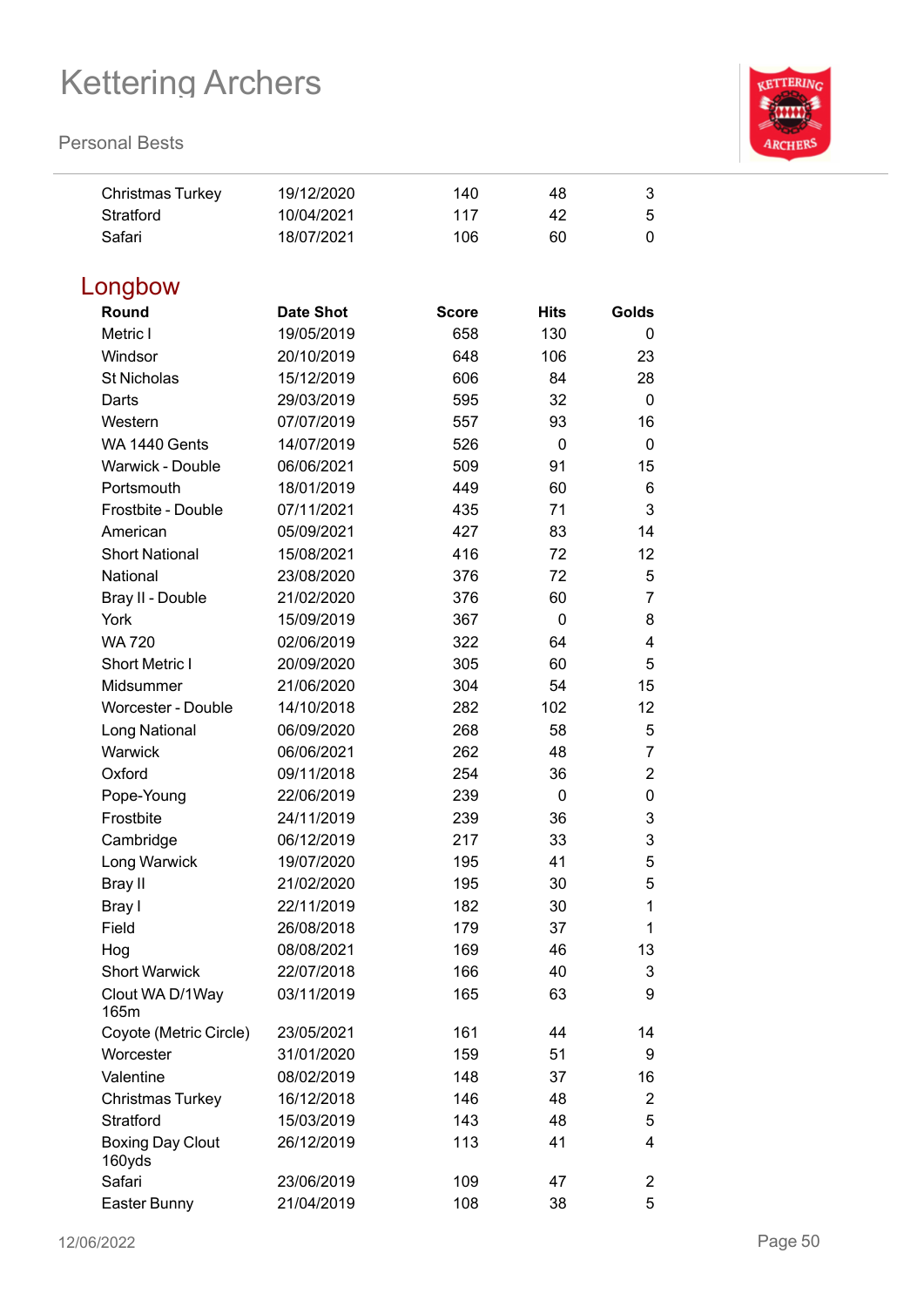

| 3-Way Clout                        | 17/11/2019       | 102          | 34          | 7              |
|------------------------------------|------------------|--------------|-------------|----------------|
| Ghost                              | 25/10/2019       | 90           | 33          | 1              |
| <b>Clout Single Metric</b><br>165m | 21/07/2019       | 90           | 34          | 3              |
| Black Bear (180yds)                | 19/09/2021       | 85           | 36          | 1              |
| <b>Roving Clout</b>                | 06/01/2019       | 70           | 24          | 3              |
| Clout Imp D/1Way<br>180yd          | 24/10/2021       | 70           | 29          | $\overline{2}$ |
| Cloth of Gold                      | 27/10/2019       | 62           | 38          | 6              |
| Kettering                          | 16/05/2021       | 55           | 15          | 1              |
| Clout Imp S/1Way<br>180yd          | 24/10/2021       | 41           | 14          | 2              |
| Valentine 120                      | 17/02/2019       | 26           | 26          | 0              |
| <b>Agincourt Volley</b>            | 24/10/2021       | 4            | 1           | 0              |
| New Year Volley                    | 05/01/2020       | 1            | 1           | 0              |
| Longbow U/L                        |                  |              |             |                |
| Round                              | <b>Date Shot</b> | <b>Score</b> | <b>Hits</b> | Golds          |
| Flight                             | 09/12/2018       | 180          | 35          | 0              |
| Recurve                            |                  |              |             |                |
| Round                              | <b>Date Shot</b> | <b>Score</b> | <b>Hits</b> | Golds          |
| American                           | 18/11/2018       | 696          | 90          | 46             |
| <b>Warwick - Double</b>            | 29/05/2022       | 680          | 96          | 37             |
| Western                            | 17/07/2016       | 561          | 95          | 19             |
| WA 30m - Double                    | 31/07/2016       | 522          | 72          | 7              |
| <b>Short Metric I</b>              | 11/10/2020       | 512          | 70          | 6              |
| Long National                      | 26/11/2017       | 482          | 72          | 17             |
| Long Warwick - Double              | 04/09/2016       | 473          | 83          | 12             |
| <b>St Nicholas</b>                 | 18/12/2016       | 466          | 84          | 19             |
| Warwick                            | 29/05/2022       | 328          | 48          | 17             |
| Short Warwick -<br>Double          | 02/04/2017       | 326          | 82          | 5              |
| Long Warwick                       | 01/05/2022       | 317          | 470         | 18             |
| Snowman                            | 14/12/2018       | 315          | 12          | 35             |
| <b>WA 30m</b>                      | 31/07/2016       | 246          | 36          | $\overline{2}$ |
| Clout WA D/1Way<br>165m            | 24/03/2019       | 228          | 67          | 12             |
| <b>WA 720</b>                      | 19/06/2016       | 205          | 41          | 0              |
| Frostbite                          | 20/11/2016       | 203          | 35          | 3              |
| Field                              | 21/08/2016       | 161          | 32          | 0              |
| Midsummer                          | 19/06/2016       | 145          | 41          | 3              |
| <b>New Warwick</b>                 | 03/07/2016       | 133          | 31          | 1              |
| <b>Clout Single Metric</b><br>165m | 24/03/2019       | 128          | 36          | 7              |
| <b>Sky Shoot</b>                   | 03/07/2016       | 88           | 30          | 2              |
| Hog                                | 29/05/2016       | 47           | 14          | $\overline{2}$ |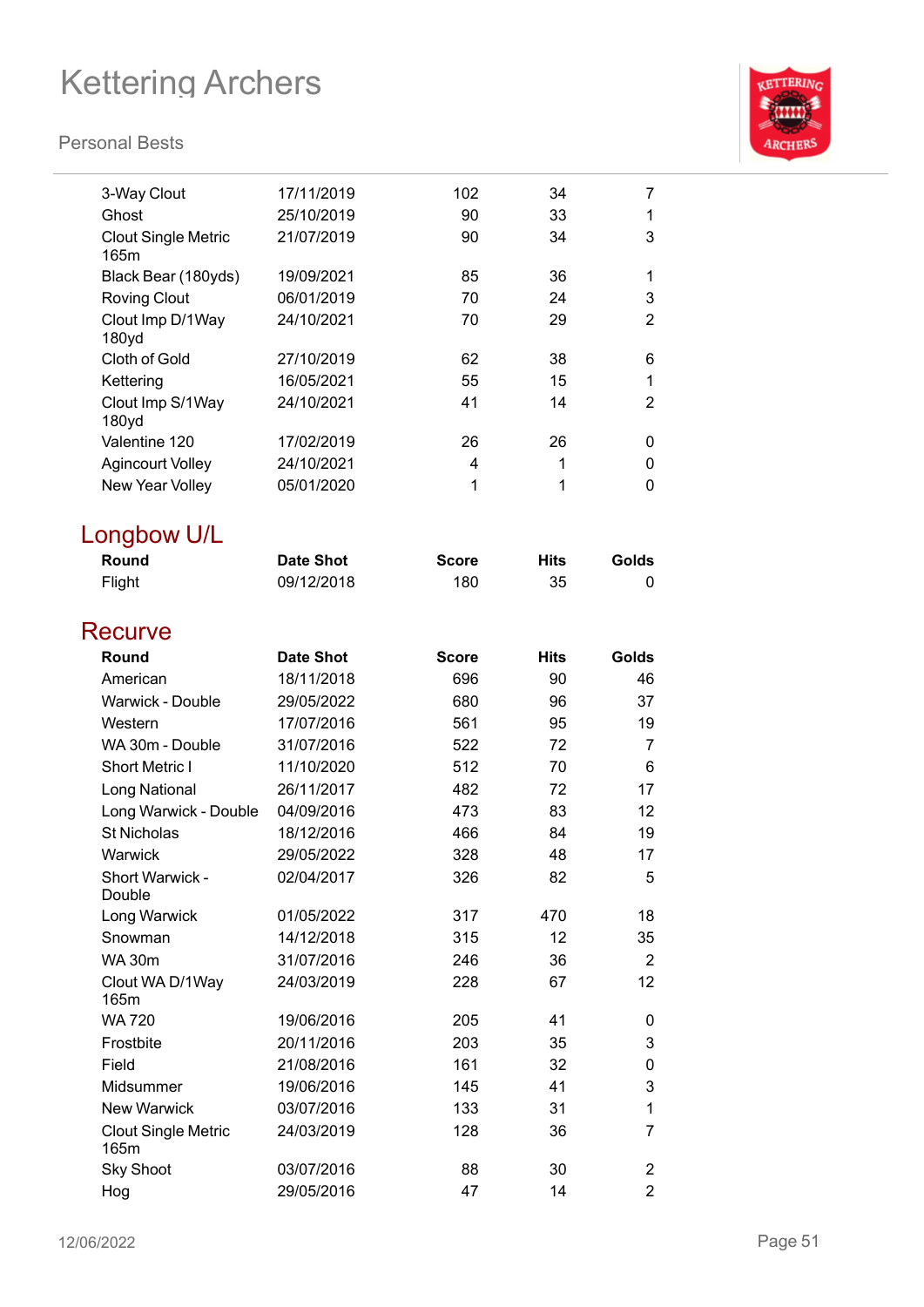**Personal Bests**



# Recurve U/L

| Round                     | <b>Date Shot</b> | <b>Score</b> | <b>Hits</b>    | Golds |
|---------------------------|------------------|--------------|----------------|-------|
| Flight                    | 11/12/2016       | 229          | $\overline{2}$ | 0     |
| Traditional               |                  |              |                |       |
| Round                     | <b>Date Shot</b> | <b>Score</b> | <b>Hits</b>    | Golds |
| Darts                     | 17/03/2017       | 775          | 35             | 0     |
| Bray II - Double          | 24/02/2017       | 381          | 60             | 4     |
| Pope-Young                | 05/12/2021       | 316          | 51             | 6     |
| Bray I - Double           | 25/11/2016       | 238          | 49             | 0     |
| London                    | 13/01/2017       | 236          | 36             | 1     |
| <b>Bray II</b>            | 24/02/2017       | 208          | 30             | 4     |
| Oxford                    | 11/11/2016       | 206          | 34             | 0     |
| Star                      | 07/04/2017       | 202          | 25             | 0     |
| Valentine                 | 10/02/2017       | 164          | 41             | 12    |
| Cambridge                 | 09/12/2016       | 160          | 29             | 1     |
| Christmas Turkey          | 16/12/2016       | 149          | 48             | 6     |
| Bray I                    | 25/11/2016       | 120          | 24             | 0     |
| Halloween                 | 27/10/2016       | 77           | 27             | 4     |
| <b>Roving Clout</b>       | 01/01/2017       | 75           | 27             | 3     |
| Cloth of Gold             | 25/10/2020       | 45           | 25             | 5     |
| Ghost                     | 28/10/2016       | 42           | 20             | 0     |
| Clout WA D/1Way<br>165m   | 06/11/2016       | 11           | 7              | 0     |
| Clout Imp S/1Way<br>180yd | 30/10/2016       | 6            | 5              | 0     |
| <b>Agincourt Volley</b>   | 25/10/2020       | 3            | 1              | 0     |

## Lucia Willson

### Barebow

| Round                            | Date Shot  | <b>Score</b> | <b>Hits</b> | Golds |
|----------------------------------|------------|--------------|-------------|-------|
| Oxford                           | 05/11/2021 | 173          | 30          |       |
| Short Junior Warwick -<br>Double | 01/05/2022 | 170          | 42          |       |
| Darts                            | 08/04/2022 | 160          | 15          | 0     |
| Stag                             | 12/06/2022 | 137          | 47          | 2     |
| Star                             | 25/03/2022 | 123          | 18          | 2     |
| <b>Short Junior Warwick</b>      | 01/05/2022 | 99           | 25          |       |
| Coyote (Metric Circle)           | 22/05/2022 | 97           | 26          | 5     |
| Cambridge                        | 14/01/2022 | 81           | 16          |       |
| Worcester                        | 28/01/2022 | 74           | 27          | 1     |
| Snowman                          | 03/12/2021 | 61           | 12          | 2     |
| Bray II                          | 25/02/2022 | 42           | 16          | O     |
| Kettering                        | 24/04/2022 | 30           | 9           | 0     |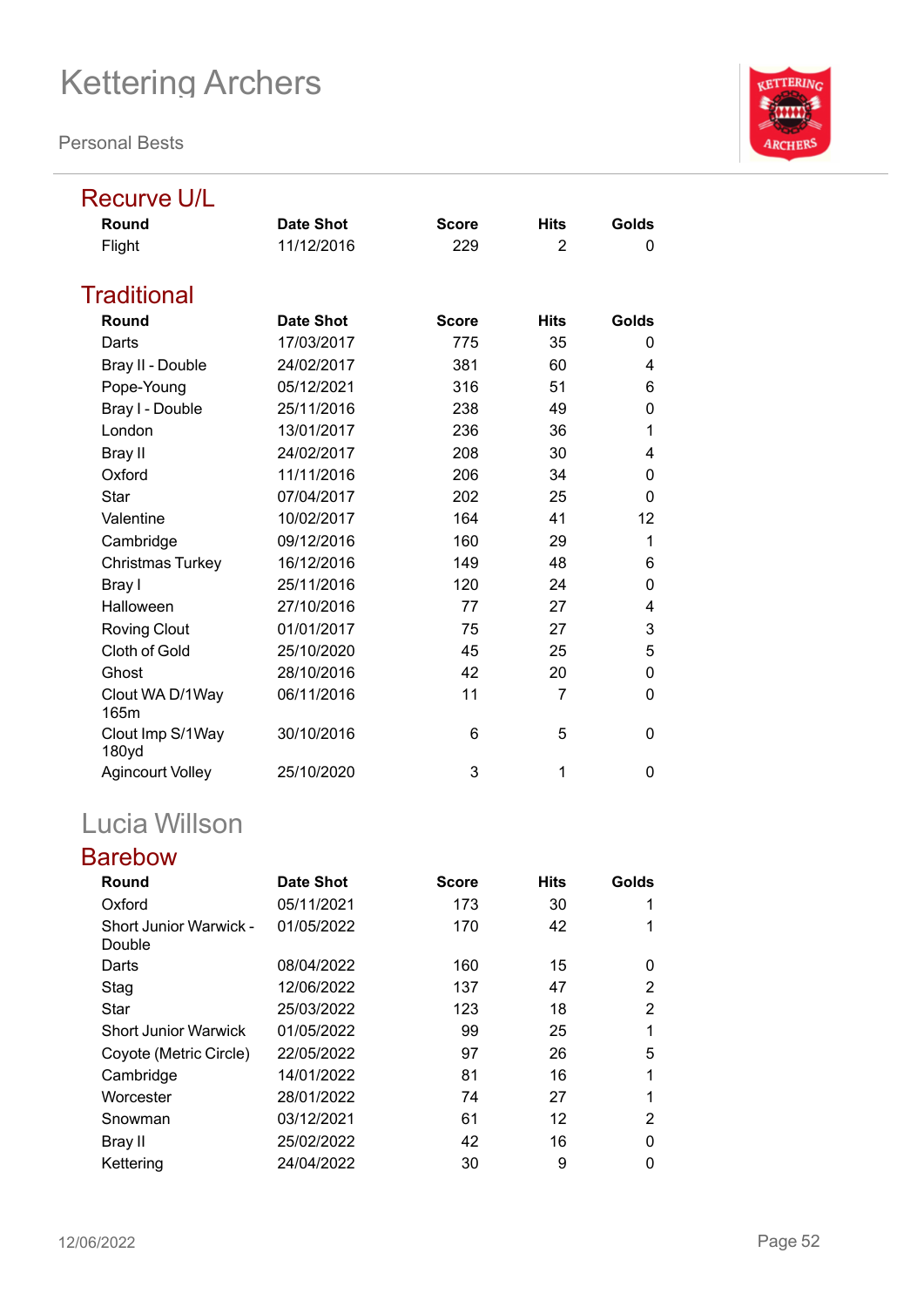**Personal Bests**

## Luke Vidler

| Longbow                            |            |              |             |                |
|------------------------------------|------------|--------------|-------------|----------------|
| Round                              | Date Shot  | <b>Score</b> | <b>Hits</b> | Golds          |
| Clout WA D/1Way<br>165m            | 04/03/2018 | 174          | 59          | 11             |
| Black Bear (180yds)                | 13/08/2017 | 114          | 42          | 2              |
| Easter Bunny                       | 16/04/2017 | 110          | 41          | 6              |
| 3-Way Clout                        | 02/07/2017 | 91           | 29          | 3              |
| <b>Clout Single Metric</b><br>165m | 04/03/2018 | 89           | 30          | 7              |
| <b>Boxing Day Clout</b><br>160yds  | 26/12/2016 | 78           | 28          | 3              |
| Hog                                | 29/05/2016 | 76           | 31          | 0              |
| Clout Imp D/1Way<br>180yd          | 20/08/2017 | 57           | 37          | $\overline{2}$ |
| Cloth of Gold                      | 29/10/2017 | 32           | 24          | 2              |
| <b>Roving Clout</b>                | 01/01/2017 | 20           | 10          | 0              |
| Clout Imp S/1Way<br>180yd          | 20/08/2017 | 19           | 19          | $\Omega$       |
| <b>Agincourt Volley</b>            | 29/10/2017 | 5            | 3           | $\Omega$       |

## Longbow U/L

| Round  | <b>Date Shot</b> | <b>Score</b> | Hits | Golds |
|--------|------------------|--------------|------|-------|
| Flight | 14/11/2021       | 224          | 24   |       |

## Mark Allison

### American Flatbow

| Round                            | Date Shot  | <b>Score</b> | <b>Hits</b> | Golds          |
|----------------------------------|------------|--------------|-------------|----------------|
| <b>Short Warwick -</b><br>Double | 22/07/2018 | 470          | 90          | 8              |
| <b>Short National</b>            | 27/02/2022 | 418          | 70          | 11             |
| Windsor                          | 31/10/2021 | 397          | 75          | 11             |
| National                         | 01/10/2017 | 346          | 68          | 10             |
| Pope-Young                       | 05/12/2021 | 328          | 54          | 1              |
| <b>Short Metric I</b>            | 20/03/2022 | 315          | 59          | 2              |
| <b>Short Warwick</b>             | 22/07/2018 | 235          | 45          | 5              |
| Midsummer                        | 20/06/2018 | 207          | 49          | 3              |
| Boxing Day Clout<br>160yds       | 26/12/2020 | 135          | 40          | 6              |
| Hog                              | 30/08/2020 | 135          | 44          | 7              |
| Wolf                             | 12/09/2021 | 124          | 40          | 5              |
| Black Bear (180yds)              | 13/08/2017 | 104          | 34          | $\overline{2}$ |
| 3-Way Clout                      | 23/01/2022 | 89           | 32          | 2              |
| Shield Wall                      | 01/08/2021 | 43           | 12          | 0              |
| Halloween                        | 31/10/2021 | 18           | 7           | 0              |

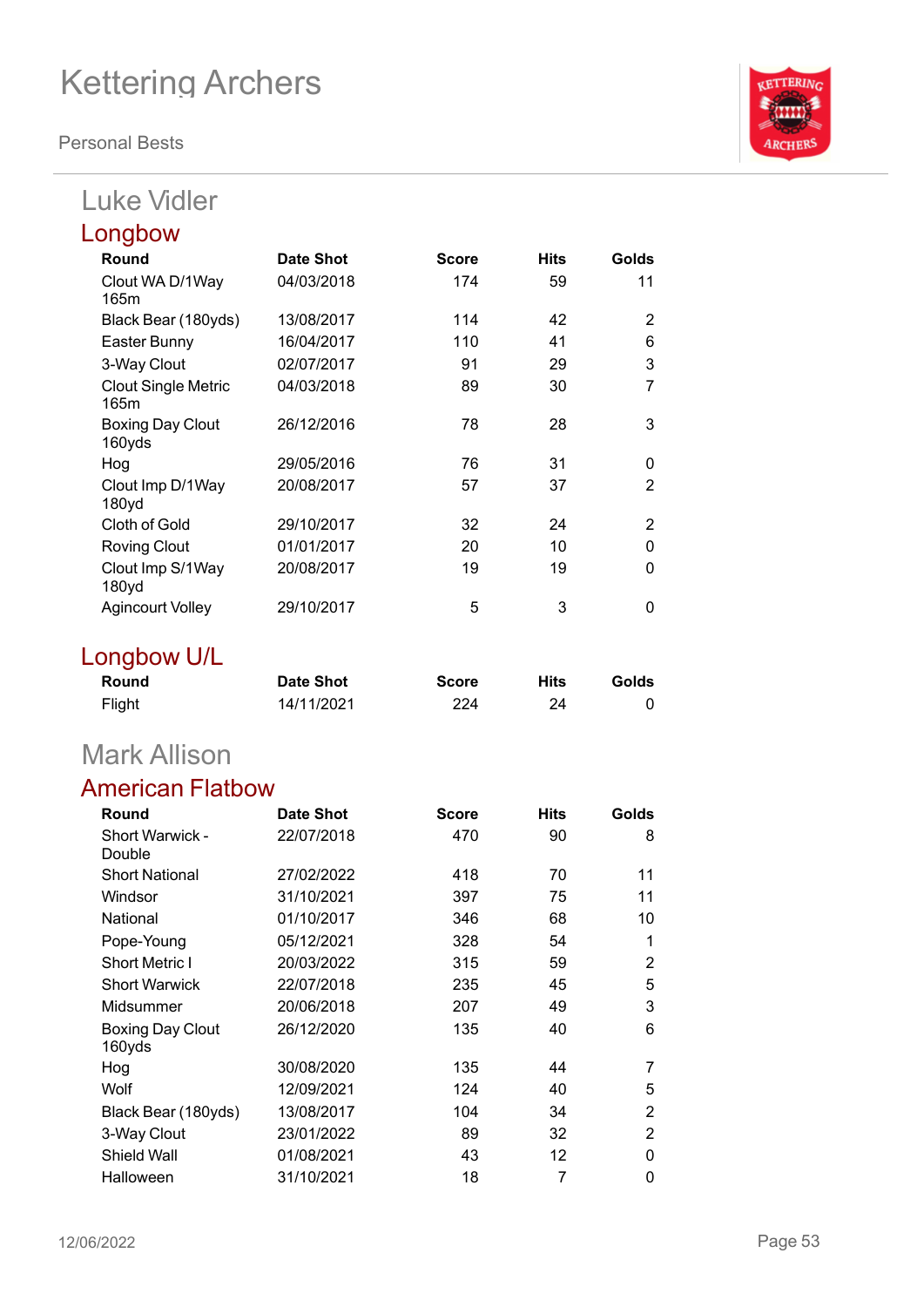**Personal Bests**



### American Flatbow 50

| Round                     | <b>Date Shot</b> | <b>Score</b> | Hits        | Golds          |
|---------------------------|------------------|--------------|-------------|----------------|
| Flight                    | 24/12/2017       | 241          | 32          | 0              |
| <b>Barebow</b>            |                  |              |             |                |
| Round                     | <b>Date Shot</b> | <b>Score</b> | <b>Hits</b> | Golds          |
| National - Triple         | 29/06/2019       | 1412         | 213         | 47             |
| National - Double         | 29/06/2019       | 948          | 142         | 34             |
| Portsmouth - Double       | 27/01/2019       | 924          | 120         | 20             |
| WA 1440 Gents             | 12/08/2018       | 913          | 136         | 7              |
| WA 18m - Double           | 24/02/2019       | 878          | 59          | 13             |
| Metric I                  | 21/08/2021       | 768          | $\Omega$    | 6              |
| Windsor                   | 21/10/2018       | 753          | 107         | 36             |
| WA 720 - Double           | 08/07/2018       | 732          | 133         | $\overline{2}$ |
| York                      | 09/09/2018       | 714          | 128         | 15             |
| <b>St Nicholas</b>        | 19/12/2021       | 698          | 84          | 58             |
| Western                   | 07/07/2019       | 669          | 95          | 32             |
| <b>Short Metric III</b>   | 02/05/2022       | 634          | 72          | 24             |
| Frostbite - Double        | 18/12/2021       | 598          | 72          | 10             |
| Long Warwick - Double     | 05/09/2018       | 583          | 95          | 18             |
| American                  | 18/11/2018       | 565          | 89          | 22             |
| <b>Short National</b>     | 16/08/2020       | 544          | 72          | 34             |
| <b>WA 50m</b>             | 26/09/2021       | 520          | 0           | 5              |
| Portsmouth                | 08/03/2020       | 509          | 60          | 29             |
| Albion                    | 13/05/2018       | 501          | 95          | 11             |
| <b>WA 720</b>             | 10/10/2021       | 494          | 72          | 4              |
| WA 30m - Double           | 31/07/2016       | 487          | 72          | 16             |
| National                  | 25/05/2019       | 478          | 72          | 24             |
| <b>Worcester - Double</b> | 13/10/2019       | 477          | 119         | 42             |
| Short Metric I            | 22/05/2022       | 468          | 72          | 12             |
| Short Warwick -<br>Double | 10/05/2015       | 468          | 84          | 9              |
| <b>WA 18m</b>             | 17/02/2019       | 445          | 60          | 7              |
| Long National             | 18/08/2019       | 440          | 70          | 16             |
| Midsummer                 | 20/06/2021       | 392          | 60          | 11             |
| <b>Short Warwick</b>      | 05/07/2020       | 360          | 48          | 22             |
| Warwick                   | 17/08/2019       | 332          | 48          | 18             |
| Long Warwick              | 02/09/2018       | 307          | 47          | 12             |
| <b>New National</b>       | 30/01/2022       | 306          | 64          | 6              |
| Frostbite                 | 18/12/2021       | 300          | 36          | 4              |
| Pope-Young                | 15/11/2015       | 300          | 56          | $\overline{2}$ |
| Clout WA D/1Way<br>165m   | 03/11/2019       | 299          | 72          | 35             |
| Field                     | 26/08/2018       | 278          | 42          | 8              |
| Worcester                 | 13/10/2019       | 247          | 60          | 25             |
| <b>WA 30m</b>             | 31/07/2016       | 244          | 36          | 5              |
| Kettering                 | 16/05/2021       | 242          | 54          | 6              |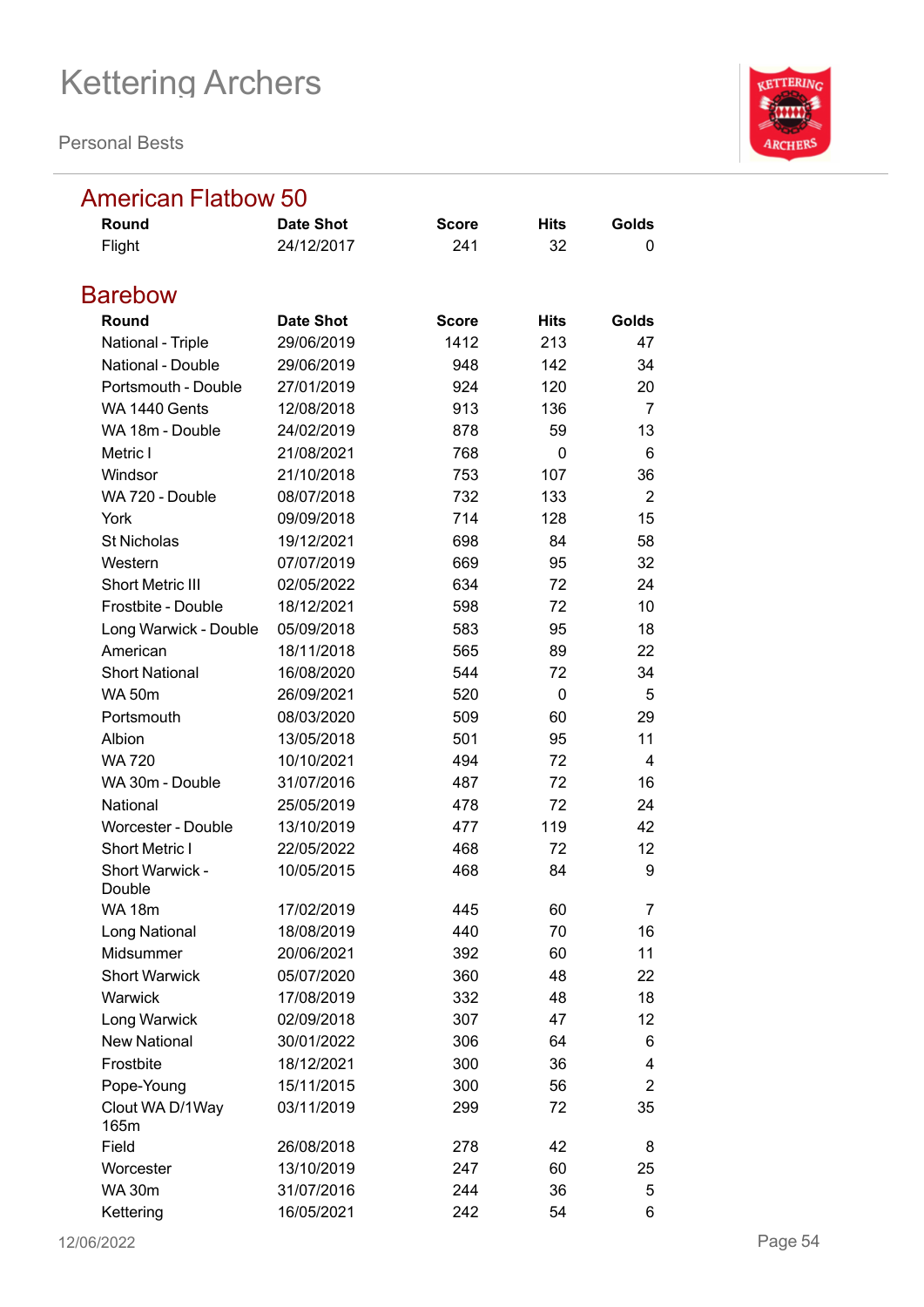### **Personal Bests**



| Sunstroke                          | 28/06/2015 | 232 | 36 | 8              |
|------------------------------------|------------|-----|----|----------------|
| Coyote (Metric Circle)             | 23/05/2021 | 223 | 48 | 30             |
| Hog                                | 26/05/2019 | 207 | 48 | 21             |
| Oxford                             | 06/11/2015 | 207 | 36 | $\Omega$       |
| Black Bear (180yds)                | 27/03/2022 | 198 | 47 | 20             |
| Stag                               | 17/10/2021 | 182 | 45 | 18             |
| Safari                             | 09/08/2020 | 181 | 60 | 8              |
| Long Metric Gents                  | 06/05/2018 | 178 | 0  | 1              |
| Valentine 120                      | 16/02/2020 | 160 | 43 | 3              |
| <b>Clout Single Metric</b><br>165m | 03/11/2019 | 154 | 36 | 19             |
| 3-Way Clout                        | 06/06/2021 | 151 | 38 | 15             |
| Easter Bunny                       | 27/03/2016 | 148 | 43 | 6              |
| Clout Imp D/1Way<br>180yd          | 24/10/2021 | 130 | 53 | 4              |
| Clout Imp D/2Way<br>180yd          | 05/06/2019 | 125 | 50 | 3              |
| Halloween                          | 27/10/2016 | 116 | 34 | 4              |
| <b>Roving Clout</b>                | 01/01/2017 | 89  | 31 | 5              |
| Coyote (Imperial<br>Circle)        | 15/10/2017 | 87  | 31 | 5              |
| Cloth of Gold                      | 25/10/2020 | 85  | 29 | 14             |
| Clout Imp S/1Way<br>180yd          | 02/08/2020 | 84  | 31 | 3              |
| <b>Agincourt Volley</b>            | 29/10/2017 | 23  | 6  | $\overline{2}$ |

### Korean Horse Bow

| Round                   | <b>Date Shot</b> | <b>Score</b> | Hits | Golds          |
|-------------------------|------------------|--------------|------|----------------|
| Portsmouth - Double     | 12/03/2017       | 824          | 119  | 6              |
| Darts                   | 17/03/2017       | 662          | 36   | 0              |
| Portsmouth              | 04/12/2016       | 453          | 60   | 8              |
| Bray I - Double         | 24/11/2017       | 347          | 55   | $\overline{2}$ |
| Pope-Young              | 12/11/2017       | 322          | 63   | 1              |
| American                | 30/06/2019       | 300          | 66   | 4              |
| Vegas (Triple Face)     | 12/04/2019       | 261          | 34   | 3              |
| Oxford                  | 11/11/2016       | 250          | 36   | 3              |
| Snowman                 | 14/12/2018       | 223          | 34   | 1              |
| Star                    | 23/02/2018       | 212          | 32   | 1              |
| Cambridge               | 06/12/2019       | 206          | 33   | 2              |
| Bray I                  | 24/11/2017       | 185          | 28   | 1              |
| Coyote (Metric Circle)  | 16/09/2018       | 170          | 48   | 8              |
| Valentine               | 14/02/2020       | 164          | 42   | 11             |
| <b>Christmas Turkey</b> | 22/12/2017       | 160          | 48   | 6              |
| Midsummer               | 21/06/2020       | 136          | 34   | 2              |
| Bray II                 | 24/02/2017       | 133          | 25   | 1              |
| Stratford               | 03/03/2017       | 130          | 45   | 5              |
| Worcester               | 31/01/2020       | 125          | 48   | 2              |
| Safari                  | 23/06/2019       | 116          | 55   | 1              |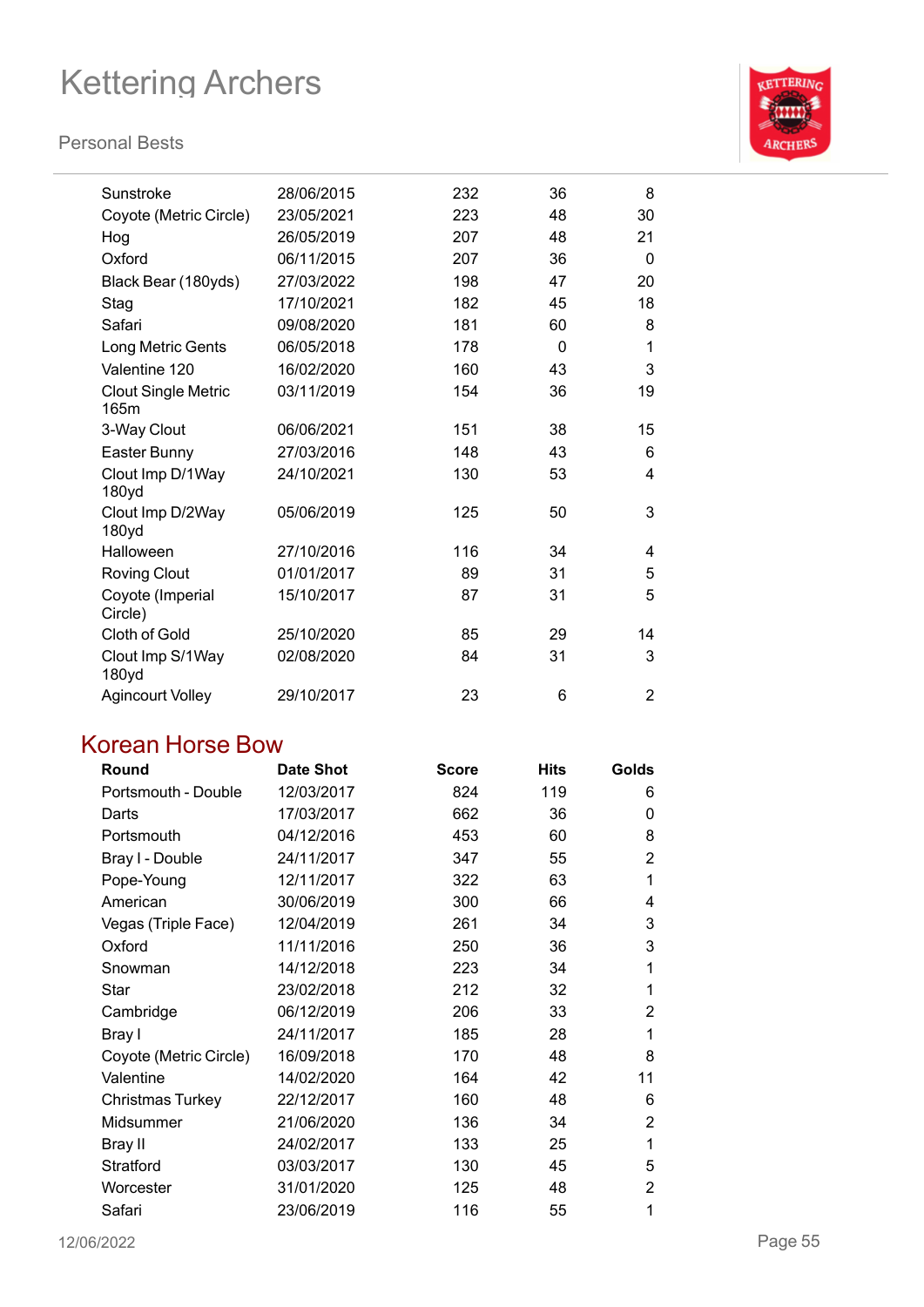

| Field                              | 21/11/2021               | 116            | 34          | 0              |
|------------------------------------|--------------------------|----------------|-------------|----------------|
| Ghost                              | 28/10/2016               | 109            | 34          | 4              |
| <b>Roving Clout</b>                | 06/01/2019               | 49             | 16          | 2              |
| Valentine 120                      | 13/02/2022               | 33             | 29          | 0              |
|                                    |                          |                |             |                |
| Longbow                            |                          |                |             |                |
| Round                              | <b>Date Shot</b>         | <b>Score</b>   | <b>Hits</b> | Golds          |
| <b>Flight Military Arrow</b>       | 08/12/2019               | 97             | 20          | 0              |
| Cloth of Gold                      | 24/10/2021               | 20             | 12          | $\overline{2}$ |
| <b>Agincourt Volley</b>            | 24/10/2021               | $\overline{2}$ | 1           | 0              |
|                                    |                          |                |             |                |
| Longbow 50                         |                          |                |             |                |
| Round                              | <b>Date Shot</b>         | <b>Score</b>   | <b>Hits</b> | Golds          |
| Flight                             | 09/12/2018               | 194            | 26          | 0              |
|                                    |                          |                |             |                |
| Longbow U/L                        |                          |                |             |                |
| Round                              | <b>Date Shot</b>         | <b>Score</b>   | <b>Hits</b> | Golds          |
| Flight                             | 14/11/2021               | 173            | 5           | 0              |
|                                    |                          |                |             |                |
| Recurve                            |                          |                |             |                |
| Round                              | <b>Date Shot</b>         | <b>Score</b>   | <b>Hits</b> | Golds          |
| Darts                              | 23/03/2015               | 547            | 34          | 0              |
| American                           | 12/04/2015               | 430            | 78          | 14             |
| Warwick - Double                   | 16/11/2014               | 376            | 78          | 3              |
| <b>St Nicholas</b>                 | 21/12/2014               | 297            | 61          | 5              |
| Oxford                             | 20/03/2015               | 227            | 35          | $\overline{7}$ |
| Warwick                            | 08/03/2015               | 196            | 40          | 4              |
| Field                              | 24/08/2014<br>31/08/2014 | 90             | 26          | 1<br>1         |
| Hog                                |                          | 60<br>40       | 24<br>13    | $\overline{2}$ |
| <b>Clout Single Metric</b><br>165m | 21/09/2014               |                |             |                |
|                                    |                          |                |             |                |
| Recurve 35                         |                          |                |             |                |
| Round                              | <b>Date Shot</b>         | <b>Score</b>   | <b>Hits</b> | Golds          |
| Flight                             | 08/12/2019               | 275            | 5           | 0              |
| Recurve 50                         |                          |                |             |                |
|                                    |                          |                |             |                |
| Round                              | <b>Date Shot</b>         | <b>Score</b>   | <b>Hits</b> | Golds          |
| Flight                             | 08/12/2019               | 329            | 6           | 0              |
| <b>Traditional</b>                 |                          |                |             |                |
| Round                              | <b>Date Shot</b>         | <b>Score</b>   | <b>Hits</b> | Golds          |
| Darts                              | 08/04/2022               | 547            | 34          | 0              |
| Warwick - Double                   | 29/05/2022               | 530            | 94          | 13             |
|                                    |                          |                |             |                |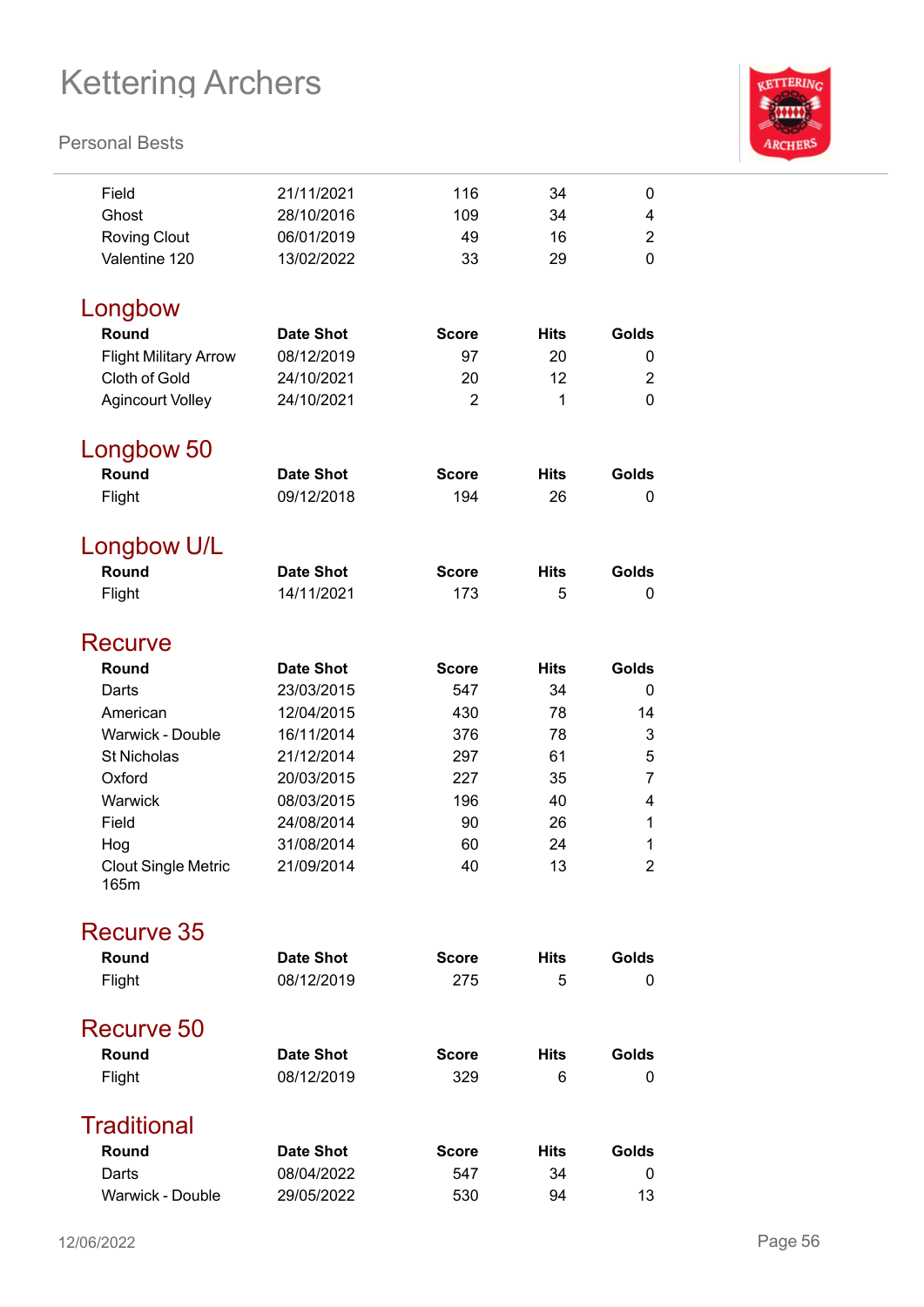#### **Personal Bests**



| Short Warwick -<br>Double | 06/03/2022 | 463 | 89 | 14             |
|---------------------------|------------|-----|----|----------------|
| Frostbite - Double        | 07/11/2021 | 433 | 69 | 5              |
| Pope-Young                | 15/05/2022 | 383 | 65 | $\overline{2}$ |
| Long Warwick - Double     | 01/05/2022 | 323 | 77 | 3              |
| Oxford                    | 05/11/2021 | 275 | 36 | 3              |
| Warwick                   | 29/05/2022 | 275 | 47 | 6              |
| <b>Short Warwick</b>      | 06/03/2022 | 268 | 46 | 10             |
| National                  | 25/04/2021 | 266 | 44 | 6              |
| Star                      | 25/03/2022 | 249 | 34 | 6              |
| <b>Short National</b>     | 15/08/2021 | 242 | 62 | 5              |
| Cambridge                 | 14/01/2022 | 226 | 33 | 1              |
| Frostbite                 | 07/11/2021 | 217 | 35 | 2              |
| Snowman                   | 03/12/2021 | 194 | 30 | $\overline{2}$ |
| Bray II                   | 25/02/2022 | 181 | 29 | 1              |
| Bray I                    | 19/11/2021 | 180 | 26 | 0              |
| Worcester                 | 28/01/2022 | 177 | 54 | 8              |
| Long Warwick              | 01/05/2022 | 170 | 40 | $\overline{2}$ |
| <b>Stratford</b>          | 11/03/2022 | 161 | 47 | 1              |
| <b>Christmas Turkey</b>   | 17/12/2021 | 155 | 48 | 4              |
| Valentine                 | 11/02/2022 | 154 | 45 | 5              |
| Ghost                     | 29/10/2021 | 131 | 35 | 7              |
| Safari                    | 18/07/2021 | 117 | 52 | $\overline{2}$ |
| Stag                      | 12/06/2022 | 115 | 34 | 10             |
| <b>Roving Clout</b>       | 03/01/2021 | 103 | 33 | 8              |
| Easter Bunny              | 04/04/2021 | 98  | 36 | 4              |
| Kettering                 | 24/04/2022 | 56  | 18 | 1              |
| <b>Agincourt Volley</b>   | 25/10/2020 | 12  | 5  | 0              |
| New Year Volley           | 02/01/2022 | 4   | 1  | 0              |

## Matthew Daw

### **Recurve**

| Round                  | Date Shot  | <b>Score</b> | <b>Hits</b> | Golds |
|------------------------|------------|--------------|-------------|-------|
| Darts                  | 08/04/2022 | 584          | 36          | 0     |
| <b>St Nicholas</b>     | 19/12/2021 | 530          | 84          | 18    |
| Warwick - Double       | 29/05/2022 | 472          | 90          | 8     |
| <b>Short Warwick -</b> | 06/03/2022 | 467          | 87          | 13    |
| Double                 |            |              |             |       |
| <b>Short National</b>  | 27/02/2022 | 384          | 68          | 11    |
| American               | 05/09/2021 | 367          | 69          | 12    |
| <b>Short Metric I</b>  | 25/07/2021 | 310          | 55          | 1     |
| Western                | 29/08/2021 | 263          | 59          | 6     |
| <b>Short Warwick</b>   | 26/09/2021 | 259          | 47          | 7     |
| Warwick                | 29/05/2022 | 226          | 44          | 5     |
| National               | 16/01/2022 | 201          | 33          | 4     |
| Star                   | 25/03/2022 | 113          | 17          | 1     |
| Stag                   | 17/10/2021 | 99           | 35          | 0     |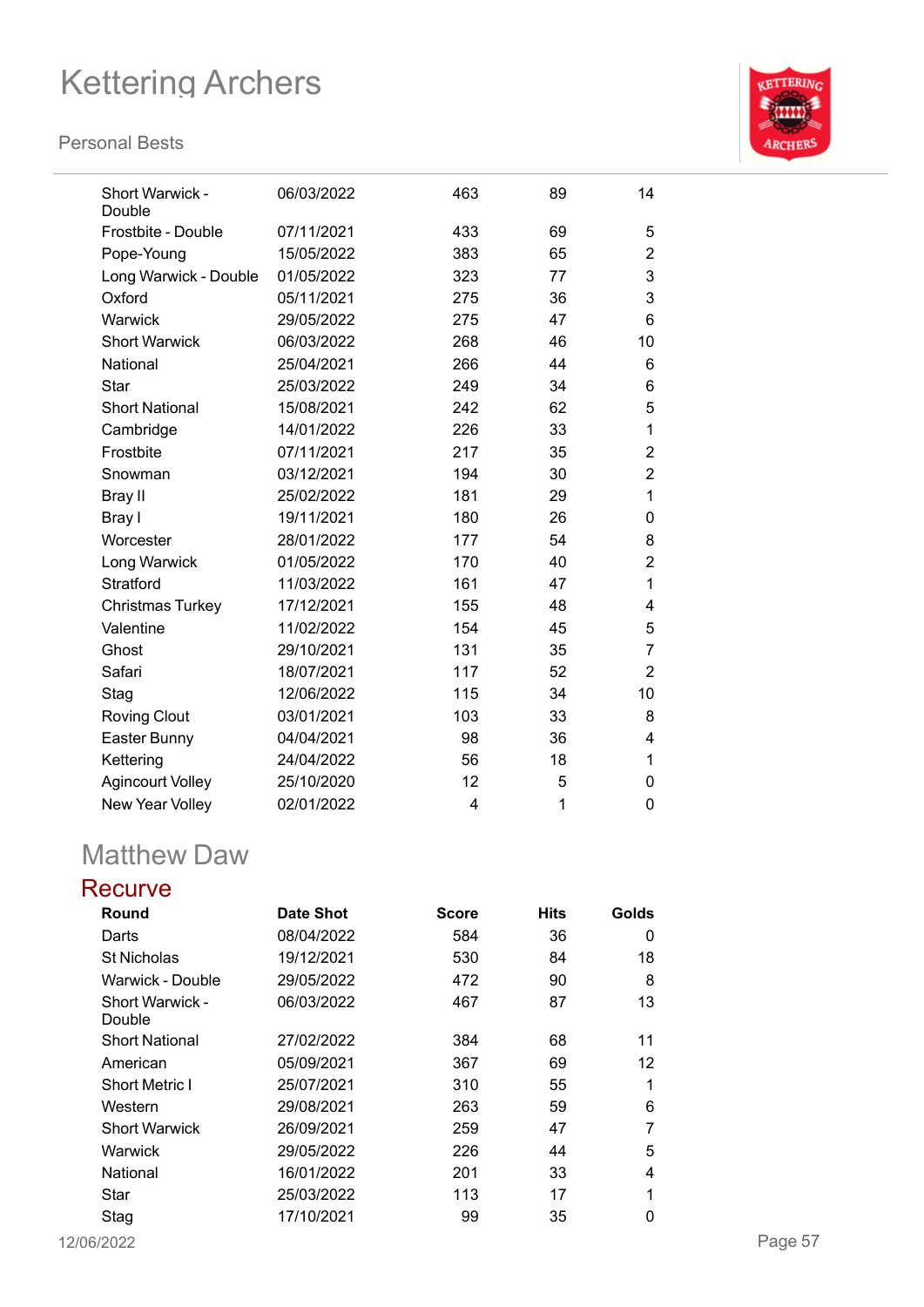

| <b>Clout Single Metric</b><br>165m | 03/04/2022       | 96             | 33          | 5              |
|------------------------------------|------------------|----------------|-------------|----------------|
| Hog                                | 08/08/2021       | 84             | 25          | 5              |
| Midsummer                          | 20/06/2021       | 64             | 18          | 0              |
| 3-Way Clout                        | 23/01/2022       | 45             | 15          | 1              |
| Wolf                               | 12/09/2021       | 43             | 15          | $\overline{2}$ |
| Black Bear (180yds)                | 19/09/2021       | 40             | 17          | $\overline{2}$ |
| Kettering                          | 24/04/2022       | 30             | 8           | 0              |
| Cloth of Gold                      | 24/10/2021       | 7              | 7           | 0              |
| <b>Agincourt Volley</b>            | 24/10/2021       | 4              | 1           | 0              |
| Clout Imp S/1Way<br>180yd          | 28/11/2021       | $\overline{2}$ | 1           | 0              |
| Recurve 50                         |                  |                |             |                |
| Round                              | <b>Date Shot</b> | <b>Score</b>   | <b>Hits</b> | Golds          |
| Flight                             | 14/11/2021       | 221            | 29          | 0              |
| Michael Judd                       |                  |                |             |                |
| <b>Barebow</b>                     |                  |                |             |                |
| Round                              | <b>Date Shot</b> | <b>Score</b>   | <b>Hits</b> | Golds          |
| Safari                             | 23/06/2019       | 45             | 23          | 1              |
| Recurve                            |                  |                |             |                |
| Round                              | <b>Date Shot</b> | <b>Score</b>   | <b>Hits</b> | <b>Golds</b>   |
| Darts                              | 29/03/2019       | 519            | 32          | 0              |
| American                           | 30/06/2019       | 507            | 87          | 11             |
| Frostbite - Double                 | 24/11/2019       | 426            | 67          | 3              |
| Portsmouth                         | 18/01/2019       | 410            | 58          | 6              |
| Bray I - Double                    | 22/11/2019       | 349            | 55          | 1              |
| Vegas (Triple Face)                | 12/04/2019       | 301            | 37          | 6              |
| Oxford                             | 08/11/2019       | 279            | 35          | 6              |
| Frostbite                          | 24/11/2019       | 224            | 33          | $\overline{2}$ |
| <b>Bray II</b>                     | 11/01/2019       | 209            | 30          | 4              |
| Worcester                          | 28/01/2022       | 198            | 55          | 14             |
| Cambridge                          | 07/12/2018       | 185            | 27          | 1              |
| Snowman                            | 03/12/2021       | 162            | 19          | 5              |
| Bray I                             | 22/11/2019       | 155            | 26          | 0              |
| Stratford                          | 06/03/2020       | 133            | 44          | 1              |
| Ghost                              | 25/10/2019       | 112            | 35          | 6              |
| Kettering                          | 02/06/2019       | 107            | 25          | 4              |
| Recurve 50                         |                  |                |             |                |
| Round                              | <b>Date Shot</b> | <b>Score</b>   | <b>Hits</b> | Golds          |
| Flight                             | 08/12/2019       | 269            | 1           | 0              |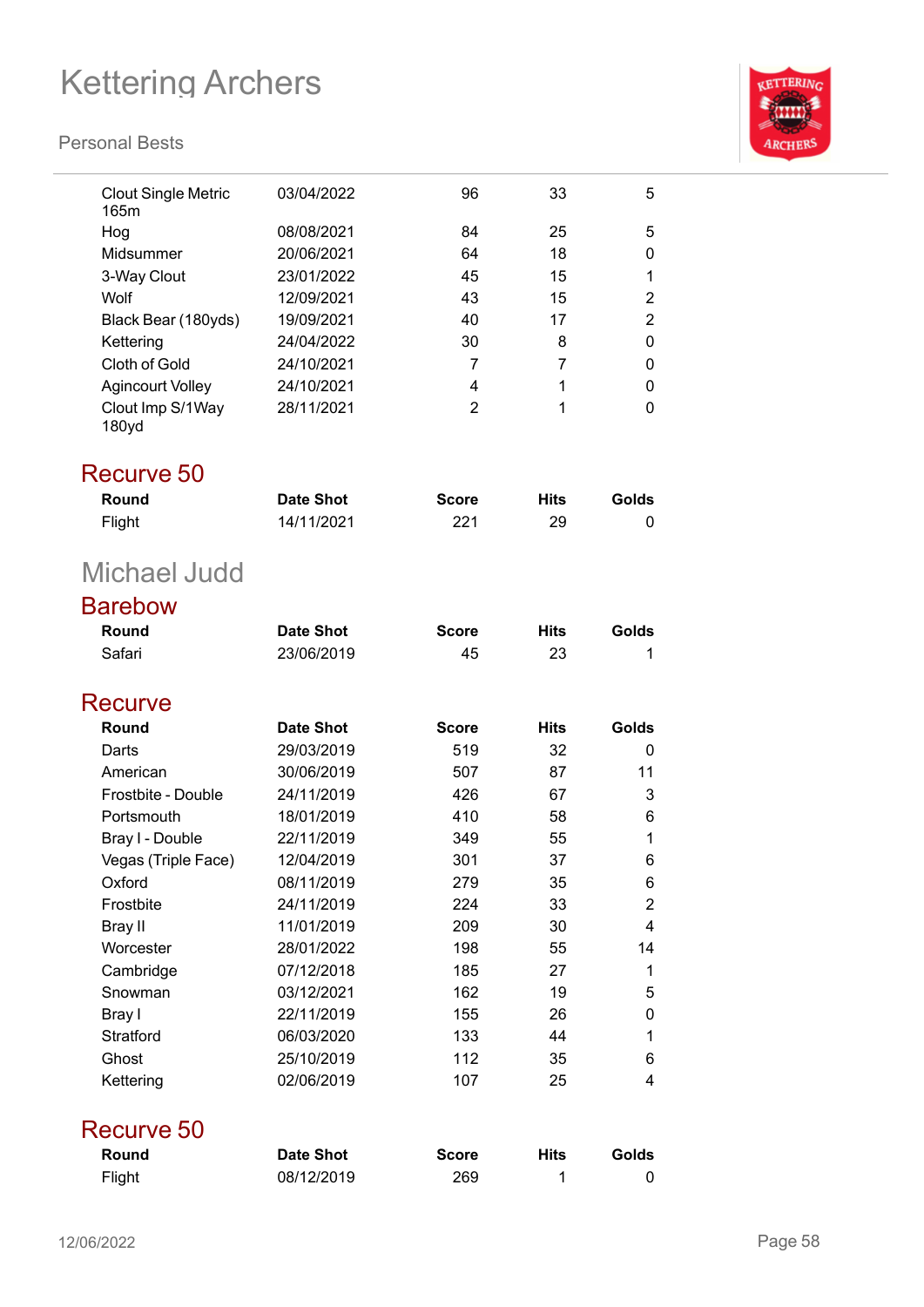**Personal Bests**

## Michael Tartaglia

| <b>Barebow</b>                     |                  |              |                |                |
|------------------------------------|------------------|--------------|----------------|----------------|
| Round                              | <b>Date Shot</b> | <b>Score</b> | <b>Hits</b>    | Golds          |
| Warwick - Double                   | 17/11/2013       | 395          | 81             | 12             |
| American                           | 21/04/2013       | 361          | 79             | 7              |
| Western                            | 16/03/2014       | 300          | 68             | $\overline{7}$ |
| Pope-Young                         | 15/11/2015       | 274          | 48             | 3              |
| FITA 30m Double                    | 06/10/2013       | 251          | 51             | 0              |
| Midsummer                          | 20/06/2014       | 205          | 49             | 5              |
| Warwick                            | 17/11/2013       | 199          | 41             | $\overline{4}$ |
| National                           | 20/10/2013       | 199          | 47             | $\overline{2}$ |
| Sunstroke                          | 21/07/2013       | 198          | 36             | 5              |
| 2-Step                             | 14/04/2013       | 180          | 34             | 8              |
| London                             | 17/01/2014       | 171          | 28             | $\mathbf 1$    |
| Field                              | 24/08/2014       | 154          | 32             | 1              |
| Hog                                | 07/07/2013       | 151          | 44             | 12             |
| <b>Short Warwick</b>               | 11/08/2013       | 149          | 31             | 3              |
| Long Warwick                       | 28/09/2014       | 147          | 35             | $\mathbf 1$    |
| Oxford                             | 01/11/2013       | 124          | 29             | 0              |
| Black Bear (180yds)                | 24/06/2012       | 117          | 44             | 4              |
| Safari                             | 23/06/2019       | 108          | 51             | 3              |
| Cambridge                          | 06/12/2013       | 103          | 17             | $\mathbf 0$    |
| Kettering                          | 18/05/2014       | 72           | 38             | 0              |
| Bray I                             | 15/11/2013       | 62           | 15             | 0              |
| Halloween                          | 28/10/2014       | 58           | 20             | $\overline{2}$ |
| Ghost                              | 25/10/2013       | 53           | 22             | $\mathbf 0$    |
| Valentine 120                      | 15/02/2015       | 53           | 19             | 0              |
| 3-Way Clout                        | 19/05/2013       | 47           | 17             | $\overline{2}$ |
| Clout Imp S/1Way<br>180yd          | 30/10/2016       | 42           | 20             | $\mathbf{1}$   |
| <b>Clout Single Metric</b><br>165m | 03/11/2013       | 22           | 10             | $\Omega$       |
| Cloth of Gold                      | 27/10/2013       | 14           | 6              | $\overline{2}$ |
| <b>Agincourt Volley</b>            | 27/10/2013       | 5            | $\overline{2}$ | $\mathbf 0$    |

### **Recurve**

| Round                 | Date Shot  | <b>Score</b> | <b>Hits</b> | Golds |
|-----------------------|------------|--------------|-------------|-------|
| Darts                 | 14/03/2008 | 1022         | 36          | 11    |
| Albion                | 31/05/2009 | 738          | 108         | 31    |
| Windsor               | 18/10/2015 | 636          | 106         | 15    |
| American              | 04/06/2017 | 555          | 89          | 24    |
| New Western           | 11/10/2009 | 525          | 95          | 9     |
| Western               | 07/07/2019 | 524          | 94          | 15    |
| <b>Short National</b> | 14/06/2015 | 518          | 72          | 22    |
| Portsmouth            | 18/01/2019 | 466          | 60          |       |
| <b>Short Metric I</b> | 22/08/2010 | 449          | 71          | 2     |

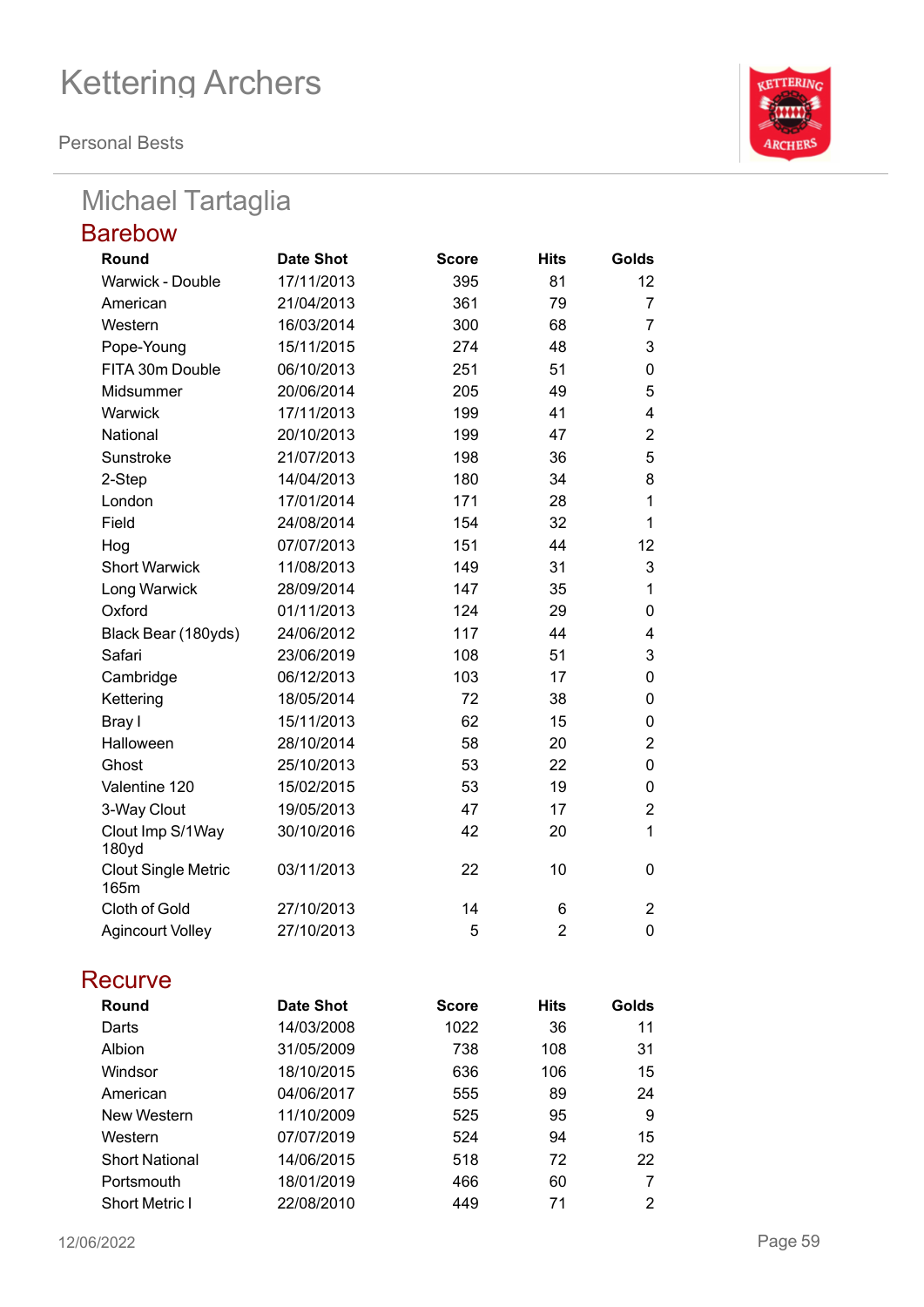### **Personal Bests**



| <b>WA 720</b>                      | 17/05/2009       | 438          | 66          | 5              |
|------------------------------------|------------------|--------------|-------------|----------------|
| Long National                      | 06/07/2008       | 419          | 71          | 13             |
| <b>St Nicholas</b>                 | 20/12/2015       | 411          | 79          | 12             |
| Long Metric Gents                  | 08/08/2010       | 392          | 66          | 1              |
| <b>New National</b>                | 28/06/2009       | 359          | 66          | 8              |
| Midsummer                          | 19/06/2015       | 354          | 60          | 12             |
| Warwick                            | 05/07/2009       | 344          | 48          | 15             |
| Cambridge                          | 07/03/2008       | 333          | 36          | 17             |
| Oxford                             | 23/11/2007       | 326          | 36          | 11             |
| Long Warwick                       | 14/06/2009       | 326          | 48          | 10             |
| Coventry                           | 06/03/2009       | 322          | 36          | 12             |
| London                             | 09/01/2009       | 310          | 36          | 8              |
| FITA 30m                           | 26/07/2015       | 293          | 36          | 5              |
| Frostbite                          | 21/12/2008       | 281          | 36          | 1              |
| Star                               | 10/04/2015       | 279          | 31          | 11             |
| Bray II                            | 22/02/2008       | 265          | 30          | 9              |
| Worcester                          | 18/10/2009       | 259          | 60          | 27             |
| <b>Short Warwick</b>               | 10/05/2015       | 249          | 45          | 6              |
| Bray I                             | 05/12/2008       | 244          | 30          | 4              |
| Field                              | 25/08/2019       | 227          | 42          | 0              |
| Snowman                            | 17/01/2020       | 212          | 31          | $\overline{2}$ |
| Valentine                          | 12/02/2016       | 200          | 45          | 25             |
| <b>New Warwick</b>                 | 25/05/2008       | 197          | 41          | $\mathbf 1$    |
| <b>Christmas Turkey</b>            | 18/12/2015       | 181          | 47          | 13             |
| <b>Stratford</b>                   | 04/03/2016       | 175          | 48          | 11             |
| Hog                                | 31/05/2015       | 163          | 43          | $\overline{2}$ |
| Ghost                              | 31/10/2014       | 126          | 36          | 8              |
| Easter Bunny                       | 16/04/2017       | 120          | 41          | 6              |
| <b>Sky Shoot</b>                   | 21/07/2013       | 100          | 33          | 3              |
| <b>Clout Single Metric</b><br>165m | 20/09/2015       | 96           | 32          | 6              |
| Valentine 120                      | 10/02/2008       | 70           | 26          | 0              |
| 3-Way Clout                        | 27/01/2008       | 66           | 23          | $\overline{2}$ |
| Kettering                          | 21/05/2017       | 66           | 26          | 0              |
| Clout Imp S/1Way<br>180yd          | 28/06/2015       | 39           | 18          | 1              |
| Recurve 50                         |                  |              |             |                |
| Round                              | <b>Date Shot</b> | <b>Score</b> | <b>Hits</b> | Golds          |
| Flight                             | 13/12/2015       | 200          | 2           | 0              |
| <b>Traditional</b>                 |                  |              |             |                |
| Round                              | <b>Date Shot</b> | <b>Score</b> | Hits        | Golds          |
| Darts                              | 17/03/2017       | 494          | 31          | 0              |
| St Nicholas                        | 18/12/2016       | 397          | 77          | 9              |
| Western                            | 01/07/2018       | 266          | 60          | 5              |
| Pope-Young                         | 13/11/2016       | 260          | 55          | 0              |

Pope-Young 13/11/2016 260 55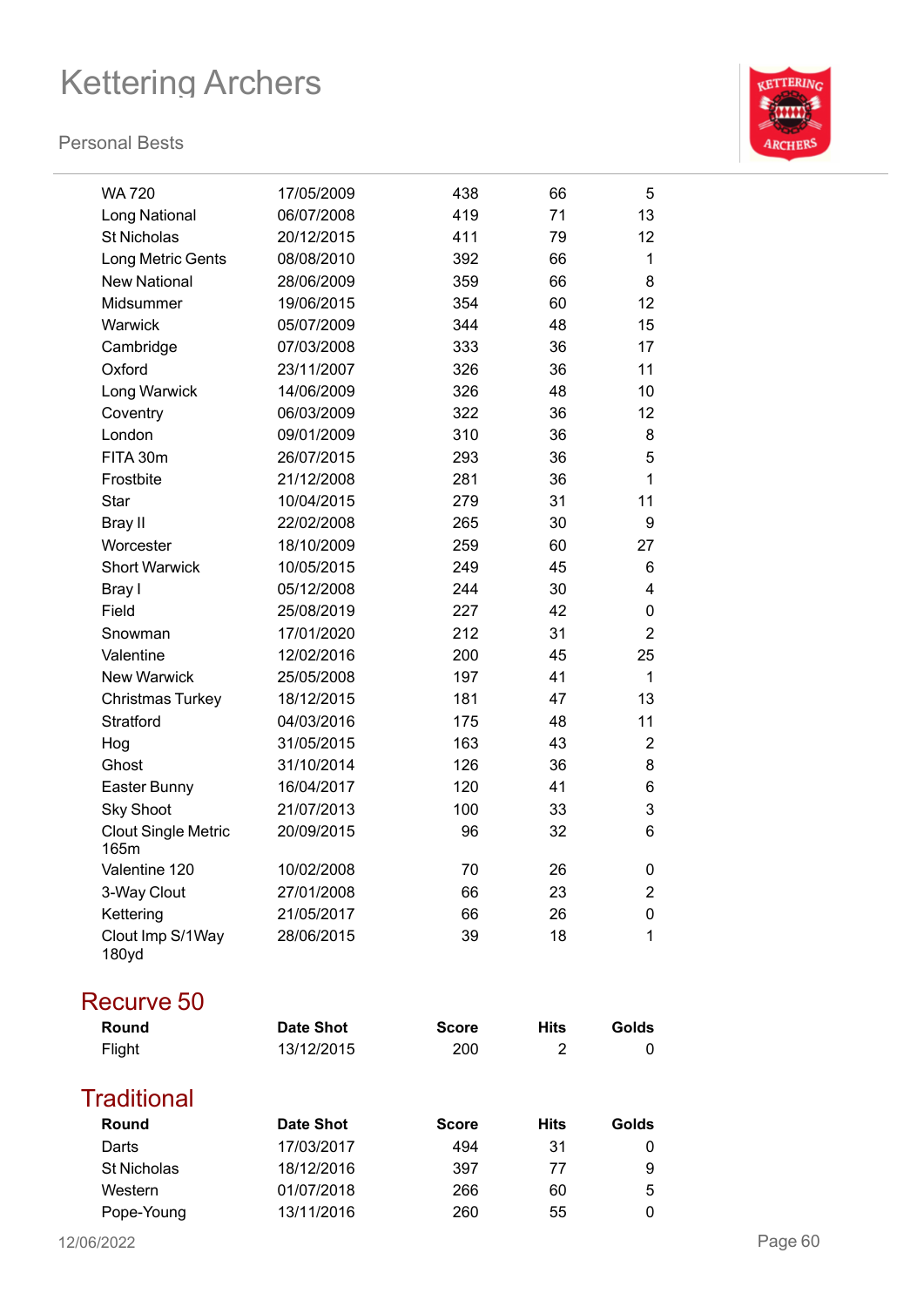#### **Personal Bests**



| <b>Short Warwick</b>              | 26/09/2021 | 220 | 44 | 6              |
|-----------------------------------|------------|-----|----|----------------|
| <b>Short Metric I</b>             | 20/09/2020 | 214 | 46 | 1              |
| Oxford                            | 05/11/2021 | 201 | 35 | 0              |
| National                          | 23/08/2020 | 186 | 40 | 0              |
| London                            | 13/01/2017 | 170 | 31 | 1              |
| Bray II                           | 24/02/2017 | 143 | 25 | 1              |
| Valentine                         | 10/02/2017 | 143 | 41 | 8              |
| Frostbite                         | 20/11/2016 | 141 | 27 | $\overline{2}$ |
| Warwick                           | 06/06/2021 | 137 | 39 | 1              |
| Snowman                           | 12/12/2020 | 137 | 23 | $\overline{2}$ |
| Coyote (Metric Circle)            | 27/09/2020 | 135 | 38 | 5              |
| Cambridge                         | 14/01/2022 | 133 | 28 | 1              |
| Field                             | 21/08/2016 | 131 | 32 | 0              |
| <b>Christmas Turkey</b>           | 16/12/2016 | 121 | 47 | $\overline{7}$ |
| Stratford                         | 03/03/2017 | 121 | 40 | $\overline{7}$ |
| Hog                               | 08/08/2021 | 118 | 40 | 4              |
| Worcester                         | 28/01/2022 | 115 | 45 | $\overline{c}$ |
| Bray I                            | 25/11/2016 | 111 | 21 | 1              |
| Safari                            | 18/07/2021 | 106 | 56 | 0              |
| Wolf                              | 12/09/2021 | 89  | 32 | 4              |
| Ghost                             | 30/10/2020 | 88  | 28 | $\overline{2}$ |
| Long National                     | 11/07/2021 | 87  | 25 | $\mathbf{1}$   |
| <b>WA 720</b>                     | 10/06/2018 | 84  | 20 | 0              |
| <b>Boxing Day Clout</b><br>160yds | 26/12/2015 | 79  | 28 | 1              |
| Easter Bunny                      | 04/04/2021 | 66  | 28 | $\mathbf{1}$   |
| Long Warwick                      | 02/09/2018 | 64  | 14 | 3              |
| 3-Way Clout                       | 01/11/2020 | 60  | 23 | $\mathbf{1}$   |
| <b>Roving Clout</b>               | 03/01/2021 | 37  | 15 | $\overline{2}$ |
| Stag                              | 12/06/2022 | 33  | 11 | 1              |
| Cloth of Gold                     | 25/10/2020 | 22  | 18 | 1              |
| Shield Wall                       | 01/08/2021 | 20  | 6  | 0              |
| <b>New National</b>               | 30/01/2022 | 16  | 6  | 0              |
| Black Bear (180yds)               | 27/03/2022 | 5   | 1  | 0              |
|                                   |            |     |    |                |

## Morgan Barker

## Barebow

| Round     | <b>Date Shot</b> | <b>Score</b> | <b>Hits</b> | Golds |
|-----------|------------------|--------------|-------------|-------|
| Oxford    | 05/11/2021       | 55           | 12          | 0     |
| Stratford | 11/03/2022       | 42           | 17          | 0     |
| Worcester | 28/01/2022       | 41           | 18          | 1     |
| Snowman   | 03/12/2021       | 39           |             |       |
| Cambridge | 14/01/2022       | 37           |             | 0     |
| Bray II   | 25/02/2022       | 33           | 8           | 0     |
| Ghost     | 29/10/2021       | 33           | 12          | 0     |
| Bray I    | 19/11/2021       | 6            | 2           |       |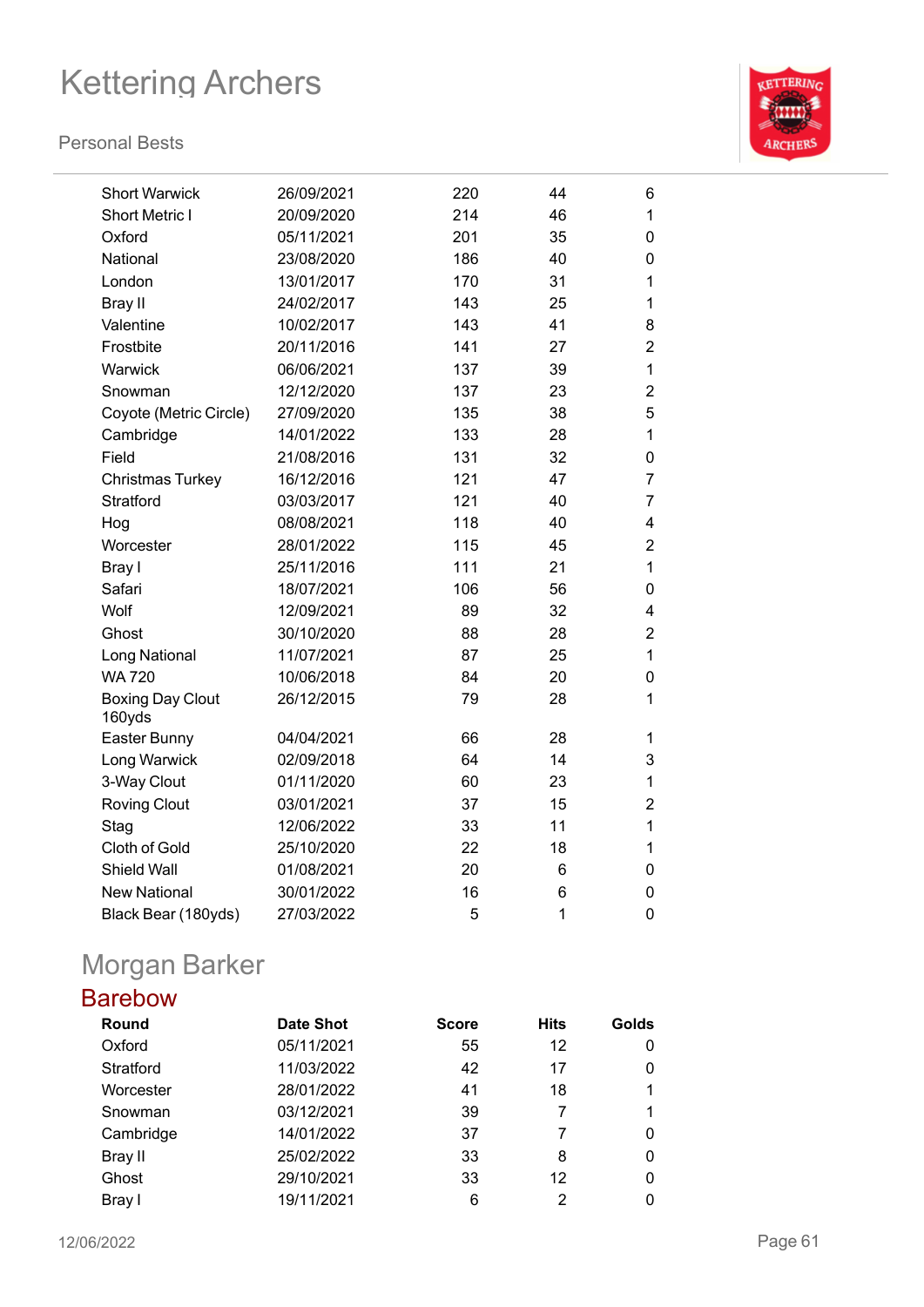**Personal Bests**



## Peter Hill

### American Flatbow

| Date Shot        | <b>Score</b> | <b>Hits</b> | Golds |
|------------------|--------------|-------------|-------|
| 28/06/2020       | 22           | 11          | 0     |
|                  |              |             |       |
| <b>Date Shot</b> | Score        | <b>Hits</b> | Golds |
| 12/09/2021       | 75           | 25          | 4     |
| 12/06/2022       | 74           | 28          | 0     |
| 21/11/2021       | 72           | 15          | 0     |
| 17/04/2022       | 68           | 24          | 2     |
| 02/01/2022       | 30           | 15          | 1     |
| 01/11/2020       | 25           | 10          | 1     |
| 01/08/2021       | 8            | 2           | 0     |
| 25/10/2020       | 6            | 6           | 0     |
| 25/10/2020       | 3            | 3           | 0     |
|                  |              |             |       |

## Longbow U/L

| Round  | <b>Date Shot</b> | <b>Score</b> | Hits | Golds |
|--------|------------------|--------------|------|-------|
| Flight | 13/12/2020       | 212          | 9    |       |

## Philippa Simpson

### Barebow

| Round                       | <b>Date Shot</b> | <b>Score</b> | <b>Hits</b> | Golds |
|-----------------------------|------------------|--------------|-------------|-------|
| Darts                       | 08/04/2022       | 389          | 25          | 0     |
| Star                        | 25/03/2022       | 131          | 25          | 0     |
| Valentine                   | 11/02/2022       | 113          | 310         | 9     |
| <b>Short Junior Warwick</b> | 26/09/2021       | 90           | 18          | 2     |
| Worcester                   | 28/01/2022       | 83           | 31          |       |
| Cambridge                   | 14/01/2022       | 74           | 16          | 0     |
| Oxford                      | 05/11/2021       | 68           | 19          | 0     |
| Stratford                   | 11/03/2022       | 44           | 20          |       |

## Ray Watts

### Barebow

| Round                   | <b>Date Shot</b> | <b>Score</b> | <b>Hits</b> | Golds |
|-------------------------|------------------|--------------|-------------|-------|
| Pope-Young              | 15/05/2022       | 337          | 61          | 2     |
| Frostbite - Double      | 24/11/2019       | 326          | 61          | 3     |
| Bray I - Double         | 22/11/2019       | 237          | 48          |       |
| Oxford                  | 08/11/2019       | 210          | 36          | 3     |
| Clout WA D/1Way<br>165m | 03/04/2022       | 187          | 64          |       |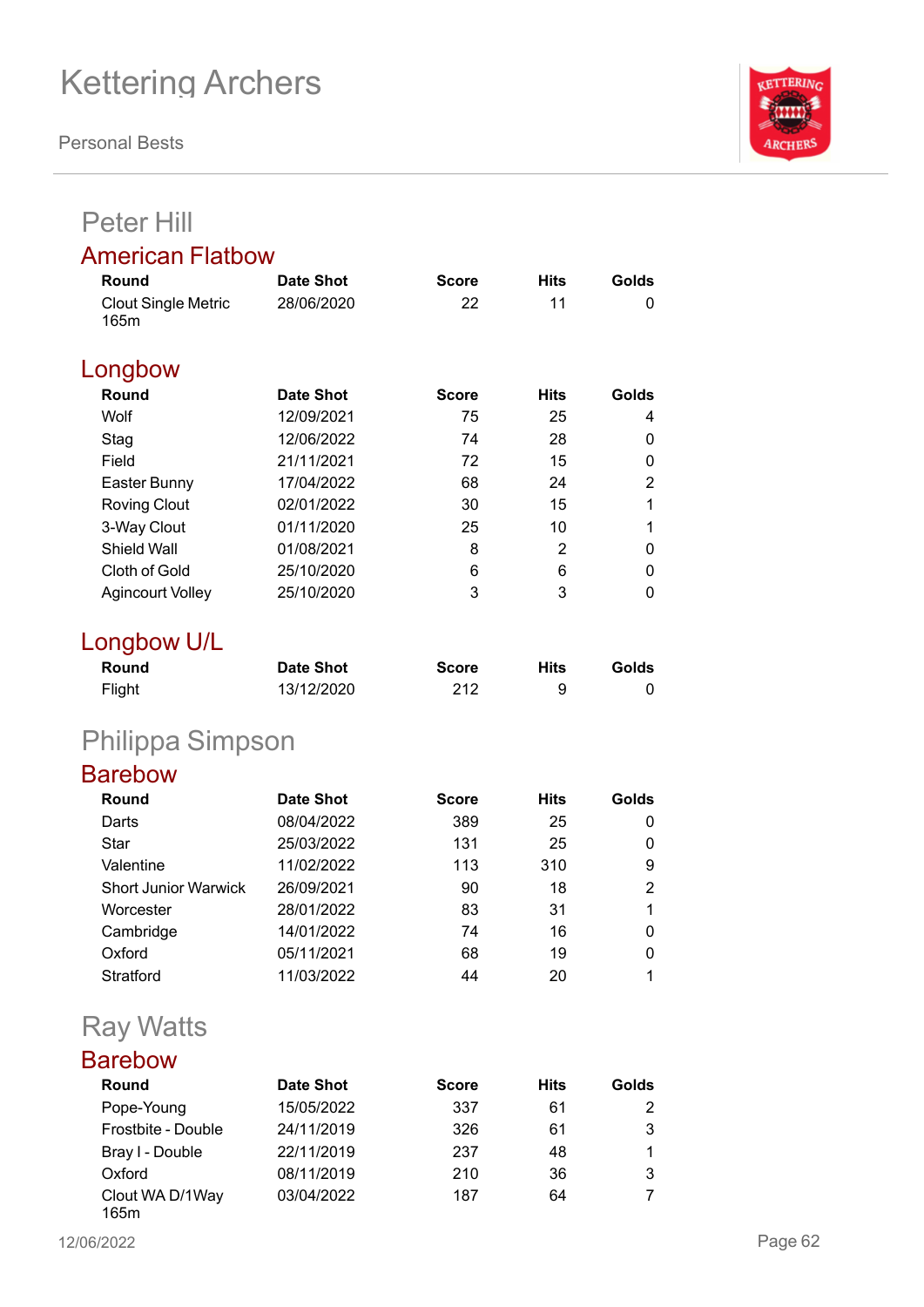### **Personal Bests**



| Valentine                          | 14/02/2020 | 174 | 48 | 12 <sup>2</sup> |
|------------------------------------|------------|-----|----|-----------------|
| <b>Short National</b>              | 12/01/2020 | 171 | 45 | 1               |
| Frostbite                          | 24/11/2019 | 170 | 32 | 1               |
| Snowman                            | 17/01/2020 | 158 | 25 | 3               |
| Worcester                          | 31/01/2020 | 149 | 56 | 7               |
| Christmas Turkey                   | 23/12/2019 | 131 | 47 | 5               |
| Stratford                          | 06/03/2020 | 128 | 48 | 5               |
| <b>Short Warwick</b>               | 08/03/2020 | 117 | 29 | 2               |
| Bray I                             | 22/11/2019 | 116 | 18 | 0               |
| <b>Clout Single Metric</b><br>165m | 03/04/2022 | 106 | 33 | 5               |
| Cambridge                          | 06/12/2019 | 102 | 20 | 1               |
| <b>Roving Clout</b>                | 02/01/2022 | 82  | 31 | 3               |
|                                    |            |     |    | 1               |
| 3-Way Clout                        | 17/11/2019 | 30  | 12 |                 |
| Clout Imp S/1Way<br>180yd          | 19/01/2020 | 17  | 6  | 1               |
| New Year Volley                    | 02/01/2022 | 16  | 6  | 0               |
|                                    |            |     |    |                 |

### **Recurve**

| Round                     | <b>Date Shot</b> | <b>Score</b> | <b>Hits</b> | Golds          |
|---------------------------|------------------|--------------|-------------|----------------|
| Darts                     | 08/04/2022       | 730          | 36          | 0              |
| Short Warwick -<br>Double | 06/03/2022       | 566          | 96          | 12             |
| <b>St Nicholas</b>        | 19/12/2021       | 554          | 84          | 19             |
| Warwick - Double          | 06/06/2021       | 459          | 830         | 10             |
| American                  | 05/09/2021       | 442          | 86          | 9              |
| Frostbite - Double        | 06/12/2020       | 423          | 70          | 5              |
| <b>Short National</b>     | 27/02/2022       | 418          | 70          | 10             |
| <b>Short Metric I</b>     | 11/10/2020       | 393          | 65          | 3              |
| National                  | 16/01/2022       | 357          | 67          | 10             |
| <b>Short Warwick</b>      | 06/03/2022       | 296          | 48          | 6              |
| Long Warwick - Double     | 01/05/2022       | 278          | 66          | 8              |
| Midsummer                 | 20/06/2021       | 267          | 55          | 6              |
| Warwick                   | 06/06/2021       | 261          | 45          | 7              |
| Oxford                    | 05/11/2021       | 254          | 36          | 1              |
| Snowman                   | 03/12/2021       | 237          | 36          | $\overline{2}$ |
| Star                      | 25/03/2022       | 234          | 32          | 7              |
| Bray II                   | 25/02/2022       | 223          | 30          | 4              |
| Frostbite                 | 06/12/2020       | 210          | 36          | 1              |
| <b>WA 720</b>             | 10/10/2021       | 195          | 44          | $\overline{2}$ |
| Bray I                    | 19/11/2021       | 170          | 30          | 1              |
| Valentine                 | 11/02/2022       | 167          | 47          | 11             |
| Worcester                 | 28/01/2022       | 165          | 56          | $\overline{7}$ |
| Easter Bunny              | 17/04/2022       | 156          | 47          | 10             |
| Christmas Turkey          | 17/12/2021       | 150          | 48          | 4              |
| Long Warwick              | 01/05/2022       | 147          | 33          | 5              |
| Coyote (Metric Circle)    | 23/05/2021       | 145          | 46          | 8              |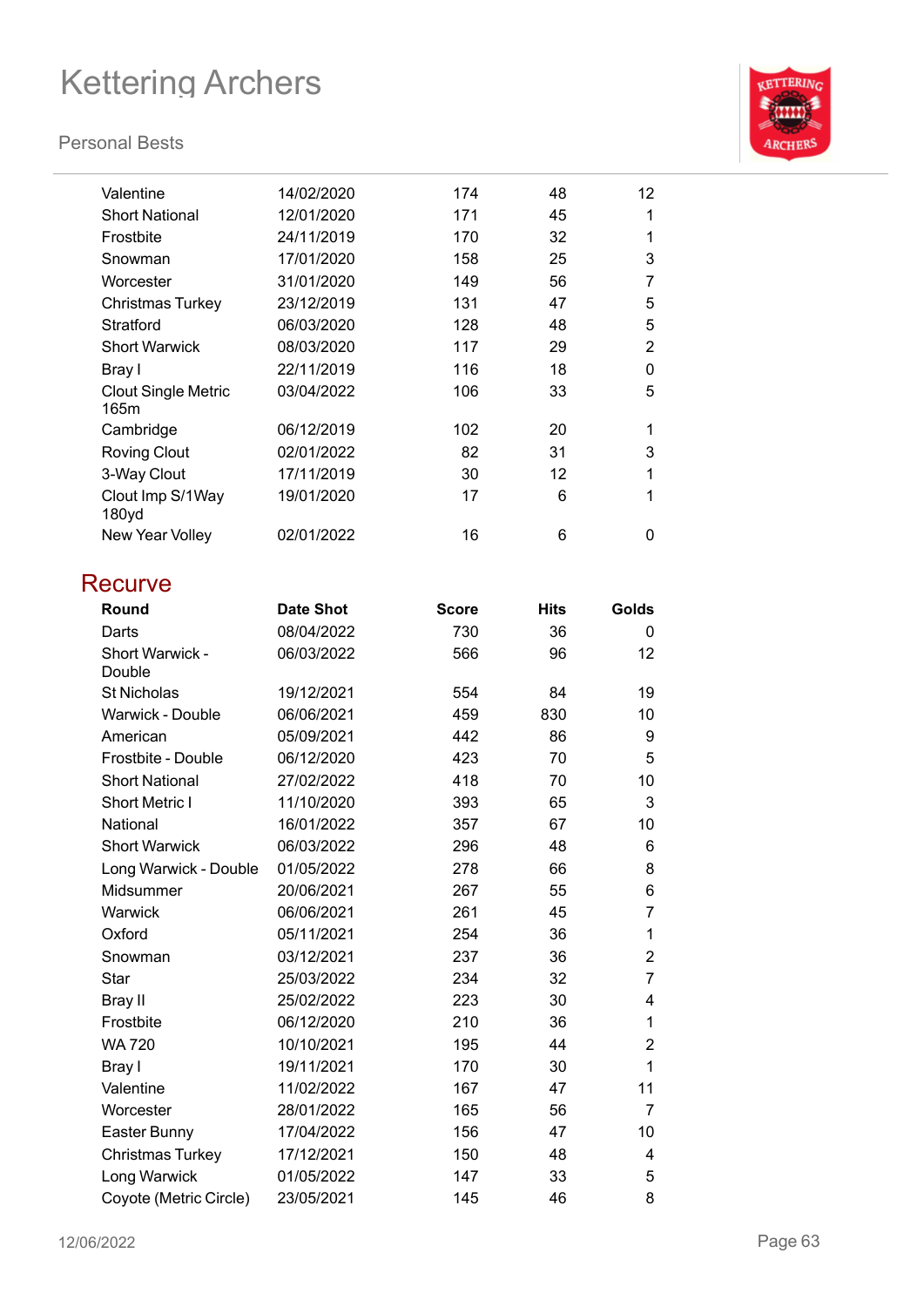#### **Personal Bests**



| Stag                               | 12/06/2022 | 145 | 47 | 5 |
|------------------------------------|------------|-----|----|---|
| Safari                             | 18/07/2021 | 145 | 59 | 3 |
| Long National                      | 11/07/2021 | 138 | 34 | 4 |
| Wolf                               | 12/09/2021 | 132 | 43 | 6 |
| Ghost                              | 30/10/2020 | 126 | 36 | 7 |
| Black Bear (180yds)                | 05/12/2020 | 121 | 41 | 7 |
| Hog                                | 08/08/2021 | 120 | 39 | 6 |
| Stratford                          | 10/04/2021 | 114 | 45 | 5 |
| <b>Boxing Day Clout</b><br>160yds  | 26/12/2020 | 102 | 32 | 8 |
| Field                              | 21/11/2021 | 99  | 37 | 1 |
|                                    |            |     |    |   |
| 3-Way Clout                        | 23/01/2022 | 96  | 35 | 0 |
| <b>Clout Single Metric</b><br>165m | 18/10/2020 | 96  | 32 | 5 |
| Cambridge                          | 14/01/2022 | 79  | 24 | 0 |
| <b>New National</b>                | 30/01/2022 | 78  | 20 | 0 |
| Halloween                          | 31/10/2021 | 74  | 27 | 3 |
| Kettering                          | 16/05/2021 | 51  | 19 | 1 |
| <b>Cloth of Gold</b>               | 24/10/2021 | 42  | 30 | 3 |
| Clout Imp S/1Way<br>180yd          | 28/11/2021 | 33  | 18 | 0 |
| <b>Agincourt Volley</b>            | 24/10/2021 | 4   | 2  | 0 |
|                                    |            |     |    |   |

### Recurve 50

| Round  | <b>Date Shot</b> | <b>Score</b> | Hits | Golds |
|--------|------------------|--------------|------|-------|
| Flight | 13/12/2020       | 291          | 15   |       |

## Roger Edmunds

### American Flatbow

| Round                            | Date Shot  | <b>Score</b> | <b>Hits</b> | Golds |
|----------------------------------|------------|--------------|-------------|-------|
| Darts                            | 16/03/2018 | 546          | 36          | 0     |
| <b>St Nicholas</b>               | 20/12/2020 | 465          | 79          | 14    |
| <b>Short Warwick -</b><br>Double | 06/03/2022 | 424          | 84          | 7     |
| Portsmouth                       | 26/01/2018 | 418          | 60          | 2     |
| Warwick - Double                 | 06/06/2021 | 392          | 76          | 12    |
| Pope-Young                       | 07/10/2018 | 361          | 60          | 5     |
| Frostbite - Double               | 07/11/2021 | 349          | 61          | 2     |
| Bray II - Double                 | 21/02/2020 | 305          | 52          | 1     |
| <b>Short National</b>            | 16/08/2020 | 289          | 63          | 7     |
| <b>Short Metric I</b>            | 26/07/2021 | 278          | 52          | 2     |
| Windsor                          | 20/10/2019 | 251          | 65          | 3     |
| Midsummer                        | 20/06/2021 | 222          | 50          | 2     |
| <b>Short Warwick</b>             | 06/03/2022 | 218          | 42          | 3     |
| Oxford                           | 10/11/2017 | 213          | 35          | 1     |
| Warwick                          | 29/05/2022 | 198          | 40          | 7     |
| Snowman                          | 17/01/2020 | 197          | 30          | 0     |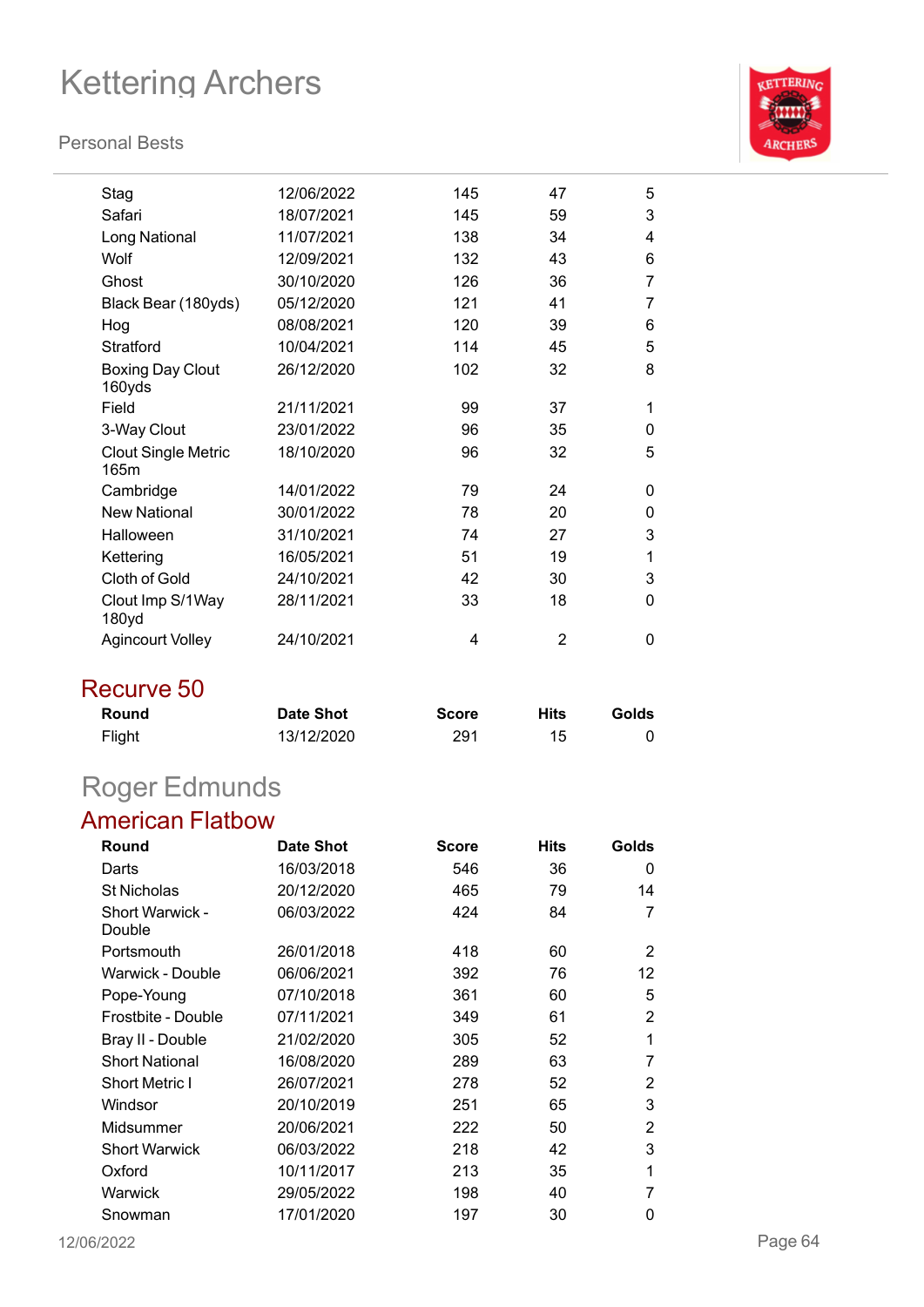#### **Personal Bests**



| <b>Bray II</b>                    | 21/02/2020 | 192 | 26             | 1              |
|-----------------------------------|------------|-----|----------------|----------------|
| Bray I - Double                   | 22/11/2019 | 189 | 43             | 1              |
| National                          | 23/08/2020 | 186 | 36             | 6              |
| Frostbite                         | 24/11/2019 | 175 | 33             | $\overline{2}$ |
| Long Warwick - Double             | 01/05/2022 | 156 | 42             | 4              |
| Worcester                         | 31/01/2020 | 145 | 53             | 5              |
| Valentine                         | 14/02/2020 | 142 | 39             | 15             |
| Christmas Turkey                  | 22/12/2017 | 129 | 48             | 3              |
| Safari                            | 18/07/2021 | 125 | 54             | 5              |
| Stratford                         | 09/03/2018 | 118 | 42             | 3              |
| Bray I                            | 24/11/2017 | 114 | 22             | 0              |
| Cambridge                         | 06/12/2019 | 110 | 23             | 1              |
| <b>Sky Shoot</b>                  | 03/07/2016 | 110 | 39             | 1              |
| <b>WA 720</b>                     | 10/10/2021 | 103 | 28             | 0              |
| Long National                     | 11/07/2021 | 98  | 24             | 2              |
| Easter Bunny                      | 04/04/2021 | 96  | 35             | 2              |
| Ghost                             | 27/10/2017 | 96  | 33             | 7              |
| Wolf                              | 12/09/2021 | 92  | 32             | 3              |
| Long Warwick                      | 01/05/2022 | 89  | 23             | 3              |
| Stag                              | 17/10/2021 | 83  | 33             | 1              |
| <b>Boxing Day Clout</b><br>160yds | 26/12/2020 | 79  | 28             | 3              |
| Hog                               | 08/08/2021 | 77  | 28             | 2              |
| Field                             | 21/11/2021 | 70  | 19             | 0              |
| Black Bear (180yds)               | 19/09/2021 | 68  | 28             | 0              |
| 3-Way Clout                       | 01/11/2020 | 57  | 25             | 1              |
| Halloween                         | 31/10/2021 | 50  | 22             | 0              |
| <b>Clout Single Metric</b>        | 02/05/2021 | 46  | 200            | 1              |
| 165m                              |            |     |                |                |
| Coyote (Metric Circle)            | 23/05/2021 | 44  | 14             | 3              |
| <b>Roving Clout</b>               | 02/01/2022 | 40  | 15             | 1              |
| Kettering                         | 16/05/2021 | 34  | 6              | 1              |
| <b>New National</b>               | 30/01/2022 | 33  | 11             | 0              |
| Shield Wall                       | 01/08/2021 | 28  | 9              | 0              |
| Cloth of Gold                     | 24/10/2021 | 20  | 20             | 0              |
| Valentine 120                     | 13/02/2022 | 16  | 16             | 0              |
| New Year Volley                   | 02/01/2022 | 7   | 3              | 0              |
| <b>Agincourt Volley</b>           | 24/10/2021 | 2   | $\overline{2}$ | 0              |
|                                   |            |     |                |                |

### American Flatbow 35

| <b>Round</b> | Date Shot  | <b>Score</b> | <b>Hits</b> | Golds |
|--------------|------------|--------------|-------------|-------|
| Flight       | 08/12/2019 | 191          |             |       |

## American Flatbow 50

| Round  | Date Shot  | <b>Score</b> | <b>Hits</b> | Golds |
|--------|------------|--------------|-------------|-------|
| Flight | 24/12/2017 | 220          | 14          |       |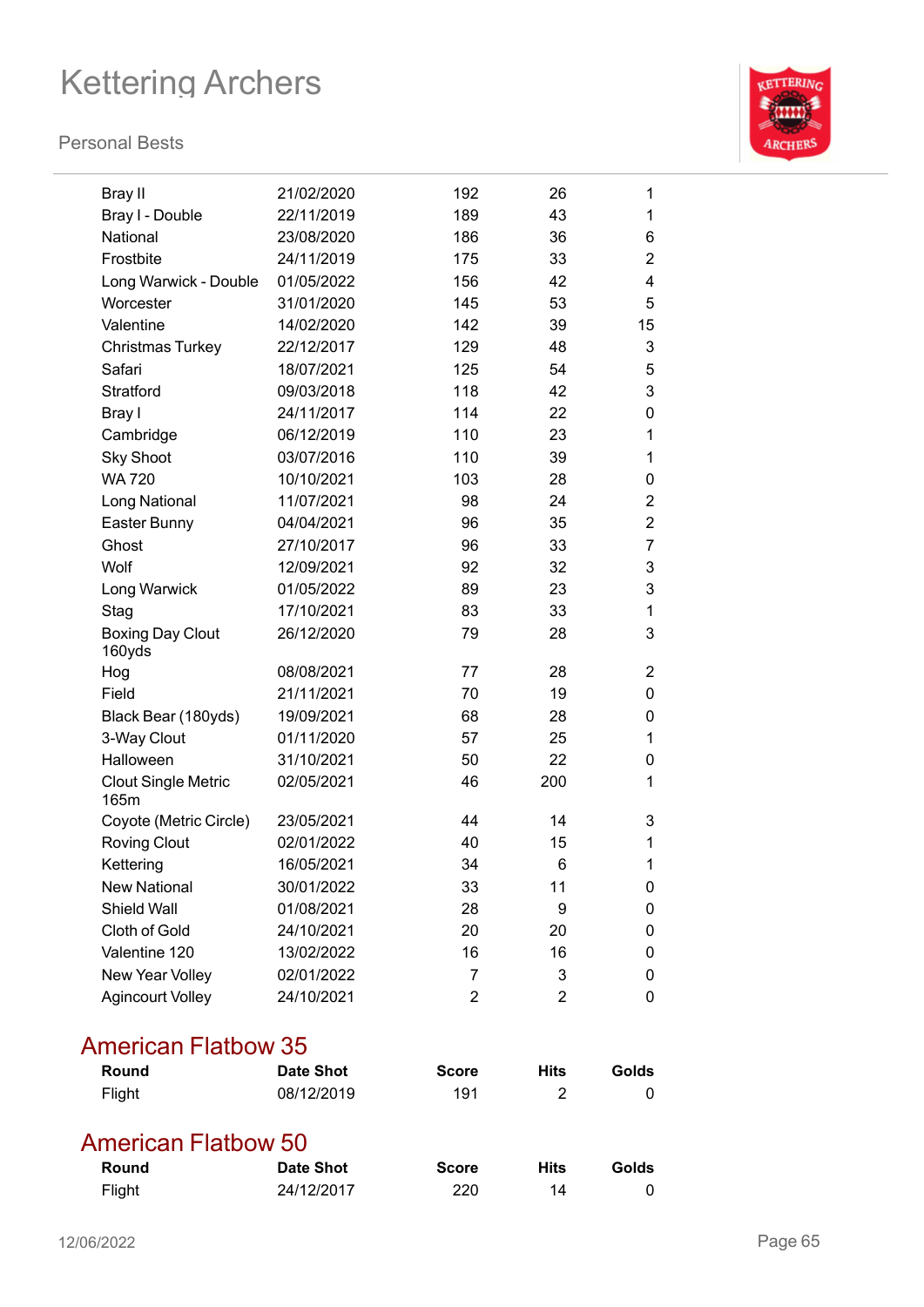

| <b>Barebow</b>            |                  |              |             |                         |
|---------------------------|------------------|--------------|-------------|-------------------------|
| Round                     | <b>Date Shot</b> | <b>Score</b> | <b>Hits</b> | Golds                   |
| Pope-Young                | 07/09/2014       | 274          | 52          | 0                       |
| National                  | 22/05/2016       | 205          | 47          | 3                       |
| Easter Bunny              | 27/03/2016       | 77           | 33          | 1                       |
| <b>Roving Clout</b>       | 03/01/2016       | 53           | 26          | 1                       |
| Clout Imp S/1Way<br>180yd | 19/01/2020       | 8            | 2           | 0                       |
| New Year Volley           | 03/01/2016       | 7            | 3           | 0                       |
| Longbow                   |                  |              |             |                         |
| Round                     | <b>Date Shot</b> | <b>Score</b> | <b>Hits</b> | Golds                   |
| Darts                     | 08/04/2022       | 640          | 32          | 0                       |
| Portsmouth                | 18/01/2019       | 407          | 60          | 6                       |
| Bray II - Double          | 11/01/2019       | 286          | 50          | 5                       |
| Bray I - Double           | 23/11/2018       | 269          | 53          | 0                       |
| Oxford                    | 09/11/2018       | 246          | 36          | $\overline{2}$          |
| <b>Star</b>               | 17/04/2021       | 223          | 29          | 5                       |
| Snowman                   | 03/12/2021       | 188          | 29          | 1                       |
| Valentine                 | 11/02/2022       | 171          | 43          | 15                      |
| Vegas (Triple Face)       | 12/04/2019       | 167          | 24          | $\overline{2}$          |
| Bray II                   | 25/02/2022       | 156          | 27          | $\mathbf 0$             |
| Bray I                    | 23/11/2018       | 153          | 24          | 0                       |
| Worcester                 | 28/01/2022       | 151          | 50          | 4                       |
| Cambridge                 | 14/01/2022       | 150          | 32          | 1                       |
| Christmas Turkey          | 19/12/2020       | 143          | 47          | 6                       |
| Stratford                 | 15/03/2019       | 137          | 45          | 4                       |
| Ghost                     | 30/10/2020       | 105          | 34          | $\overline{\mathbf{4}}$ |
| Recurve                   |                  |              |             |                         |
| Round                     | <b>Date Shot</b> | <b>Score</b> | <b>Hits</b> | Golds                   |
| Windsor                   | 09/03/2014       | 770          | 104         | 27                      |
| Darts                     | 18/03/2016       | 733          | 34          | 0                       |
| Short Warwick -<br>Double | 10/05/2015       | 716          | 96          | 42                      |
| Western                   | 24/05/2015       | 696          | 96          | 33                      |
| <b>St Nicholas</b>        | 21/12/2014       | 684          | 84          | 57                      |
| American                  | 03/04/2016       | 671          | 89          | 38                      |
| Warwick - Double          | 08/03/2015       | 607          | 91          | 23                      |
| WA 30m - Double           | 31/07/2016       | 583          | 72          | 11                      |
| <b>Short National</b>     | 14/06/2015       | 546          | 72          | 32                      |
| Long Warwick - Double     | 04/09/2016       | 545          | 63          | 17                      |
| National                  | 11/01/2015       | 518          | 72          | 23                      |
| <b>Short Metric I</b>     | 19/07/2015       | 514          | 72          | 7                       |
| FITA 30m Double           | 17/08/2014       | 511          | 72          | 3                       |
| Frostbite - Double        | 26/11/2018       | 499          | 72          | 3                       |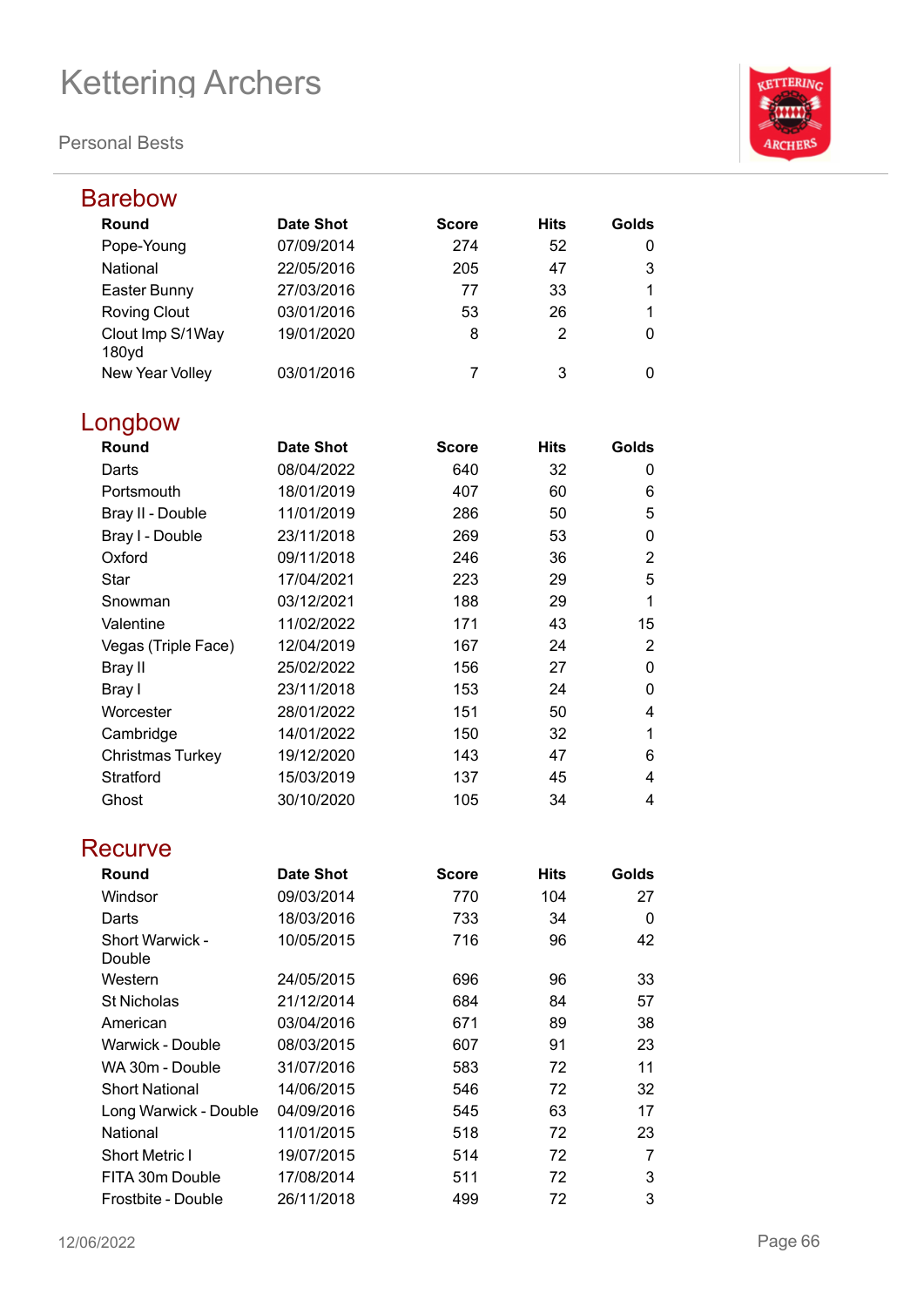

| Bray I - Double                    | 14/11/2014 | 490 | 60 | 13             |
|------------------------------------|------------|-----|----|----------------|
| Bray II - Double                   | 28/02/2016 | 471 | 60 | 8              |
| St George                          | 23/04/2017 | 446 | 90 | 9              |
| Midsummer                          | 19/06/2015 | 420 | 60 | 19             |
| FITA 70m                           | 15/06/2014 | 403 | 66 | 4              |
| <b>WA 720</b>                      | 10/06/2018 | 398 | 68 | 5              |
| <b>Short Warwick</b>               | 13/03/2016 | 369 | 47 | 22             |
| Long National                      | 15/03/2015 | 366 | 70 | 9              |
| Warwick                            | 23/07/2015 | 364 | 48 | 23             |
| 2-Way Warwick                      | 07/12/2014 | 328 | 48 | 14             |
| London                             | 16/01/2015 | 318 | 36 | 12             |
| Oxford                             | 06/11/2015 | 309 | 36 | 8              |
| Frostbite                          | 22/11/2015 | 296 | 36 | 8              |
| FITA 30m                           | 26/07/2015 | 295 | 36 | $\overline{7}$ |
| Field                              | 21/08/2016 | 295 | 46 | 1              |
| <b>WA 30m</b>                      | 31/07/2016 | 291 | 36 | 5              |
| Clout WA D/1Way<br>165m            | 05/11/2017 | 288 | 72 | 22             |
| <b>Star</b>                        | 14/03/2014 | 286 | 36 | 3              |
| Long Warwick                       | 04/09/2016 | 285 | 45 | 9              |
| Worcester                          | 12/10/2014 | 259 | 60 | 26             |
| Cambridge                          | 09/12/2016 | 253 | 34 | 3              |
| Bray I                             | 14/11/2014 | 240 | 30 | 5              |
| Bray II                            | 24/02/2017 | 239 | 30 | 3              |
| Hog                                | 27/05/2018 | 211 | 48 | 21             |
| Stratford                          | 04/03/2016 | 208 | 48 | 22             |
| Kettering                          | 15/05/2016 | 204 | 58 | $\overline{4}$ |
| Easter Bunny                       | 16/04/2017 | 196 | 48 | 17             |
| <b>Boxing Day Clout</b><br>160yds  | 26/12/2016 | 190 | 47 | 17             |
| Valentine                          | 14/02/2014 | 187 | 46 | 16             |
| <b>Christmas Turkey</b>            | 19/12/2014 | 187 | 48 | $\overline{7}$ |
| Coyote (Metric Circle)             | 02/10/2016 | 185 | 48 | 10             |
| Safari                             | 03/06/2018 | 164 | 58 | 5              |
| Black Bear (180yds)                | 13/08/2017 | 162 | 46 | 11             |
| <b>New Warwick</b>                 | 03/07/2016 | 145 | 35 | 4              |
| <b>Clout Single Metric</b><br>165m | 05/11/2017 | 143 | 36 | 10             |
| Ghost                              | 30/10/2015 | 127 | 36 | 6              |
| 3-Way Clout                        | 02/07/2017 | 120 | 37 | 5              |
| Valentine 120                      | 15/02/2015 | 115 | 31 | 1              |
| Coyote (Imperial<br>Circle)        | 15/10/2017 | 101 | 47 | 1              |
| <b>Sky Shoot</b>                   | 30/08/2015 | 95  | 35 | 1              |
| Halloween                          | 11/09/2016 | 89  | 35 | 4              |
| Cloth of Gold                      | 23/10/2016 | 69  | 37 | 8              |
| <b>Roving Clout</b>                | 07/01/2018 | 68  | 24 | 3              |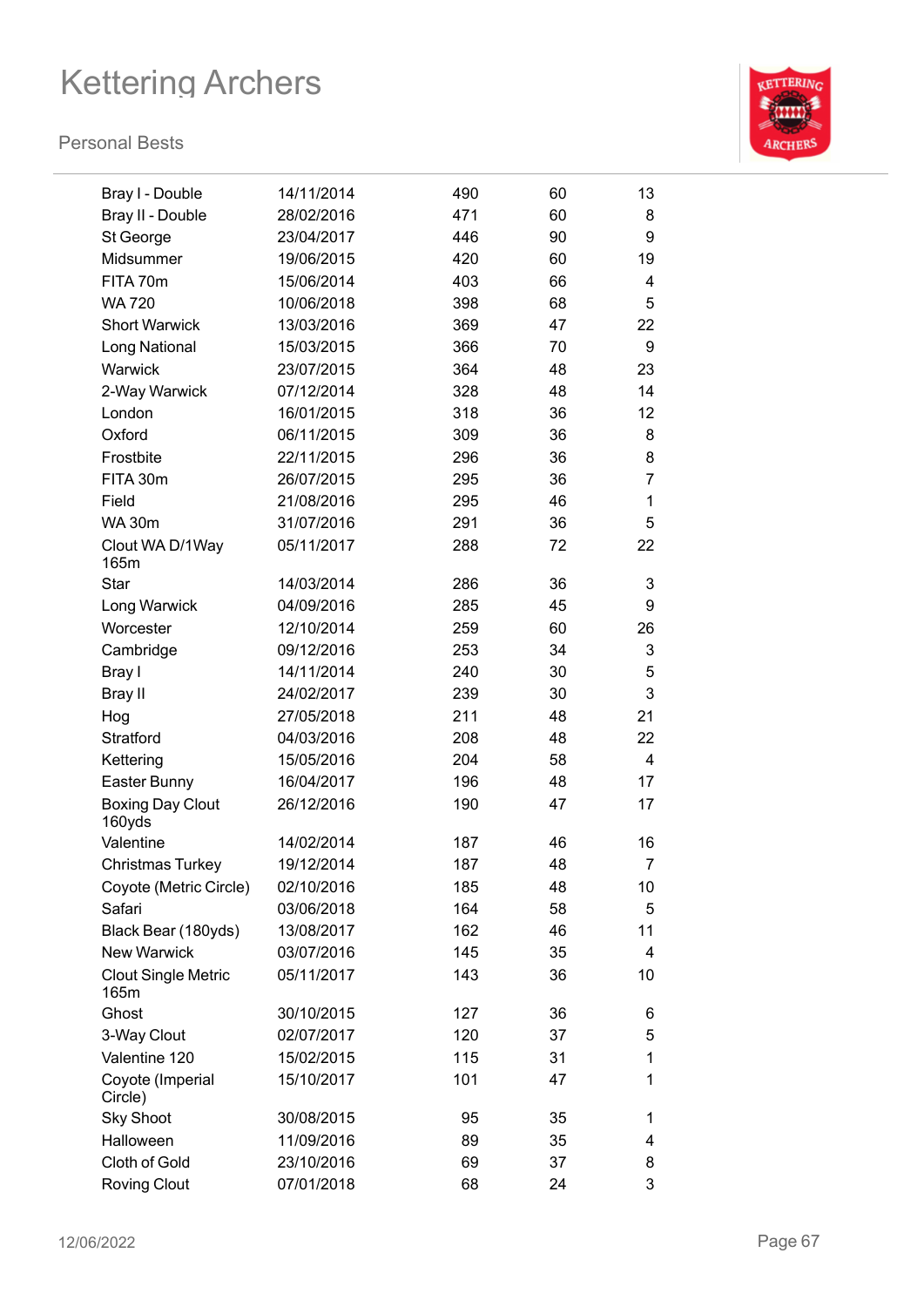

| Clout Imp S/1Way<br>180yd             | 30/10/2016               | 50                  | 28                 | 0           |
|---------------------------------------|--------------------------|---------------------|--------------------|-------------|
| <b>Agincourt Volley</b>               | 23/10/2016               | 14                  | 5                  | 0           |
| New Year Volley                       | 06/01/2019               | 3                   | $\overline{2}$     | 0           |
|                                       |                          |                     |                    |             |
| Recurve 35                            |                          |                     |                    |             |
| Round                                 | <b>Date Shot</b>         | <b>Score</b>        | Hits               | Golds       |
| Flight                                | 13/12/2015               | 298                 | 7                  | 0           |
| Sandra Allison                        |                          |                     |                    |             |
| <b>American Flatbow 35</b>            |                          |                     |                    |             |
| Round                                 | <b>Date Shot</b>         | <b>Score</b>        | <b>Hits</b>        | Golds       |
| Flight                                | 14/11/2021               | 60                  | 8                  | 0           |
|                                       |                          |                     |                    |             |
| <b>American Flatbow 50</b>            |                          |                     |                    |             |
| Round                                 | <b>Date Shot</b>         | <b>Score</b>        | <b>Hits</b>        | Golds       |
| Flight                                | 13/12/2020               | 106                 | 17                 | 0           |
| <b>Barebow</b>                        |                          |                     |                    |             |
|                                       |                          |                     |                    |             |
| Round<br>Portsmouth - Double          | <b>Date Shot</b>         | <b>Score</b><br>650 | <b>Hits</b><br>110 | Golds<br>13 |
|                                       | 08/03/2020               | 519                 | 34                 |             |
| Darts                                 | 08/04/2022<br>02/05/2022 |                     | 70                 | 0<br>1      |
| <b>Short Metric III</b><br>Portsmouth | 12/02/2022               | 492<br>444          | 60                 | 22          |
| <b>St Nicholas</b>                    | 19/12/2021               | 432                 | 78                 | 11          |
| Short Warwick -                       | 06/03/2022               | 424                 | 84                 | 12          |
| Double                                |                          |                     |                    |             |
| WA 1440 Ladies                        | 13/05/2019               | 318                 | 0                  | 4           |
| WA 18m - Double                       | 24/02/2019               | 309                 | 61                 | 3           |
| Frostbite - Double                    | 24/11/2019               | 305                 | 62                 | 2           |
| Western                               | 01/07/2018               | 293                 | 63                 | 7           |
| American                              | 18/11/2018               | 289                 | 65                 | 3           |
| <b>Short National</b>                 | 20/01/2019               | 280                 | 54                 | 6           |
| Windsor                               | 21/10/2018               | 278                 | 62                 | 4           |
| National - Double                     | 29/06/2019               | 265                 | 64                 | 3           |
| Hereford                              | 09/09/2018               | 260                 | 56                 | 6           |
| Metric I                              | 21/08/2021               | 256                 | 0                  | 3           |
| <b>Warwick - Double</b>               | 01/05/2022               | 247                 | 53                 | 5           |
| National                              | 17/03/2019               | 245                 | 59                 | 5           |
| <b>Short Warwick</b>                  | 06/03/2022               | 225                 | 41                 | 7           |
| <b>Short Metric I</b>                 | 20/03/2022               | 222                 | 42                 | 3           |
| Cambridge                             | 14/01/2022               | 220                 | 34                 | 1           |
| Oxford                                | 05/11/2021               | 207                 | 33                 | 1           |
| WA 30m - Double                       | 31/07/2016               | 203                 | 44                 | 2           |
| <b>Worcester - Double</b>             | 14/10/2018               | 184                 | 66                 | 5           |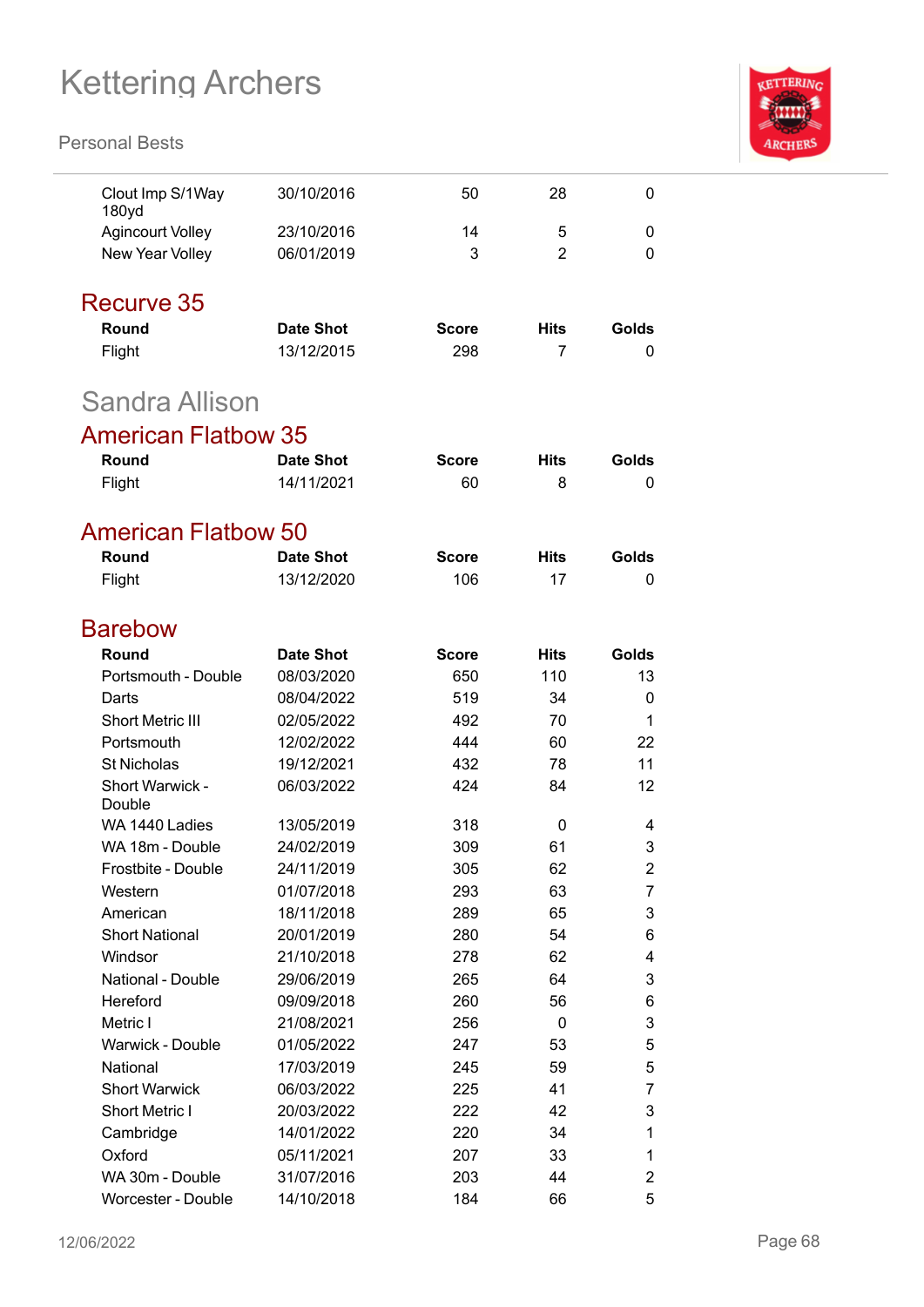

| <b>Bray II</b>                     | 25/02/2022 | 182 | 29 | $\overline{2}$ |
|------------------------------------|------------|-----|----|----------------|
| Midsummer                          | 21/06/2019 | 179 | 47 | $\mathbf{1}$   |
| Star                               | 22/02/2019 | 175 | 27 | $\overline{2}$ |
| Valentine                          | 11/02/2022 | 171 | 44 | 15             |
| Warwick                            | 27/06/2019 | 170 | 36 | 4              |
| <b>WA 18m</b>                      | 17/02/2019 | 166 | 1  | 0              |
| Clout WA D/1way                    | 03/04/2022 | 162 | 56 | 5              |
| 125m                               |            |     |    |                |
| Bray I - Double                    | 22/11/2019 | 161 | 33 | 0              |
| Snowman                            | 03/12/2021 | 155 | 26 | 1              |
| Frostbite                          | 24/11/2019 | 155 | 32 | 1              |
| Worcester                          | 13/10/2019 | 151 | 48 | 7              |
| Clout WA D/1way<br>110m            | 24/03/2019 | 147 | 53 | 5              |
| Hog                                | 28/05/2017 | 144 | 45 | 5              |
| Vegas (Triple Face)                | 12/04/2019 | 143 | 20 | $\overline{2}$ |
| Black Bear (140yds)                | 31/03/2019 | 140 | 41 | 8              |
| Coyote (Metric Circle)             | 27/09/2020 | 136 | 42 | 9              |
| Christmas Turkey                   | 17/12/2021 | 134 | 46 | 5              |
| Stratford                          | 11/03/2022 | 131 | 45 | 4              |
| <b>WA 720</b>                      | 02/06/2019 | 123 | 27 | 0              |
| Bray I                             | 19/11/2021 | 118 | 22 | 4              |
| Ghost                              | 29/10/2021 | 108 | 33 | 1              |
| Pope-Young                         | 13/11/2016 | 101 | 28 | 1              |
| <b>Roving Clout</b>                | 02/01/2022 | 94  | 27 | 8              |
| <b>Boxing Day Clout</b><br>160yds  | 26/12/2019 | 94  | 31 | 8              |
| Easter Bunny                       | 04/04/2021 | 94  | 31 | $\overline{2}$ |
| Stag                               | 17/10/2021 | 94  | 34 | $\overline{4}$ |
| <b>Clout Single Metric</b><br>125m | 28/06/2020 | 91  | 30 | 4              |
| Field                              | 26/08/2018 | 90  | 23 | 0              |
| <b>WA 30m</b>                      | 31/07/2016 | 88  | 20 | 1              |
| 3-Way Clout                        | 01/11/2020 | 87  | 30 | 4              |
| <b>WA 50m</b>                      | 26/09/2021 | 83  | 0  | 0              |
| Long National                      | 06/09/2020 | 78  | 18 | $\overline{c}$ |
| Long Warwick - Double              | 03/09/2017 | 77  | 23 | $\overline{c}$ |
| Safari                             | 23/06/2019 | 76  | 43 | $\mathbf{1}$   |
| Long Metric I                      | 06/05/2018 | 75  | 0  | 0              |
| Wolf                               | 12/09/2021 | 71  | 30 | 1              |
| Halloween                          | 30/10/2018 | 59  | 22 | 3              |
| Kettering                          | 16/05/2021 | 55  | 13 | 1              |
| Clout Imp D/1Way<br>140yd          | 24/10/2021 | 47  | 25 | 0              |
| Clout Imp S/1WAY<br>140yd          | 28/11/2021 | 40  | 16 | 1              |
| Clout Imp D/2Way<br>140yd          | 02/06/2019 | 36  | 18 | 0              |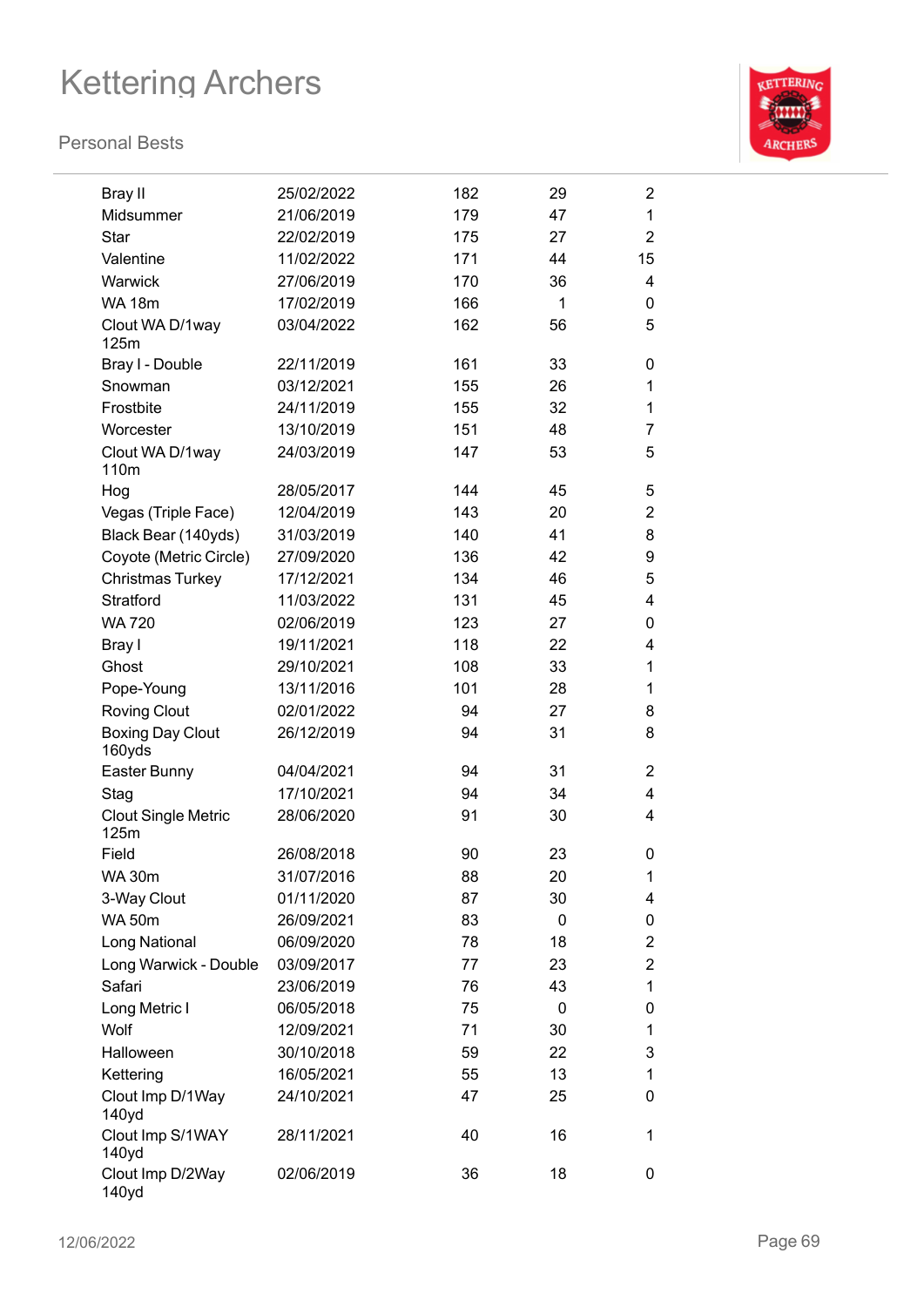

| Coyote (Imperial<br>Circle)        | 15/10/2017       | 32           | 13          | 0                         |
|------------------------------------|------------------|--------------|-------------|---------------------------|
| <b>Cloth of Gold</b>               | 23/10/2016       | 31           | 23          | 2                         |
| Valentine 120                      | 13/02/2022       | 30           | 18          | 0                         |
| Long Warwick                       | 03/09/2017       | 27           | 7           | 0                         |
| <b>Agincourt Volley</b>            | 25/10/2015       | 20           | 6           | 1                         |
| New Year Volley                    | 02/01/2022       | 12           | 5           | 0                         |
| Cloth Of Gold 80y                  | 25/10/2015       | 4            | 4           | 0                         |
|                                    |                  |              |             |                           |
| Recurve 35                         |                  |              |             |                           |
| Round                              | <b>Date Shot</b> | <b>Score</b> | <b>Hits</b> | Golds                     |
| Flight                             | 09/12/2018       | 190          | 22          | 0                         |
|                                    |                  |              |             |                           |
| <b>Traditional</b>                 |                  |              |             |                           |
| Round                              | <b>Date Shot</b> | <b>Score</b> | <b>Hits</b> | Golds                     |
| <b>Shield Wall</b>                 | 01/08/2021       | 25           | 6           | 1                         |
| <b>Scott Dunn</b>                  |                  |              |             |                           |
| <b>Barebow</b>                     |                  |              |             |                           |
| Round                              | <b>Date Shot</b> | <b>Score</b> | <b>Hits</b> | Golds                     |
| <b>Short Metric I</b>              | 25/08/2013       | 198          | 43          | 3                         |
| Oxford                             | 05/12/2014       | 163          | 33          | 2                         |
| London                             | 25/01/2013       | 160          | 33          | 1                         |
| <b>Christmas Turkey</b>            | 19/12/2014       | 103          | 44          | 3                         |
| Bray I                             | 14/11/2014       | 72           | 19          | 1                         |
| Coyote (Metric Circle)             | 18/01/2015       | 16           | 8           | 0                         |
|                                    |                  |              |             |                           |
| Longbow                            |                  |              |             |                           |
| Round                              | <b>Date Shot</b> | <b>Score</b> | <b>Hits</b> | Golds                     |
| Darts                              | 23/03/2015       | 541          | 33          | 0                         |
| Clout WA D/1Way<br>165m            | 01/11/2015       | 206          | 63          | 11                        |
| Sunstroke                          | 21/07/2013       | 160          | 32          | 3                         |
| <b>Flight Military Arrow</b>       | 08/12/2019       | 149          | 17          | 0                         |
| <b>Star</b>                        | 14/03/2014       | 138          | 18          | $\overline{7}$            |
| Oxford                             | 01/11/2013       | 133          | 25          | 2                         |
| Cambridge                          | 06/12/2013       | 125          | 24          | $\ensuremath{\mathsf{3}}$ |
| Midsummer                          | 19/06/2015       | 123          | 25          | $\overline{2}$            |
| Clout WA D/1Way 90m                | 03/03/2013       | 122          | 44          | 8                         |
| Christmas Turkey                   | 29/12/2013       | 112          | 45          | 0                         |
| <b>Clout Single Metric</b><br>165m | 01/11/2015       | 111          | 32          | 5                         |
| <b>Sky Shoot</b>                   | 21/07/2013       | 109          | 36          | 7                         |
| <b>Boxing Day Clout</b><br>160yds  | 26/12/2015       | 108          | 39          | 5                         |
| London                             | 17/01/2014       | 106          | 25          | 1                         |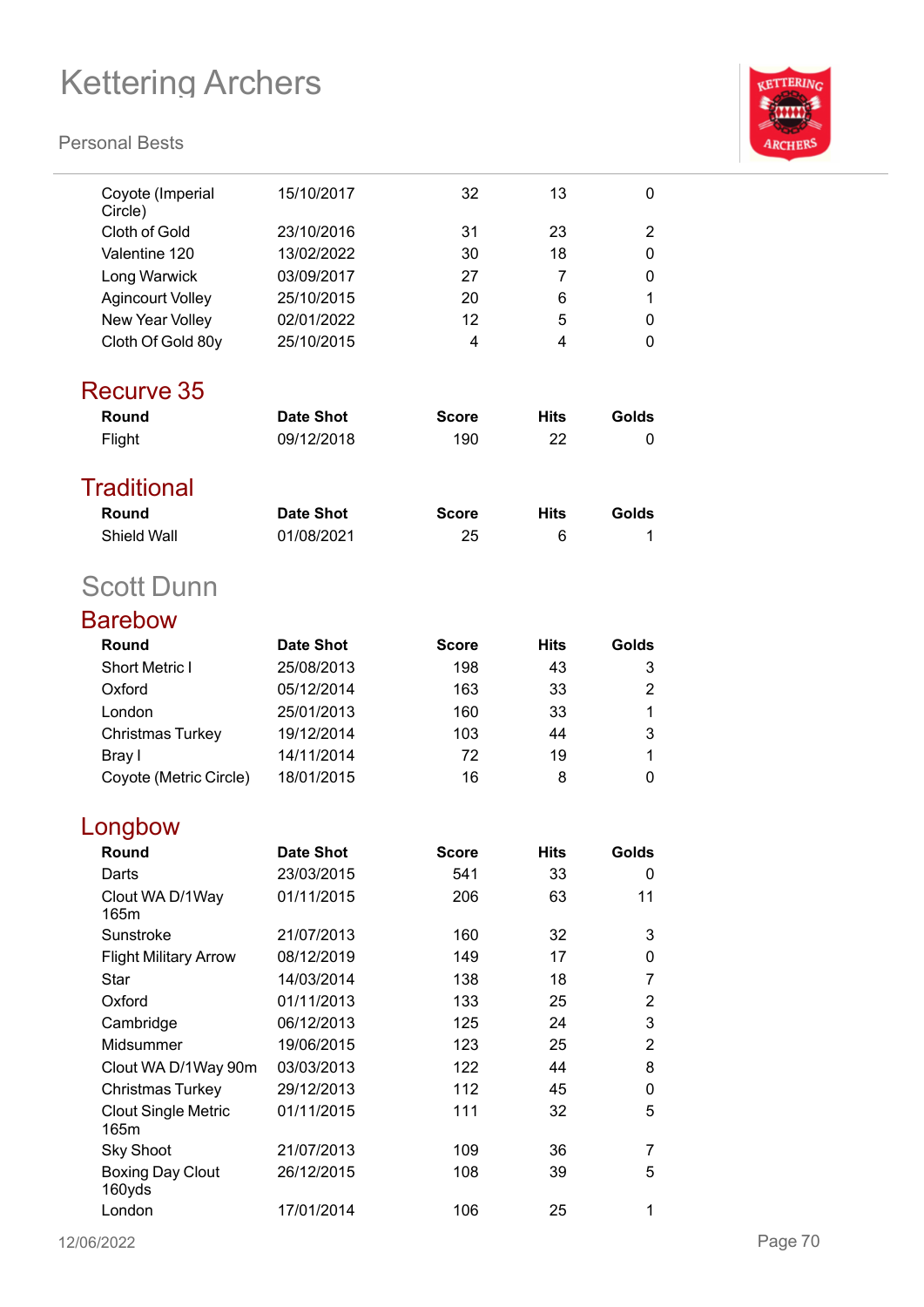

| Clout WA D/1way<br>110 <sub>m</sub> | 03/11/2013       | 98           | 39          | $\overline{2}$ |
|-------------------------------------|------------------|--------------|-------------|----------------|
| Bray I - Double                     | 15/11/2013       | 87           | 25          | 0              |
| Warwick                             | 01/08/2013       | 84           | 20          | $\overline{2}$ |
| <b>Roving Clout</b>                 | 03/01/2016       | 82           | 26          | 3              |
| <b>Bray II</b>                      | 21/02/2014       | 80           | 19          | 0              |
| Easter Bunny                        | 16/04/2017       | 75           | 30          | $\overline{2}$ |
| Hog                                 | 31/05/2015       | 72           | 23          | 3              |
| <b>Clout Single Metric</b><br>125m  | 03/11/2013       | 56           | 20          | 0              |
| Coyote (Metric Circle)              | 13/01/2013       | 51           | 22          | 0              |
| Ghost                               | 31/10/2014       | 48           | 25          | 4              |
| Clout Imp D/1Way<br>180yd           | 08/09/2019       | 46           | 23          | 0              |
| Bray I                              | 15/11/2013       | 38           | 13          | 0              |
| Halloween                           | 28/10/2014       | 36           | 15          | $\overline{2}$ |
| Clout Imp D/2Way<br>180yd           | 03/06/2018       | 35           | 19          | 0              |
| FITA 70m                            | 12/05/2013       | 33           | 7           | 0              |
| Clout Imp S/1Way<br>180yd           | 13/10/2019       | 27           | 10          | 1              |
| Stratford                           | 08/03/2013       | 22           | 9           | 0              |
| Clout Imp S/2Way<br>180yd           | 03/06/2018       | 21           | 9           | 0              |
| <b>Cloth of Gold</b>                | 29/10/2017       | 18           | 14          | 1              |
| <b>Agincourt Volley</b>             | 29/10/2017       | 6            | 4           | 0              |
| Longbow 50                          |                  |              |             |                |
| Round                               | <b>Date Shot</b> | <b>Score</b> | <b>Hits</b> | Golds          |
| Flight                              | 08/12/2013       | 205          | 1           | 0              |
| Longbow U/L                         |                  |              |             |                |
| Round                               | <b>Date Shot</b> | <b>Score</b> | <b>Hits</b> | Golds          |
| Flight                              | 13/12/2015       | 228          | 18          | 0              |
| <b>Simon Eppey</b>                  |                  |              |             |                |
| <b>Barebow</b>                      |                  |              |             |                |
| Round                               | <b>Date Shot</b> | <b>Score</b> | <b>Hits</b> | Golds          |
| Clout WA D/1Way<br>165m             | 03/04/2022       | 164          | 58          | 8              |
| Easter Bunny                        | 17/04/2022       | 107          | 41          | 1              |
| <b>Clout Single Metric</b><br>165m  | 03/04/2022       | 85           | 31          | 4              |
| 3-Way Clout                         | 23/01/2022       | 75           | 28          | 2              |
| <b>Boxing Day Clout</b><br>160yds   | 26/12/2021       | 36           | 16          | 0              |
| <b>Roving Clout</b>                 | 02/01/2022       | 35           | 10          | 3              |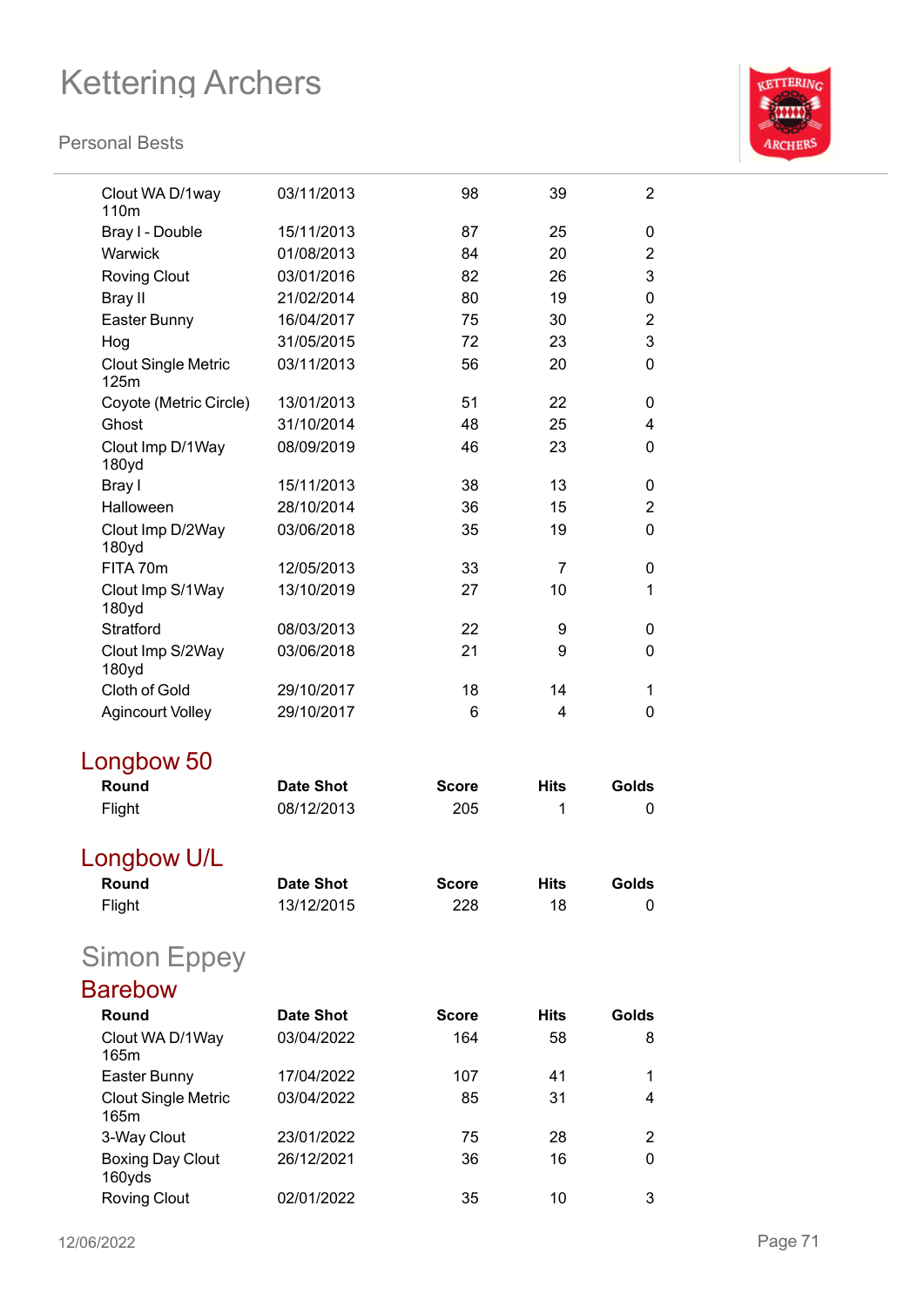#### **Personal Bests**



| New Year Volley         | 02/01/2022       | 8            | 3           | 0        |
|-------------------------|------------------|--------------|-------------|----------|
| Cloth of Gold           | 24/10/2021       | 5            | 5           | 0        |
| <b>Agincourt Volley</b> | 24/10/2021       | 3            | 1           | 0        |
| Longbow                 |                  |              |             |          |
| Round                   | <b>Date Shot</b> | <b>Score</b> | <b>Hits</b> | Golds    |
| Pope-Young              | 15/05/2022       | 392          | 66          | 0        |
| Recurve                 |                  |              |             |          |
| Round                   | Date Shot        | <b>Score</b> | <b>Hits</b> | Golds    |
| <b>St Nicholas</b>      | 19/12/2021       | 437          | 75          | 18       |
| Frostbite - Double      | 21/11/2021       | 241          | 62          | 1        |
| Frostbite               | 21/11/2021       | 194          | 32          | 1        |
| Worcester               | 28/01/2022       | 151          | 53          | 7        |
| Oxford                  | 05/11/2021       | 149          | 30          | 0        |
| Snowman                 | 03/12/2021       | 142          | 29          | 2        |
| Coyote (Metric Circle)  | 22/05/2022       | 133          | 39          | 10       |
| <b>New National</b>     | 30/01/2022       | 89           | 25          | 0        |
| Bray I                  | 19/11/2021       | 88           | 19          | 0        |
| Stag                    | 12/06/2022       | 66           | 22          | $\Omega$ |
| Ghost                   | 29/10/2021       | 58           | 21          | 3        |
| Field                   | 21/11/2021       | 51           | 18          | $\Omega$ |
| Kettering               | 24/04/2022       | 28           | 12          | 0        |

## Stewart Eaton

### American Flatbow

| Round                  | Date Shot  | <b>Score</b> | Hits | Golds |
|------------------------|------------|--------------|------|-------|
| Coyote (Metric Circle) | 27/09/2020 | 85           | 29   |       |
| Hog                    | 30/08/2020 | 81           | 32   |       |

## Longbow

| Round                              | <b>Date Shot</b> | <b>Score</b> | <b>Hits</b> | Golds |
|------------------------------------|------------------|--------------|-------------|-------|
| Oxford                             | 03/04/2021       | 92           | 15          | 2     |
| <b>Boxing Day Clout</b><br>160yds  | 26/12/2021       | 52           | 19          | 2     |
| 3-Way Clout                        | 23/01/2022       | 49           | 19          | 1     |
| Coyote (Metric Circle)             | 23/05/2021       | 45           | 15          | 2     |
| Halloween                          | 31/10/2021       | 44           | 19          | 1     |
| Clout WA D/1Way<br>165m            | 03/04/2022       | 37           | 15          | 0     |
| <b>Clout Single Metric</b><br>165m | 03/04/2022       | 23           | 9           | 0     |
| Valentine 120                      | 13/02/2022       | 20           | 16          | 0     |
| Cloth of Gold                      | 24/10/2021       | 11           | 7           | 1     |
| Clout Imp S/1Way<br>180yd          | 28/11/2021       | 3            | 2           | 0     |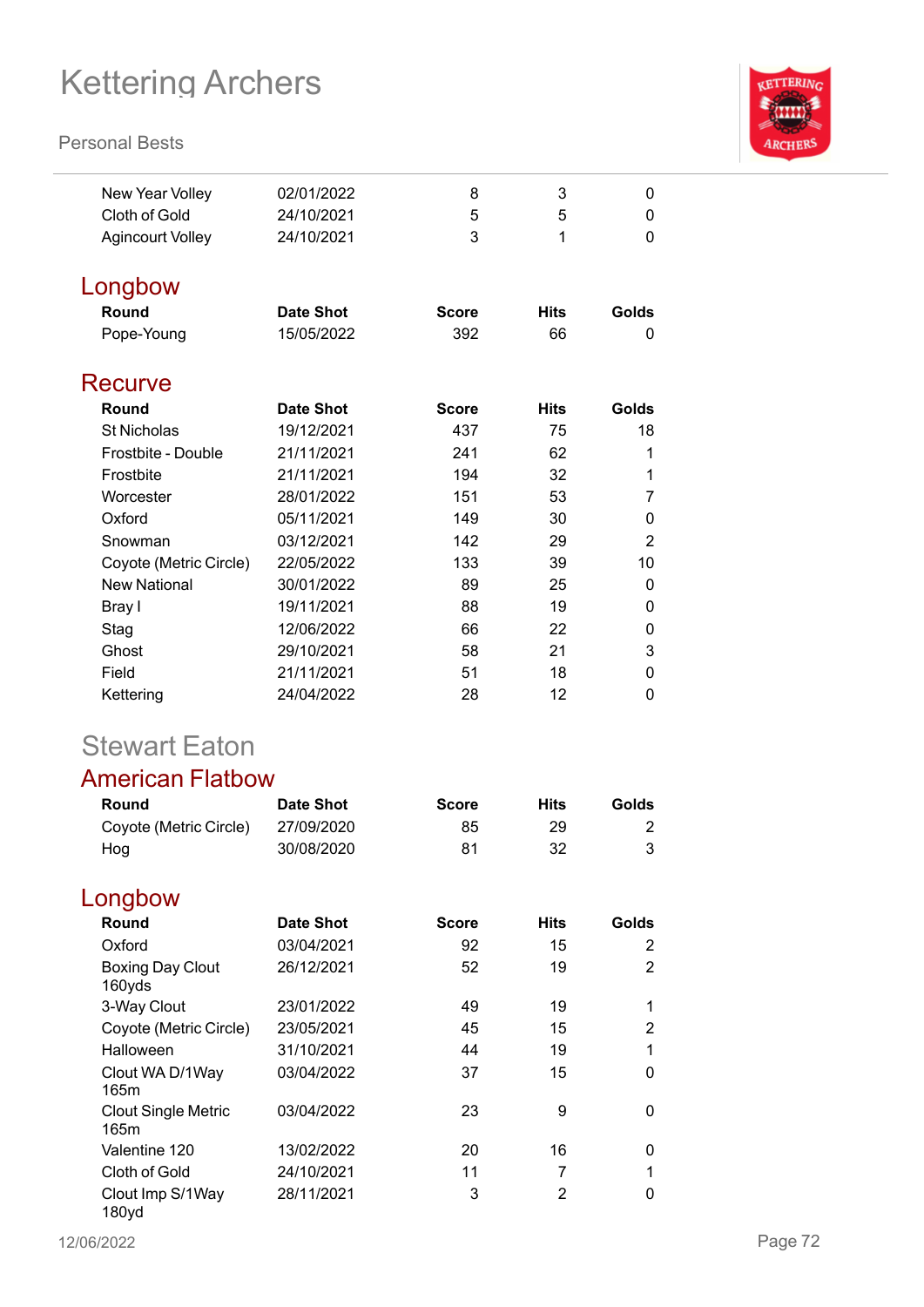**Personal Bests**



## Longbow U/L

| Round            | Date Shot  | <b>Score</b> | <b>Hits</b> | Golds |
|------------------|------------|--------------|-------------|-------|
| Flight           | 13/12/2020 | 210          | 0           | 0     |
| Traditional      |            |              |             |       |
| Round            | Date Shot  | <b>Score</b> | <b>Hits</b> | Golds |
| Halloween        | 31/10/2020 | 33           | 14          | 0     |
| Cloth of Gold    | 25/10/2020 | 19           | 11          | 2     |
| Agincourt Volley | 25/10/2020 | 1            | 1           | 0     |
|                  |            |              |             |       |

## Stuart Davies

Longbow

| Round                              | Date Shot  | Score | <b>Hits</b> | Golds |
|------------------------------------|------------|-------|-------------|-------|
| Clout WA D/1Way<br>165m            | 03/03/2013 | 209   | 65          | 6     |
| Valentine                          | 11/02/2011 | 135   | 33          | 13    |
| London                             | 17/01/2014 | 132   | 29          | 0     |
| <b>Clout Single Metric</b><br>165m | 22/03/2015 | 105   | 33          | 5     |
| Easter Bunny                       | 20/04/2014 | 99    | 38          | 0     |
| Midsummer                          | 19/06/2016 | 80    | 20          | 0     |
| <b>Roving Clout</b>                | 07/01/2018 | 52    | 25          | 0     |
| Stafford                           | 11/03/2011 | 48    | 18          | 0     |
| Clout Imp D/1Way<br>180yd          | 27/05/2018 | 33    | 21          | 0     |
| Valentine 120                      | 17/02/2013 | 31    | 23          |       |
| Clout Imp S/1Way<br>180yd          | 27/05/2018 | 17    | 9           | 0     |
| New Year Volley                    | 07/01/2018 | 15    | 4           | 0     |

## Longbow U/L

| Round                 | Date Shot        | <b>Score</b> | <b>Hits</b> | Golds          |
|-----------------------|------------------|--------------|-------------|----------------|
| Flight                | 24/12/2017       | 245          | 18          | 0              |
| Recurve               |                  |              |             |                |
| Round                 | <b>Date Shot</b> | <b>Score</b> | <b>Hits</b> | Golds          |
| Worcester - Double    | 18/10/2009       | 489          | 118         | 46             |
| Long National         | 11/10/2009       | 463          | 69          | 13             |
| <b>Short Metric I</b> | 23/08/2009       | 443          | 64          | 2              |
| National              | 22/11/2009       | 357          | 65          | 7              |
| Oxford                | 13/11/2009       | 299          | 36          | 7              |
| Long Warwick          | 14/06/2009       | 260          | 46          | 7              |
| Worcester             | 18/10/2009       | 252          | 60          | 23             |
| Frostbite             | 20/12/2009       | 238          | 36          | $\overline{2}$ |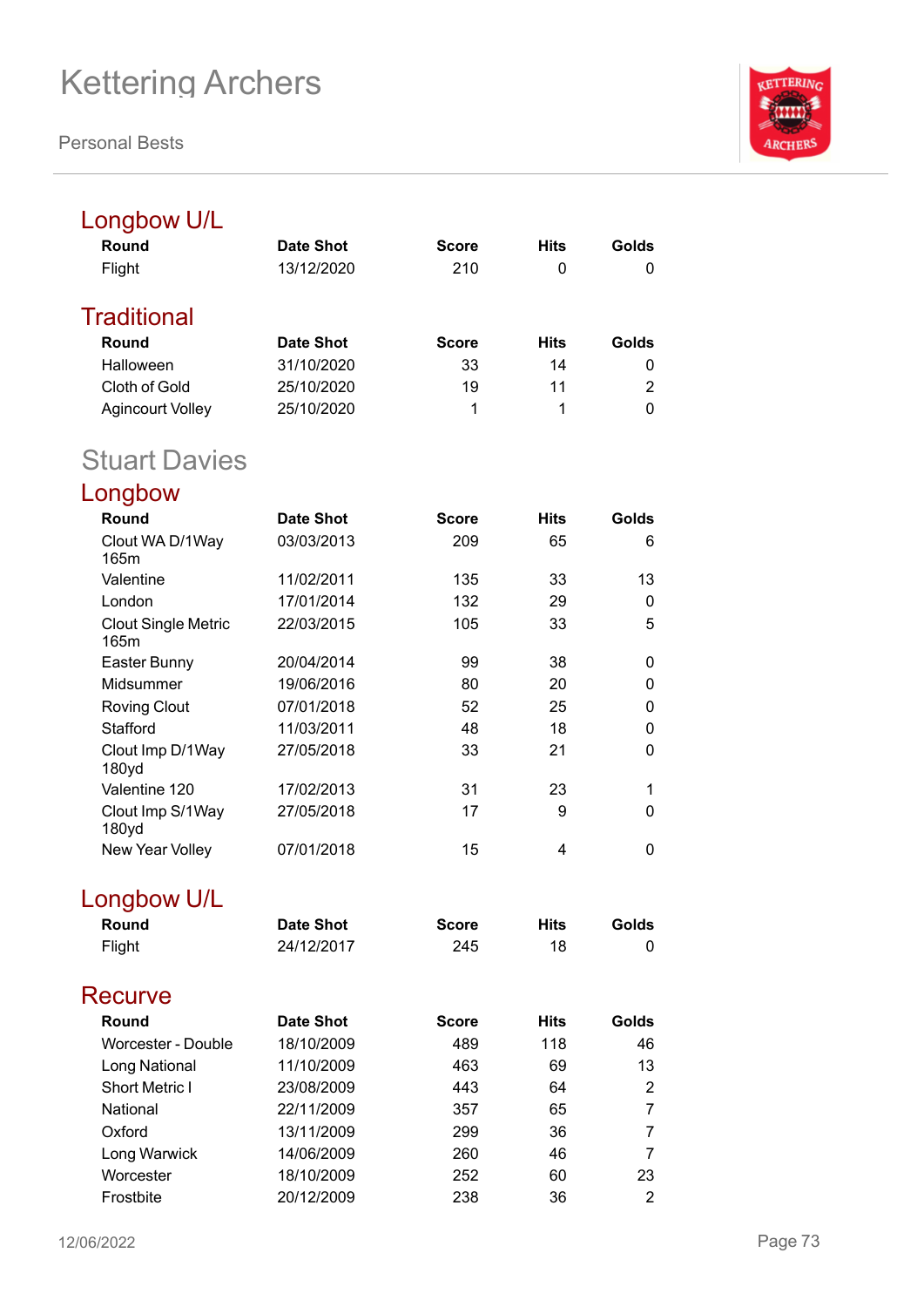#### **Personal Bests**



| Bray II                    | 20/02/2009       | 224          | 30          | 6     |
|----------------------------|------------------|--------------|-------------|-------|
| Bray I                     | 04/12/2009       | 216          | 30          | 1     |
| Field                      | 19/04/2009       | 164          | 30          | 1     |
| Easter Bunny               | 13/04/2009       | 148          | 41          | 7     |
| Valentine                  | 06/02/2009       | 110          | 46          | 3     |
| Valentine 120              | 15/02/2009       | 40           | 10          | 1     |
| Recurve 50                 |                  |              |             |       |
| Round                      | <b>Date Shot</b> | <b>Score</b> | <b>Hits</b> | Golds |
| Flight                     | 20/12/2009       | 324          | 30          | 0     |
| <b>Toby Eppey</b>          |                  |              |             |       |
| <b>Barebow</b>             |                  |              |             |       |
| Round                      | <b>Date Shot</b> | <b>Score</b> | <b>Hits</b> | Golds |
| Junior Warwick -<br>Double | 01/05/2022       | 560          | 92          | 21    |
| <b>Junior Warwick</b>      | 01/05/2022       | 295          | 47          | 11    |
| <b>St Nicholas</b>         | 19/12/2021       | 206          | 52          | 4     |
| Pope-Young                 | 15/05/2022       | 182          | 34          | 1     |
| Snowman                    | 03/12/2021       | 93           | 16          | 2     |
| <b>Christmas Turkey</b>    | 17/12/2021       | 89           | 43          | 0     |
| Bray I                     | 19/11/2021       | 79           | 19          | 0     |
| Stag                       |                  |              |             |       |
|                            | 12/06/2022       | 70           | 32          | 1     |

Frostbite - Double 21/11/2021 63 16 0 Oxford 05/11/2021 59 12 0 Bray II 25/02/2022 46 11 0 Kettering 24/04/2022 42 10 0 Ghost 29/10/2021 33 12 1 Frostbite 21/11/2021 32 9 0 Worcester 28/01/2022 25 9 0 Field 21/11/2021 25 11 0 Cloth of Gold 24/10/2021 14 14 0

### Korean Horse Bow

| Round                        | Date Shot  | <b>Score</b> | <b>Hits</b> | Golds |
|------------------------------|------------|--------------|-------------|-------|
| Short Warwick -<br>Double    | 06/03/2022 | 117          | 35          | 2     |
| <b>Short Junior National</b> | 27/02/2022 | 89           | 25          | 1     |
| Boxing Day Clout<br>160yds   | 26/12/2021 | 80           | 27          | 1     |
| <b>Junior National</b>       | 30/01/2022 | 76           | 24          | 2     |
| Star                         | 25/03/2022 | 75           | 10          | 2     |
| <b>Short Warwick</b>         | 06/03/2022 | 71           | 19          | 2     |
| Easter Bunny                 | 17/04/2022 | 58           | 25          | 0     |
| <b>Short Metric I</b>        | 20/03/2022 | 55           | 16          | 0     |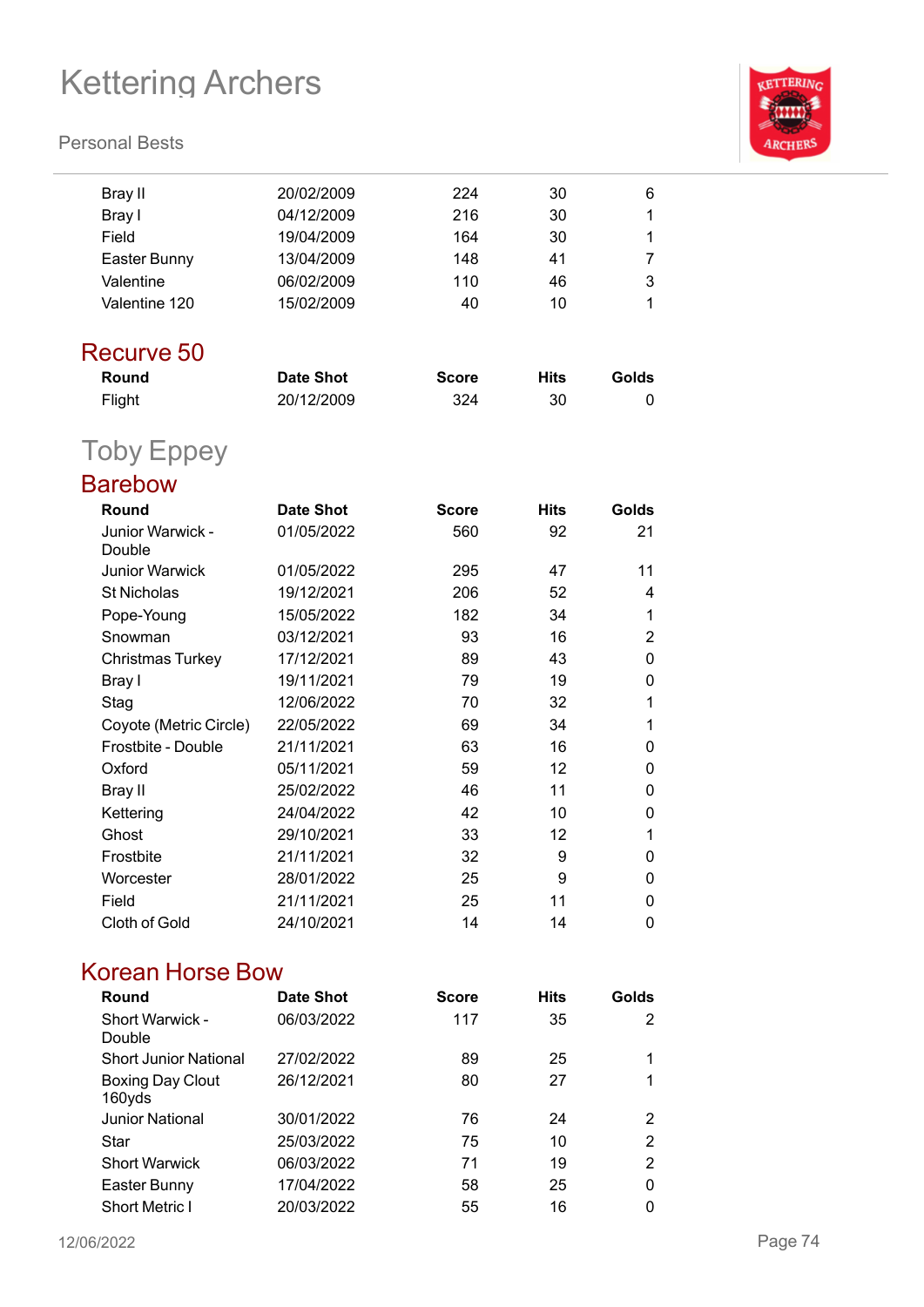#### **Personal Bests**

| <b>KETTERING</b> |
|------------------|
|                  |
|                  |
|                  |
|                  |
| <b>ARCHERS</b>   |
|                  |

| 3-Way Clout  | 23/01/2022 | 44 | 20 |   |
|--------------|------------|----|----|---|
| Stratford    | 11/03/2022 | 37 | 16 | 0 |
| Roving Clout | 02/01/2022 | 25 | 10 | 0 |

## Trivena Fleckney

### American Flatbow

| Round                              | Date Shot  | <b>Score</b> | <b>Hits</b> | Golds |
|------------------------------------|------------|--------------|-------------|-------|
| <b>Clout Single Metric</b><br>125m | 02/05/2021 | 63           |             |       |

#### **Traditional**

| Round                  | Date Shot  | <b>Score</b> | <b>Hits</b> | Golds |
|------------------------|------------|--------------|-------------|-------|
| Warwick - Double       | 06/06/2021 | 138          | 32          |       |
| Warwick                | 06/06/2021 | 79           | 19          | 0     |
| Midsummer              | 20/06/2021 | 79           | 17          |       |
| National               | 04/07/2021 | 66           | 18          |       |
| 3-Way Clout            | 06/06/2021 | 61           | 20          |       |
| Coyote (Metric Circle) | 23/05/2021 | 52           | 22          |       |
| Long National          | 11/07/2021 | 17           | 5           | 0     |
| Kettering              | 16/05/2021 |              | 3           | 0     |

## Victoria Watts

#### Barebow

| Round                                   | <b>Date Shot</b> | <b>Score</b> | <b>Hits</b> | Golds          |
|-----------------------------------------|------------------|--------------|-------------|----------------|
| <b>Short Junior Warwick -</b><br>Double | 01/05/2022       | 322          | 72          | 5              |
| Darts                                   | 08/04/2022       | 244          | 21          | 0              |
| <b>Short Metric IV</b>                  | 25/07/2021       | 209          | 40          | 2              |
| <b>Short Junior Warwick</b>             | 01/05/2022       | 171          | 33          | 3              |
| Pope-Young                              | 15/05/2022       | 158          | 38          | 1              |
| <b>Short Junior National</b>            | 27/02/2022       | 157          | 37          | 3              |
| <b>St Nicholas</b>                      | 05/09/2021       | 142          | 36          | $\overline{2}$ |
| Short Metric III                        | 10/10/2021       | 136          | 34          | 0              |
| Valentine                               | 11/02/2022       | 134          | 40          | 7              |
| Oxford                                  | 05/11/2021       | 133          | 25          | 0              |
| Snowman                                 | 03/12/2021       | 116          | 18          | 2              |
| Star                                    | 25/03/2022       | 113          | 17          | 1              |
| Coyote (Metric Circle)                  | 22/05/2022       | 93           | 34          | 2              |
| 3-Way Clout                             | 01/11/2020       | 93           | 34          | 3              |
| Christmas Turkey                        | 17/12/2021       | 90           | 42          | 2              |
| Easter Bunny                            | 17/04/2022       | 88           | 39          | 0              |
| Field                                   | 21/11/2021       | 79           | 22          | 0              |
| <b>Roving Clout</b>                     | 02/01/2022       | 78           | 30          | 0              |
| Ghost                                   | 29/10/2021       | 73           | 23          | 3              |
| Bray I                                  | 19/11/2021       | 67           | 15          | 2              |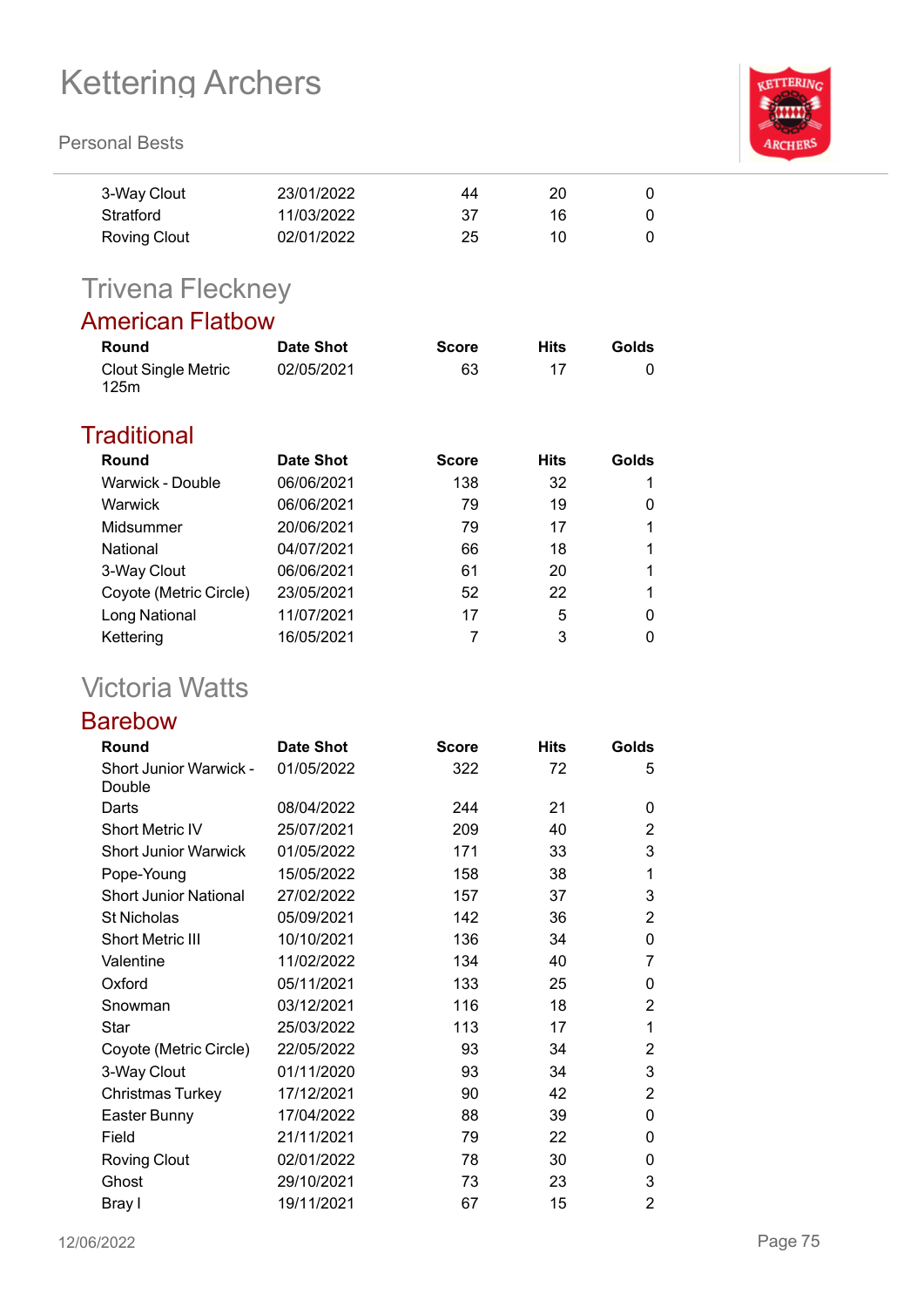#### **Personal Bests**



| Cambridge                         | 14/01/2022       | 65           | 18          | 0              |
|-----------------------------------|------------------|--------------|-------------|----------------|
| Midsummer                         | 20/06/2021       | 60           | 20          | 0              |
| Worcester                         | 28/01/2022       | 60           | 35          | 2              |
| Stratford                         | 11/03/2022       | 43           | 19          | 1              |
| Frostbite - Double                | 07/11/2021       | 39           | 11          | 0              |
| Black Bear (80yds)                | 27/03/2022       | 39           | 22          | 0              |
| Safari                            | 18/07/2021       | 38           | 35          | 0              |
| Frostbite                         | 07/11/2021       | 37           | 10          | 0              |
| <b>Bray II</b>                    | 25/02/2022       | 37           | 13          | 0              |
| <b>Clout Single Metric</b><br>75m | 18/10/2020       | 29           | 13          | 1              |
| Cloth of Gold                     | 24/10/2021       | 28           | 28          | 0              |
| Kettering                         | 16/05/2021       | 21           | 13          | 0              |
| <b>Agincourt Volley</b>           | 24/10/2021       | 9            | 3           | 0              |
| New Year Volley                   | 02/01/2022       | 4            | 1           | 0              |
| Recurve                           |                  |              |             |                |
| Round                             | <b>Date Shot</b> | <b>Score</b> | <b>Hits</b> | Golds          |
| Easter Bunny                      | 04/04/2021       | 88           | 29          | 2              |
| <b>Short Junior National</b>      | 25/04/2021       | 83           | 25          | $\overline{2}$ |
| Ghost                             | 30/10/2020       | 53           | 18          | 0              |
| <b>Short Metric IV</b>            | 11/10/2020       | 44           | 15          | 0              |
| Stratford                         | 10/04/2021       | 28           | 13          | 1              |
| Recurve 35                        |                  |              |             |                |
| Round                             | <b>Date Shot</b> | <b>Score</b> | <b>Hits</b> | Golds          |
| Flight                            | 14/11/2021       | 128          | 0           | 0              |
| <b>Vladut Sbera</b>               |                  |              |             |                |
| <b>Barebow</b>                    |                  |              |             |                |
|                                   |                  |              |             |                |
| Round                             | <b>Date Shot</b> | <b>Score</b> | <b>Hits</b> | Golds          |
| Coyote (Metric Circle)            | 27/09/2020       | 92           | 31          | 5              |
| Recurve                           |                  |              |             |                |
| Round                             | <b>Date Shot</b> | <b>Score</b> | <b>Hits</b> | Golds          |
| <b>Short Warwick -</b><br>Double  | 06/03/2022       | 752          | 96          | 46             |
| Western                           | 29/08/2021       | 716          | 96          | 36             |
| <b>St Nicholas</b>                | 19/12/2021       | 674          | 84          | 49             |
| American                          | 05/09/2021       | 662          | 90          | 37             |
| <b>Warwick - Double</b>           | 06/06/2021       | 602          | 96          | 21             |
| <b>Short National</b>             | 15/08/2021       | 556          | 72          | 28             |
| Short Metric I                    | 26/07/2021       | 510          | 69          | 9              |
| <b>WA 720</b>                     | 10/10/2021       | 468          | 71          | 2              |
| National                          | 16/01/2022       | 460          | 72          | 15             |